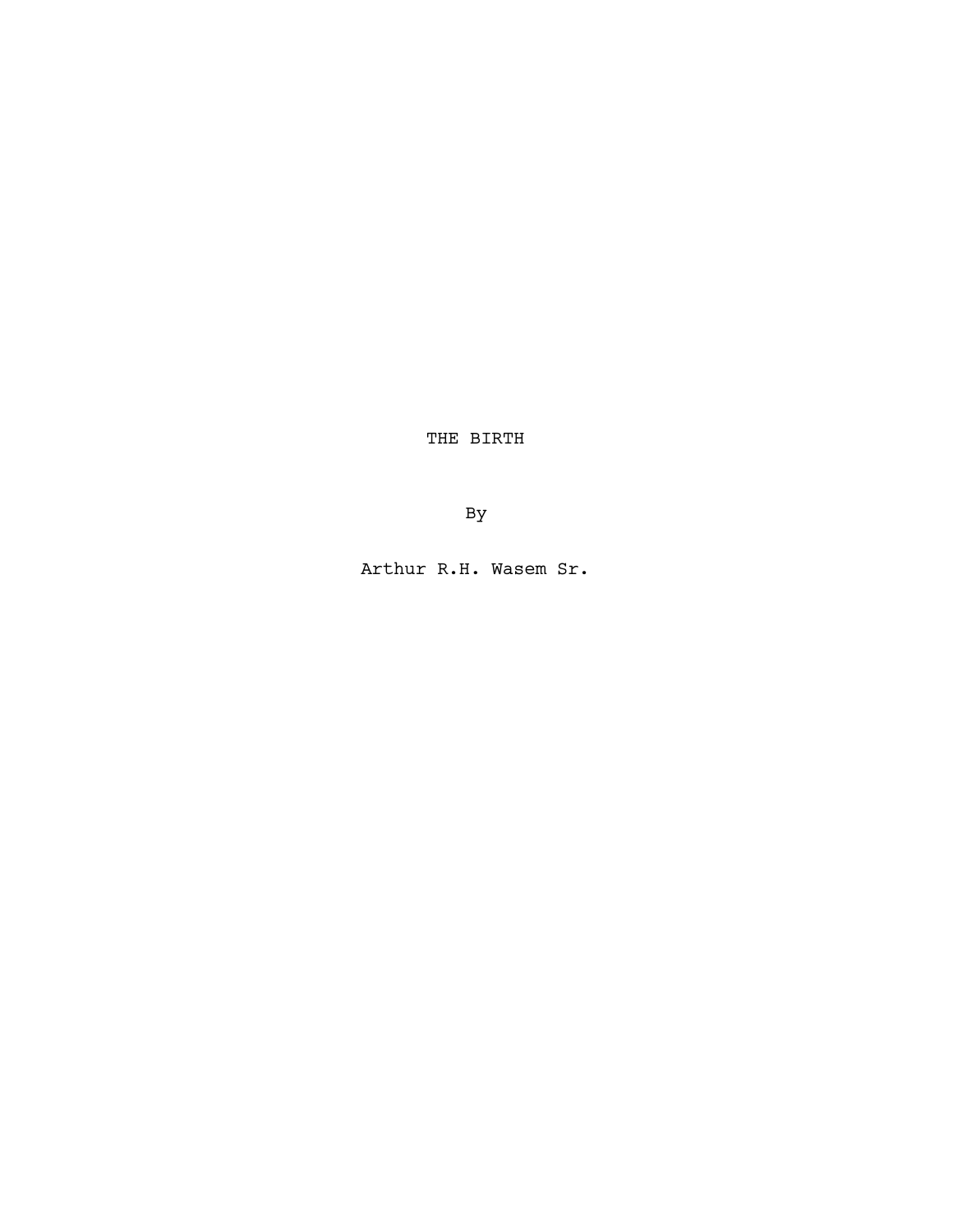# EXT. DESERT - DAY 1

Large black ant crawling over rocks and sand.

A large front hoof misses the ant.

Ant continues to crawl.

A sandal with a dirty and crusty foot misses the ant.

Large back hoof misses the ant.

Ant continues to crawl.

Ant is hit with a wooden plow and is buried under rock and sand as the earth is torn up.

EXT. DESERT FIELD - DAY 2

Two burros are being led by two men dressed in desert attire from 2000 years ago. There is another man on the back of each team working the plow. They are working side by side.

Twenty feet behind them there are about 15 women and children all above the age of 10 spreading seed.

On the side of the field there are about a dozen Roman soldiers.

The soldiers are walking back and forth talking to each other. None are too concerned about the people working in the field.

Four Roman riders on horseback come over a small hill and down a road to the edge of the field.

All the guards stop talking and become much more attentive.

CUT TO A SMALL BOY WITH A WOMAN.

#### JONATHAN

Mom, I wanted to show you this.

He reaches into his cloak and pulls out a small bag.

His mother is a young woman in her early 20's.

**MOTHER** 

Jonathan, what are you doing?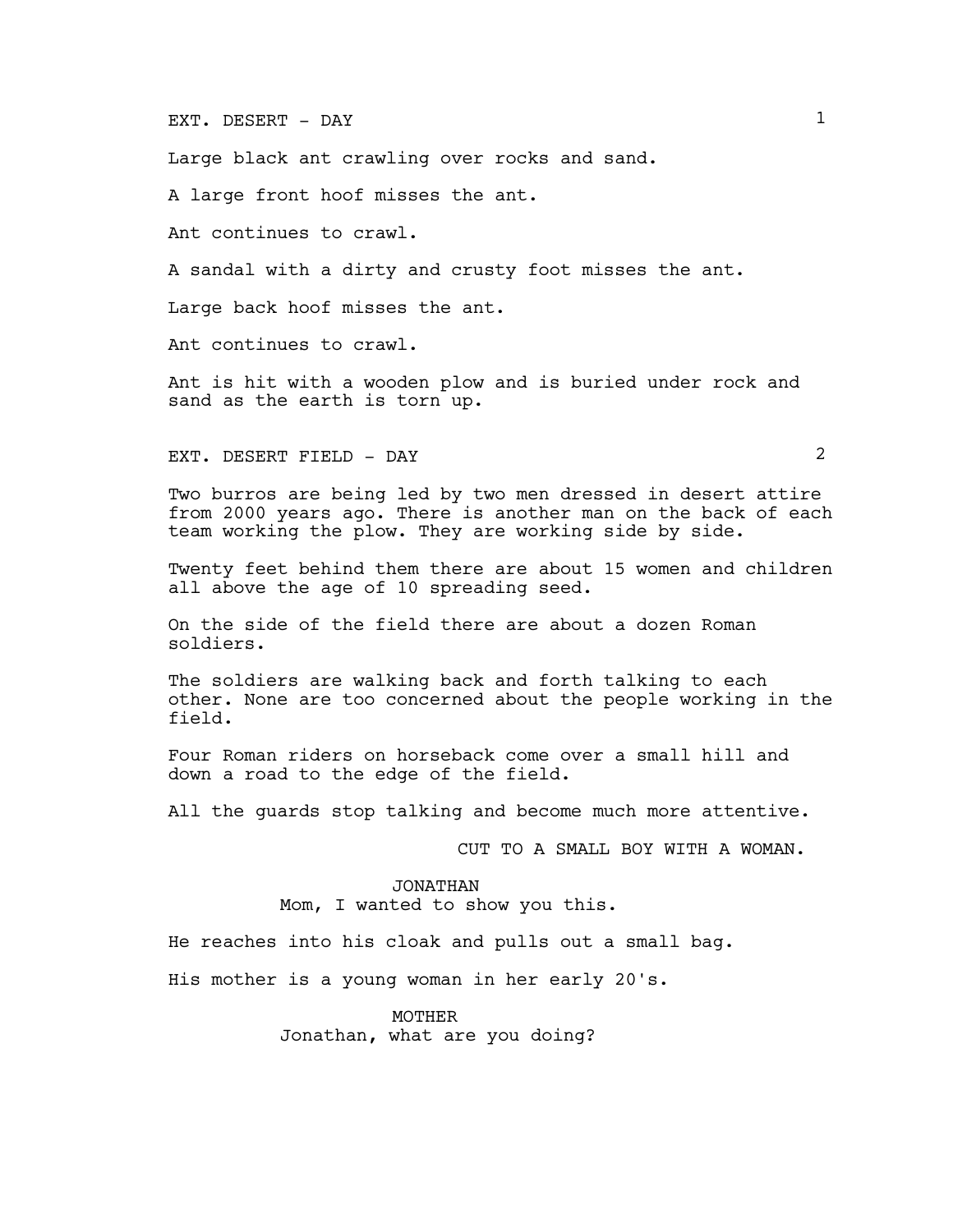JONATHAN I cut a hole in my tunic. I have been putting grain into this bag underneath.

MOTHER Jonathan, I did not teach you to steal.

JONATHAN But Mom, you have been so hungry lately. You can make bread tonight.

Two guards see the exchange and start to come over. The mother sees the men and becomes scared.

> MOTHER Jonathan, run home. I will take care of this.

Jonathan starts to run off.

Now the other guards are moving in.

Jonathan darts one way then cuts back.

The men on horseback are watching and one takes off towards the boy.

The horse races in front of the boy and rears up on its hind legs.

The boy, scared, falls back and is captured by the quards that first saw him.

His mother has now run up.

MOTHER (CONT'D) He has done nothing. He is just running home. I told him to run home.

One of the guards reaches under the boy's tunic and pulls out the bag.

> GUARD Sir, this boy is stealing seed.

Now the other riders have come over. So have the guards and the crowd.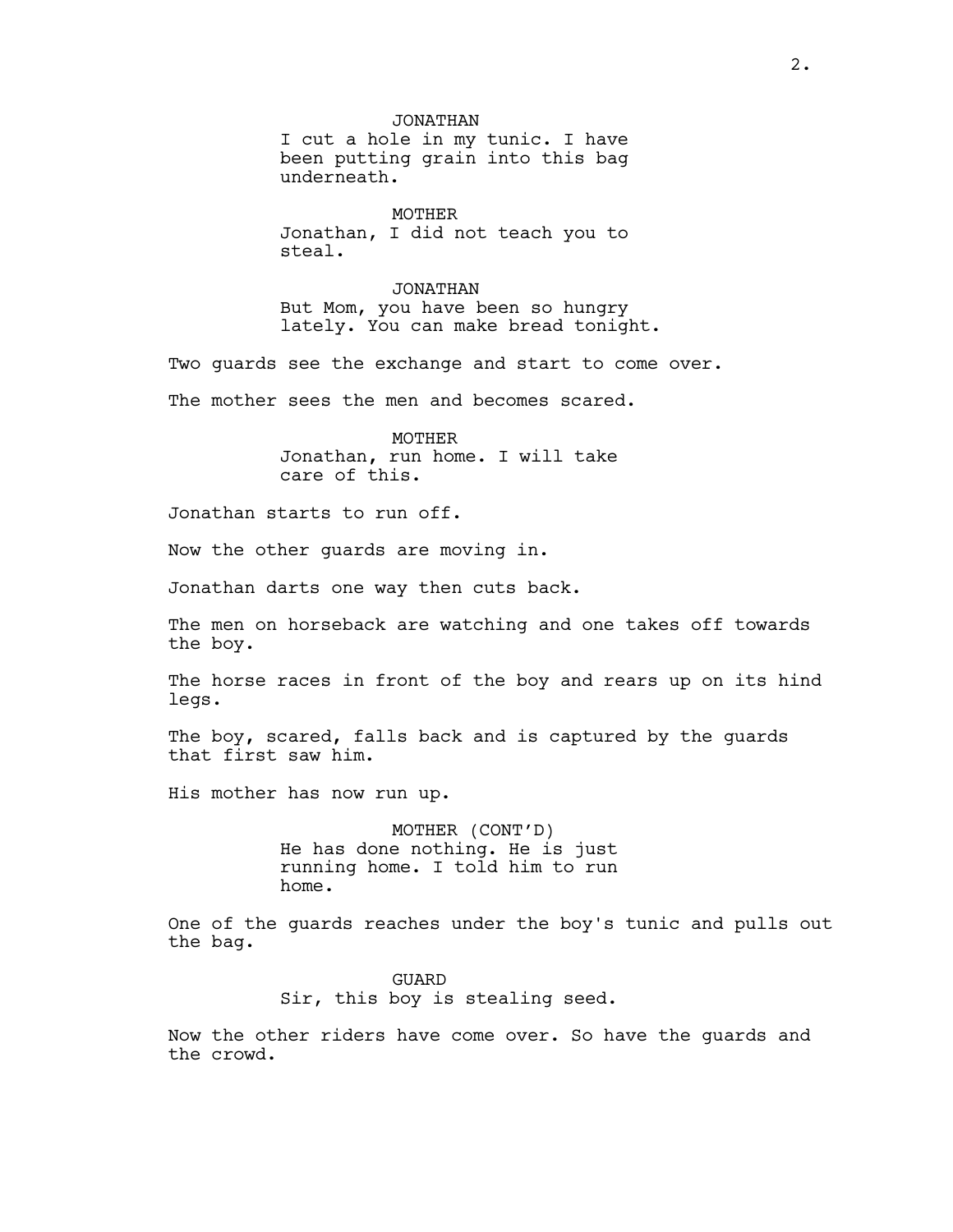The quards stand between the mother, son, riders and the crowd. They draw their swords on the woman and their children.

The man on horseback who stopped the boy.

PHILO (speaking to the crowd) I am the new Praetor of the region. (speaking to the boy) You will not steal from Caesar or the Roman Empire.

MOTHER Sir, I beg of you. He is just a boy. Mercy, please.

PHILO Marcos, give 40 lashes to the woman in front of the boy.

A man on horseback nods to the guards and two of the guards grab the woman. She falls to the ground wailing, but they lift her up easily yet roughly.

> PHILO (CONT'D) Then crucify the boy in front of the mother.

Now all the women wail and protest no's.

MOTHER No... please... NO

PHILO (to the boy) You will not steal from Caesar. Any of you. Is that clear?

The boy is in total shock realizing what he has done.

Philo turns his horse and there is a young girl blocking his way.

She looks about 11 or 12. Her head is bowed and she does not look up. She is not wailing like the others.

The horse takes two steps backwards.

He kicks the horse towards the girl but it whinnies and takes another step backwards the wrong direction.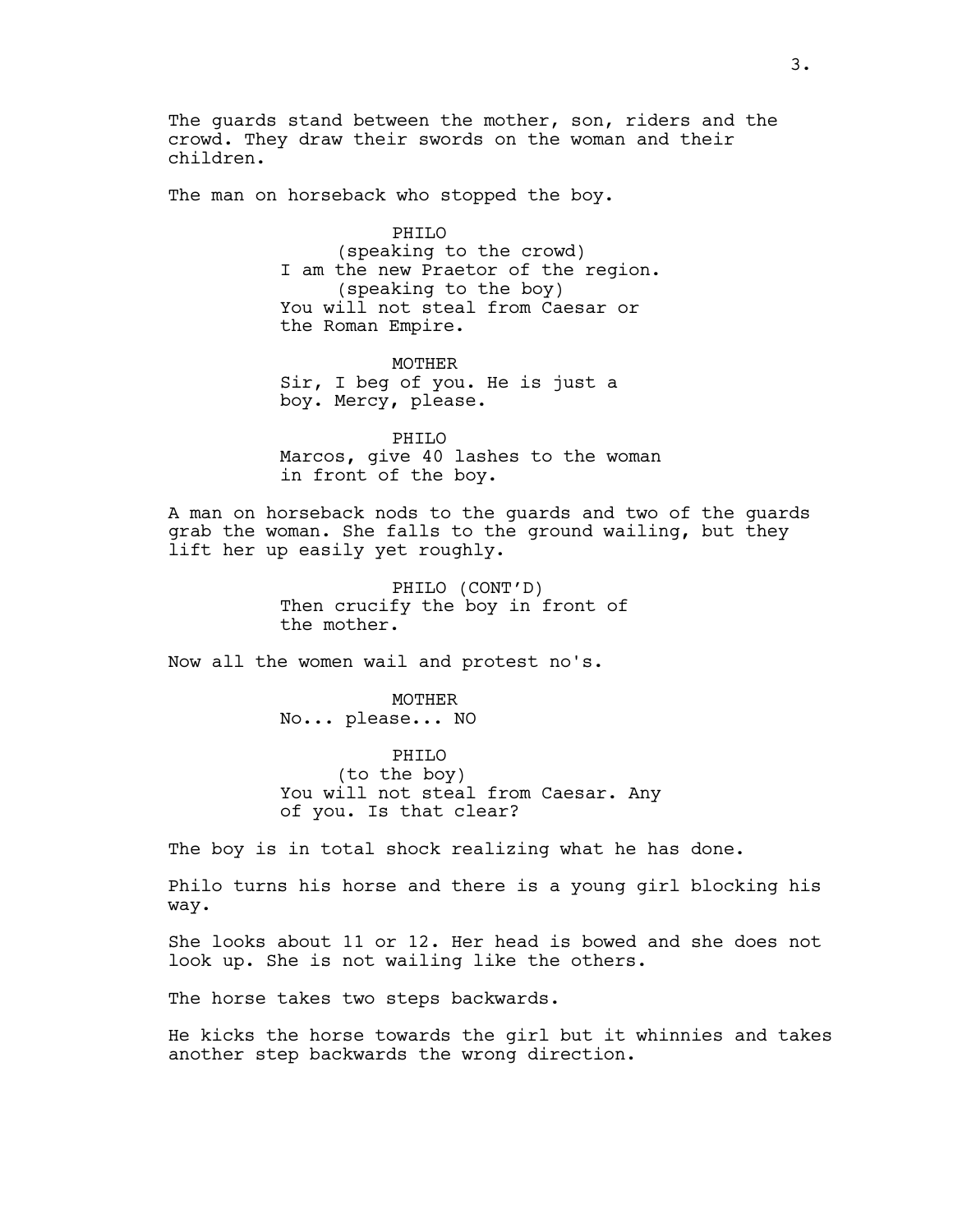PHILO (CONT'D) What do you think you're doing little girl?

MARY I am praying Sir.

PHILO

Really? (amused) Which gods do you pray to?

MARY There is only one God.

PHILO And what is this god's name?

Philo slides off his horse. The guards surround him facing the crowd of women. The mother is still crying. The boy is still being held.

MARY

Jehovah Jireh.

PHILO I have heard about your God -- the God of the Jews. So, are you praying for our destruction?

He laughs at this and looks at his men.

MARY No sir, I am praying for a savior.

PHILO To save you from this awful desert or from us Romans.

MARY Our Savior will save the entire world.

PHILO Do I not scare you, little girl?

MARY I am terrified of you, Sir.

Philo likes that answer.

PHILO And is this God of yours all powerful?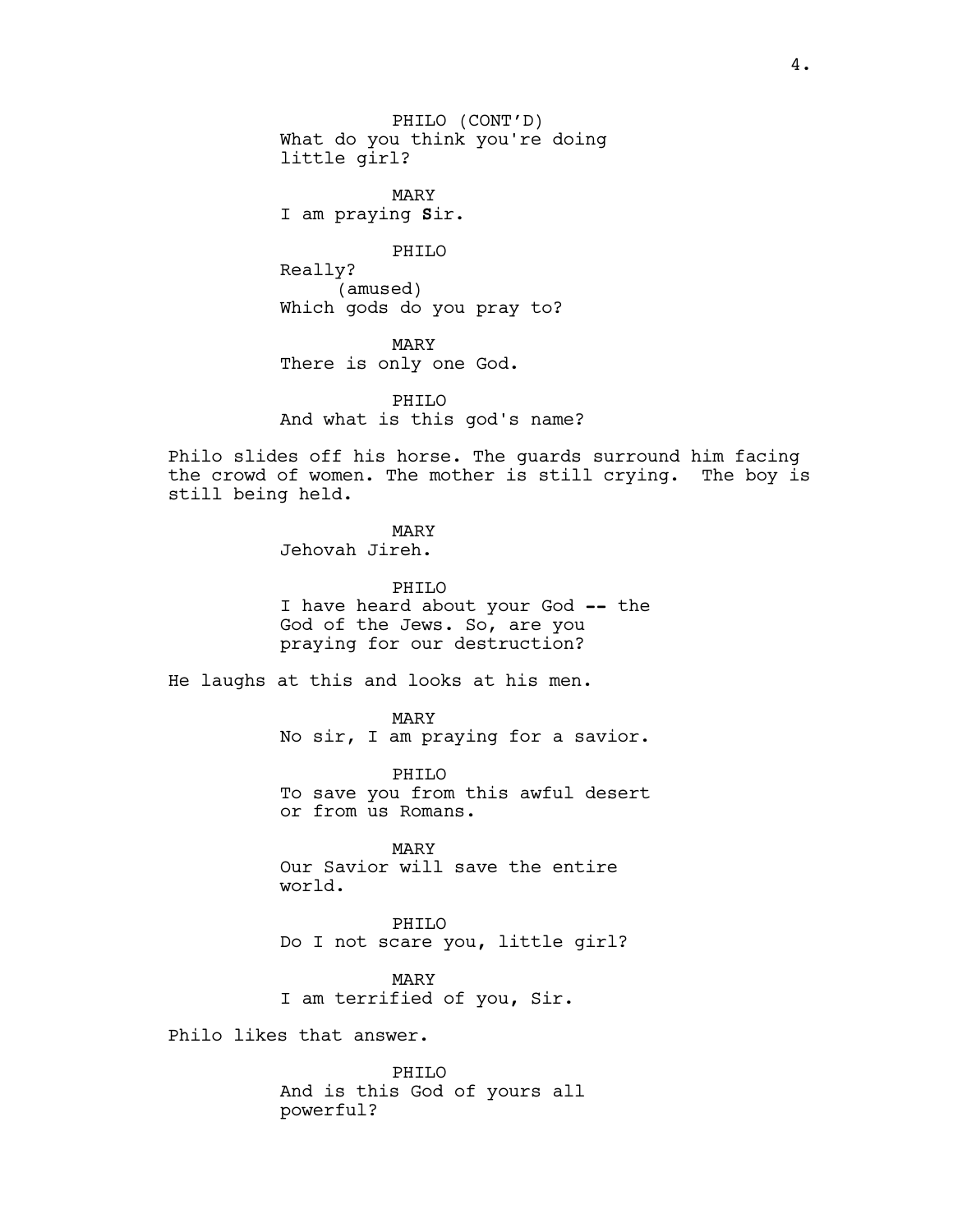Mary nods.

PHILO (CONT'D) So can he make a rock so big he cannot lift it?

His men laugh.

MARY He already has, Sir.

PHILO What, this hell of a world?

His men laugh louder.

MARY No Sir... Your heart. (She looks up) But if you lift your heart to God, he can again make it flesh.

INT. ROOM – DAY 3

Philo is at his home. Two young girls run into the room and jump on his lap. Justa is about 8 and Mata 10.

> JUSTA Daddy, do you have to go away again?

## MATA

We don't want you to leave. You have only been home for a few weeks.

PHILO Yes my loves, I have to go. I have a new promotion. But after two short years I will be back. My service to Rome will be finished and I will be here all the time.

JUSTA Are you really going to the desert?

PHILO

Afraid so.

JUSTA Well, just be careful. Daina at school said the desert can turn your heart to stone.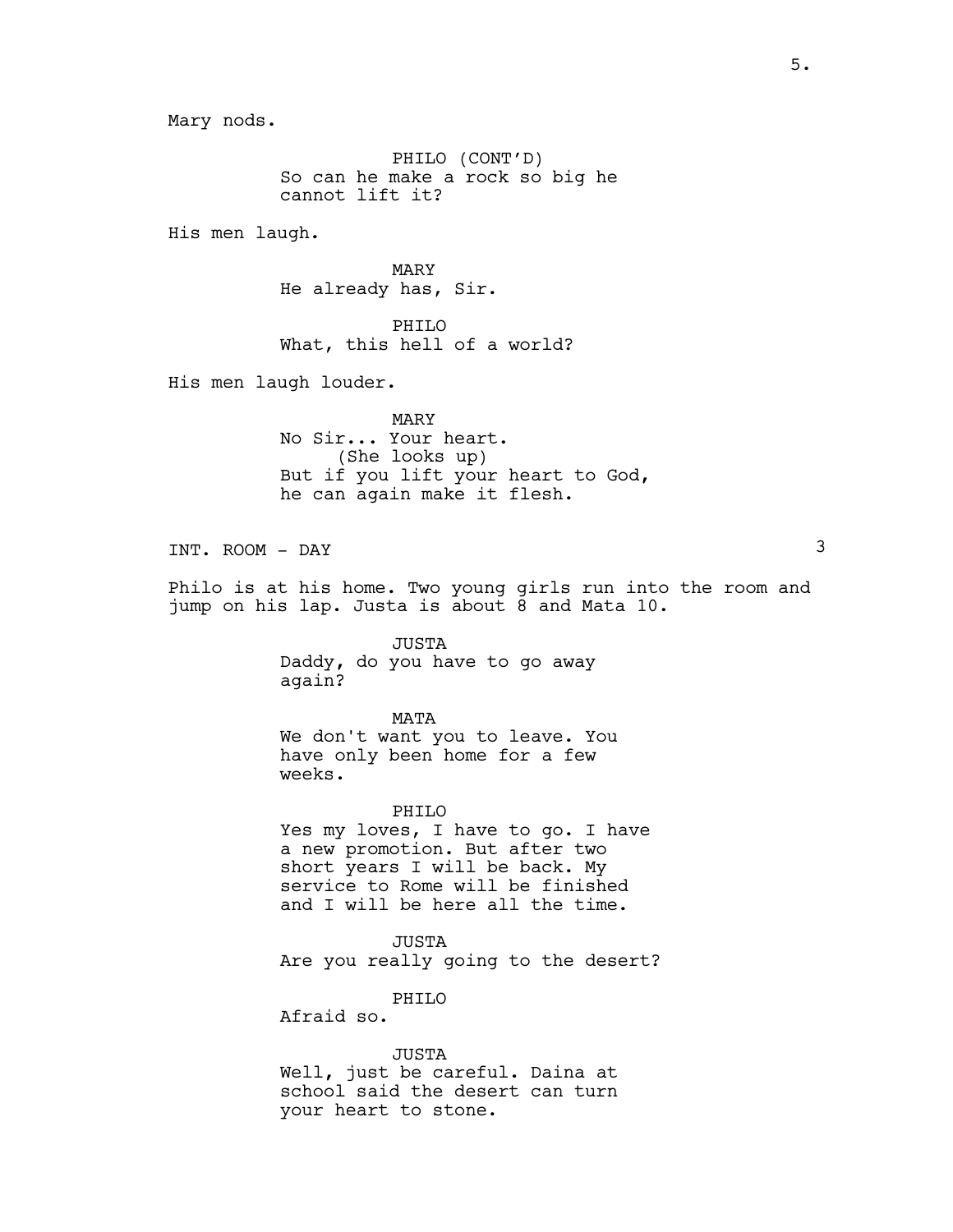PHILO My heart will never harden. I promise.

With that, the girls hug their dad.

# EXT. DESERT FIELD - CONTINUOUS 4

Philo's memory of his girls has changed him somehow. He has just noticed that this is also a young girl.

> PHILO You think my orders too harsh child?

MARY Sir, the crows will come this evening and eat the seed from Caesar, but you do nothing to them. They do nothing at all, not even the planting.

Philo eyes her suspiciously.

PHILO What is your name child?

MARY

Mary.

PHILO And Mary, you think your God can turn my heart back to flesh?

MARY With God, nothing is impossible.

PHILO Well Mary, your God must favor you.

He mounts his horse.

PHILO (CONT'D) Stay that last order Marcos. Do not lash the mother or crucify the child, but give him... three lashes.

To Jonathan he repeats

PHILO (CONT'D) You do NOT steal from Rome.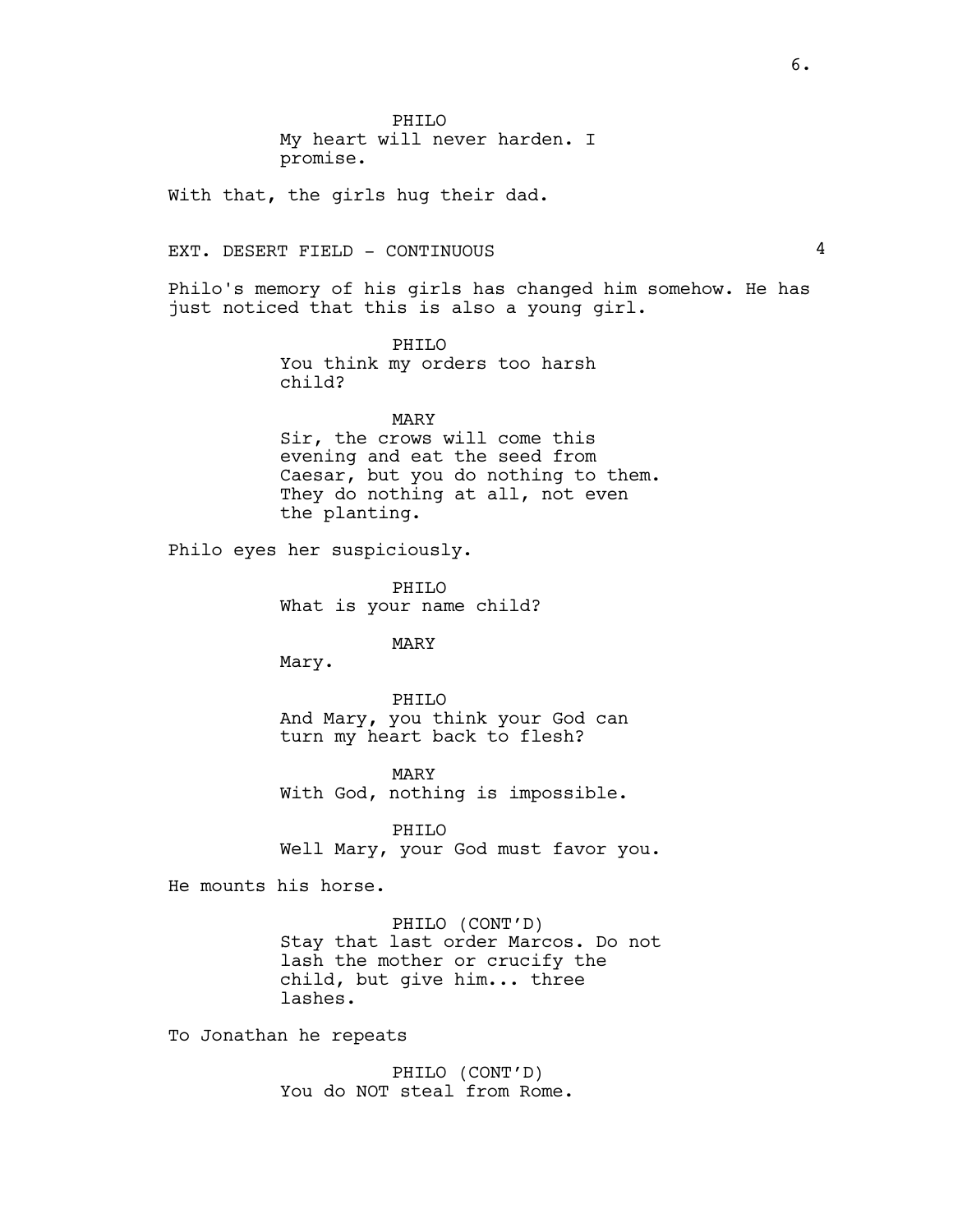He turns to Mary and throws back his cape to show scars on his back.

> PHILO (CONT'D) I was once shown mercy for doing something stupid.

To Jonathan.

PHILO (CONT'D) (slowly) Once!

To Marcos.

PHILO (CONT'D) And Marcos, bring four archers to the field every evening and morning for the next week. Shoot every crow that steals Rome's grain.

To Mary.

PHILO (CONT'D) I have never liked crows. Annoying creatures.

Mary slightly smiles.

PHILO (CONT'D) Now, get back to work.

The horseback riders take off the way they had come and the boy is walked in the same direction. His mother follows by herself crying. The crowd again gets to work. One woman walks up to Mary.

> ANNA What do you think you're doing child?

MARY I'm sorry Momma. I didn't know what to do but pray.

ANNA That was the new leader of the Roman garrison. You had no idea what he could have done to you.

MARY I know, I'm sorry.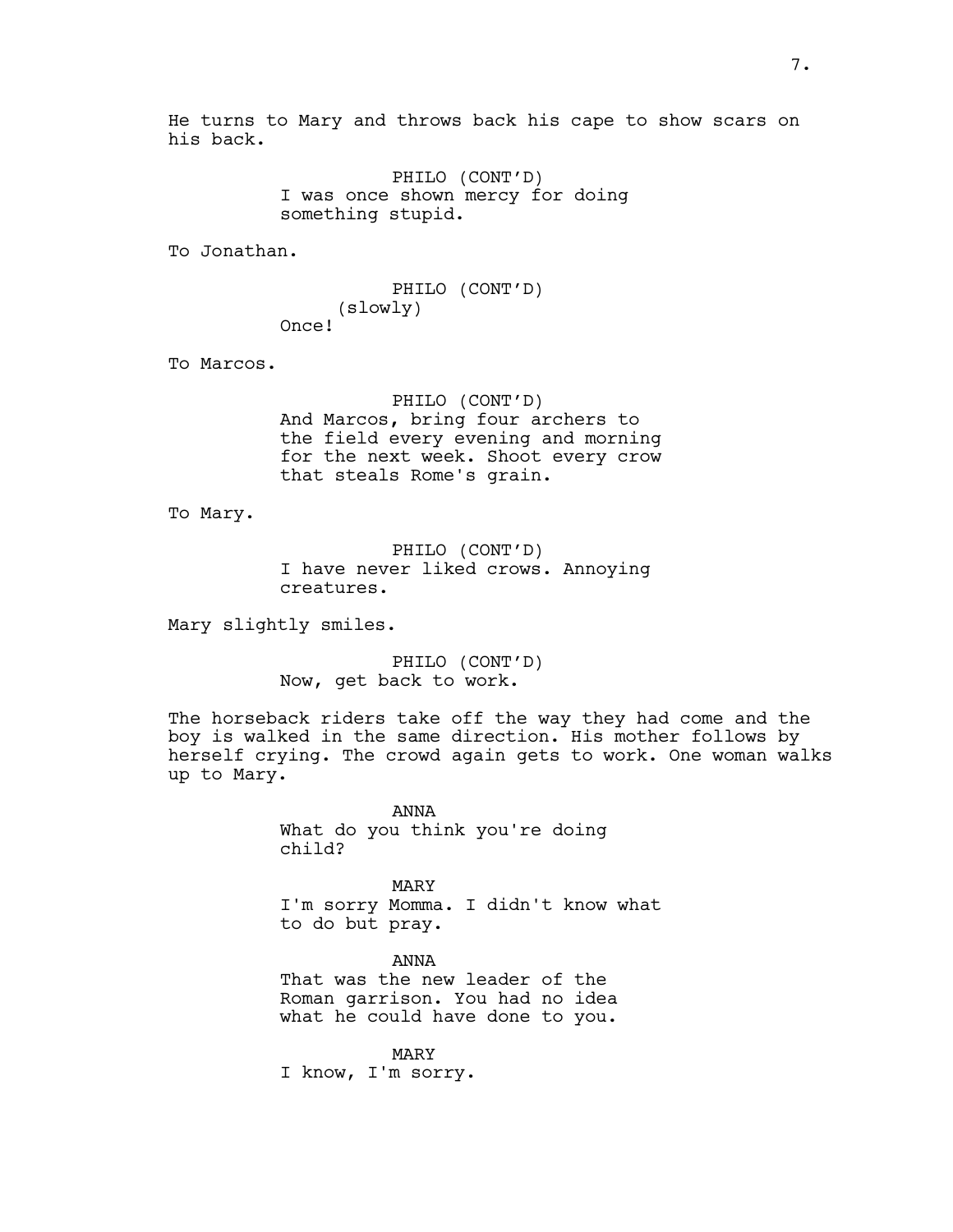ANNA

Your father is going to kill you when he hears of this.

MARY

Well... We don't really have to tell him, do we? We can keep it a secret like you told me to about the pillows you bought last week.

ANNA Oh Mary, what am I going to do with you?

Mary and her mother continue to seed the field. Pull back to see crows begin to fly in.

INT. JOACHIM HOUSE - LATER

This is a small room, part livingroom part kitchen. Mary is working with vegetables and Anna is stirring a pot over the fire.

In walks Mary's father, Joachim, a very good looking man with dark hair and a beard. He is wearing gold scarves.

> JOACHIM (singing) Family, I am home.

MARY (also singing) Welcome Father. How was rehearsal?

JOACHIM

(singing) Rehearsal was wonderful. I sing to our God. He blesses us, but (he lowers his voice) I heard there was some trouble in the field today.

ANNA

Bernice's child Jonathan was caught stealing grain. They took him to lash him.

JOACHIM (Singing again low) Praise God they didn't do anything worse.

Mary and Anna share a look.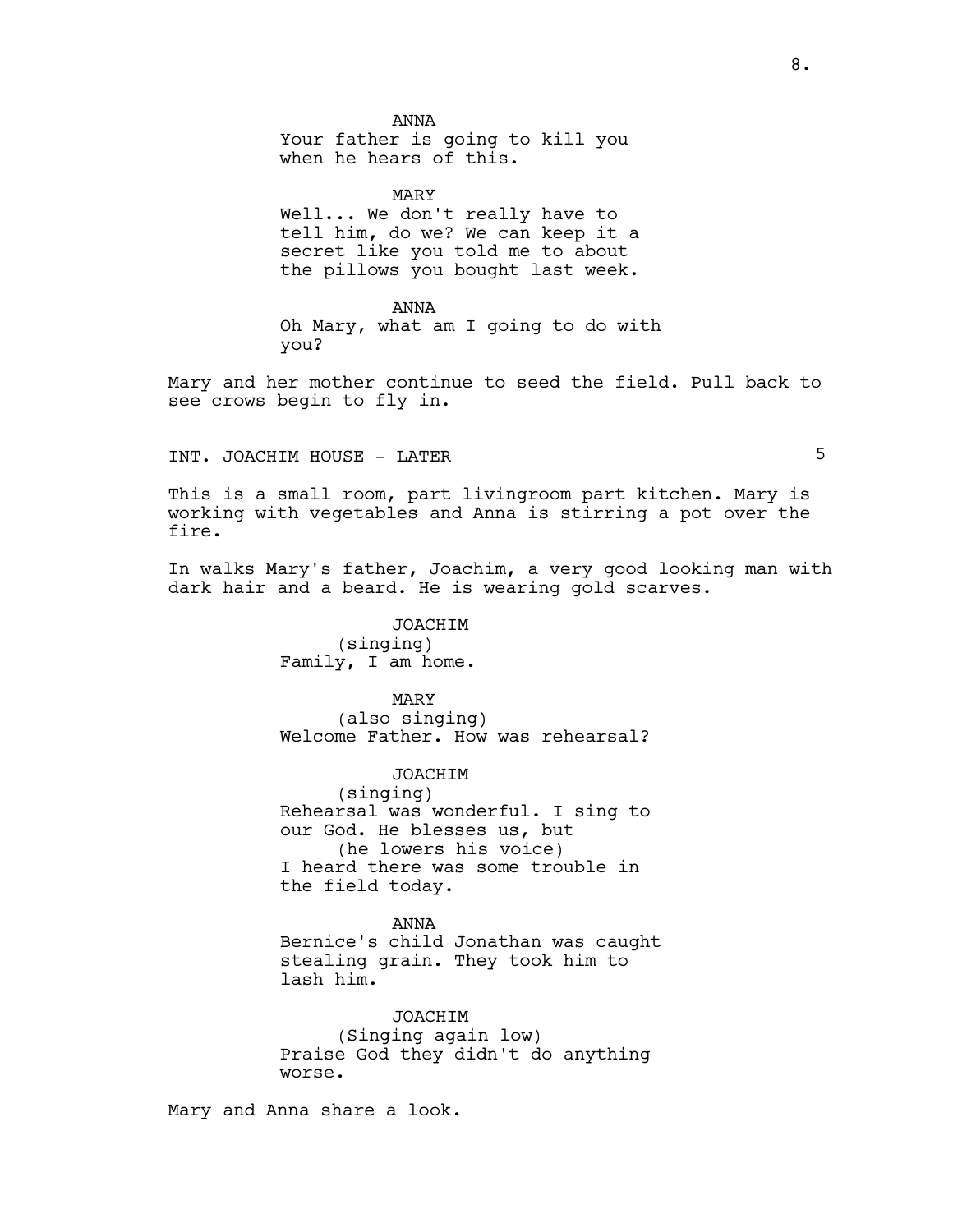JOACHIM (CONT'D) What was that? ANNA What was what? JOACHIM I saw a look. MARY It is nothing. The new Praetor was there. I think he was getting a tour. Joachim raises his head like he knows something is going on. MARY (CONT'D) So are there any new songs this week? JOACHIM You always want a new song, Mary. MARY I just love hearing you sing, Daddy. JOACHIM Being the only Cantor in our Synagogue does have its privileges. Then I come home and am surrounded by two beautiful women. He goes over and grabs Anna. Anna pulls away. She has heard this before. ANNA Frisky means there is something you are hiding. What's up? JOACHIM I don't know. After rehearsal the Rabbi said he wanted to ask me

come over at sunset.

something. He wanted us both to

ANNA Nothing good happens with secrets. This worries me.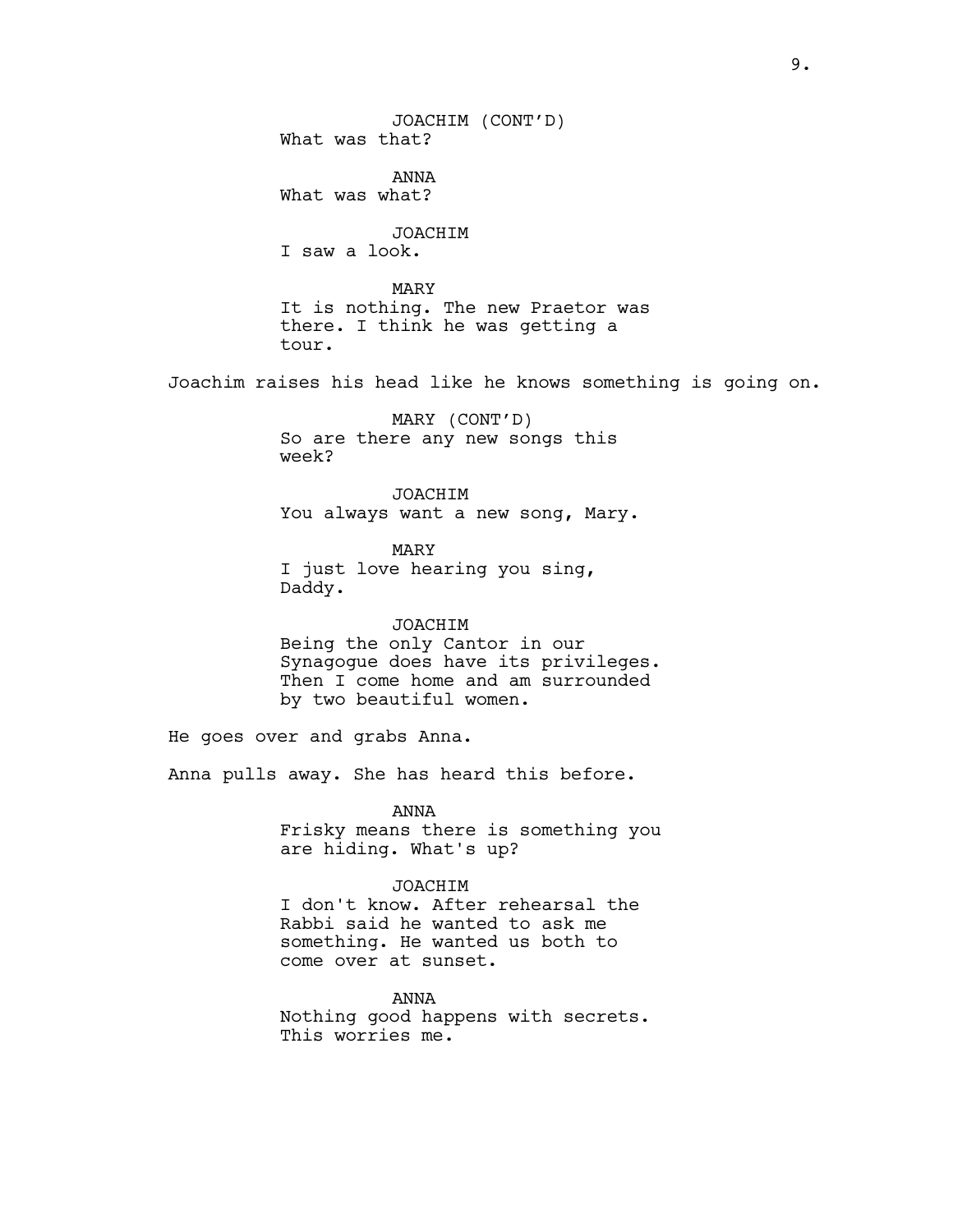JOACHIM

Oh, I'm sorry. Was I not to notice the new pillows no one told me about?

Mary smiles at her mom who tilts her head like 'did you tell?'

> JOACHIM (CONT'D) Let's just have dinner. Go over and expect a blessing.

ANNA You just go outside and expect to wash your hands for dinner. Mary, bring me the vegetables.

Mary runs a bowl across the room and Joachim goes out the door but the latch sticks.

> JOACHIM This stupid door. I wish I knew how to fix it.

Joachim exits.

# INT. ROMAN OFFICE- EVENING 6

Philo and Marcos are talking at a table.

PHTLO I do not understand these Jews. How long have you been here?

MARCOS Three and a half years.

PHILO Then you leave in six months.

MARCOS

Yes sir.

PHT<sub>IO</sub> And where is home?

MARCOS I am from Ostia on the Tyrrhenian Sea coast.

PHILO Beautiful... do you miss water?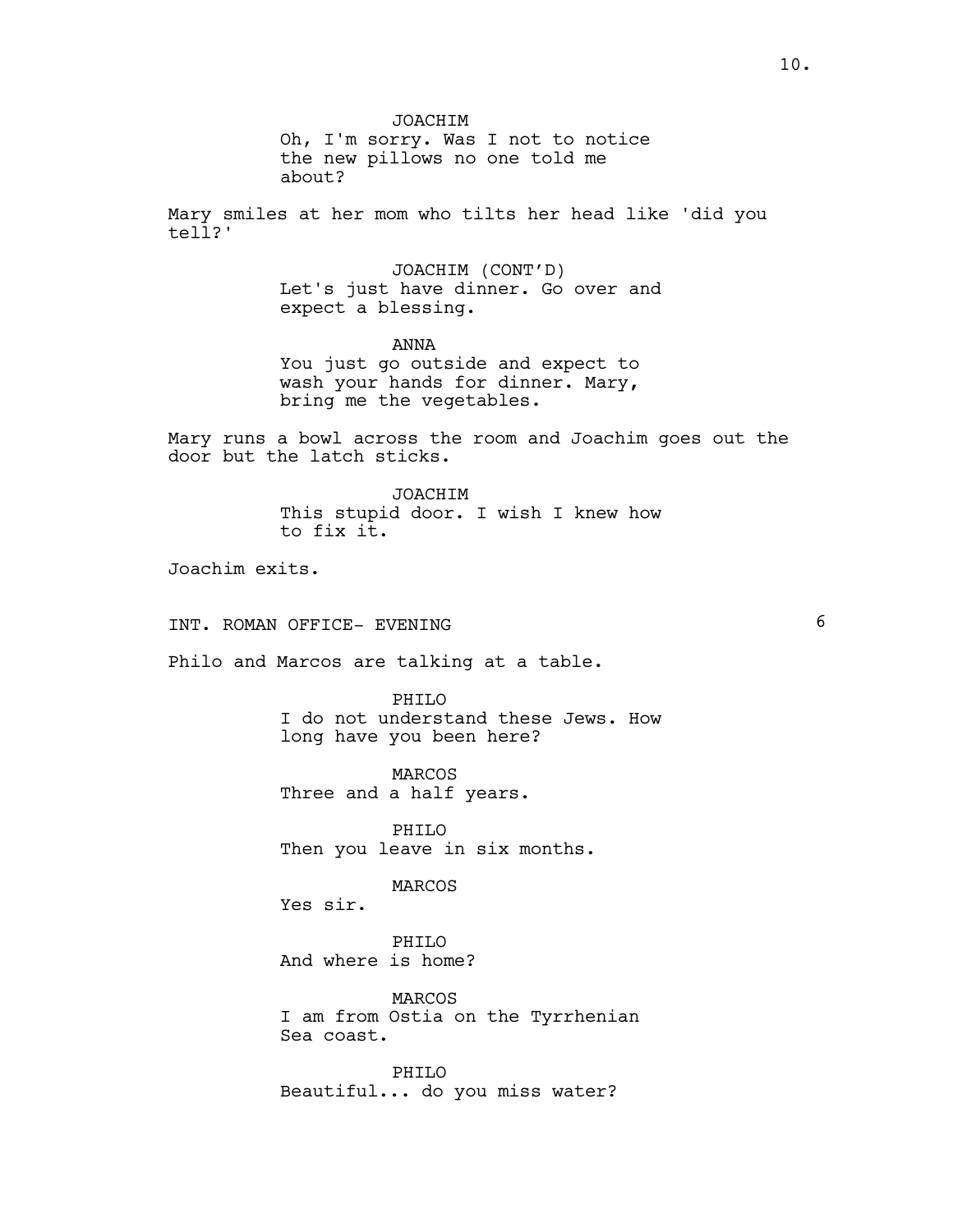**MARCOS** You have no idea. I miss my family more. Where is your home?

PHILO I am from Verona in the Province of Boii. Beautiful trees and hills covered in grapes. Kids?

MARCOS A son. He is in Rome studying. You?

PHILO Two girls. Eleven now and eight.

MARCOS So what is it you do not understand?

## PHILO

Everything. These Jews have the worst piece of land I have ever seen. Strategically placed between three continents and every land trade route between them crosses here.

Marcos smiles and nods.

### PHILO (CONT'D)

They have no industry, no natural resources, enemies on all sides. Not a friend in the world and still they give thanks to a God who is silent. They pray for a Savior who does not come. It is like the only thing they have is... faith?

Marcos nods.

PHILO (CONT'D) I have been reading about one of their heroes, Joseph. Do you know him?

Marcos shakes his head no.

Philo lifts a scroll from his table.

PHILO (CONT'D) He was his father's favorite but not the oldest and his brothers hated him, but it says here his God was with him. (MORE)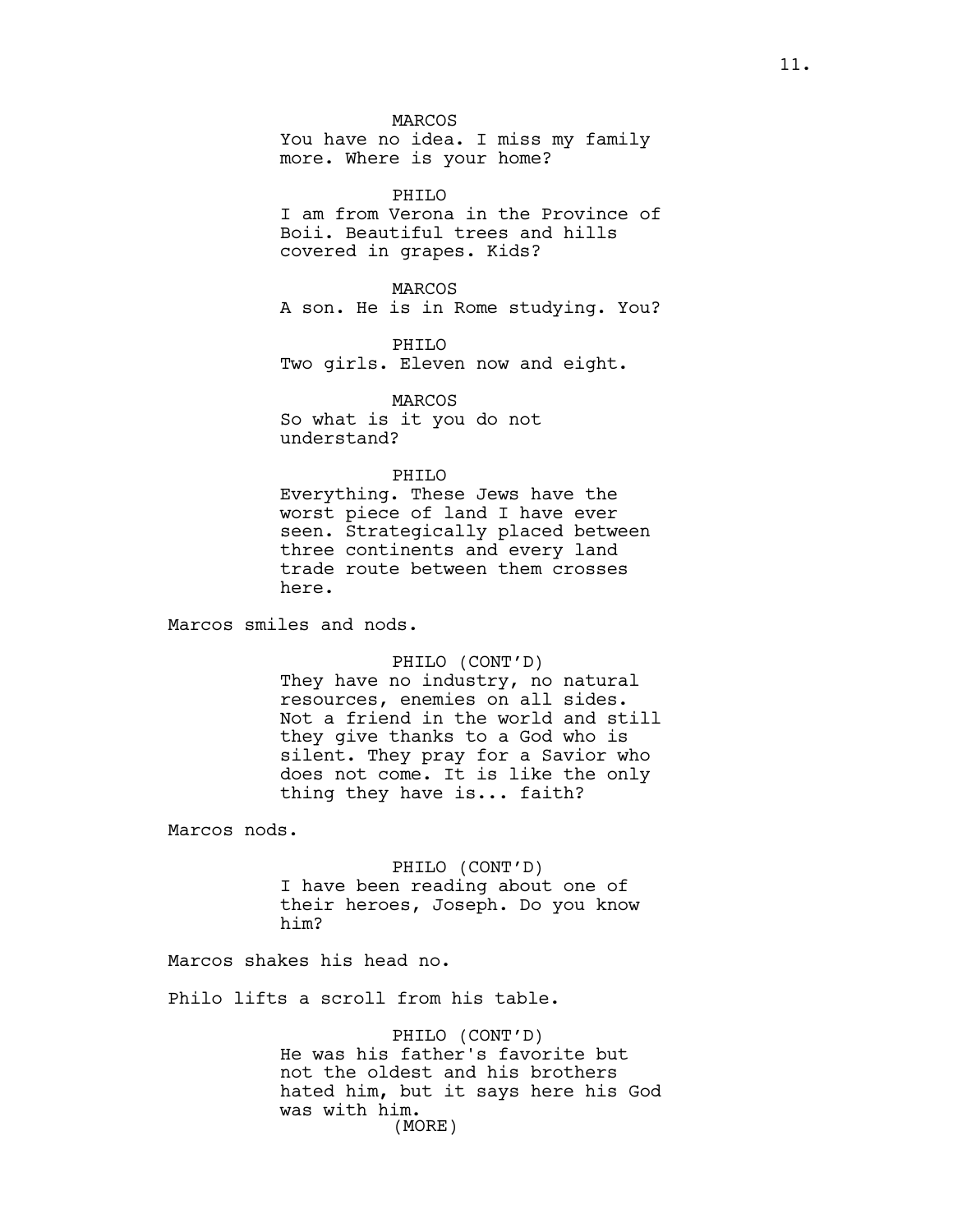They threw him in a well to die and it says here that God was still with him. PHILO (CONT'D)

## PHILO (CONT'D)

Then some travelers came by and took him out of the well and put him into slavery, and once again his God was with him. He was made his master's favorite and the woman of the house tried to seduce him. When he denied her advances she claimed he tried to rape her. He was put into prison and His God was still with him. Then he gave information to a cell mate who used it to get out and was to come back and get Joseph out after he was freed, but he forgot and left him there. Again, it says His God was with him. I don't know about you but I would be "God, could you go and visit someone else for a while?"

Marcos laughs.

## MARCOS

Hey God, do you know my brothers?

#### PHILO

Exactly. This land gives you a choice. Saltwater or saltier water. Nothing can live here but goats and bees and then these Jews give thanks for a land of milk and honey. I wonder if they know they've even been invaded?

### MARCOS

I think they know. I just don't think they care. They really believe that their God will come and save them.

## PHILO

Well, if what I read is right, it won't be like anything they expect.

#### MARCOS

Let us hope we are not here to see it.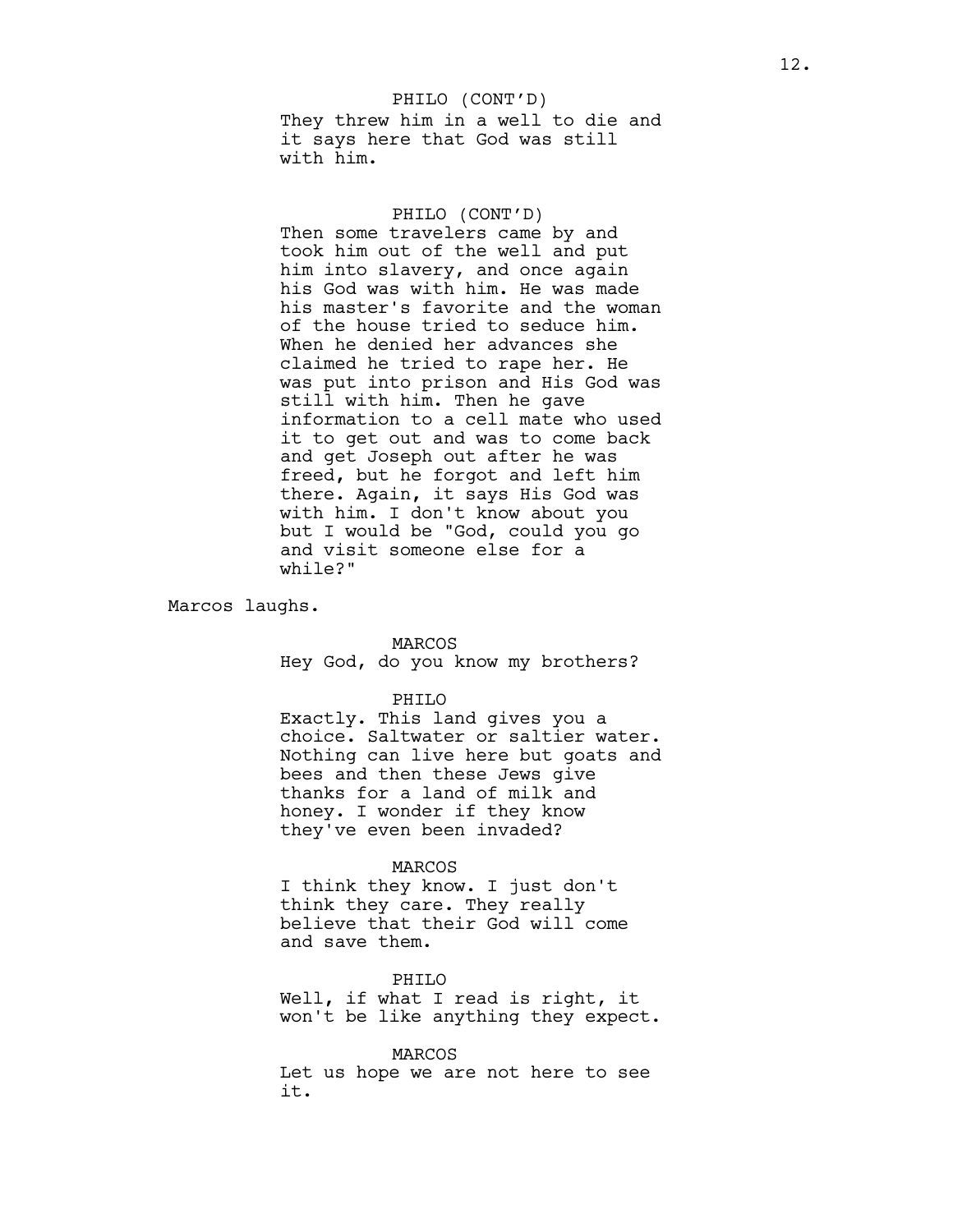PHTLO Agreed... I hear our carpenter came today.

MARCOS Yes, he came up from Bethlehem. He has a son but no wife.

PHILO Do you think he noticed there are no trees here?

Marcos again laughs.

MARCOS I was told he has a friend who can supply wood.

PHILO (slightly frustrated) Great.

INT. RABBI'S HOUSE - EVENING 7

The house is bigger than Joachim's but there is less there.

The rabbi is a rather large man and he is sitting on some pillows. Two other men sit with him. Candles and a fire light the room

Jacob is a thin Indiana Jones looking man and his son Yoseph appears to be about 16 with lighter curly hair. Both are seated on pillows as well.

A knock on the door and a woman, the rabbi's wife, runs out of another room to answer the door.

Joachim and Anna enter.

RABBI Ahh, Joachim, Anna. We were expecting you.

All rise.

RABBI (CONT'D) Joachim, this is Jacob and his son Yoseph.

All nod at each other.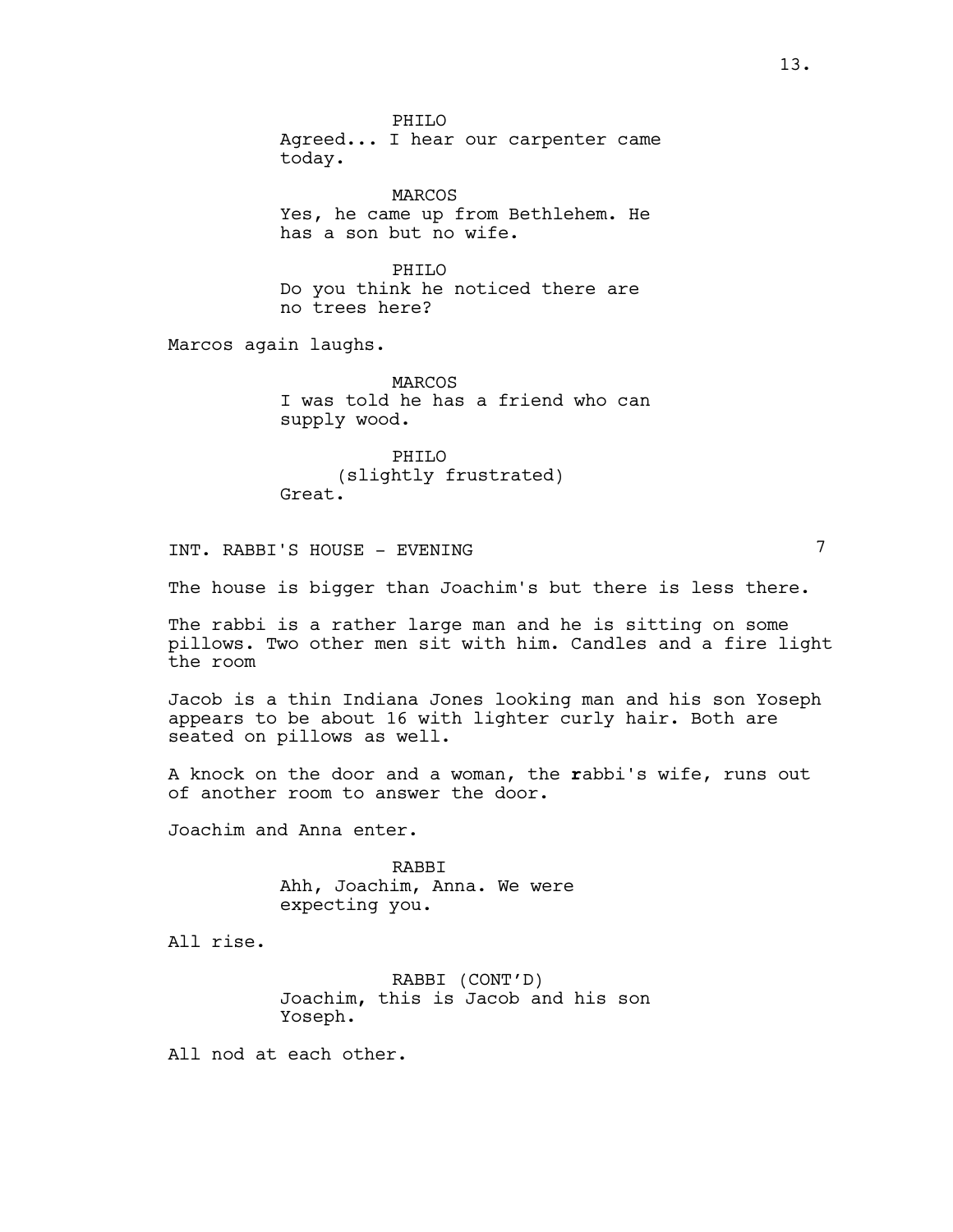## RABBI (CONT'D)

Jacob is a carpenter who has been working in Bethlehem and has been commissioned by the Romans for their garrison here in Nazareth.

### ANNA

A carpenter? We are in the desert. Do you see any trees around here?

## **JACOB**

I have a friend. He will be bringing wood as I need it. Each garrison is required to have a carpenter now. I think it is a new rule.

## JOACHIM

Welcome, but how does this involve us?

# RABBI

I know you have been renting your brother's house since he passed.

### JOACHIM

I had... but the family left in the middle of the night last month and it is in no shape to rent.

#### JACOB

We wouldn't need much. I can repair anything damaged and I can pay.

### JOACHIM

You can pay?

ANNA He may be able to fix our door.

### JACOB

The Romans are paying me a talent a month and I can pay you a tenth.

#### ANNA

A talent a month; you must be a good carpenter.

# JOACHIM

A third.

**JACOB** A fifth and I'll look at your door.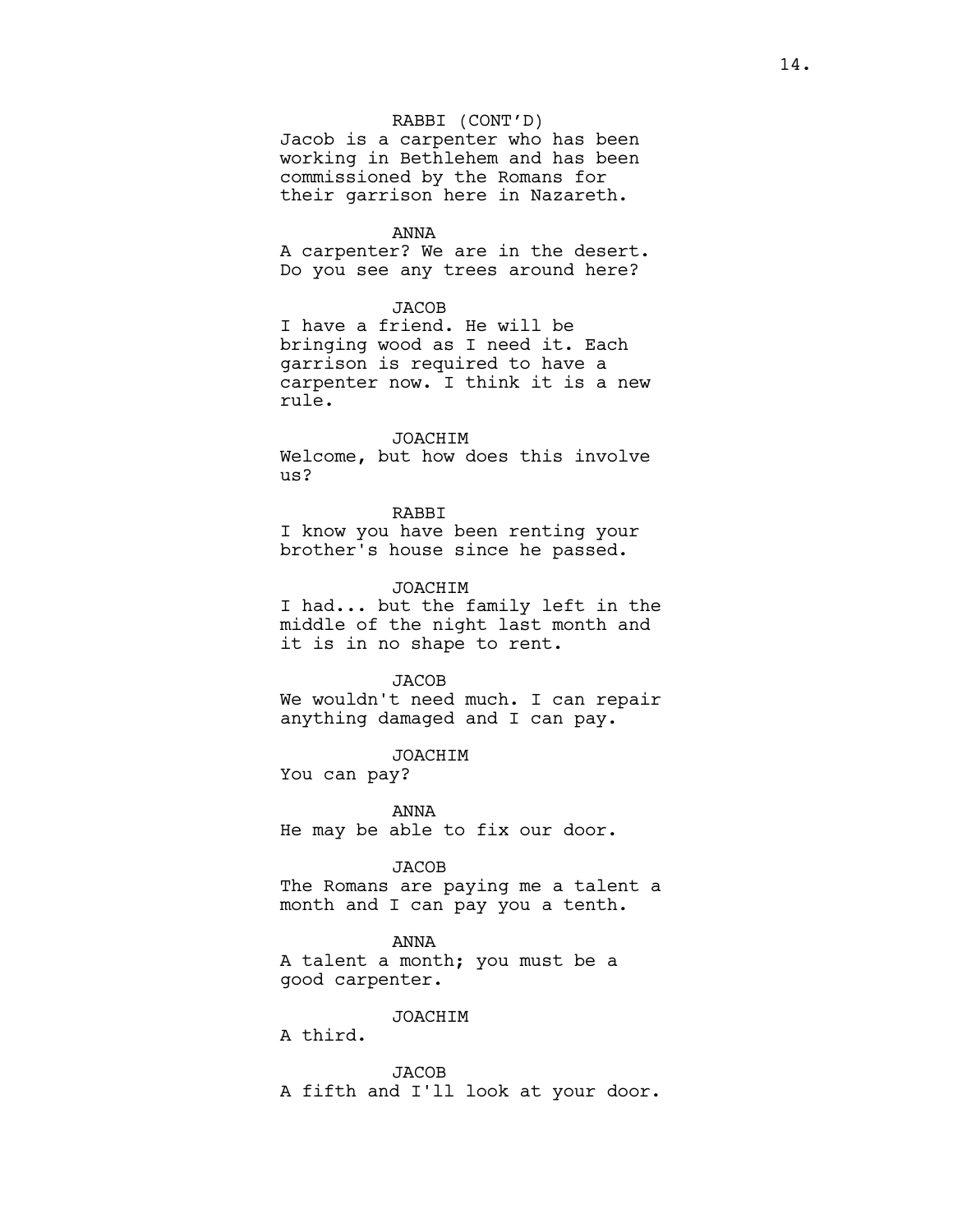(pause nodding slowly) Okay, a fifth of a talent... paid in advance and you get the place back into shape.

JACOB

Agreed.

JOACHIM And look at my door.

Jacob holds out his arm and smiles.

JACOB

Agreed.

They grab arms...

JACOB (CONT'D) We have heard about your singing. So you are the Cantor?

JOACHIM Yes I am. I hope you will be coming to...

Audio fades and so does the scene as you see the men sit on the pillows and Anna leaves the room in the direction of the rabbi's wife.

FADE OUT.

EXT. ANCIENT STREET - LATER

Anna and Joachim are walking arm in arm.

JOACHIM They seem nice.

ANNA Hmm, you like them because they can pay.

JOACHIM We have not had a carpenter in the city for a few years.

ANNA Why do we need a carpenter? We have no wood, besides what we need to make charcoal.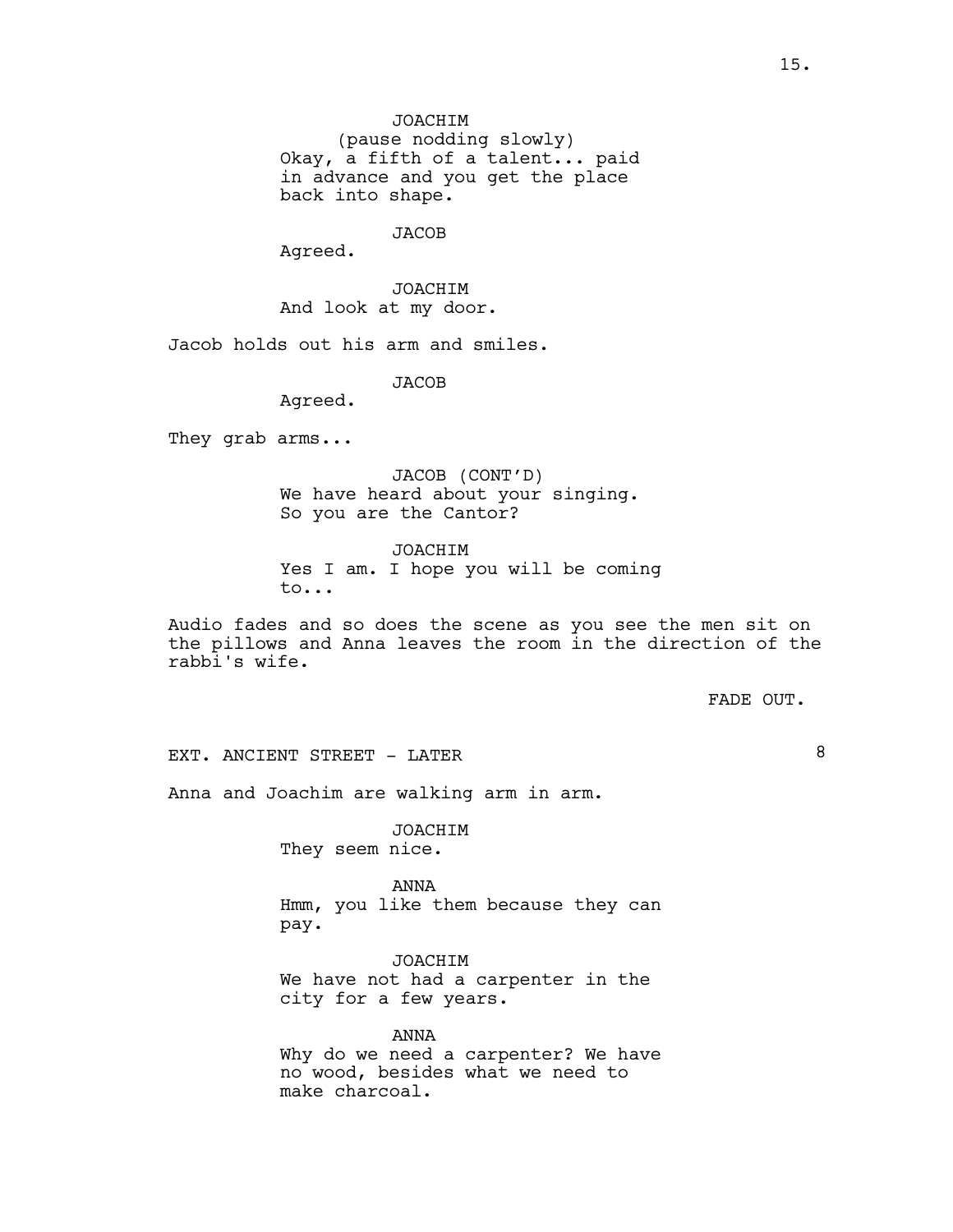JOACHIM He said he has a friend. A supplier from Egypt. ANNA Hmm, a friend. JOACHIM Okay, what is it? ANNA I am worried about Mary. JOACHIM What is wrong with Mary? ANNA She just doesn't seem interested in boys. JOACHIM I have told her that the first boy she brings home she must not really like. Anna stops and looks at him with a question on her face. JOACHIM (CONT'D) Because I am going to kill him. Anna pushes him in the arm. They continue to walk. ANNA There are just so few boys her age... (Changes tone.) Yoseph was nice. JOACHIM Anna, we are blessed. Mary has yet to grow into a woman's form. It has protected her from the Romans. They still see her as a child, and she will always be our child. ANNA In many ways she is still such a child. JOACHIM We trust God with our tomorrows. We

must trust Him with our todays... and also hers.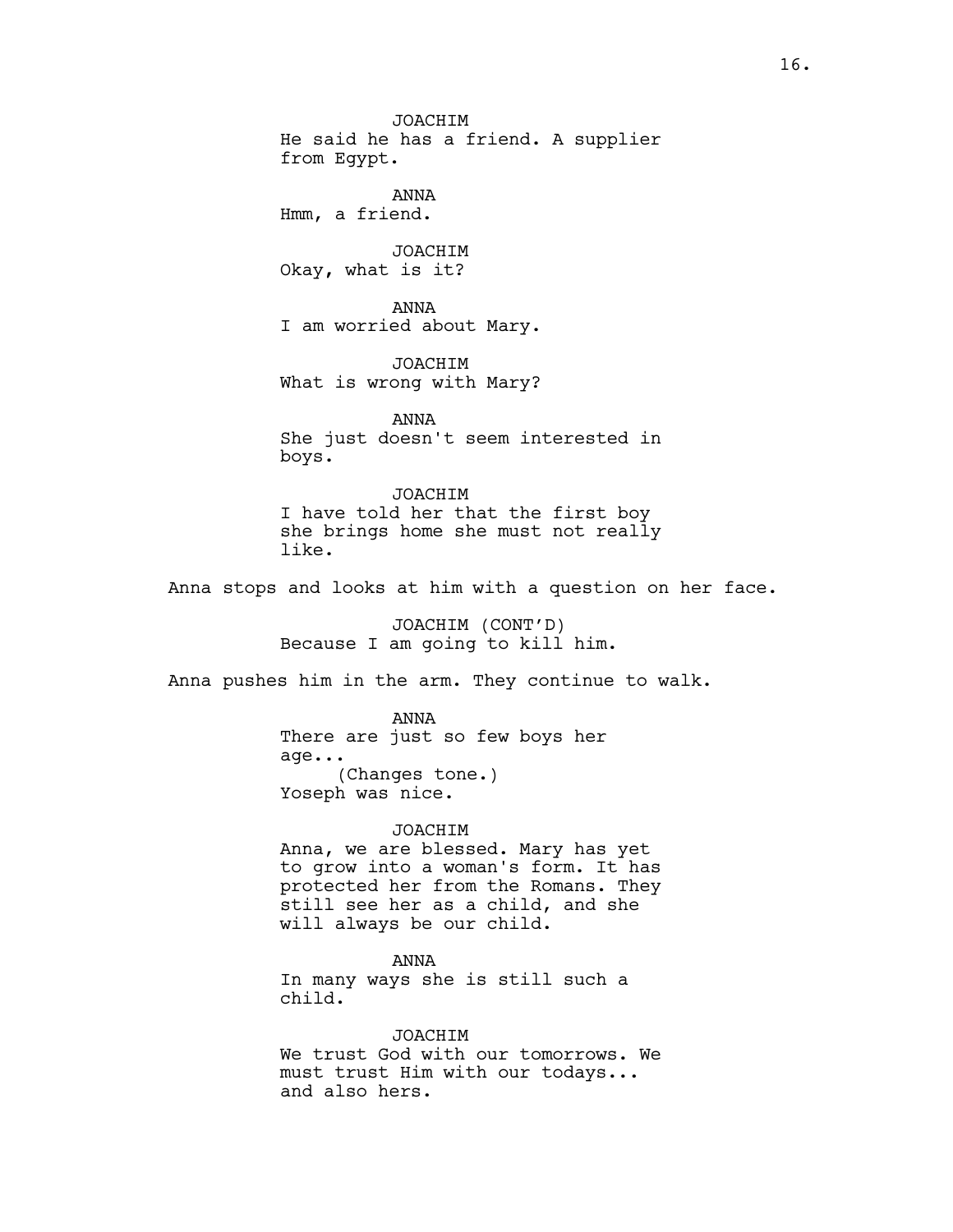Anna sighs as she holds him a little tighter and rests her head on his shoulder as they continue to walk down the street. INT. JOACHIM HOUSE - NIGHT Anna and Joachim enter from the front door. The fire burns but all the candles are out. Anna lights one from the fire. ANNA Mary, are you here? INT. MARY'S ROOM - NIGHT 10 She is in bed and rises on an arm when she hears her mom. MARY Yes Mom. I'm in bed. INT. JOACHIM HOUSE - CONTINUOUS 11 ANNA Good night, Honey. MARY (O.S.) What did the rabbi want? ANNA Men stuff. I will tell you in the morning. MARY (O.S.) Okay. Good night. ANNA Good night. JOACHIM Sweet dreams. MARY (O.S.) Goodnight, Daddy. INT. MARY'S ROOM - CONTINUOUS 12 Mary snuggles into her pillow and falls asleep. A smile crosses her face.

17.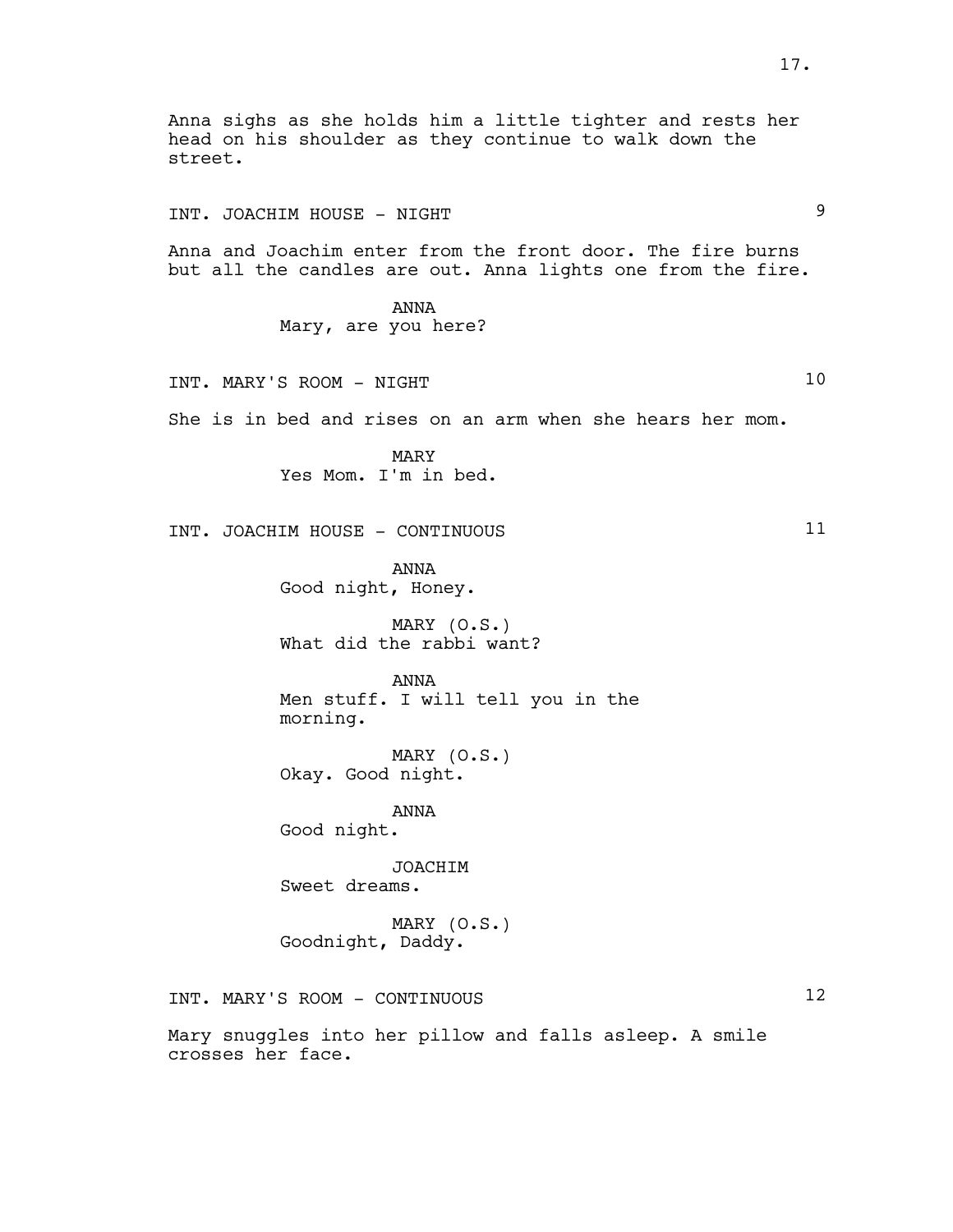EXT. FIELD - DAY 13

Flowers of every color. Mary waves at a group of girls who are dancing in the distance.

All wave back.

Rabbits hop and birds fly around. Humming birds are humming a very Middle Eastern tune. (Maybe Mary's theme song.)

One lands on her finger.

MARY You only hum because you haven't learned the words yet.

The bird sticks out its tongue and flies away.

A line of young boys her age are doing strongman poses to impress her. She laughs at them.

Looking at her feet she sees puppies. She sits on the ground and begins to play with them. She picks one up.

> MARY (CONT'D) Now you're the silly type of boy I can hang with.

The puppy licks her face.

GABRIEL (OS) Hey Mary, full of grace?

Mary turns to see Gabriel standing behind her. He is wearing a light beige tunic and has curly black hair. Super cute. In fact, it is hard to tell if he is a man or a woman. Except no breasts so he's a he. Just really a cute he.

> GABRIEL (CONT'D) The Lord is with you.

> > MARY

Wow, (to herself) So, that's what the term tall drink of water means?

GABRIEL I am the Angel Gabriel.

MARY Angel huh, I am not sure I believe in angels.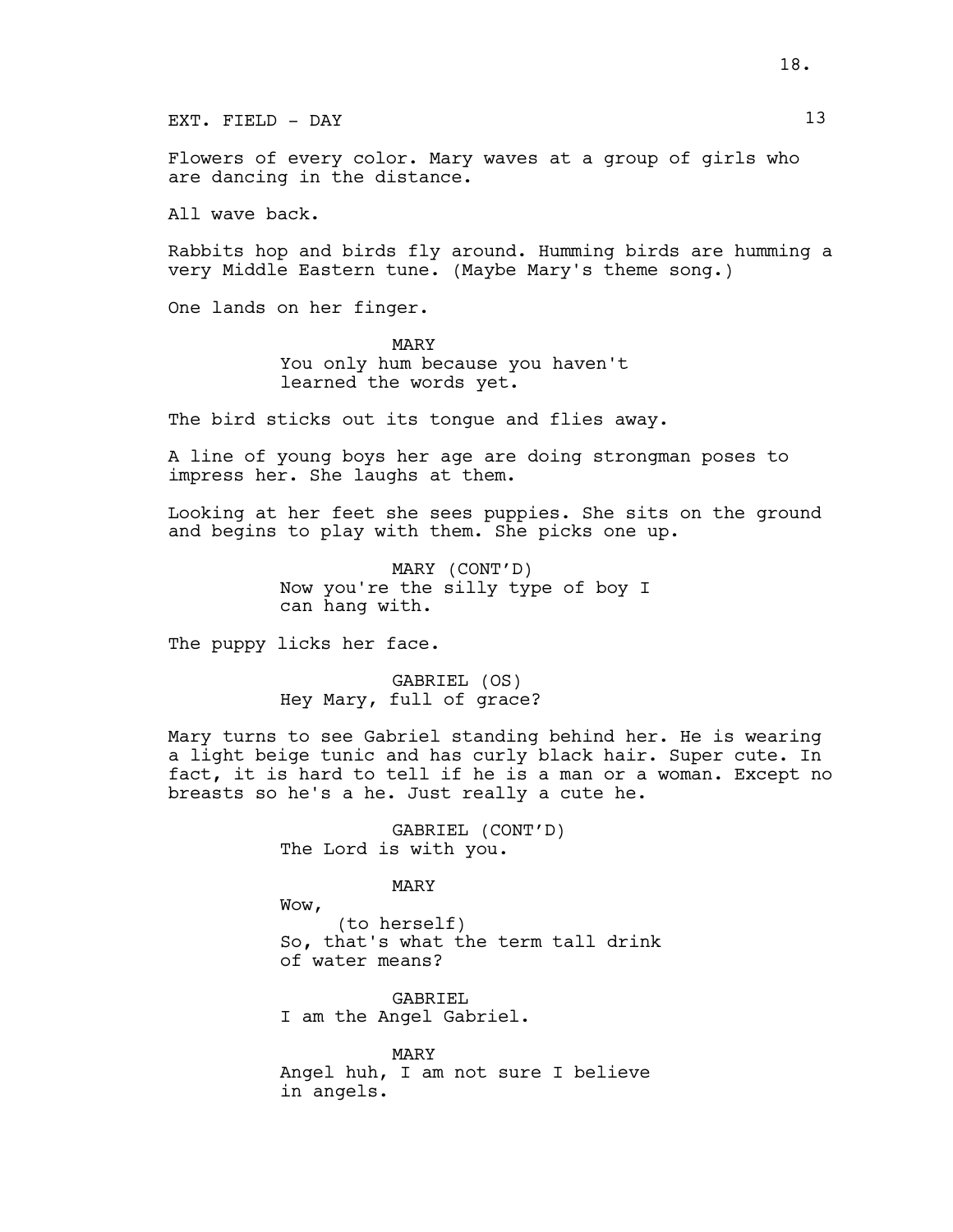GABRIEL Just because you don't believe in something does not mean it isn't true.

MARY Okay, now you sound like my dad.

GABRIEL Good singer. I like his voice.

MARY

I do too.

GABRIEL Mary, you believe in prophets and messengers?

MARY

Maybe from a long time ago, but I'm going to need a little proof here.

The sky turns from blue to gold. The clouds begin to move rapidly left to right across the sky and change from white to metallic silver. The field changes to all purple. The animals disappear.

Gabriel grows to twice his height and in one motion pulls a shield adorned with a lion and a lamb from behind his back. He draws a flaming sword and, as he swishes it back and forth- - Whosh Whosh, giant blazing white wings unfold from his back.

Mary still sitting covers her eyes with her arm and turns her head.

> MARY (CONT'D) Ooookay... Ooookay. That... that's Impressive.

GABRIEL Do not fear, Mary.

MARY Really... do not fear? Have you ever seen you do that??? Cause...

there's really only one response.

GABRIEL.

Mary look.

Mary turns her head back, lowers her arm and opens her eyes.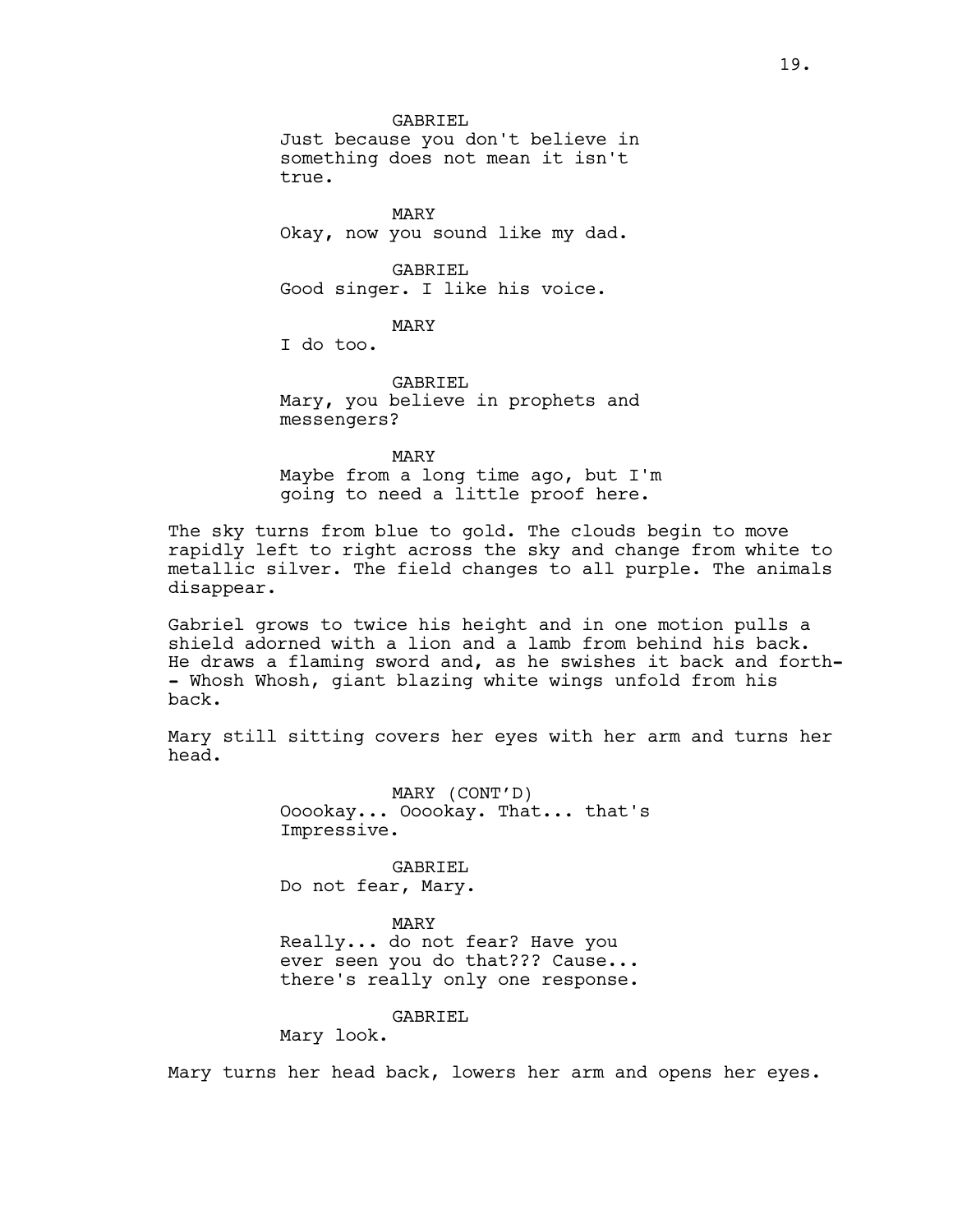The world is as it was. She picks up her favorite puppy kisses its head and puts it under her chin.

> MARY So an Angel... Gabriel... really cute Angel... so are all angels as cute as you???

> > GABRIEL

Mary focus.

Mary pouts a little at that rejection.

GABRIEL (CONT'D) I have come to bring you a message. You are as beautiful on the inside as you are on the outside.

Mary doesn't know how to take that. Is this angel hitting on her?

> GABRIEL (CONT'D) God has smiled on you and has chosen you to deliver a son. His name will be God is with us since he is the Son of the Most High and will sit on the throne of David. He will rule the house of Jacob forever and have no end.

MARY Umm, Gabriel, (Mary smiles with her teeth closed and shakes her head back and forth) Ummm... I've never, um, actually been with a guy that way? How's this going to happen?

### GABRIEL

The Holy Spirit of God will hover above you and that is why your child will be called the Holy Son of God. Did you know your cousin Elizabeth has conceived a child in her old age? Everyone believed she was barren but now she is sixmonths pregnant. See, with God, nothing is impossible.

Remembering her own words from earlier that day.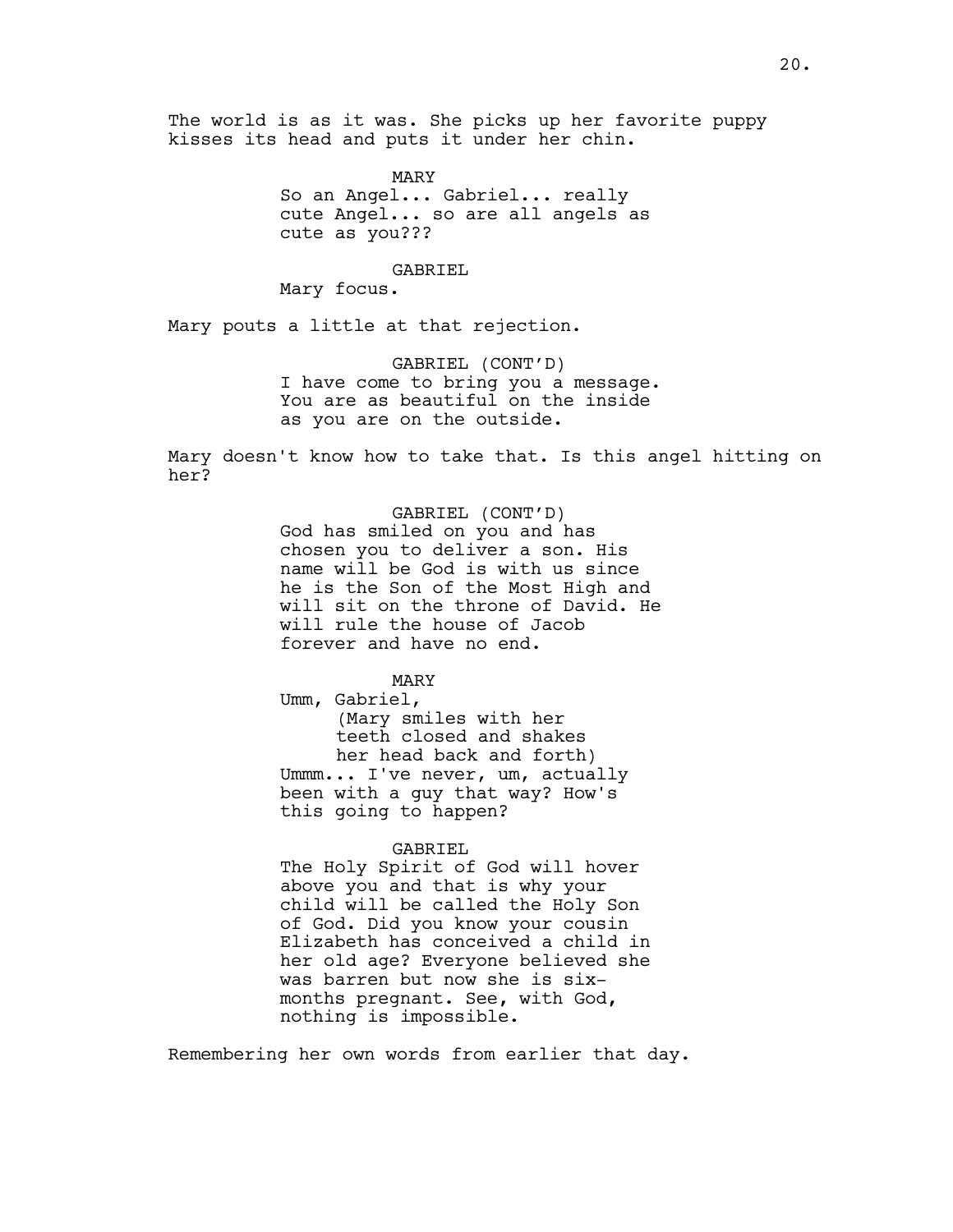MARY Got it, sure, why not. Holy Spirit,

Dream Angel... really dreamy Angel, Son of God. Sure, okay.

GABRIEL

And Elizabeth.

MARY And my 60 year old cousin is going to have a child. No, got it. Let it be as you say. I'm in, what could happen?

Mary again smiles, kisses and snuggles the puppy.

GABRIEL Blessed are you among women.

INT. MARY'S ROOM - MORNING 14

Mary is snuggling her blanket as she did with the puppy. Her eyes open and she turns on her back and looks out the window.

On the only leafless branch of an olive tree outside of her house sits a dove. It's watching her.

# MARY

That's funny.

She throws back the covers and grabs a day dress and starts to change.

Looking out the window, she sees the dove is still watching her.

> MARY (CONT'D) Going to change my clothes you can go away now. Nothing to see here.

Looking down at her chest.

MARY (CONT'D) Unfortunately.

Looking out the window Mary sees the dove fly off.

MARY (CONT'D)

Weird.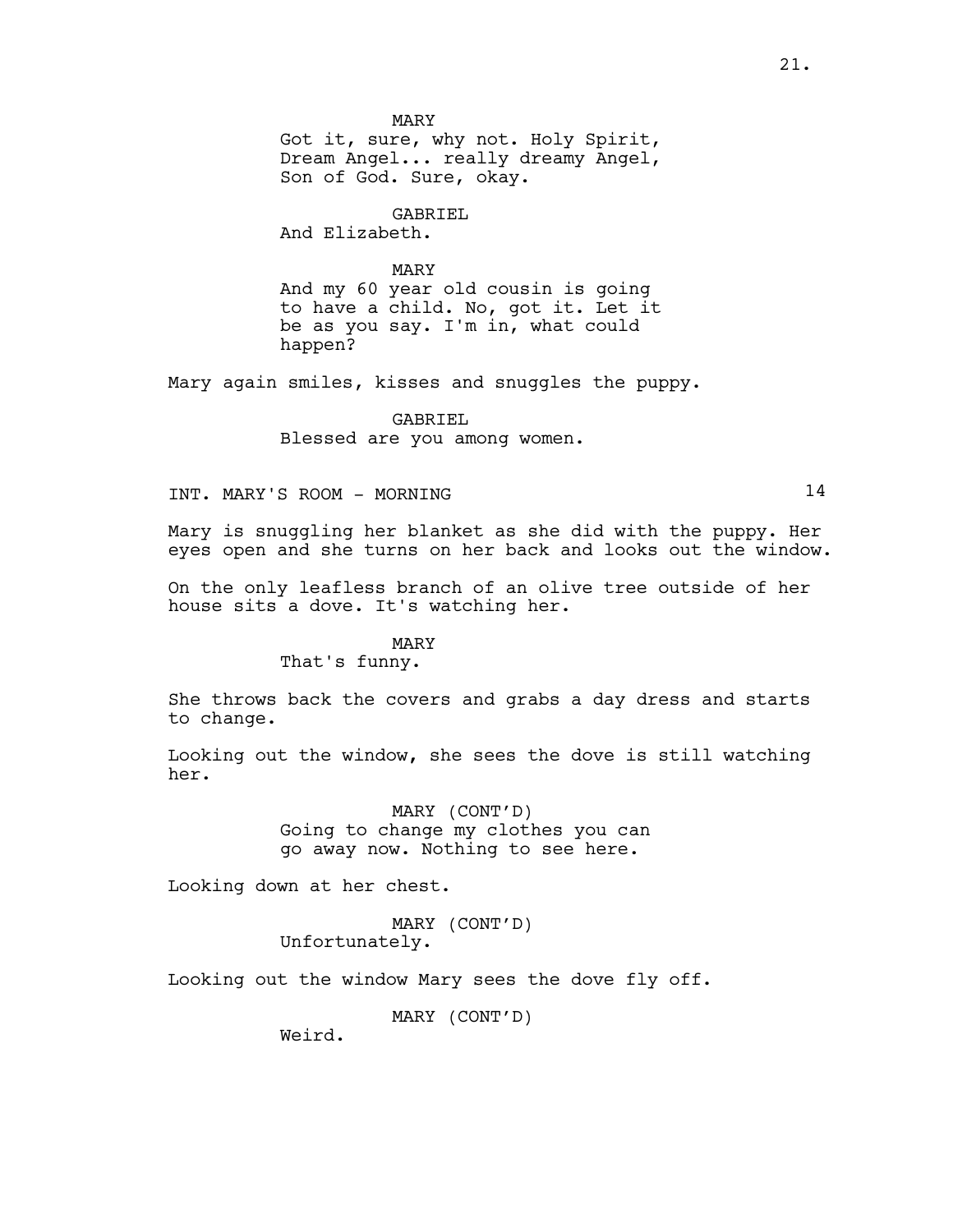Mary enters as Anna is taking a pot out of the fireplace.

MARY Good morning Mom. Where's Dad?

## ANNA

Your father is opening his brother's house for the new carpenter and his son. That is what the rabbi wanted to talk to us about.

MARY A carpenter? Do they know we are in the desert and have no trees here?

ANNA I guess he has a friend. He works for the Romans.

MARY Why would the Romans need a carpenter?

Anna shrugs and puts some of the contents in a bowl.

ANNA Who understands anything about the Romans? Breakfast?

MARY Sure, I'll have a bite.

ANNA Are you okay Mary?

MARY I'm fine. Why?

### ANNA

I don't know. You just look... different. Not look just... something.

MARY I had a weird dream last night. Have you heard anything from your cousin Elizabeth?

ANNA My cousin Elizabeth in Judea? No not a thing. (MORE)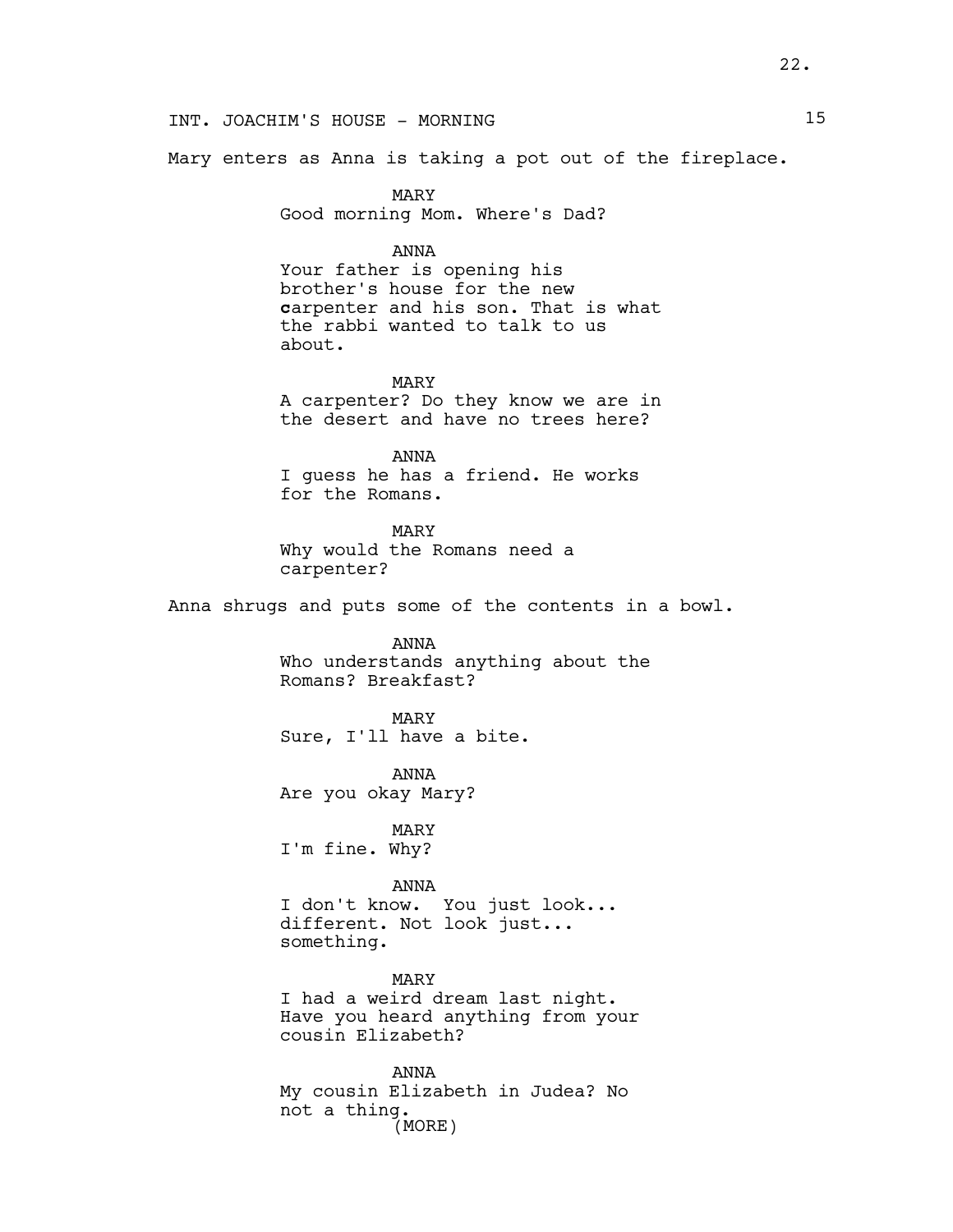## ANNA (CONT'D)

There was a traveler that told your father that her husband Zachariah had stopped talking for some reason but that may just be a rumor. Was she in your dream?

MARY

Well kind of, in my dream she was pregnant.

ANNA (Laughing) That wouldn't be possible. She must be in her 60's by now. There is no way she could be pregnant. That doesn't happen.

MARY Well, with God, all things are possi-ble...

Looking down as she remembers the dream and what she told the Roman Soldier yesterday.

> ANNA But some things are certainly not likely. Are you sure you're okay?

> > MARY

I'm fine. Just the same, would you mind if I went to visit?

ANNA

By yourself? YES, I would mind. I don't need you traipsing off to Judea. Especially because of a dream.

MARY What if I got a couple of my friends to go with me?

ANNA

Like who?

MARY Sarah, Imma, maybe Aaron and Jonathan if he is feeling better.

ANNA The carpenter's son, Yoseph, seems to be a nice boy. Maybe you could ask him also? (MORE)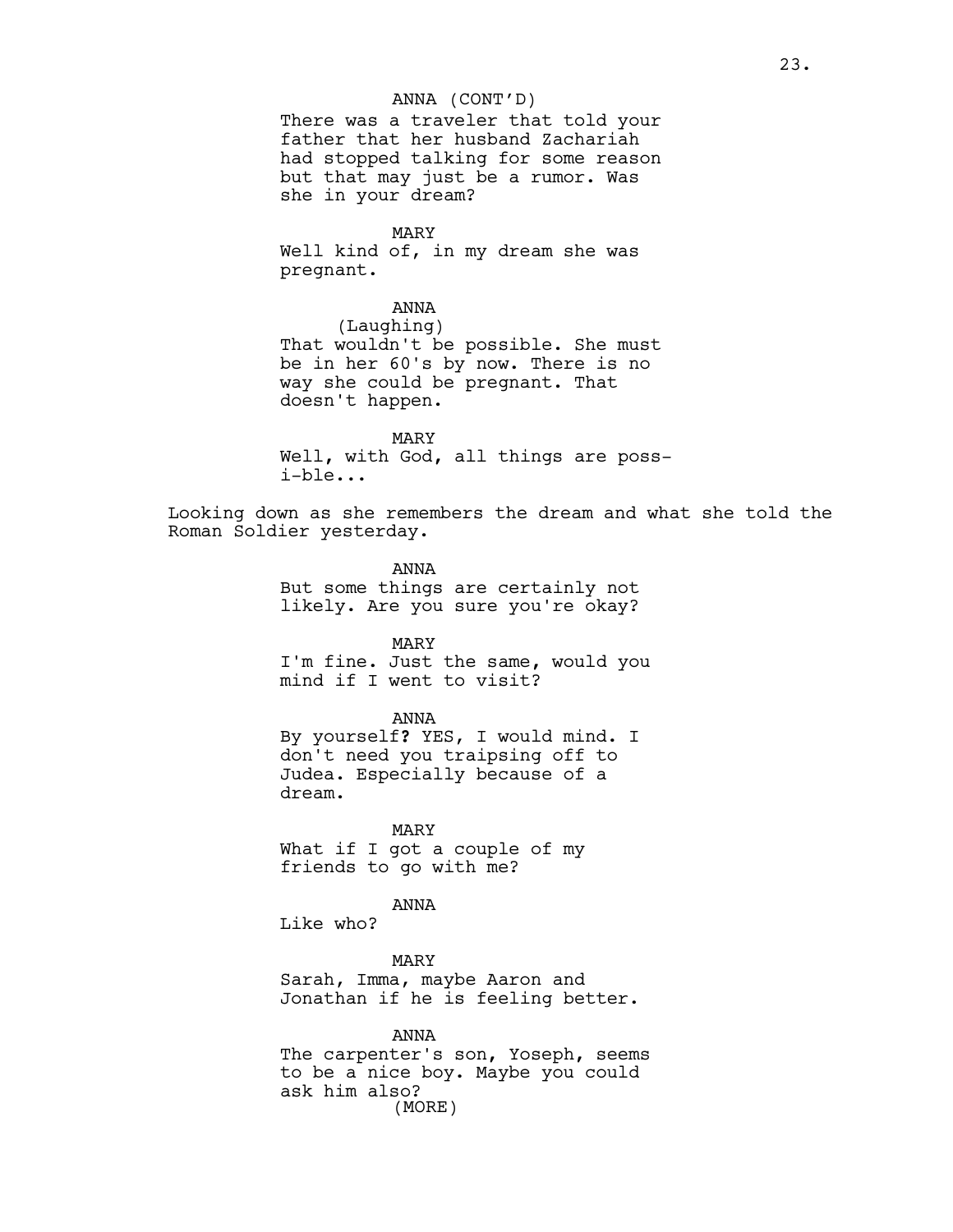# He's about your age and I'm sure he would like to meet some kids. ANNA (CONT'D)

MARY Okay, so if I can get a group together who want to go on a trip, I can go?

ANNA Only to visit Elizabeth.

MARY Promise, that's all we are doing.

Mary gets up and heads toward the door.

ANNA Where are you going now?

MARY I'm going to go to the well and see if anyone's there.

Mary pulls on the door.

MARY (CONT'D) This stupid door.

ANNA Take a jug with you and bring back some water since you're going there.

The door finally opens and Mary grabs a jug by the door. She looks inside and turns it upside down and taps the bottom.

> MARY Okay I will. Be back in a little while.

ANNA And if you see your father, remind him to have the carpenter look at our door.

Shutting the door behind her, she runs by a window.

EXT. NAZARETH- DAY 16

Mary walks through the village passing a couple of people, but there are not a lot around. Two Romans walk by.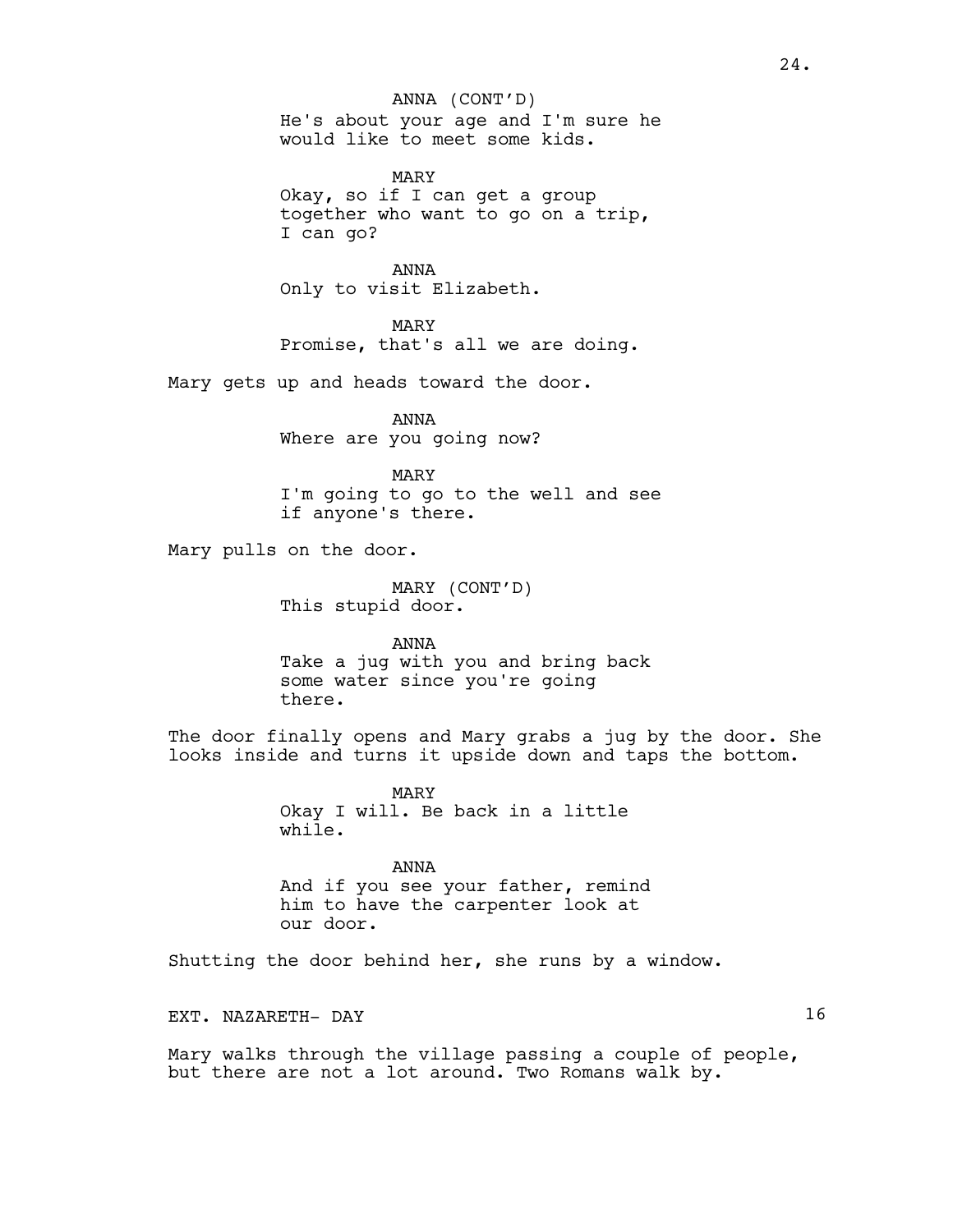As she passes a few other villagers standing together, they pay her no attention. She turns a corner and sees her father with Jacob.

Joachim sees her.

JOACHIM Mary, Mary, come here.

Mary walks over.

MARY (Sings) Good Morning.

To Jacob.

MARY (CONT'D)

Hi.

JOACHIM Jacob, this is my daughter, Mary.

MARY Pleased to meet you, Sir.

JACOB Joachim, I didn't know you had any children. Hello. Do you have any others?

JOACHIM No, Mary is all the Lord has blessed me and Anna with.

Mary blushes at the fact she was just called a blessing.

JACOB Yoseph is my only child also. (yelling) Yoseph can you come out here?

YOSEPH (O.S.) Be right out.

JOACHIM What are you doing out, Mary.

MARY I am going to the well to get some water for Momma and to see if any of the village kids are there.

A door opens and Yoseph exits.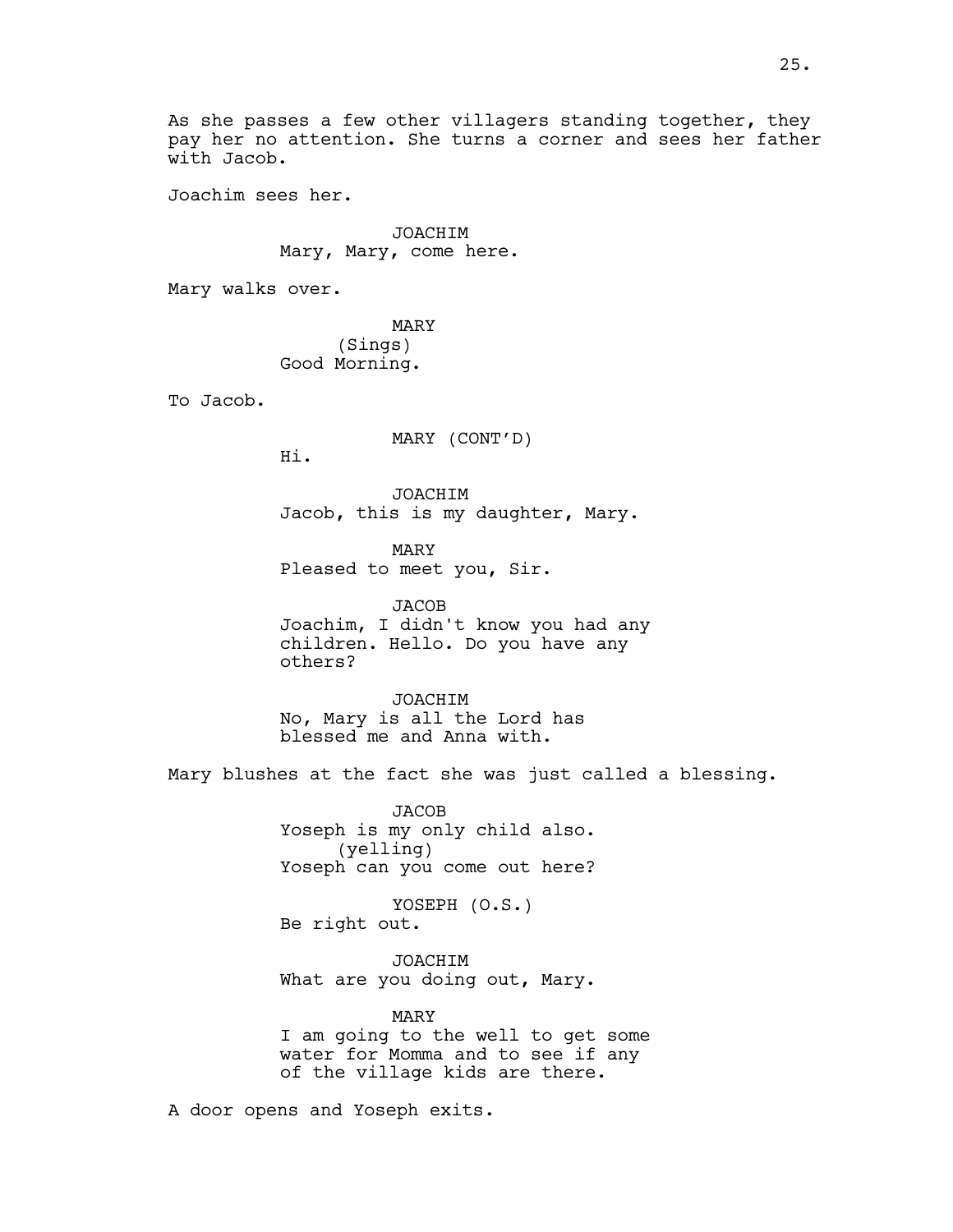**JACOB** Yoseph this is Mary. Joachim's daughter.

Yoseph and Mary see each other for the first time and unable take their eyes off each other, they speak very slowly and carefully.

### YOSEPH

Hi.

MARY

Hi.

JOACHIM Mary, you're getting water at this time?

MARY

It's a long story. I wanted to see if any of the kids wanted to take a small trip.

## JOACHIM

Where to?

MARY

I had a dream last night about one of Momma's cousins and I just wanted to check on her. Momma didn't want me to go alone.

JOACHIM

Which one?

MARY

Elizabeth?

### JOACHIM

Elizabeth in Judea? Yes, that is too far of a trip to go alone.

MARY

That is why I am seeing if Imma, Sarah, Aaron, or maybe Jonathan wants to come.

### YOSEPH

Judea is about the same distance as Bethlehem and we just came up from there last week.

Both adults look at him.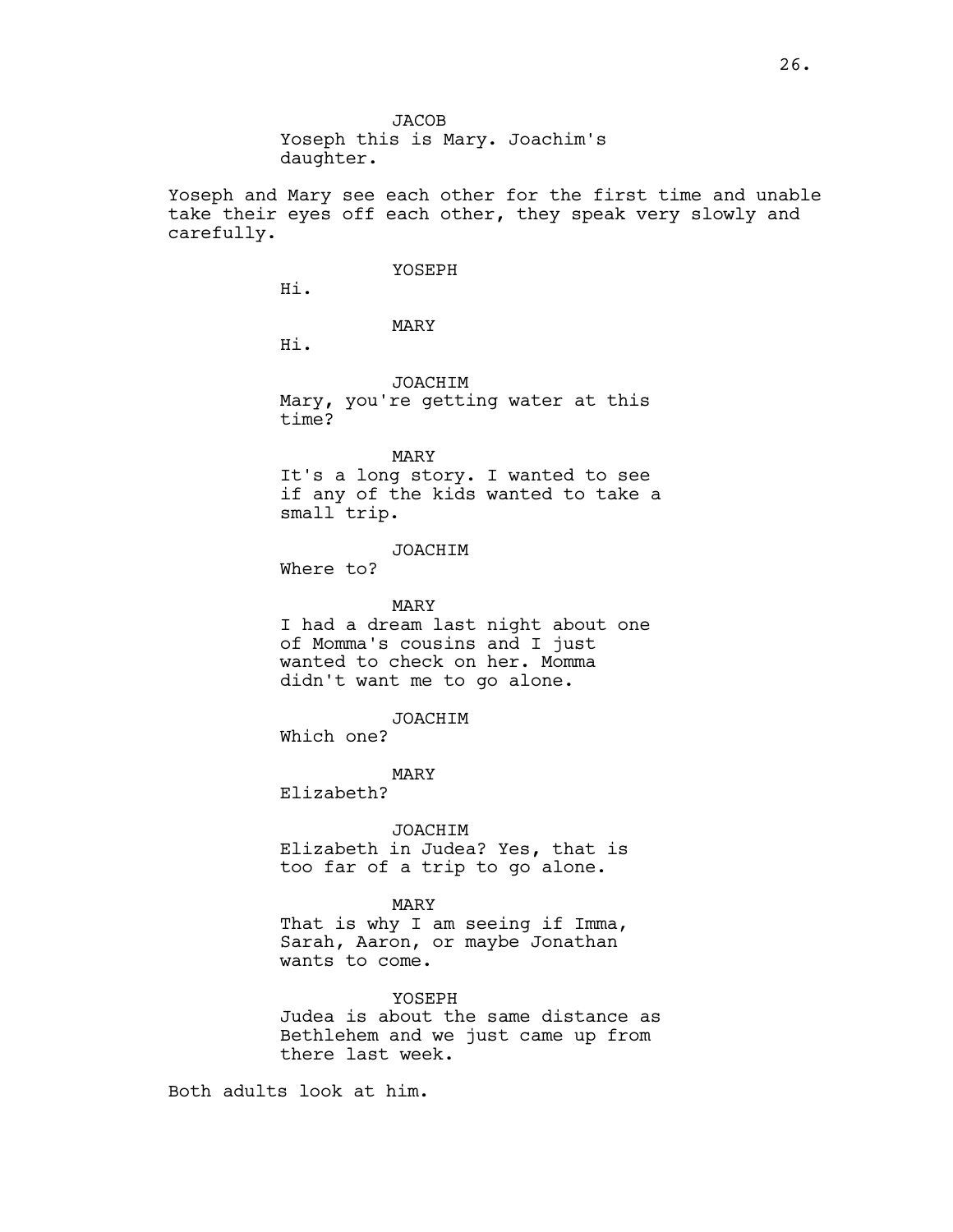Looking again at Mary.

**JACOB** Mary... maybe can you show Yoseph where the well is?

He turns to Joachim.

JACOB (CONT'D) If that's okay?

Joachim nods.

JACOB (CONT'D) Take a couple of pots with you.

YOSEPH

Two?

**JACOB** For now. You can get more later. We have a lot of cleaning to do.

MARY C'mon. It's not very far. You sure you can handle two?

Yoseph stands a bit straighter.

YOSEPH Yes, of course I can carry two.

He looks at the pots concerned.

MARY Okay, we'll be back in a bit.

Mary and Yoseph walk off. The men watch and talk silently to themselves.

Mary, remembering something, turns.

MARY (CONT'D) Hey Dad, Mom asked me to remind you about the door.

Joachim makes a motion like he is opening a stuck door. Jacob nods and looks in the back of a small cart. Taking out a toolbox and both men walk off screen.

Yoseph and Mary continue to walk toward the well.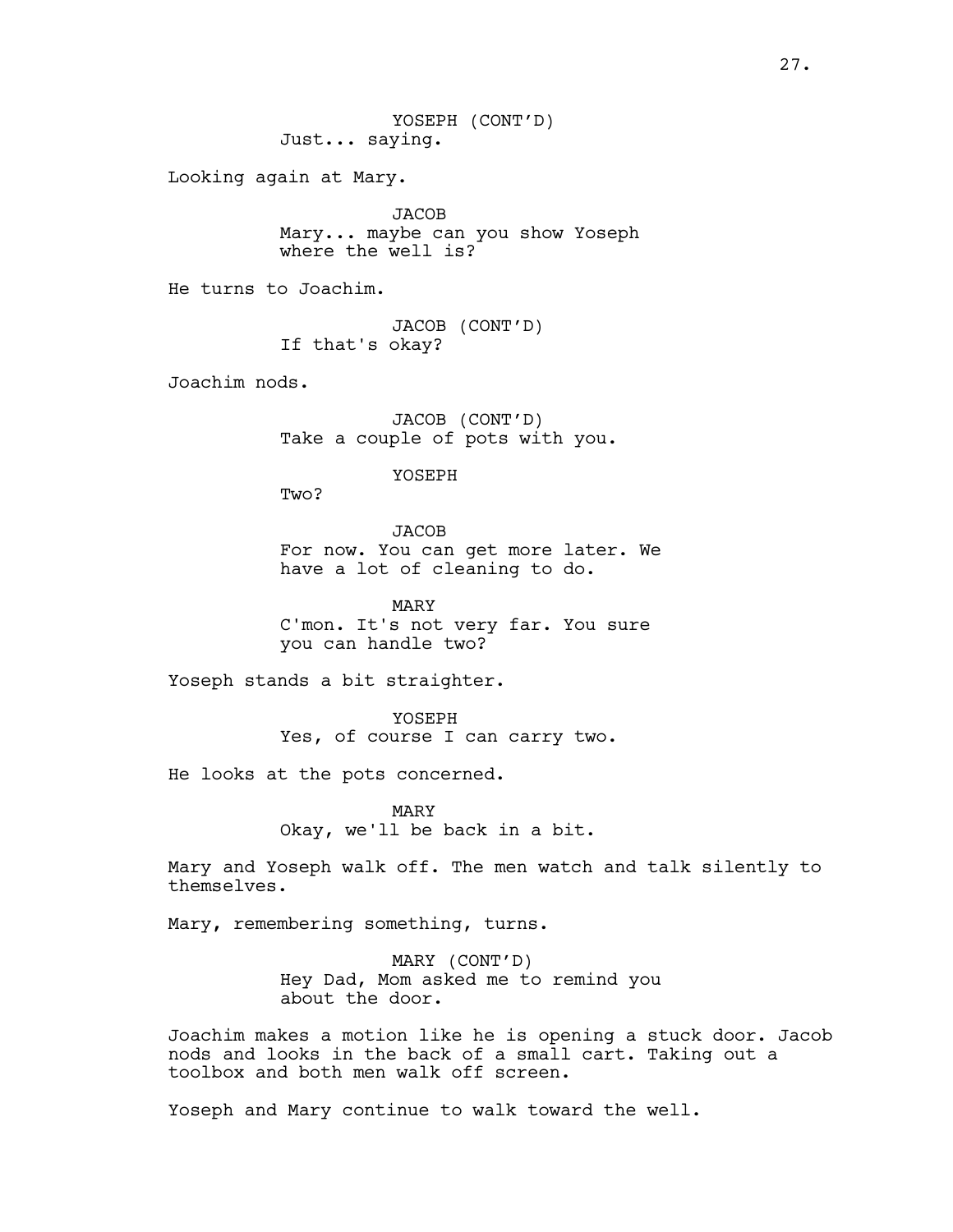MARY (CONT'D) So you are from Bethlehem?

YOSEPH Born and raised.

MARY I've never been there. What's it like?

## YOSEPH

It's about half the size of Nazareth I guess. We had a cart with all our stuff in it so it took us a bit longer to get here.

MARY

How long?

### YOSEPH

Ten days.

MARY

Ten Days? It only takes us four to get to Jerusalem.

YOSEPH

We spent two days in Jerusalem. My dad had a bunch of business there.

MARY

I love Jerusalem.

YOSEPH

I know. Huh? It's great. I don't know if I could live there permanently, but it is so fun to visit.

## MARY

Have you thought about where you would like to live permanently?

### YOSEPH

No, right now I just want to travel. I would love to see Greece.

### MARY

Egypt.

YOSEPH

Asia.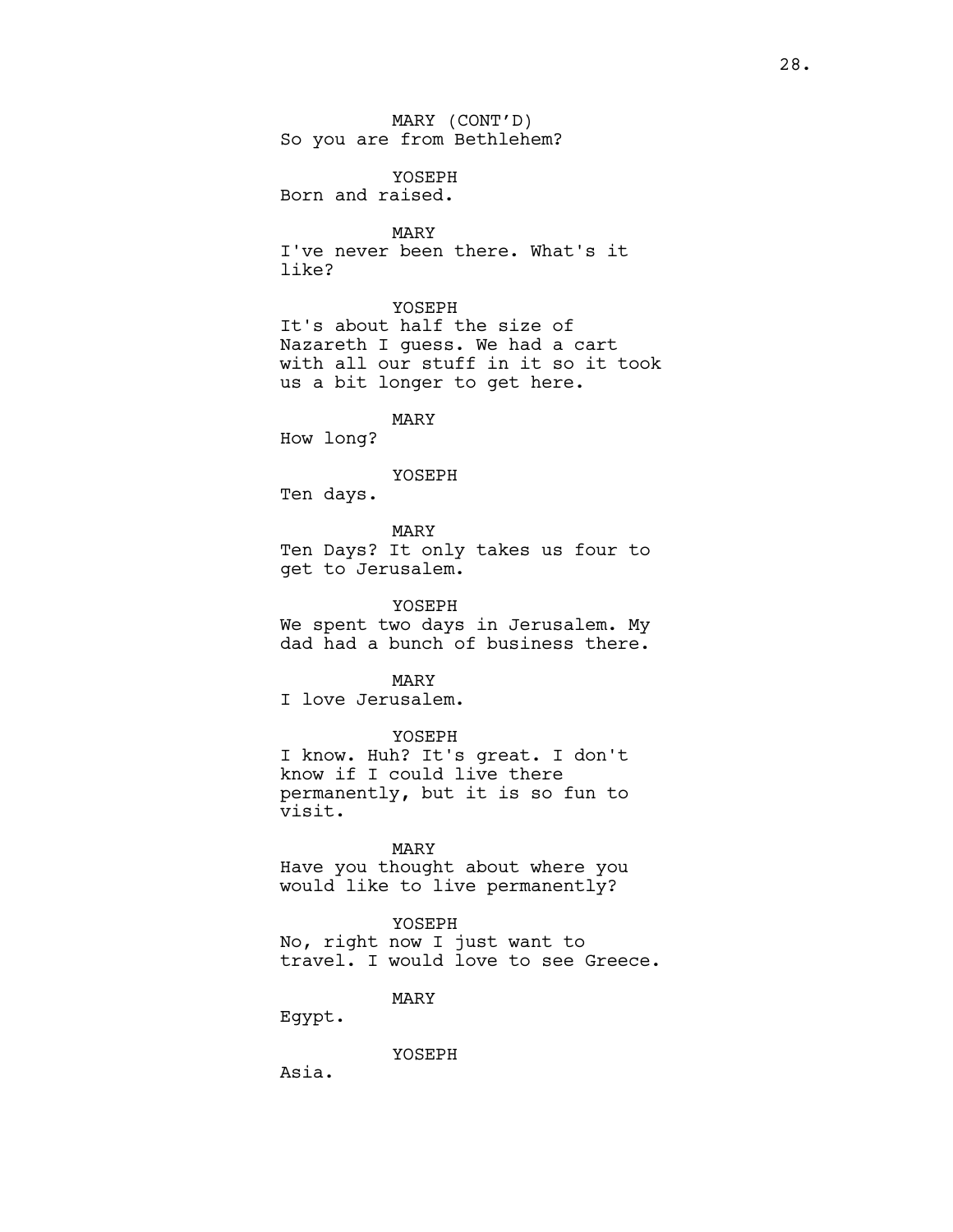MARY

Turkey.

YOSEPH

Rome?

They both stop, turn and look at each other.

MARY

YOSEPH (CONT'D)

No way.

MARY I am so not interested in going to Rome.

No way.

YOSEPH I know can you imagine a city full of Romans?

MARY

Scary.

Both start marching like Roman soldiers.

YOSEPH You must kneel before Caesar.

MARY You must die.

YOSEPH

No, you must die.

MARY

And after you die make sure you kneel. Cause I am super smart. We wear metal in the desert.

Turning a corner they pass two Romans standing in the sun, sweating. Laughing they begin again to walk normally.

> YOSEPH I would like to go to Lebanon and see the cypress trees.

MARY Being a carpenter's son, I bet you would.

YOSEPH Wanna know a secret?

MARY

Sure.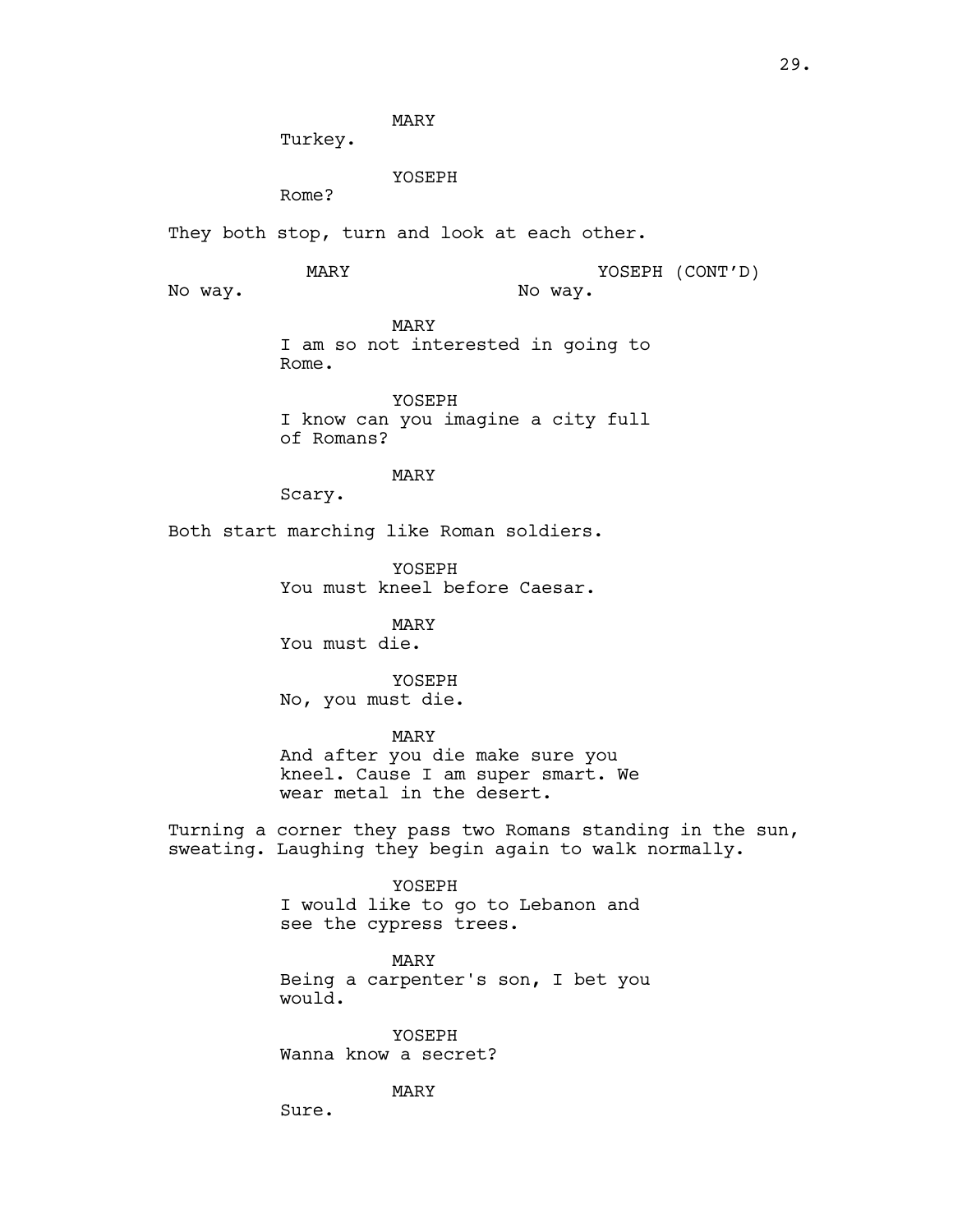YOSEPH I have never seen a real tree.

MARY We have trees all around us. Olive trees, palm trees.

### YOSEPH

I know, but most are just like tall bushes and you can't really make anything easily. I meant like an oak, and cypress and... and pine. I really would like to see a real pine tree. The stuff they use in Jerusalem for the temple. You know real wood.

Mary just looks at him and smiles.

MARY Here, let me have one of your jugs.

YOSEPH No, I've got em.

MARY I know, just place one on my head and I can help carry for a bit. Just for a little while, we're almost there.

Yoseph puts one jug down and the other on Mary's head. He then shakes out his arms and picks the jug up again.

> YOSEPH I don't know how women do that?

MARY We all have our gifts.

Yoseph is now looking at Mary the way she had just looked at him. Neither one noticed the other.

EXT. WELL - CONTINUOUS 17

Mary and Yoseph round a corner of buildings. There are Seven women at the well sitting and talking. It is late morning but not yet noon.

A few feet away under a shelter of sticks are a few teenagers and smaller kids.

Walking over.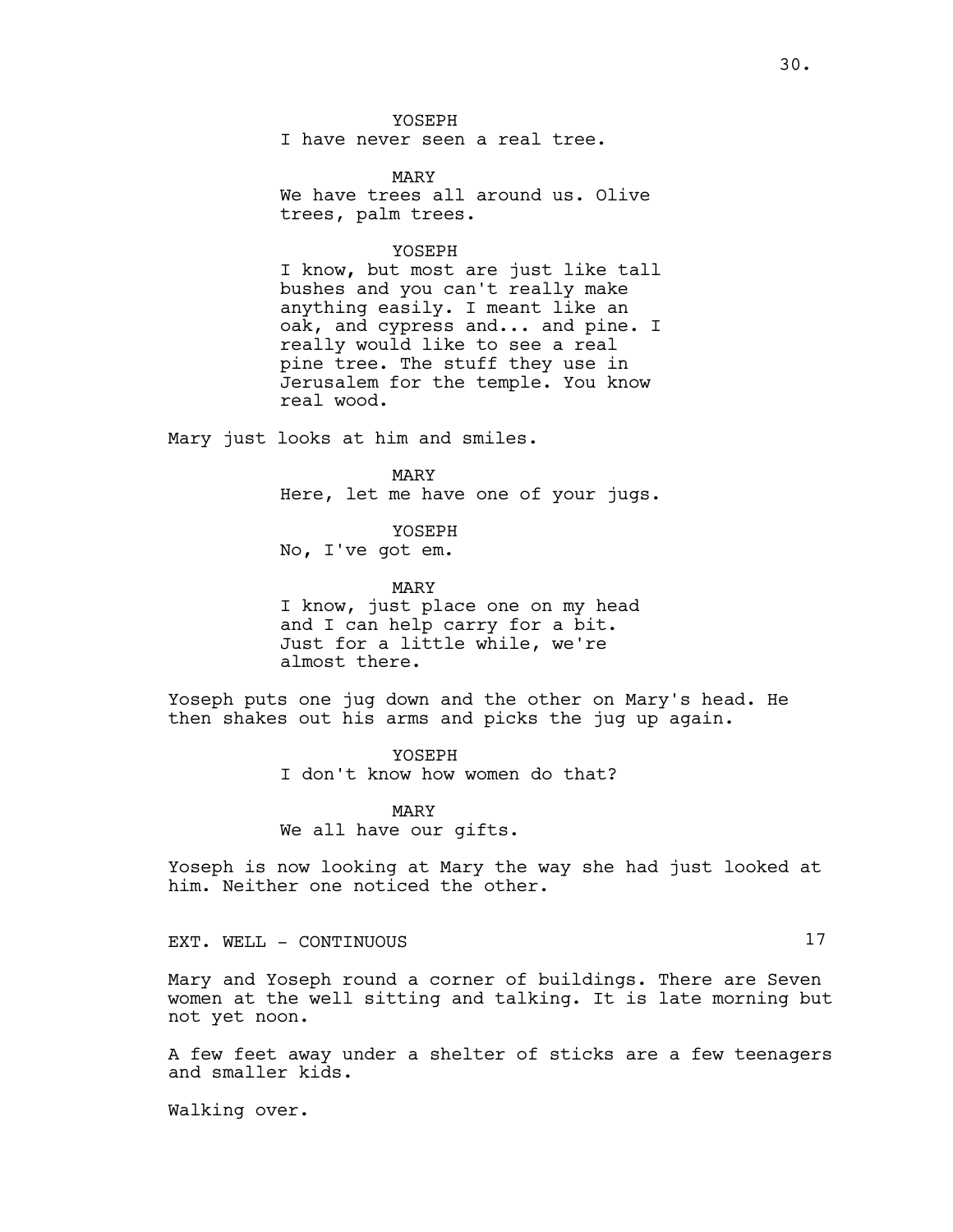MARY

Hey guys.

Everyone says hi back.

SARAH and IMMA look about the same age as Mary but have developed.

A couple younger kids are with them. One of the boys jumps out from behind some barrels.

> BOY Hi Mary, Guess what?

> > MARY

What?

BOY I found a dead scorpion this morning and cut off his stinger. Want to see?

MARY

No thank you. I'm good. Hey everyone this is Yoseph. He just moved here from Bethlehem.

SARAH Never heard of it.

YOSEPH It's a small town about a day South of Jerusalem.

BOY Do you want to see my scorpion.

YOSEPH

Yeah!!!

The boy grabs Yoseph's hand and leads him around the building.

SARAH

He's cute.

Mary watches him leave.

MARY Must be a boy thing.

IMMA

Well maybe a new boy will add some excitement around here.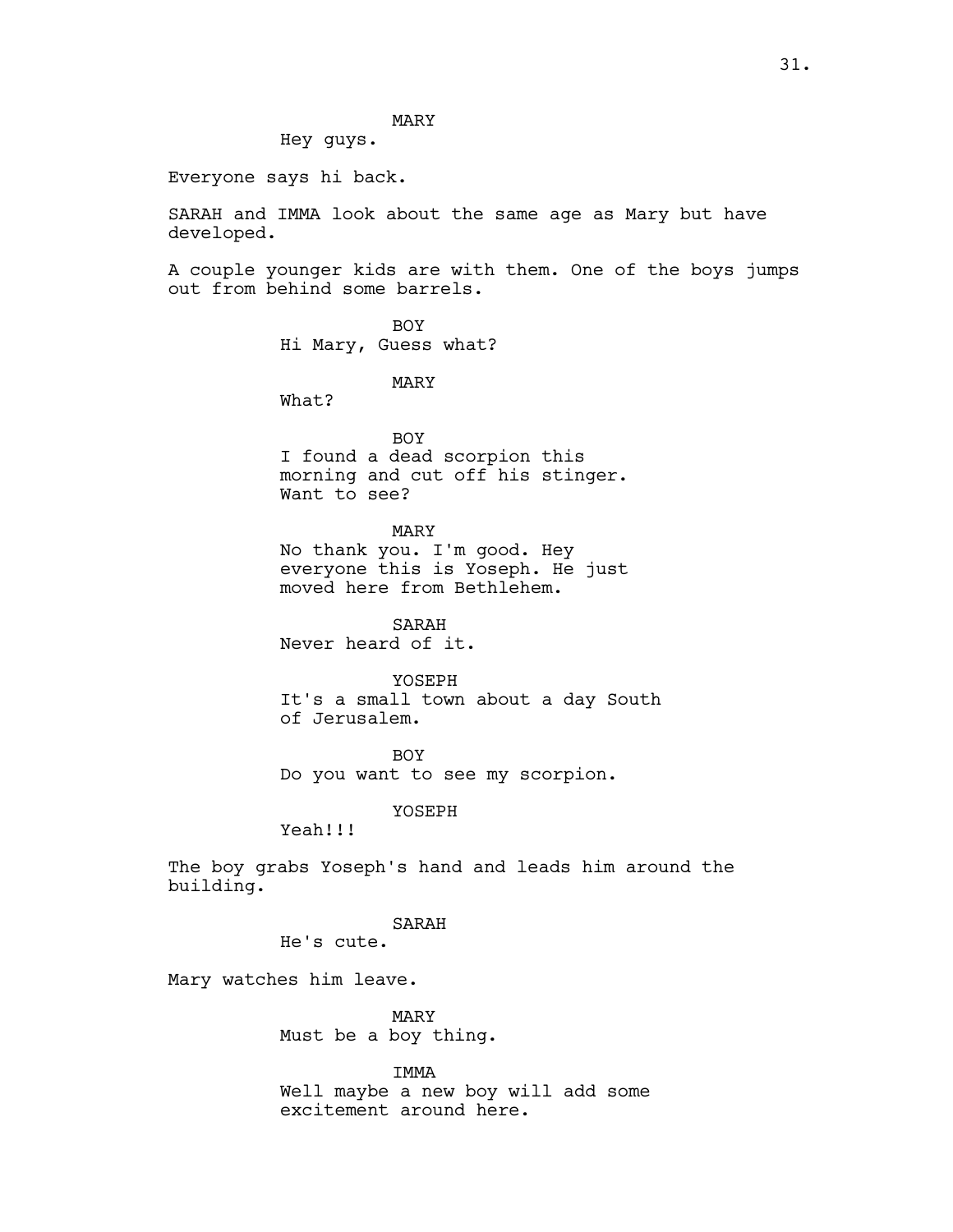MARY Speaking of excitement. I was wondering if anyone wanted to take a trip?

SARAH Maybe, where?

MARY

Judea.

Sarah and Imma look at each other. Not excited.

SARAH That's like a four-day walk.

MARY Five if we add a day in... Jerusalem.

IMMA Now you're talking.

Another young man with the beginnings of a beard shows up.

AARON.

# MARY

Hey Aaron.

# AARON Morning Mary. What's going on?

Sarah opens up a part of the blanket she is sitting on. Aaron sits next to Sarah. They might be a thing.

> MARY I was just seeing if anyone wanted to take a journey.

Yoseph comes back alone.

AARON Journey to where?

# SARAH

Judea.

MARY Aaron this is Yoseph. He just moved here from Bethlehem.

Aaron gets up. He is about a head taller than Yoseph. He sticks out his arm and they shake.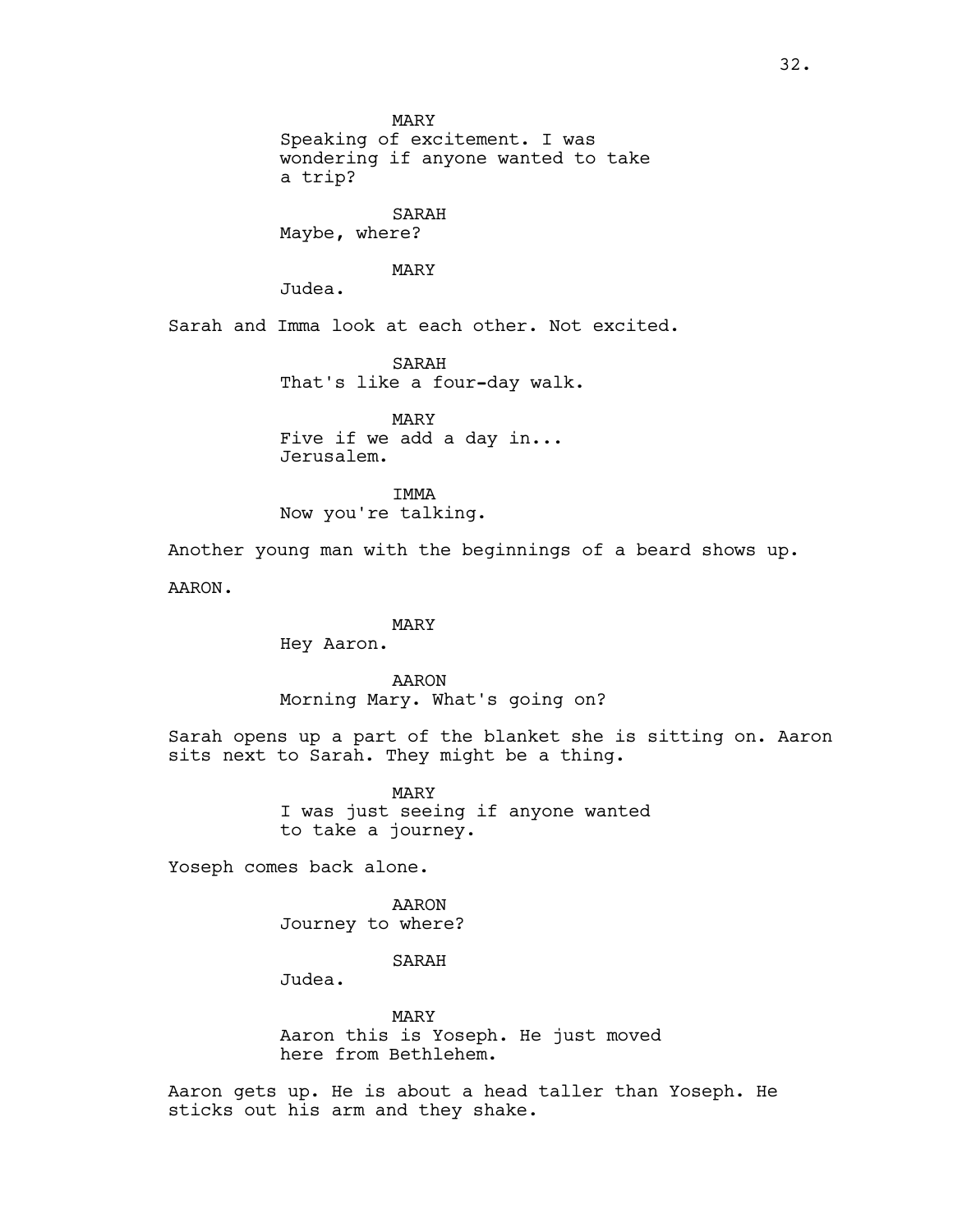AARON

Bethlehem, that's as far as Judea. What made you move up here?

YOSEPH My dad has a job working for the Romans. He's a carpenter.

IMMA

A carpenter. Um... you might not have noticed but we don't have any trees here. We're in the desert.

YOSEPH My dad has a friend that will get him wood.

# AARON

Works for the Romans. They're not very popular around here. They just lashed one of our friends yesterday.

MARY

How is Jonathan? Has anyone checked on him?

## SARAH

No, we were waiting for Aaron and then we're all going to go over at the same time.

#### AARON

I want to get back to the fact this guy's dad works for the Romans.

YOSEPH

He works for them. He isn't one of them.

#### MARY

My dad says to let God take care of the Romans. We need to take care of ourselves.

IMMA My dad says the same thing. The Romans won't last forever, but God will.

Aaron isn't liking Yoseph.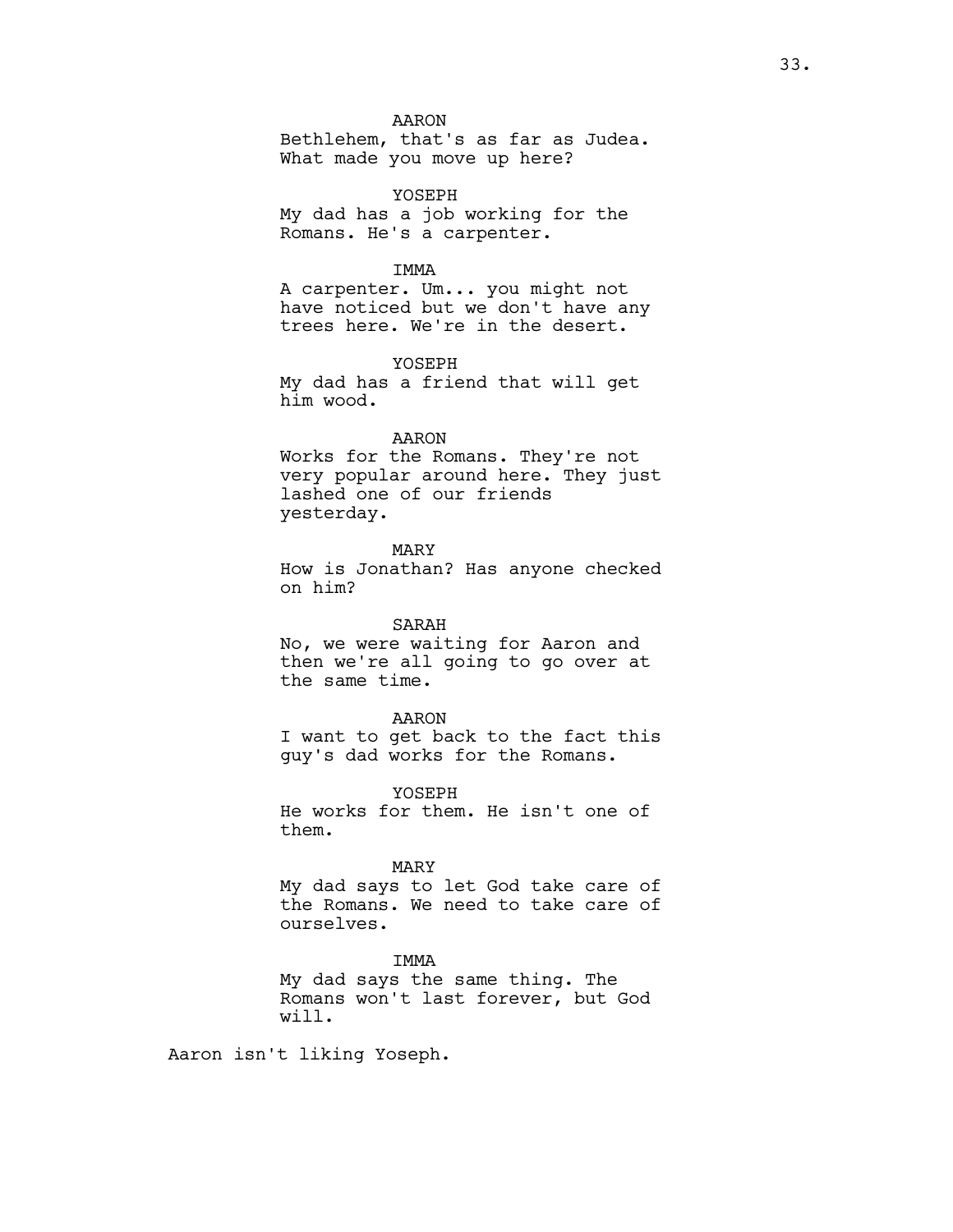SARAH Lighten up, Aaron. It's his dad not him. Come on, let's go visit Jonathan.

Everyone gets up and heads up the street.

YOSEPH

(To Mary) I left my pots.

MARY Don't worry. They're safe.

INT. JONATHAN HOUSE - DAY 18

Again a small and very sparsely decorated home.

Jonathan is laying in the living room on some pillows. His mom is folding clothes and putting them on the counter.

Knock on the door O.C.

Jonathan's mother opens the door.

SARAH Good day. Ma'am, we've come to check on Jonathan.

MOTHER He is resting. Let me ask.

She turns.

MOTHER (CONT'D) Are you up, honey?

JONATHAN Yes Mom, let them in.

All the kids come in and some stand while some sit on the floor. Mary stands between Aaron and Yoseph, next to Yoseph.

Imma is the closest to Jonathan.

JONATHAN (CONT'D) Hey guys. Thanks for coming by.

Imma reaches into a bag and takes out a loaf of bread.

IMMA My mother baked a loaf of bread for you.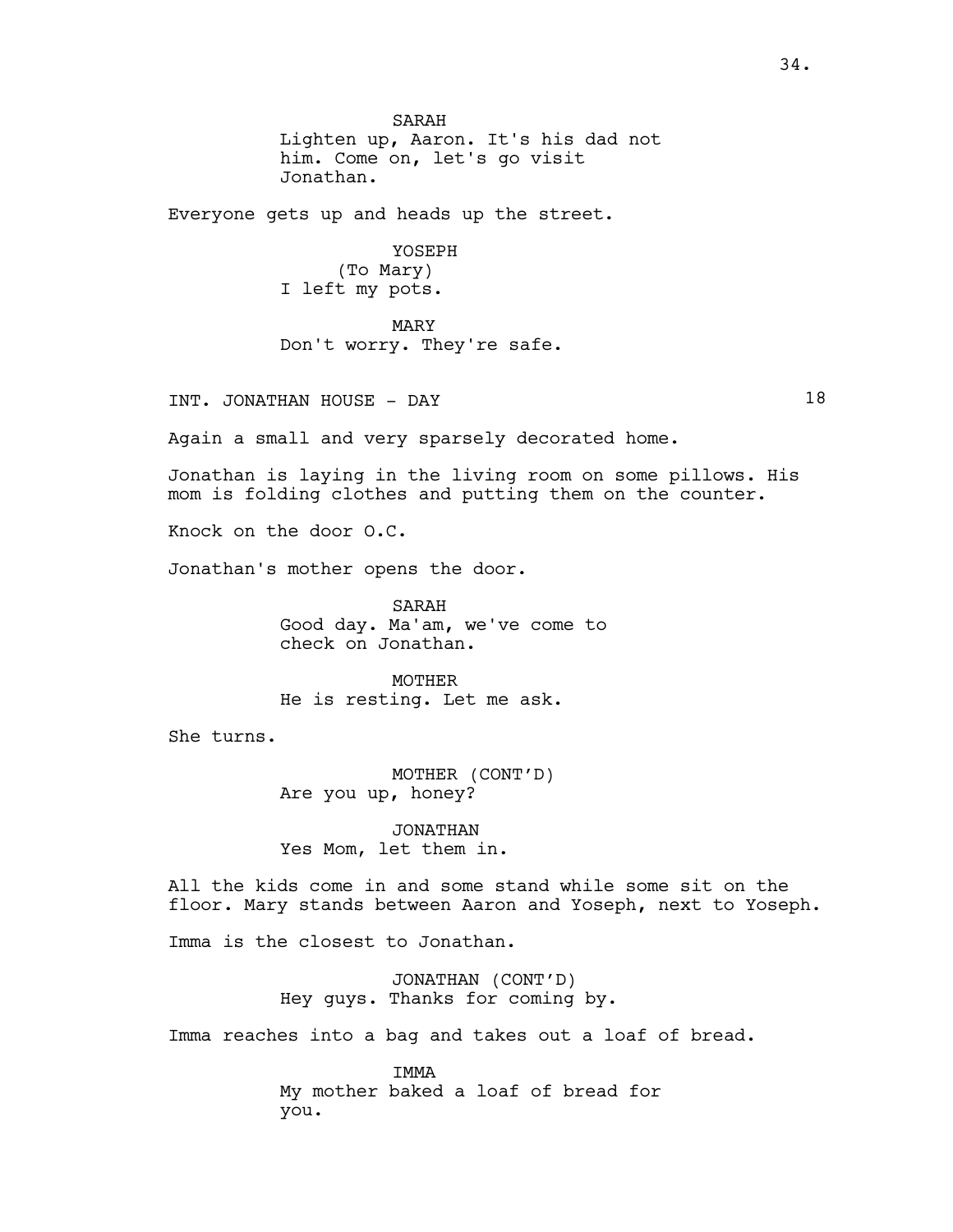SARAH My mother sent over some vegetables and dried fruits.

Both hand their bags to the mother.

MOTHER (to Imma) Did you or your mother send this?

IMMA (sheepishly) My mother helped.

Mother smiles at the offer.

Noticing Yoseph.

MOTHER And who is this?

MARY His name is Yoseph. He just moved to town with his father.

AARON His father works for the Roman scum that did this to Jonathan.

MOTHER

Really?

YOSEPH My father is a Carpenter. What happened?

AARON

I'll tell you what happened. They have taken our land and are eager to put us into slavery or just kill us all.

MOTHER My son did something very stupid.

Looking at Aaron.

MOTHER (CONT'D) The new Praetor had him lashed. The old one would have had him crucified.

Walking over to Mary.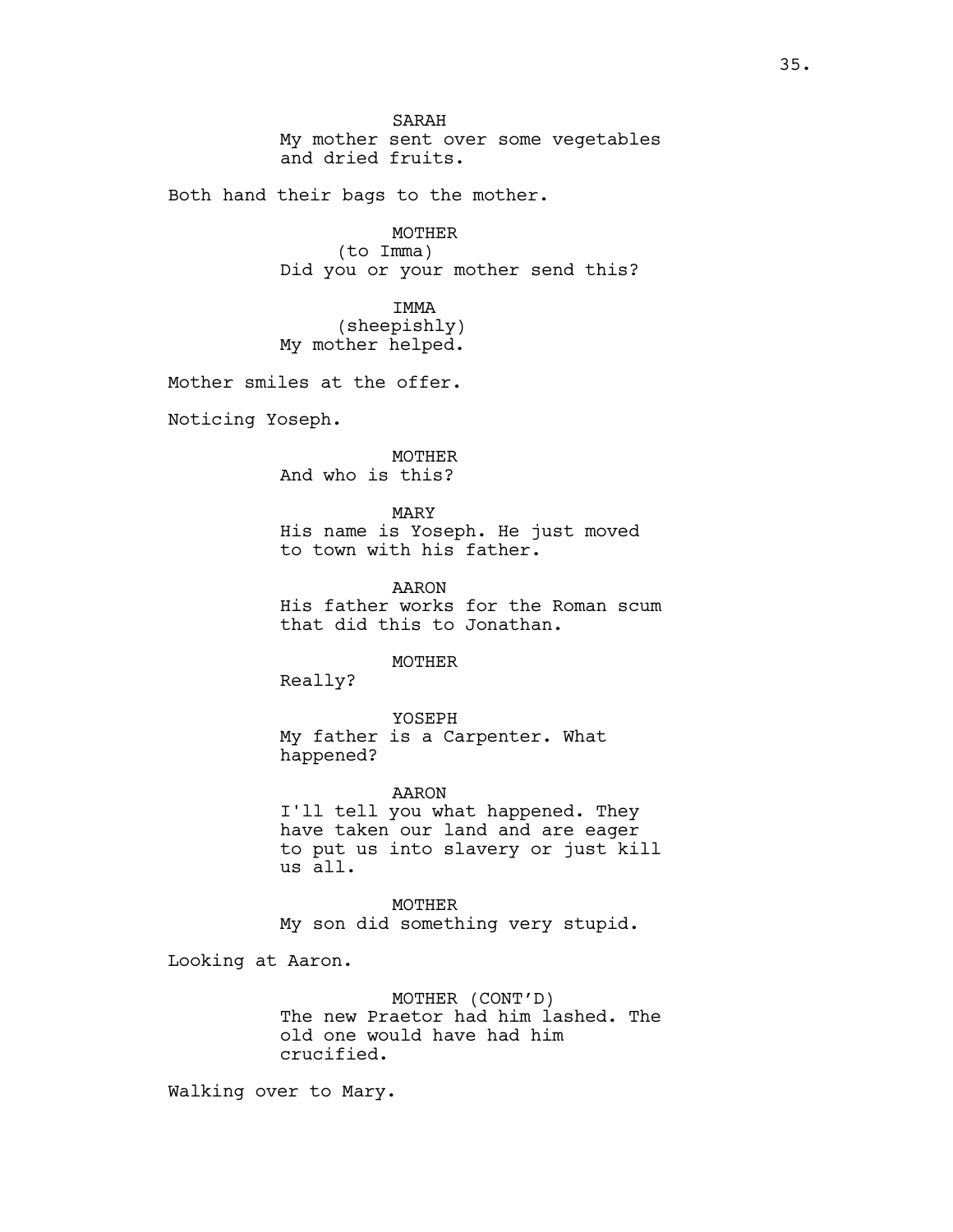MOTHER (CONT'D) Thank you Mary.

Beginning to cry.

MOTHER (CONT'D) You saved my son's life.

Hugs Mary tightly.

MOTHER (CONT'D) (looking her in the eyes) I am... we are... both indebted to you forever.

YOSEPH What did you do?

MOTHER She stood up to him.

MARY I prayed... and answered a few questions.

YOSEPH Stood up to whom?

MOTHER You saved my son's life.

JONATHAN You saved both me and my mother.

IMMA It was pretty awesome.

SARAH I never would have had the courage to do what you did.

YOSEPH

Wait, you stood up to the Roman Praetor?

MARY I answered a couple of questions. I prayed. We all were praying.

MOTHER No Mary, You were praying. Only you. You engaged. You saved my son's life.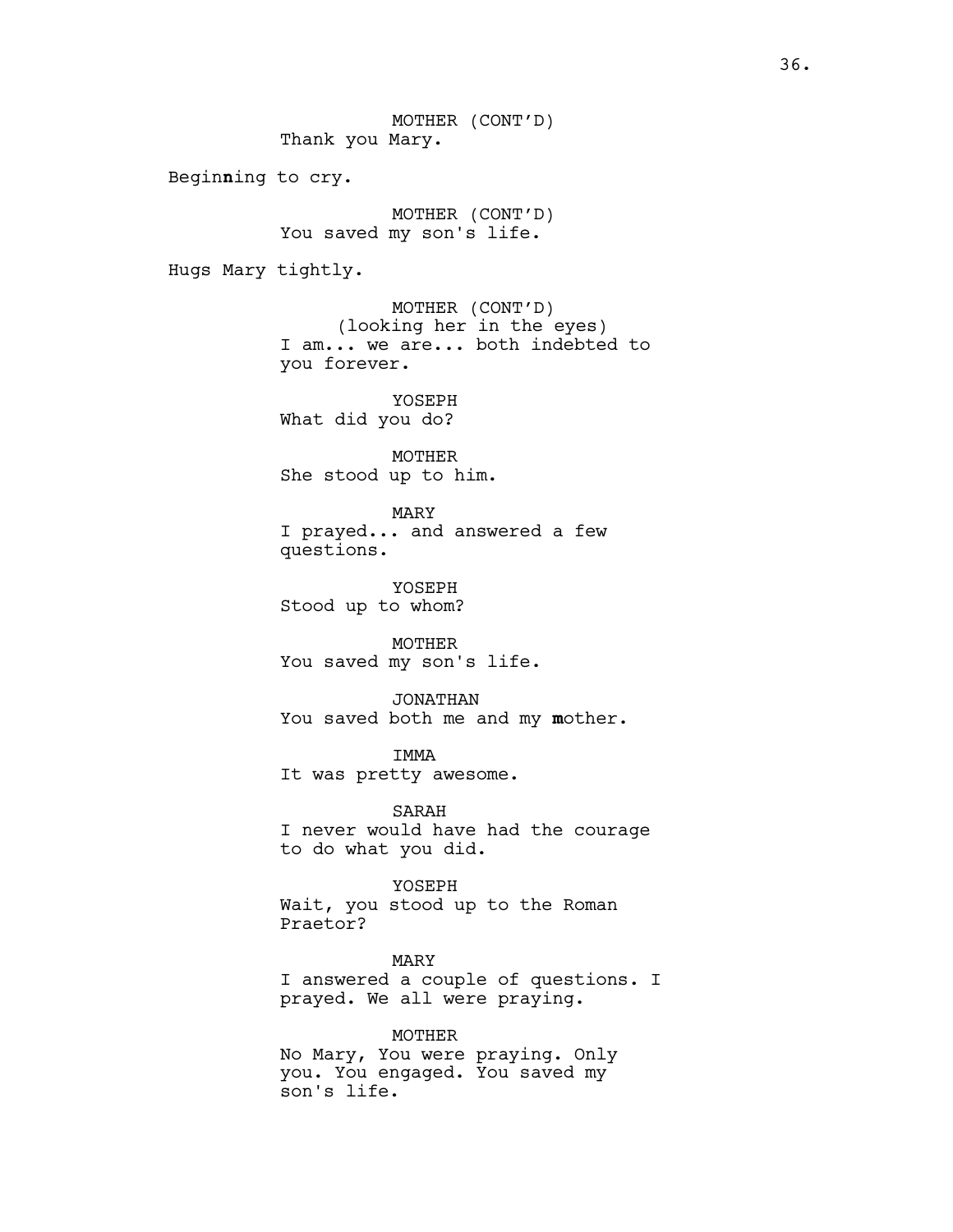YOSEPH You stood up to the Roman Praetor?

IMMA It was seriously awesome.

AARON If I had been there...

# MOTHER

Aaron you weren't there and what Mary did... It should be an example to us all. Stand firm and pray. We saw the results. You saved my son's life.

## MARY

I am so sorry I didn't even think about bringing anything over.

# YOSEPH

I could go and get some water. I have a couple of pots over by the well.

### MOTHER

That would be great. Thank you. I haven't had a chance to get to the well this morning.

#### MARY

Yoseph, I'll go with you. Are you guys sure you're okay? You don't need anything else.

### MOTHER

(with so much love and gratitude in her eyes) No, we're fine. Thank you again so much. I can never thank you enough. You are the most... amazing girl.

Aaron glares at Yoseph as they leave.

EXT. DAY - CONTINUED 19

Outside on the way to the well.

YOSEPH Looks like Aaron doesn't like me very much.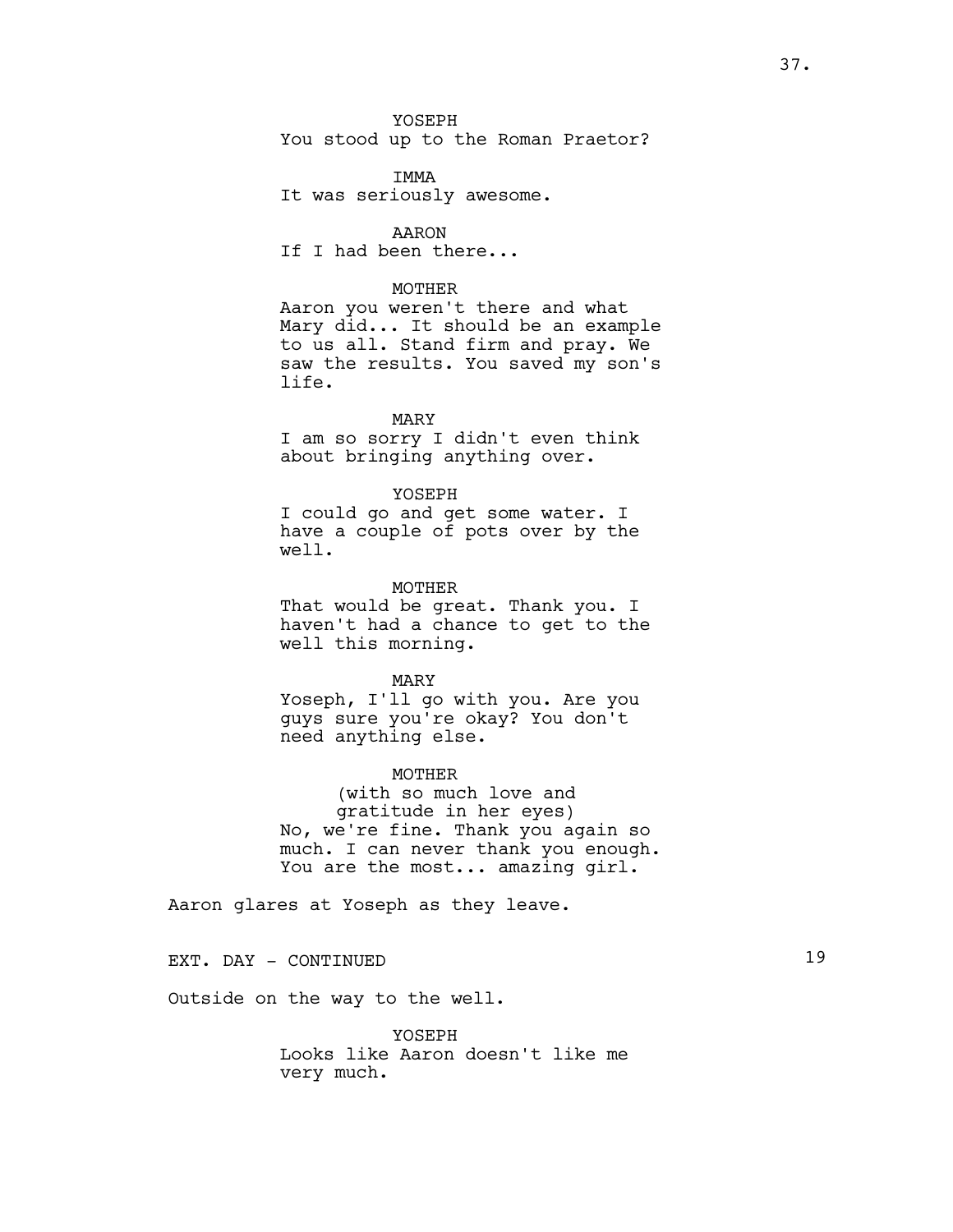MARY

He's been angry for a long time. His family had a run in with the Romans and they lost all their property. He is his father's oldest so he lost the most.

YOSEPH You really stood up to the Romans?

MARY

No, all I did was pray. Really it just got out of control. I was scared to death. Then last night I had a dream and this morning all I could think about is getting to see my cousin in Judea.

At the well they begin to fill the pots.

YOSEPH So you forgot about the Romans... must have been some dream.

Mary looks up and sees a dove on the ledge of the building.

MARY Yes, it was SOME dream...

EXT. WELL - MORNING 20

The kids have gathered.

Aaron, Yoseph, Mary, Imma, and Sarah.

MARY Good morning everyone. Thank you so much for coming on the trip with me.

IMMA When you told us you were going with us or without us we didn't have a choice.

SARAH Plus ten days with Aaron

MARY You guys are going to behave, right?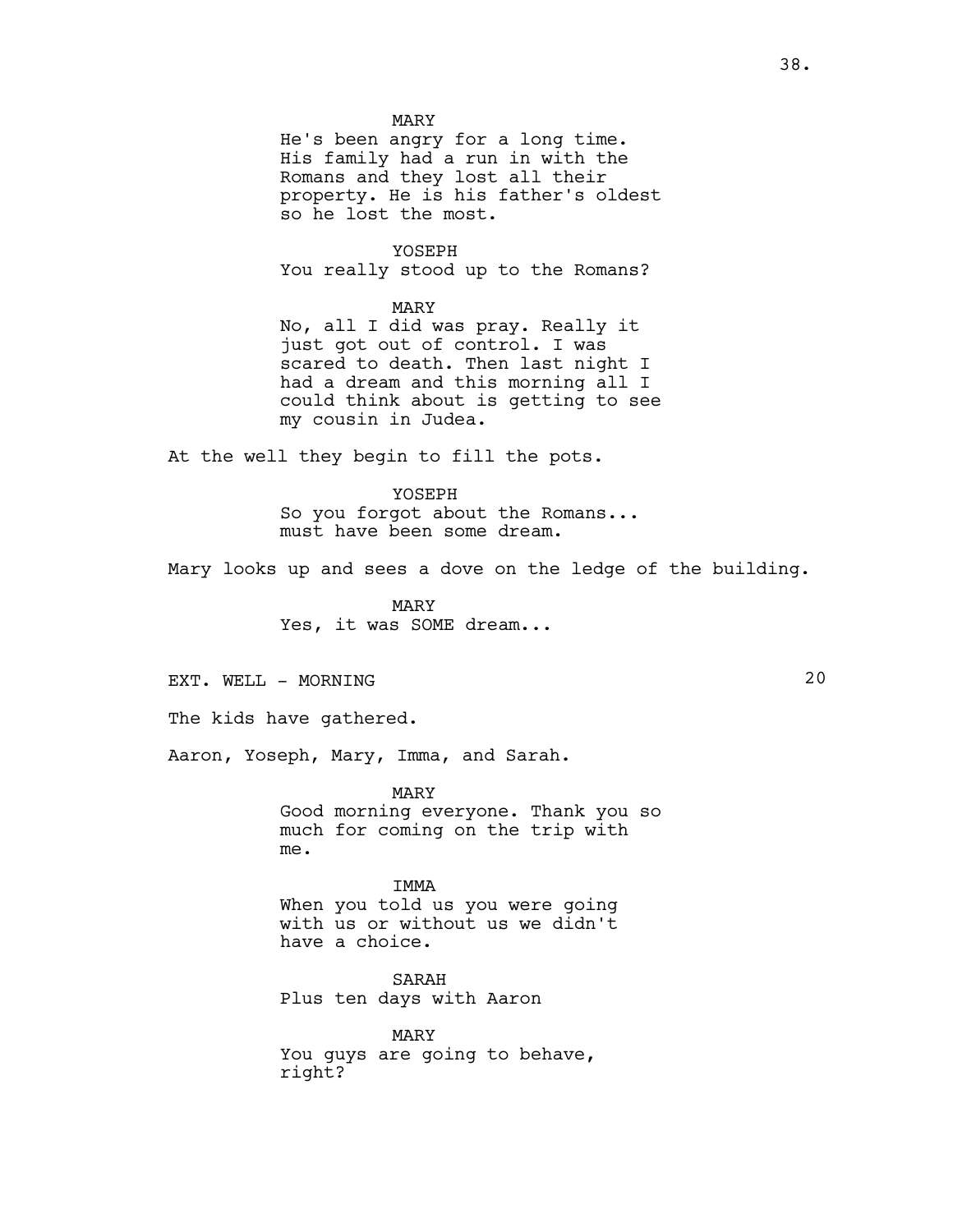AARON

Of course.

Looking at Yoseph.

AARON (CONT'D) Why's he coming.

MARY He just traveled most of the way last week.

SARAH Aren't you tired?

YOSEPH No, not really. I've been walking since I was a kid. I'm getting pretty good at it.

YOSEPH (CONT'D) Besides, as I keep hearing, there isn't any wood around here.

MARY I tell you what, your dad did a great job on our door.

### YOSEPH

I know we are paid by the Romans, but we really are here for the community. If anyone else needs anything done just let me or my Dad know.

AARON For a charge I'm sure.

YOSEPH Do you work for free?

Aaron looks at Sarah.

# AARON

Sometimes.

MARY Okay guys, we have a long way. Let's head out.

IMMA Can we stop by Jonathan's?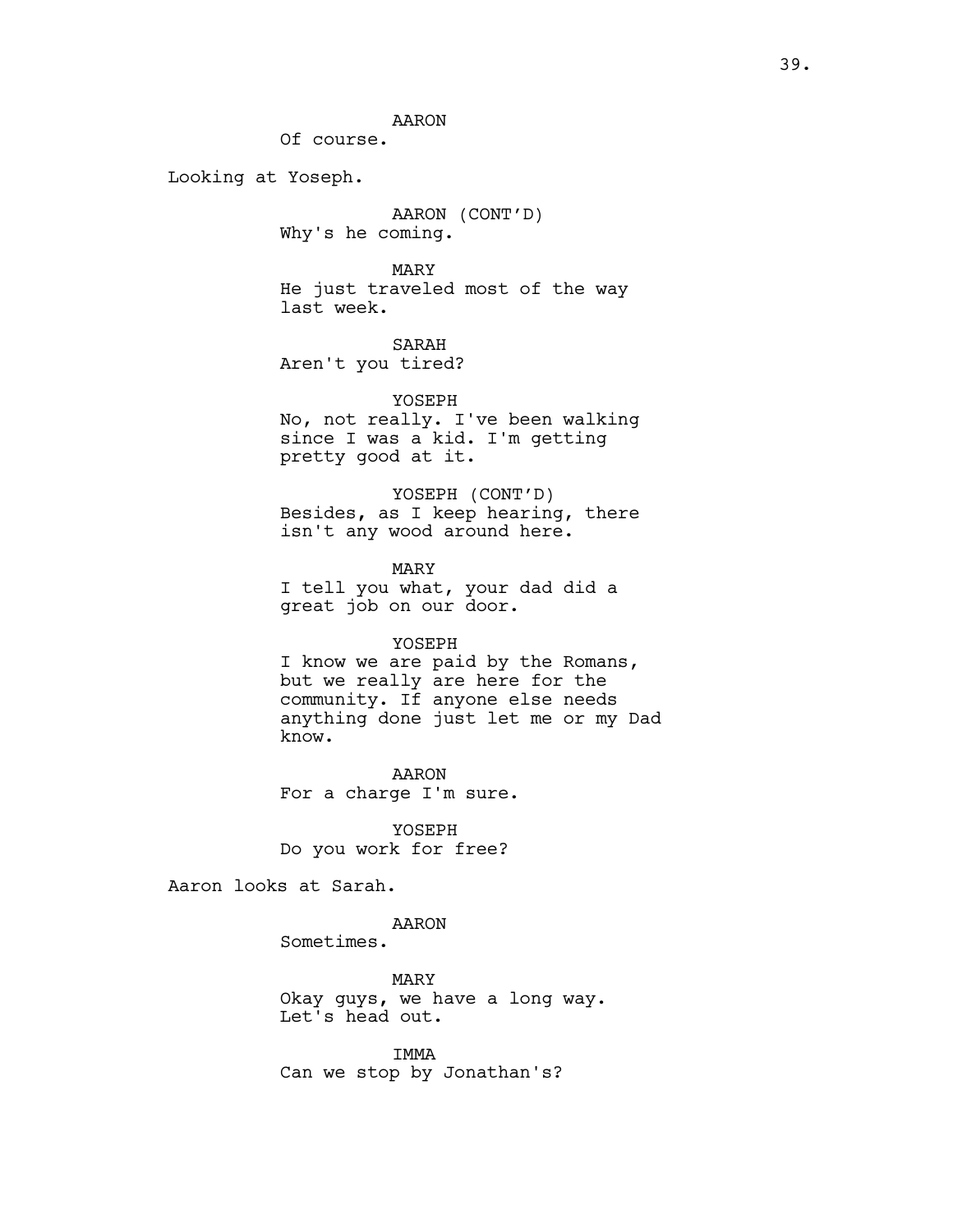# MARY

YES!!!

The kids put their sacks over their shoulders and head off.

Music interlude EDM track of Jewish Trance music.

The kids are coming out of Jonathan's and walking down the trail. Drone flies overhead.

Stopping for lunch at an oasis, eating figs and bread, refilling their jugs of water and head out again.

Preparing to bed for the night and making camp.

Waking up and the boys go one way around a boulder and the girls go another.

While walking, Mary points at a bush and Yoseph shakes his head and mouth. "That's not a tree." Later sitting in the shade of an overhang and pantomime their dreams. At a stream, the boys carry the girls over. Aaron and Sarah, Mary and Yoseph share a moment in the middle of the stream. Aaron and Yoseph do a fireman's carry with Imma. Lunch is on the other side. Next morning Mary points to trees on the side of the bank. Yoseph mouths "Bushes." She gets a pouty face. Mary says "what's a tree?" Yoseph cuts a bunch of reeds and grasses and stands in the early sun. His body's shadow looks like a trunk and the grasses look like a tree? He shows Mary his shadow. She mouths "You've never seen one?" Yoseph mouths "I can dream." Imma comes over and sticks a reed in his armpit. Now all the kids come over and start sticking reeds and grasses in every open area. He starts to wiggle he reaches into his tunic and pulls out a small lizard. Laughing, Mary shares a look with him. More trail and passing shepherds with flocks, a group of about 20 Romans. More walking and talking. As they cross the top of a hill, they stop and from over their shoulder you see a very large city.

# IMMA

Jerusalem.

Off they continue.

EXT. JERUSALEM WALL - EVENING 21

As they talk people pass, Villagers and Romans.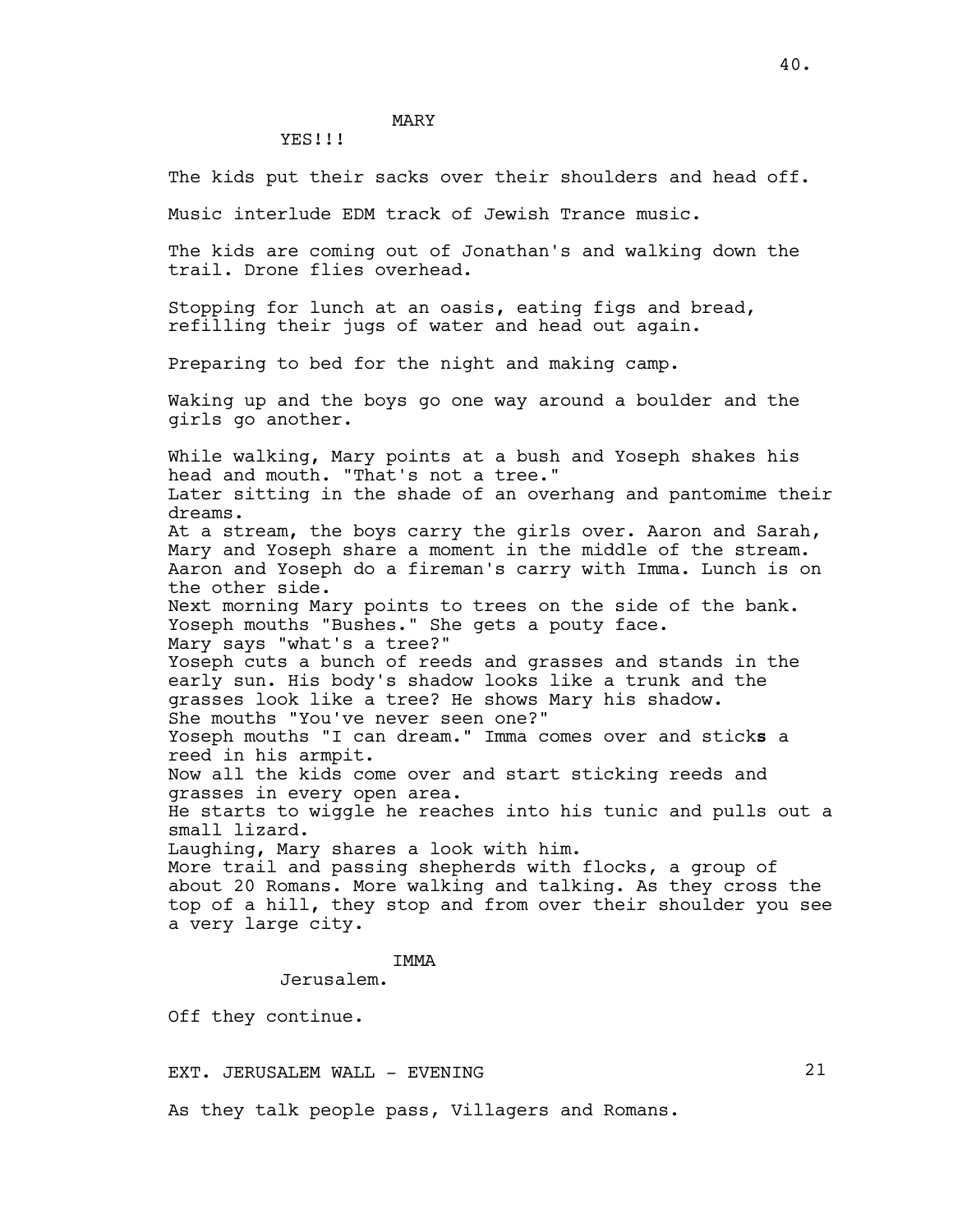MARY So do we want to leave in the morning? It's one more day to Judea.

# SARAH

We could stay here for a day one each side of the journey.

AARON

We just walked for three days and never got around to talking about this?

YOSEPH Mary what do you want to do?

MARY I want to see my cousin as soon as I can.

YOSEPH So sleep here and we leave in the morning.

SARAH Or... Aaron and I stay here for a couple of days and you guys continue without us.

IMMA Yeah you could meet us back right here in three days.

Looking at Aaron and Sarah?

IMMA (CONT'D) Someone has to watch you two.

MARY That's not what we planned.

AARON We didn't really plan anything.

YOSEPH Mary, I could walk with you.

**TMMA** Wow, I didn't see that coming.

Everyone smiles at Mary and Yoseph.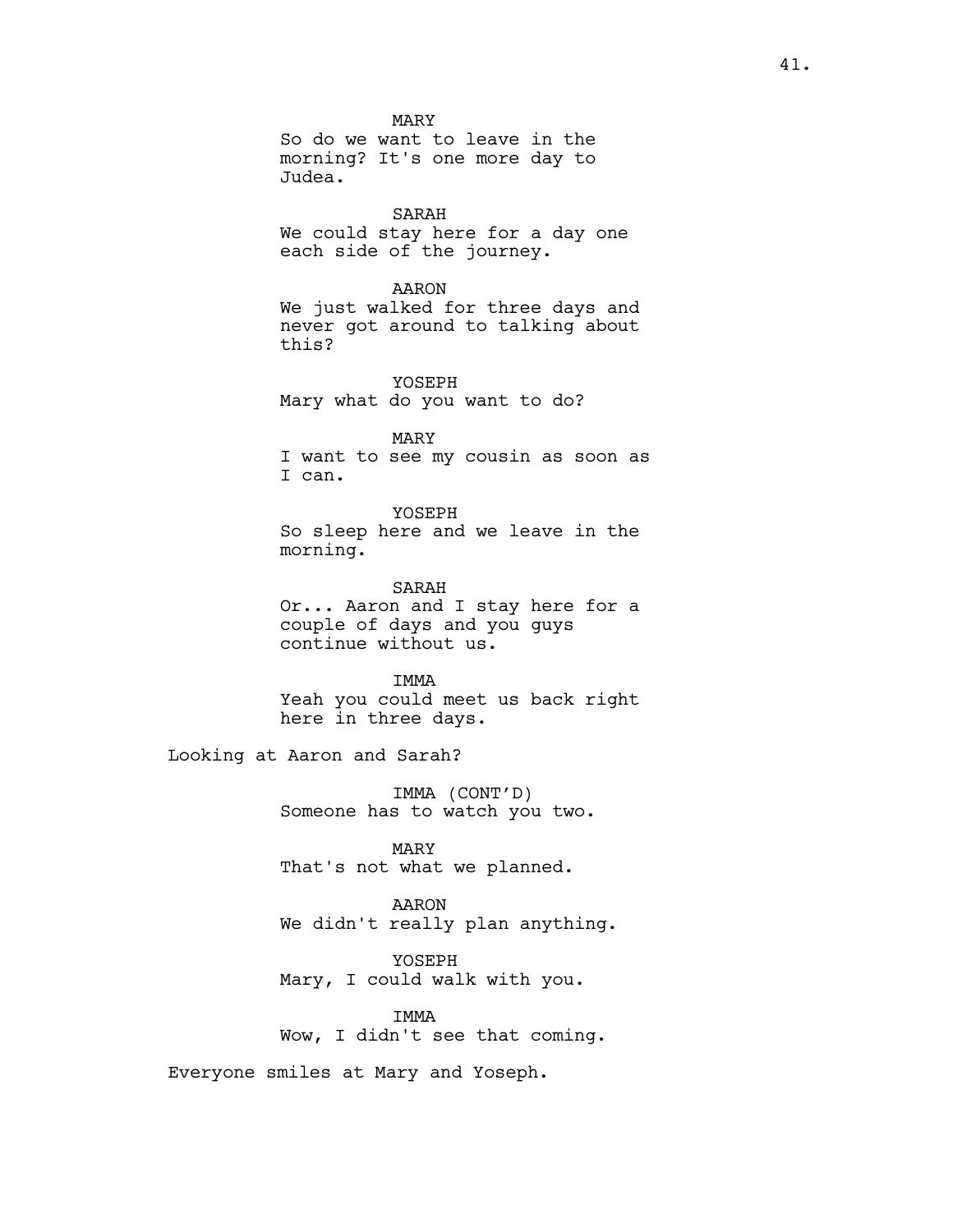YOSEPH C'mon you guys we had told Mary we would walk with her to her cousin's. You hear music and partying going on over the wall. AARON Or we change our plans. Mary, seeing she is not going to change their minds, looks dejected and asks Yoseph. MARY You wouldn't mind going the rest of the way with me? YOSEPH I did tell my dad I would talk to a friend of his here but I can do that on the way back if that's okay? She seems to be moved by him. MARY Thank you. AARON We'll bed here or... do a quick

walk through.

SARAH Walkthrough?

YOSEPH Dude, this is Jerusalem. It's a day from one side to another. There is no quick anything here.

IMMA Yoseph's right. We should get some rest. I've been walking for three days.

Taking off their gear, they begin setting up camp.

EXT. WALL - MORNING 22

The kids are all packing up their gear.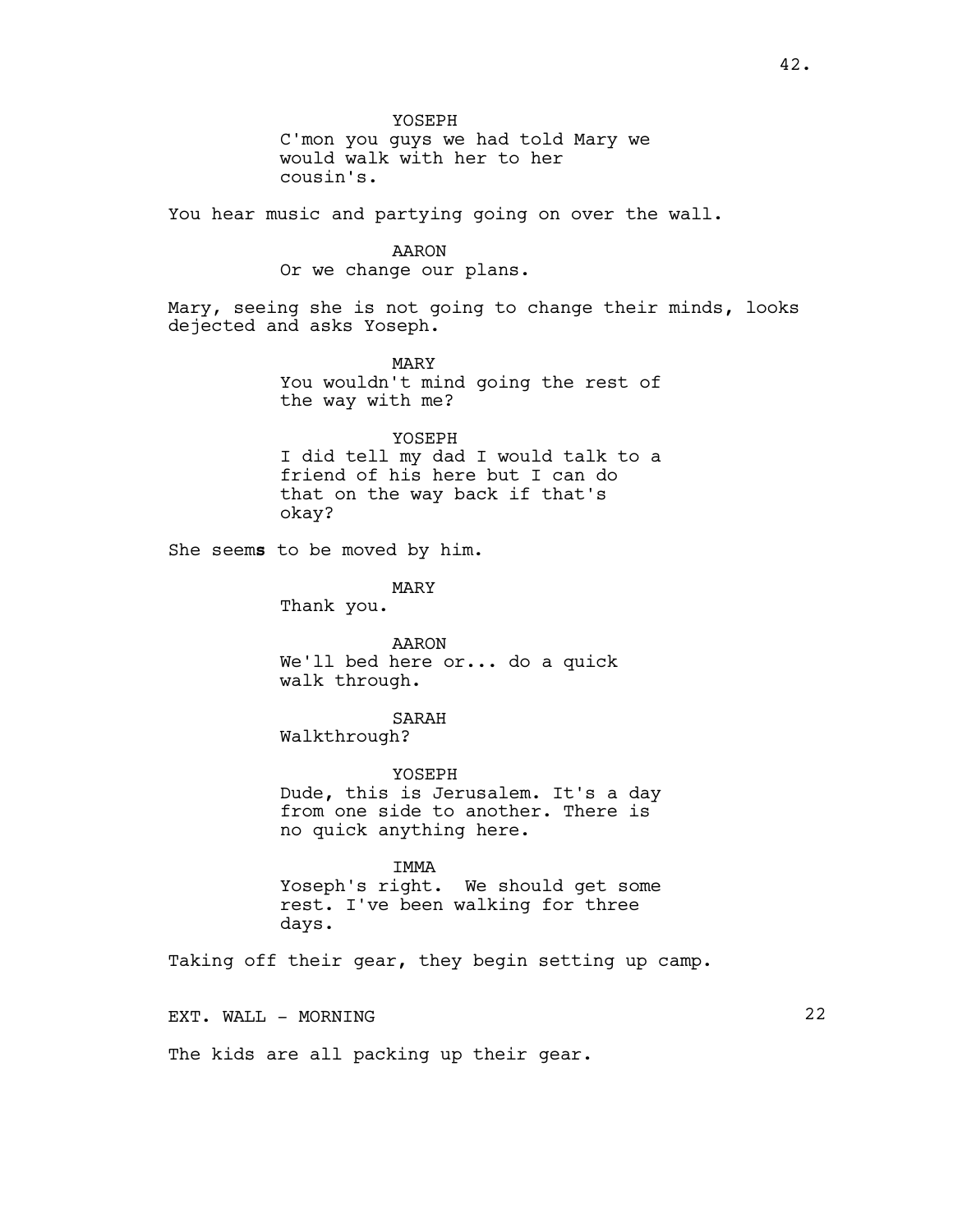MARY Okay, we meet right back here tomorrow evening.

IMMA You sure you can make it there and back by tomorrow night?

MARY We should be there by evening.

YOSEPH Sleep the night.

MARY Leave in the morning.

YOSEPH Be back tomorrow evening.

TMMA

You guys are kind of cute,

Mary and Yoseph give each other a look, pick up there stuff and head out.

EXT. DAY - LATER 23

Mary and Yoseph are at an oasis and are finishing some pita bread.

Yoseph puts his gear on and reaches down to help Mary up. As she gets up, he looks at her hand. Then he looks in her eyes.

She blushes and picks up her stuff.

They begin to walk down the path.

YOSEPH You know that felt really nice.

MARY

What?

YOSEPH Holding your hand.

Mary reaches out her hand and Yoseph takes it. They continue walking hand in hand.

Begin track Glimmer in the Dust from 3:22 to end.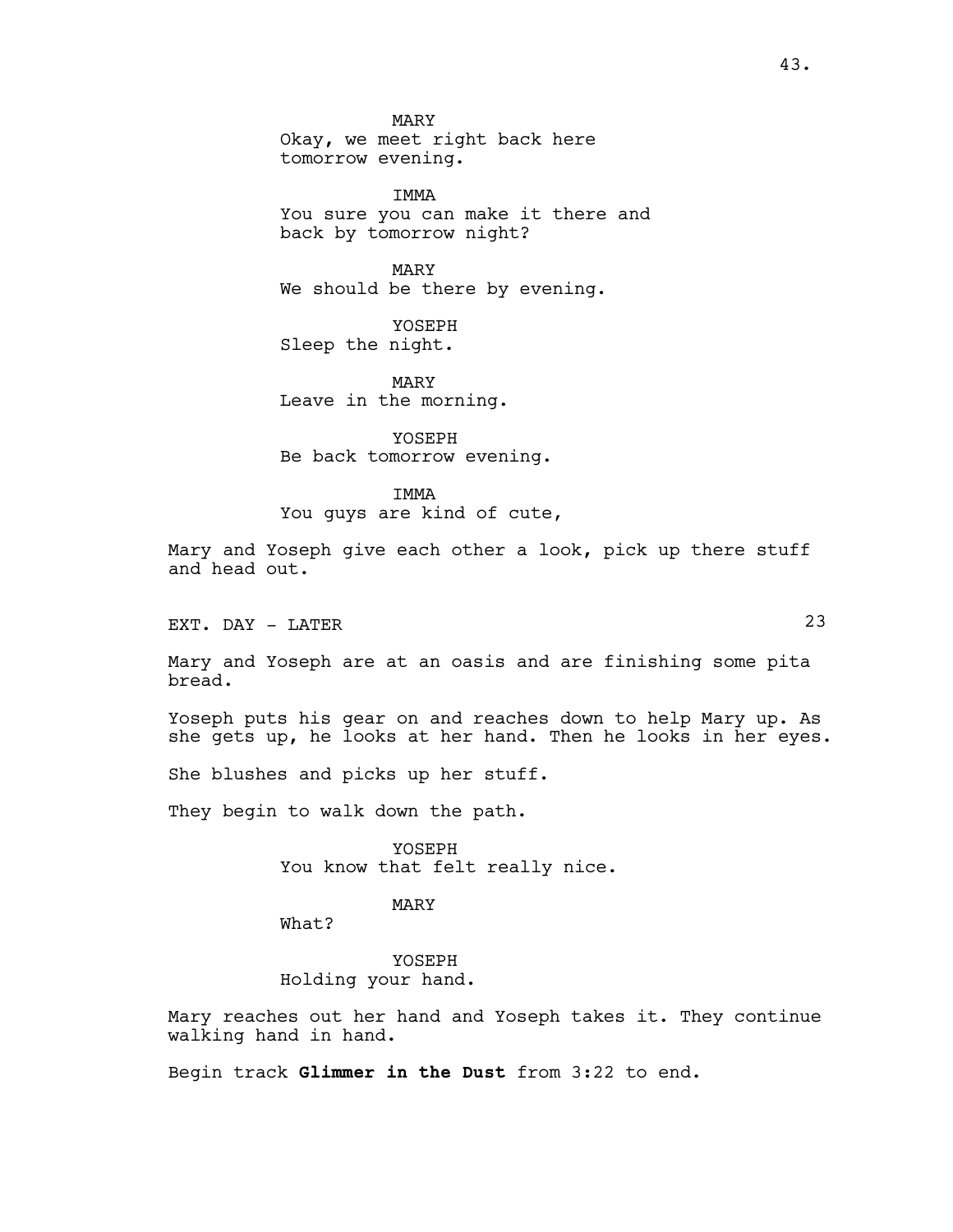Mary and Yoseph continue walking, pantomiming and stealing glances.

EXT. DAY - LATER 24

Coming over a small hill, they see a small city. The buildings are different. They are brightly painted. Think Bahamas meets Middle East.

Walking down the hill, they pass flocks of goats and another group of Romans.

They stop to talk to a couple of people close to their own age and they point into the city getting directions.

Stopping at a nicely painted blue house, Mary knocks on the door.

An old weathered man opens the door and nods his head up.

MARY Hi Cousin Zachariah, I don't know if you remember me, but I am Mary, daughter of Joachim and Anna from Nazareth.

His expression changes to one of absolute joy.

He nods and nods and walks out to hug Mary.

This is my friend Yoseph. He has helped me on the journey.

The old man extends an arm and Yoseph grabs it in greeting.

MARY (CONT'D) Is Elizabeth here?

He again nods and nods and opens the door and motions them in.

> YOSEPH (whispering) Why doesn't he speak?

MARY I don't know.

INT. ZACHARIAH - CONTINUOUS 25

Pointing at some pillows, they sit as he leaves the room.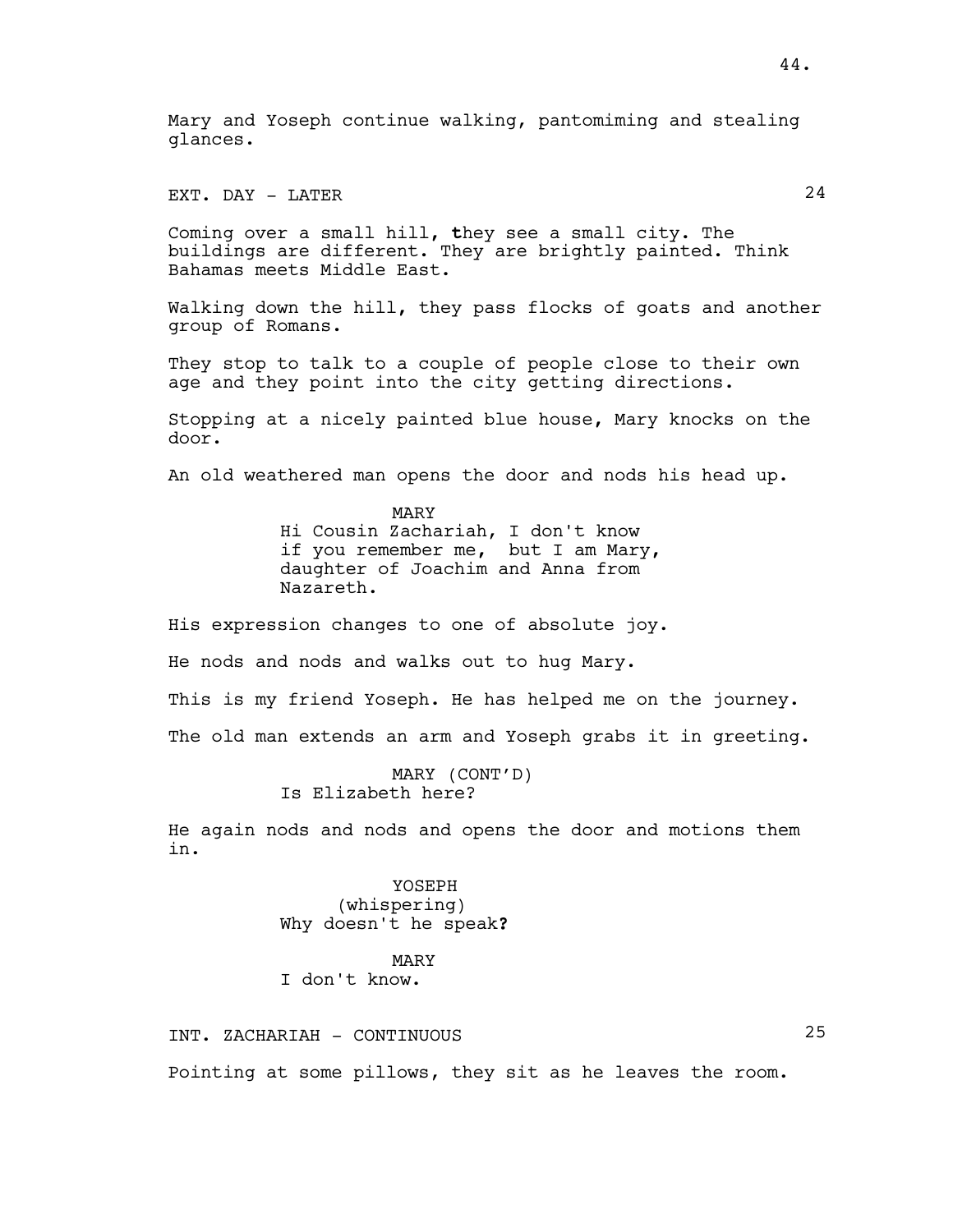MARY There was a rumor that he had lost his voice. I guess it's true.

Zachariah comes into the room with a very pregnant Elizabeth.

Mary and Yoseph get up.

ELIZABETH Mary, is that really you? Oh my, how you've grown.

MARY It looks like you've grown also.

All of a sudden she grabs her belly and moans in a little pain.

> MARY (CONT'D) Are you alright?

ELIZABETH Yes, well I think so. Zachariah. I need to speak to Mary. Can you and her young friend go and get some water?

Zachariah points to a couple of pails by the door.

Yoseph gets up and grabs two.

ELIZABETH (CONT'D) I'm sorry. I didn't even introduce myself. I am Elizabeth, Mary's cousin.

YOSEPH No, that's alright. I mean it's nice to meet you. My name is Yoseph. Can we get you anything else?

ELIZABETH No, just some water, and take your time. We need to visit.

Yoseph looks at Mary who smiles and nods. He and Zachariah leave.

Beat

ELIZABETH (CONT'D) Mary, blessed are you among women, and blessed is the child you carry! (MORE)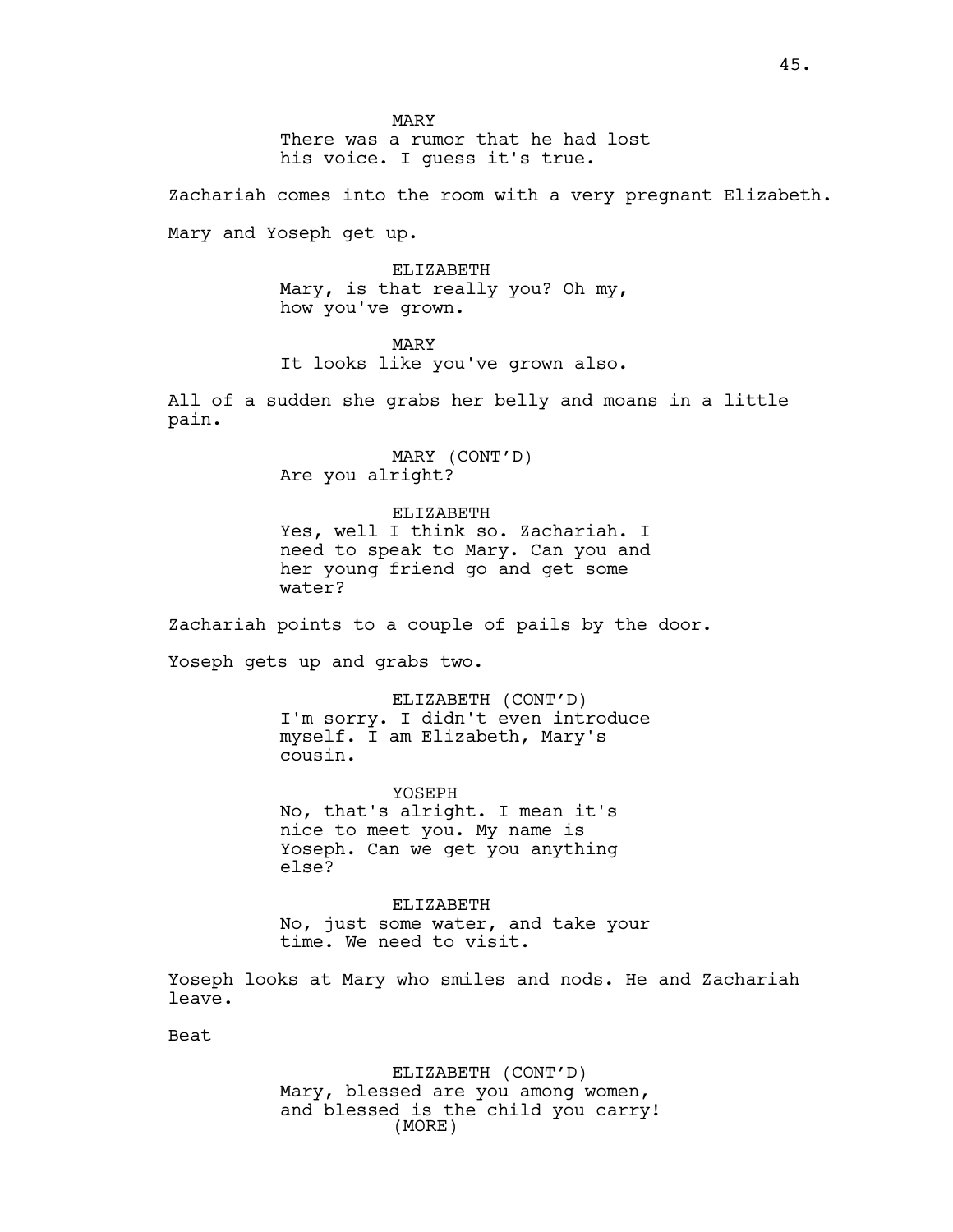### ELIZABETH (CONT'D)

But why am I so favored that the mother of my Lord should come to me?

MARY

I had a dream where an angel told me you were expecting. I know how, well, old you are and I came as soon as I could to see for myself.

### ELIZABETH

As soon as the sound of your voice reached my ears the baby in my womb leaped for joy. Blessed is she who has believed that the Lord would fulfill his promises to her!

## MARY

Of course I believe, but I don't know why he would pick me.

#### ELIZABETH

Of course you wouldn't, but your whole body radiates love. It has ever since I have known you. I also know the love you have for God. Do you remember the song you wrote and used to sing on your visits here?

Mary softly sings, (May insert a track here)

MARY

My soul glorifies the Lord and my spirit rejoices in God, my Savior, for he has been mindful of the humble state of his servant. From now on, all generations will call me blessed, for the Mighty One has done great things for me—-Holy is his name. His mercy extends to those who fear him, from generation to generation. He has performed mighty deeds with his arm. He has scattered those who are proud in their innermost thoughts. He has brought down rulers from their thrones, but has lifted up the humble. He has filled the hungry with good things, but has sent the rich away empty. He has helped his servant, Israel, remembering to be merciful to Abraham and his descendants forever, just as he promised our ancestors.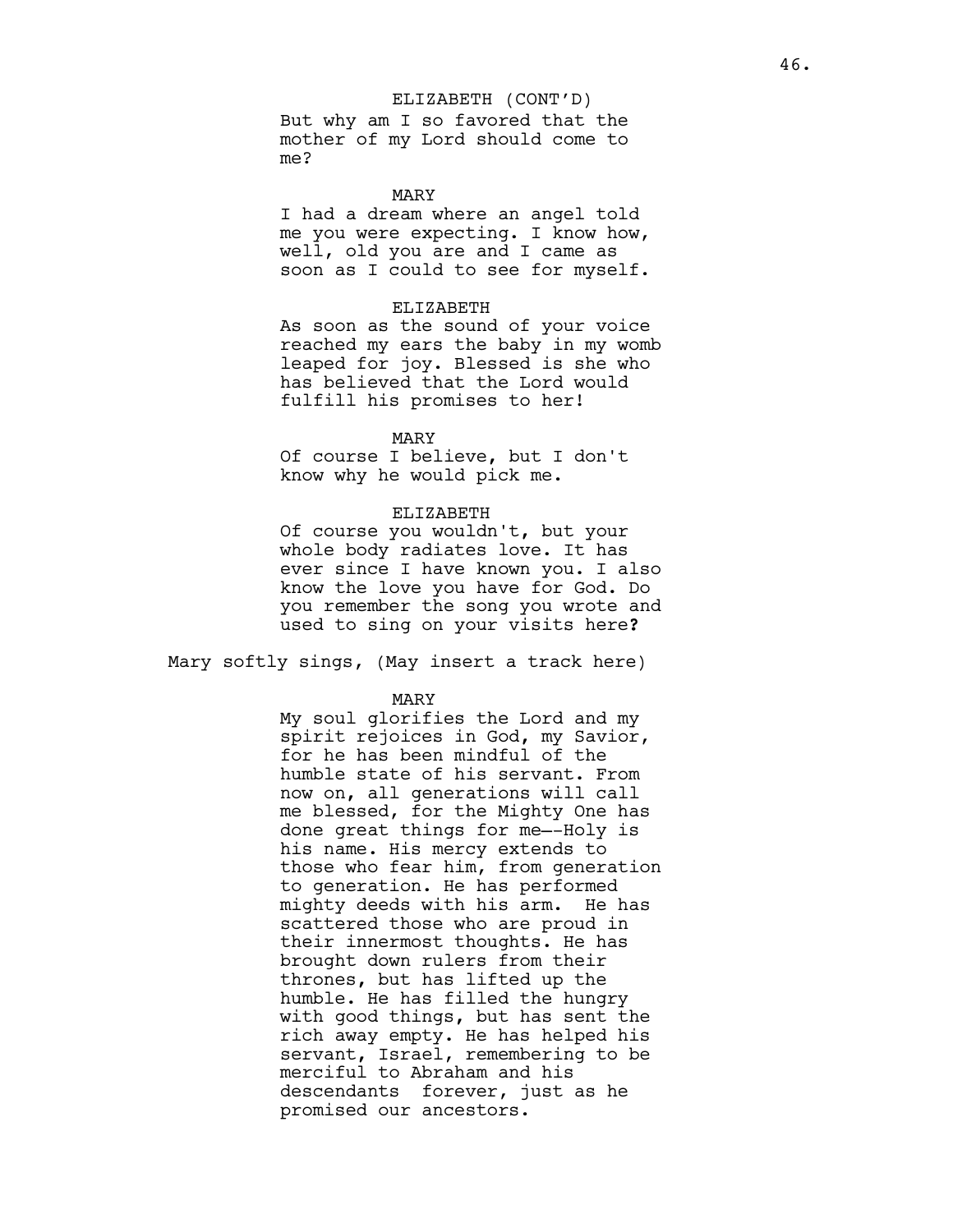ELIZABETH Why do you think you wrote that song as a little girl?

Mary shrugs.

MARY Well, it has a whole new meaning now. I wasn't really good at rhyming back then.

ELIZABETH So, you are carrying the Messiah?

MARY Yeah, I am kind of sure I am.

Elizabeth's baby jumps again.

MARY (CONT'D) Are you sure you're okay?

ELIZABETH Yes, but I have a favor to ask.

MARY Sure anything.

ELIZABETH This is a big one?

MARY

Okay?

ELIZABETH

Zachariah is an old man. I am also really old to have a child. We really need help. We don't have any relatives in the area. I know this is a lot but can you stay with me until the baby comes?

MARY You mean like months from now?

Elizabeth nods.

ELIZABETH I know it's a lot.

MARY No, no, it's okay. I would love to. I can send Yoseph back with the message. (MORE)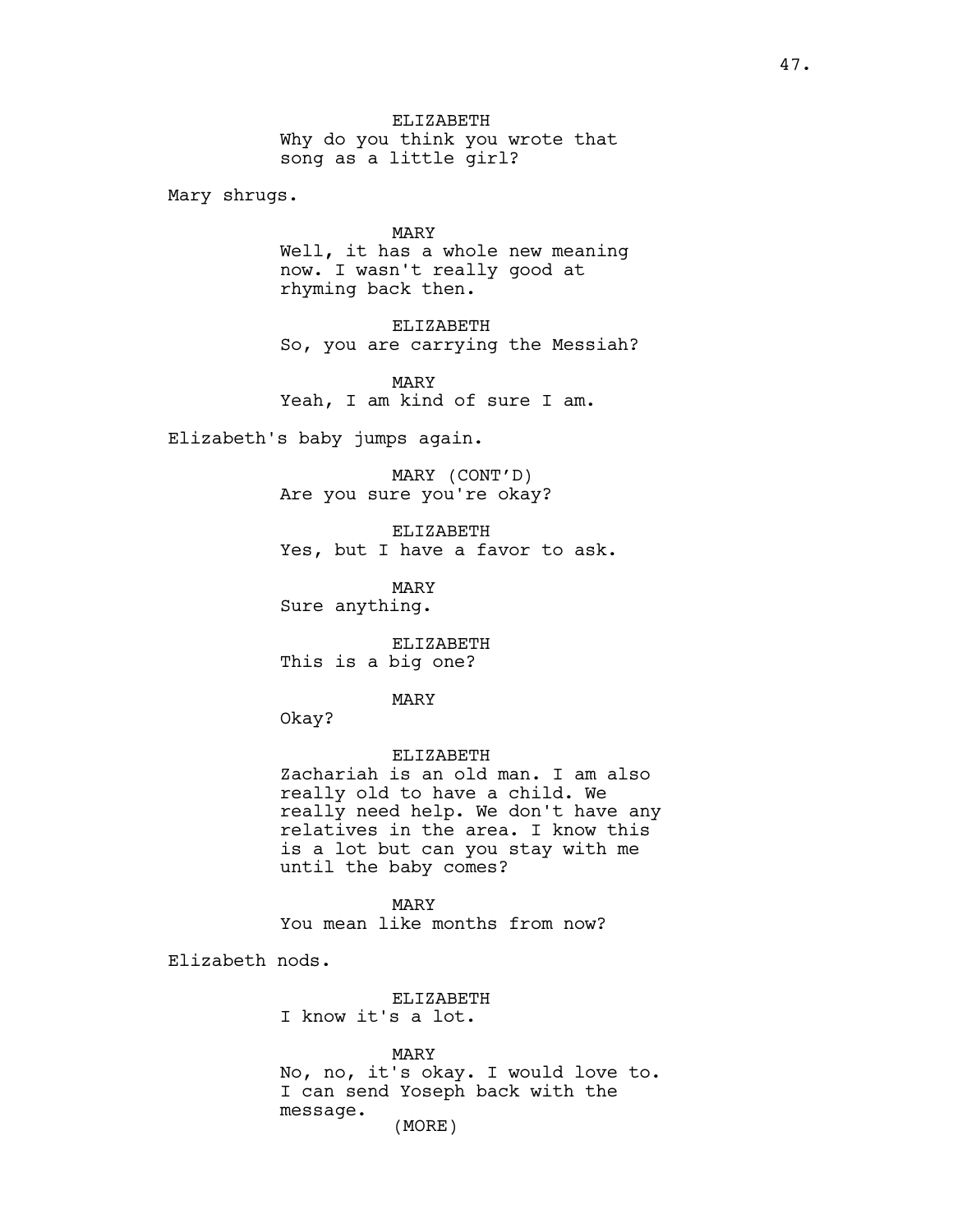My parents don't know about any of this, about me. About you. MARY (CONT'D)

ELIZABETH Thank you so much. You don't know how much this means. I have been so worried. Two old people having a baby. It's crazy.

MARY Nothing is impossible with the Lord. (beat) You know, I seem to be saying that a lot lately.

ELIZABETH Well, let me show you around the house. It's not much. The kitchen is over here.

Elizabeth gets up and so does Mary. They head off to another room...

FADE OUT.

# EXT. ZACHARIAH - EVENING 26

Yoseph is sitting by a fire pit in a courtyard attached to the house. He is next to his bedding and poking a small fire with a stick.

Mary comes out and sits next to him very close.

MARY It's nice out here.

Yoseph shrugs. He is in thought.

MARY (CONT'D) You know how our plans have been changing lately?

Yoseph looking at her.

MARY (CONT'D) Elizabeth has asked me to stay with her and help her and Zachariah around the house until the baby comes.

YOSEPH What did you say?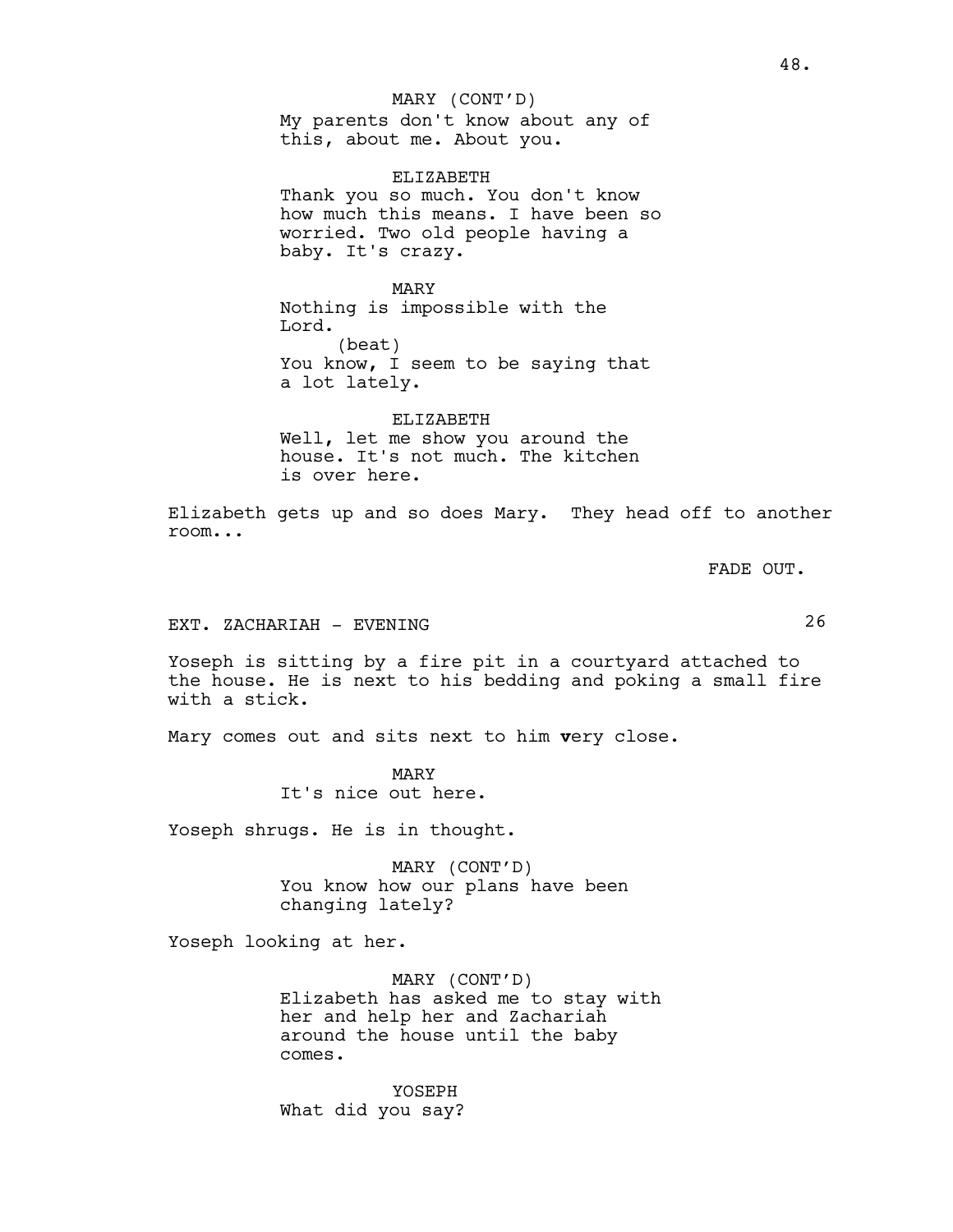MARY I said I would.

YOSEPH Wow, that does change my plans.

MARY

How?

YOSEPH I was thinking about going back to Nazareth and asking your Dad if I could... you know maybe... court you. Maybe ask you, you know someday... to marry me... someday.

YOSEPH (CONT'D) If you would be okay with that. The courting I mean.

MARY I'd be okay with that. I would be really okay with that.

YOSEPH But now you're four days away.

MARY (looking sad) Yeah.

YOSEPH But let's think about this. I do want to travel.

MARY You do love to travel.

YOSEPH And it's only four days.

#### MARY

Four days for a traveler is nothing at all.

YOSEPH And you will need clothes.

MARY Yep, this is all I brought.

YOSEPH And I know your parents will want news.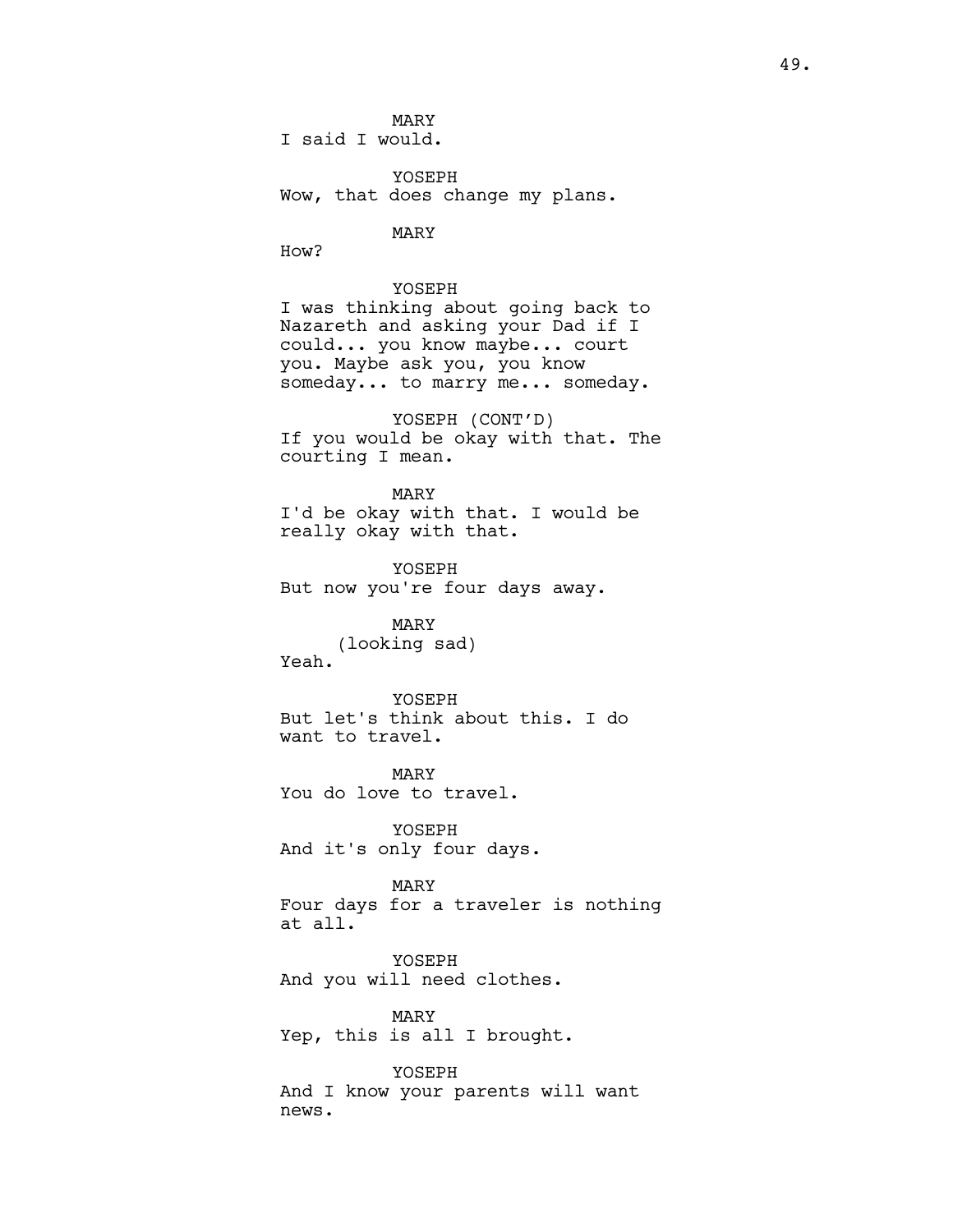MARY About Elizabeth and Zechariah.

YOSEPH

And you.

MARY Oh, and me, of course.

YOSEPH And it would probably keep us from fighting.

MARY Wait, What would we fight about?

YOSEPH For one thing you're four days away.

MARY Oh yeah, there is that, Wait so we wouldn't fight about me being four days away because I am four days away.

YOSEPH

Exactly.

MARY Good, I got it.

### YOSEPH

I get to travel. You get to help your cousins, I get to visit. You get an awesome fiance. I can only see one downside to this whole plan.

# MARY

What's that?

Yoseph picks up Mary's hand and looks in her eyes.

YOSEPH That I am going to miss you every single moment I'm gone.

Beat, okay two beats.

Mary stands.

MARY Auuugggg!!!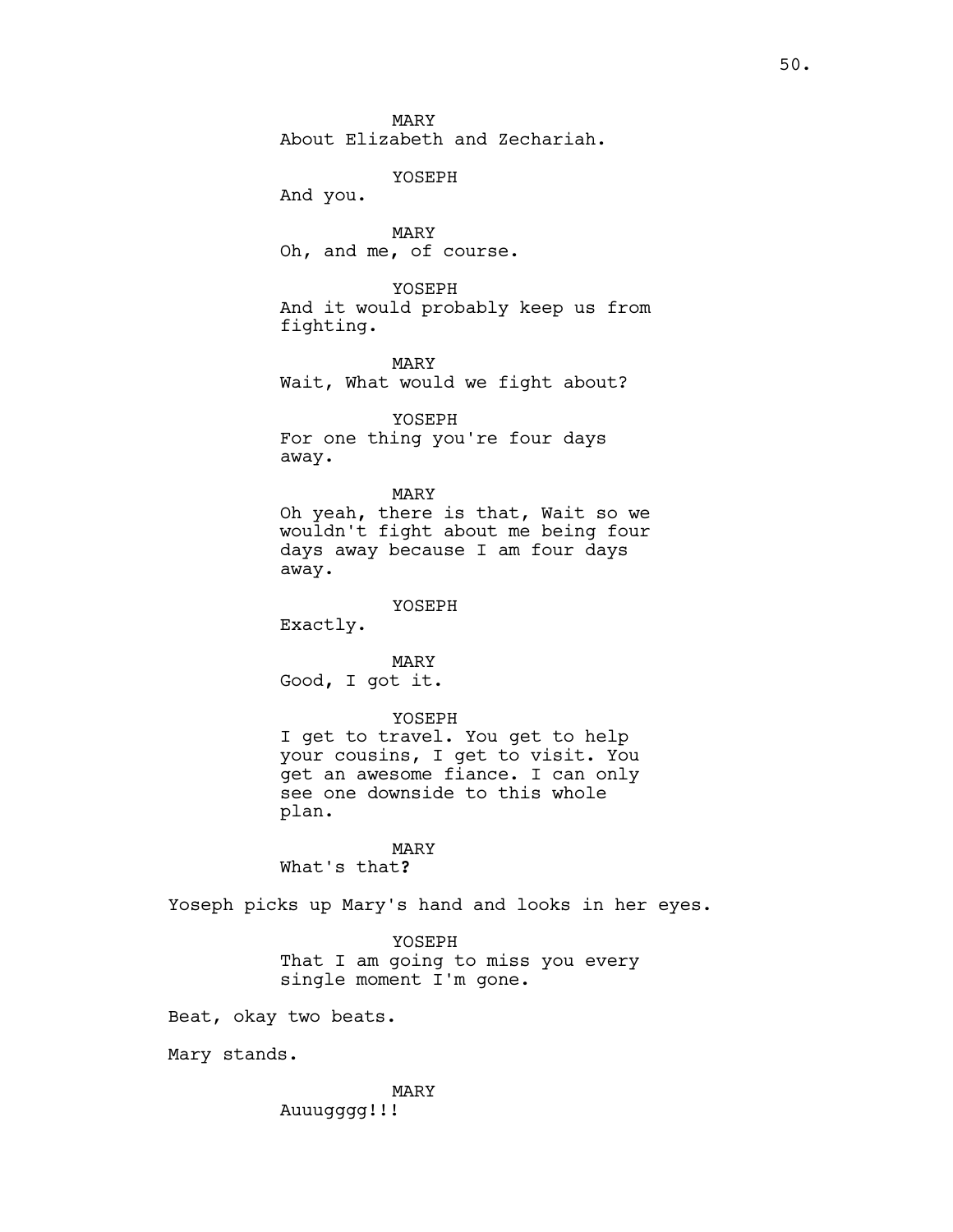Heading towards the door.

MARY (CONT'D) Good night Yoseph.

YOSEPH Good night Mary.

Mary goes in and shuts the door.

INT. ZACHARIAH - CONTINUOUS 27

Mary is on the inside of the door.

MARY (looking up) Please tell me this is part of your plan.

She heads O.C.

FADE OUT.

EXT. ZACHARIAH - MORNING 28

Door opens and Mary walks out.

Yoseph packed his gear and is ready to walk off.

MARY Here is a list of the things I'll need. Just give this to my mom or dad.

YOSEPH Wait, you can write... and read?

#### MARY

Yeah, I know I'm not supposed to, but my dad believes that women were made from a rib so that we would walk side by side a man. God would have made us out of a toe if we were supposed to be below you.

YOSEPH

Makes sense.

MARY Then you'd have to get your other foot circumcised.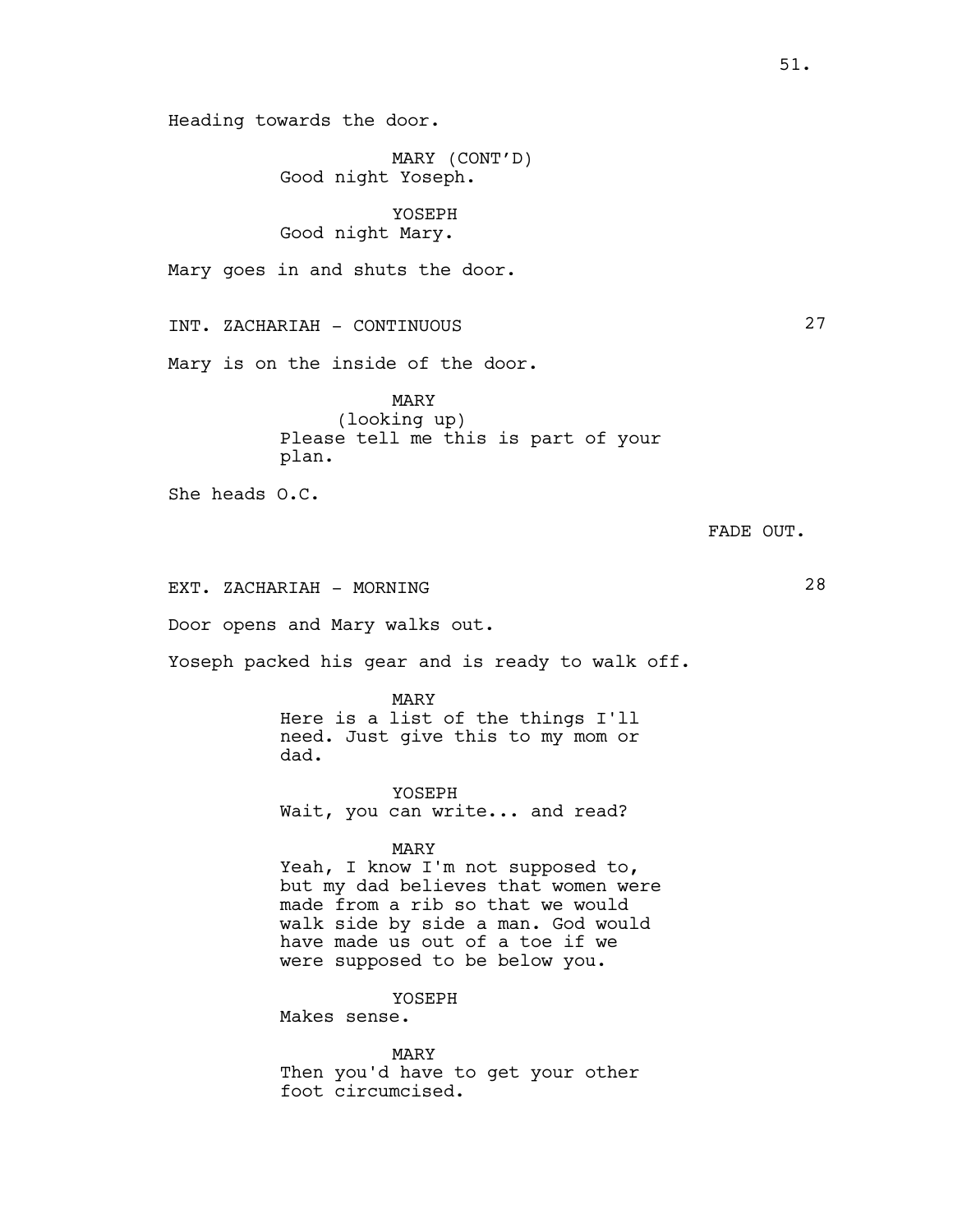Yoseph just looks blankly at her.

MARY (CONT'D) So they'd be even.

YOSEPH We... shouldn't circumcision... talk... bad.

Mary smiles.

MARY So what's the plan?

### YOSEPH

I'll meet up with the guys this evening. I have some business in Jerusalem for my dad. Then we will probably leave tomorrow late morning. I don't know what my dad needs when I get home. I'm sure he will want some help with something. I mean we just moved in and then hurry back here. It may be like two weeks though, maybe longer.

Mary pouts.

MARY

You don't have to leave right away. Would you like some breakfast?

YOSEPH It's a long walk and I should get going...

Mary again pouts.

YOSEPH (CONT'D) Leaving on an empty stomach isn't a good idea, so maybe a couple figs.

MARY Good. I'll be right back.

Mary runs into the house, and before the door closes, she comes out again with a tray of food.

> YOSEPH Are you feeding an army?

MARY I got up early and watched you sleep.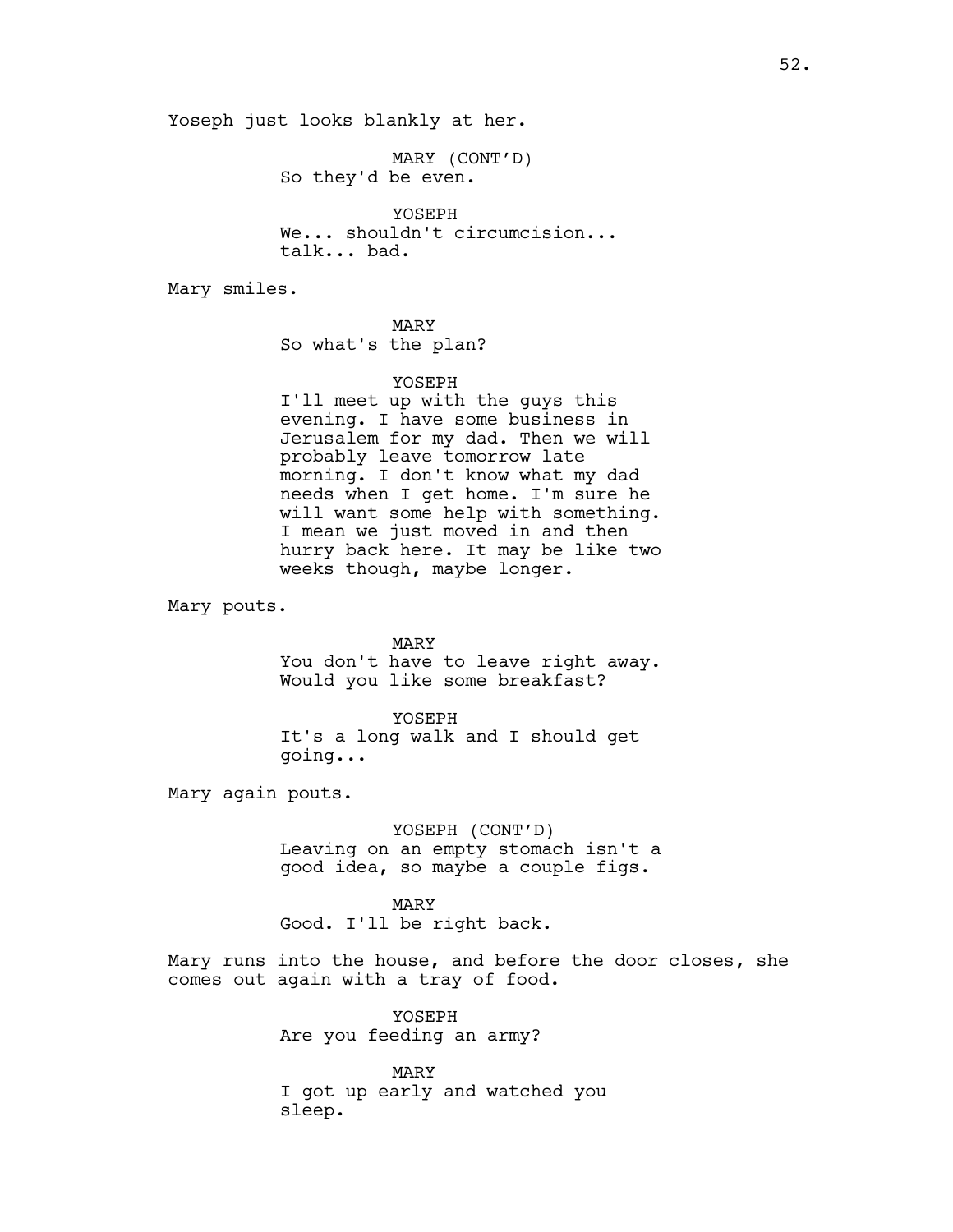YOSEPH You watch me sleep?

MARY Yeah, from the window and then I got hungry. Then I thought you'd be hungry. Then I started preparing food. Then you got up and...

Motions to tray.

MARY (CONT'D) Breakfast... You don't have to eat it all. You could take some with you and share it with the guys tonight.

YOSEPH I do have to leave sometime today.

MARY I know, in a short time?

YOSEPH I'm sure I have time for a couple of figs.

Yoseph grabs a fig, biting into it he looks at Mary.

Mary is pleased that she is feeding her man.

INT. JOACHIM HOUSE - DAY 29

Knock (O.C.)

Joachim answering the door sees Yoseph standing there.

JOACHIM Hi Yoseph, Where's Mary?

YOSEPH That's why I'm here. May I come in?

JOACHIM Of course, of course, what's happened? Anna, come here. Something's happened to Mary.

YOSEPH No, No, nothing's...

Anna rushes in.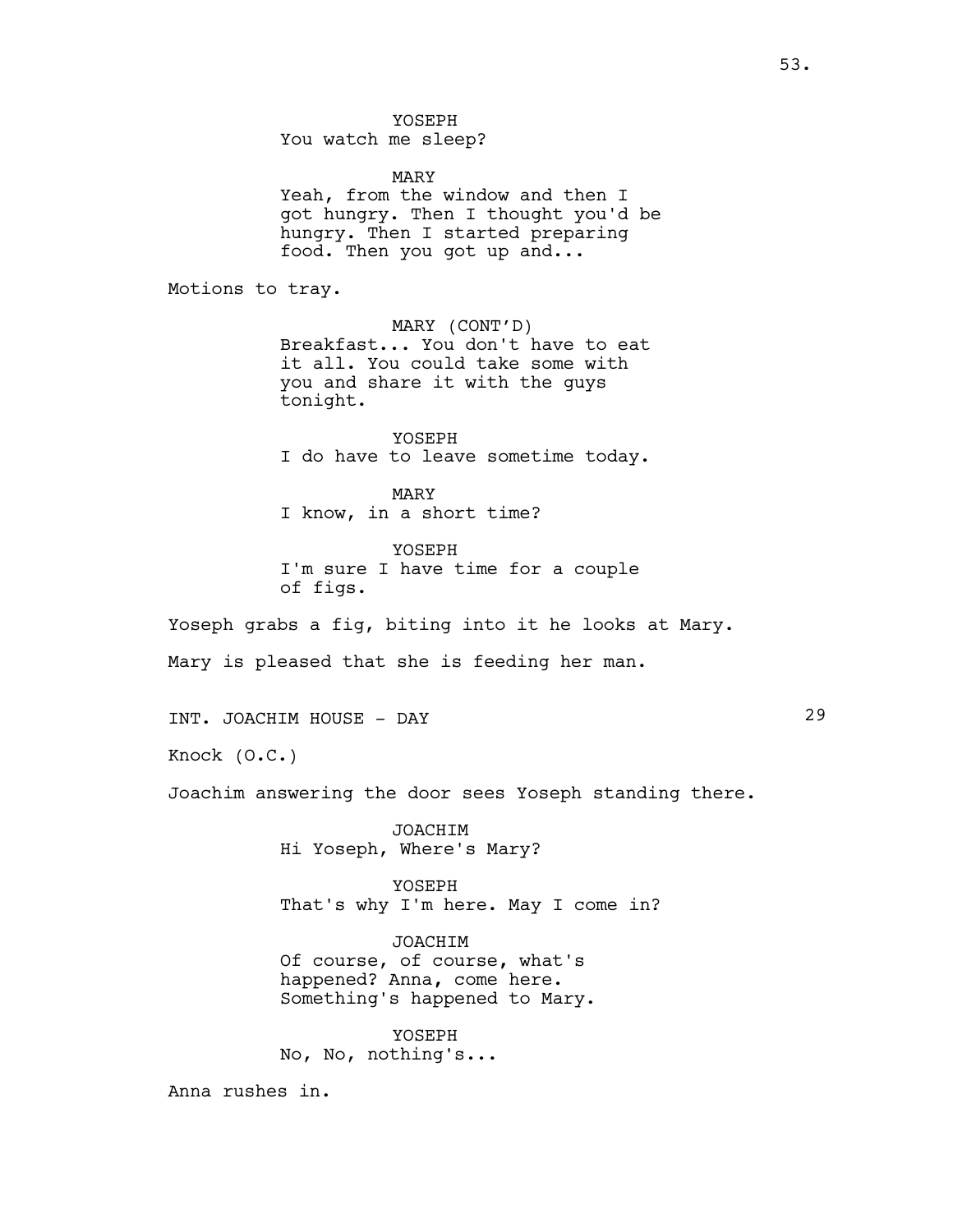ANNA Oh no, oh no, what has happened to my Mary?

YOSEPH No, no, nothing's happened.

JOACHIM Where is she?

YOSEPH Well something's happened, a lot really, but she is fine.

ANNA Then where is she?

YOSEPH She stayed in Nazareth with your cousin.

ANNA Why would she do that?

YOSEPH Everyone, sit and calm down. Do you mind if I sit? I've just walked four days in two.

JOACHIM Please sit. Would you like some water? Anna get him some water.

YOSEPH No, no, I'm fine. I'll get some in a moment.

Everyone sits.

# YOSEPH (CONT'D)

Mary was right about your cousin. She is pregnant, very pregnant. You were right about her husband, the rabbi. He has been unable to speak. They are both also very old. I mean really old. Elizabeth asked Mary to stay with them and help. Mary said she would. She sent this to explain and also it's a list of things she'll need.

Yoseph hands them the scroll Mary had given him.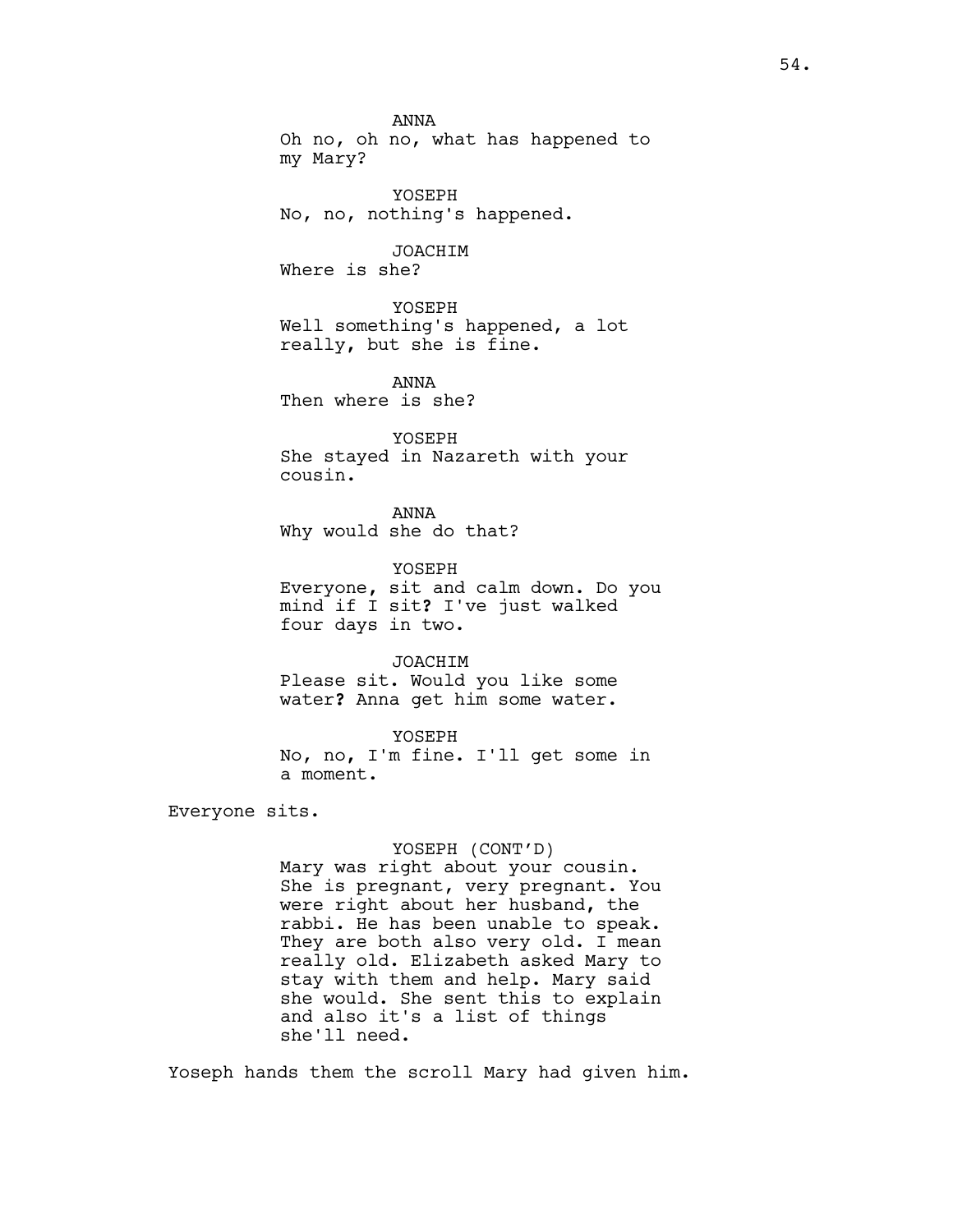YOSEPH (CONT'D) I came straight here but I still have to check in with my dad before I can return to her.

JOACHIM Then you know Mary can read and write.

Yoseph nods.

# YOSEPH

I think it's cool. She's a very special girl.

## JOACHIM

Well, you will not need to go. I can take her what she needs. I will leave this afternoon.

ANNA

But you have duties in the synagogue. Next week is Shavuot.

JOACHIM Okay, I'll talk to the rabbi and see what he says.

### YOSEPH

Hold on. Mary knows it would be two weeks before I would return with what she needs. Let me help my dad and make sure he has settled in.

#### JOACHIM

I told you, you don't need to go. I need to check on my daughter.

# YOSEPH

I do need to.

They both look at Yoseph.

## YOSEPH (CONT'D)

I gave her my word I would come. Besides, we all know it is not a good idea to travel alone. Anything can happen. So let me go with you. I am sure you would like the company and I know I will.

JOACHIM But why would you go if you don't need to?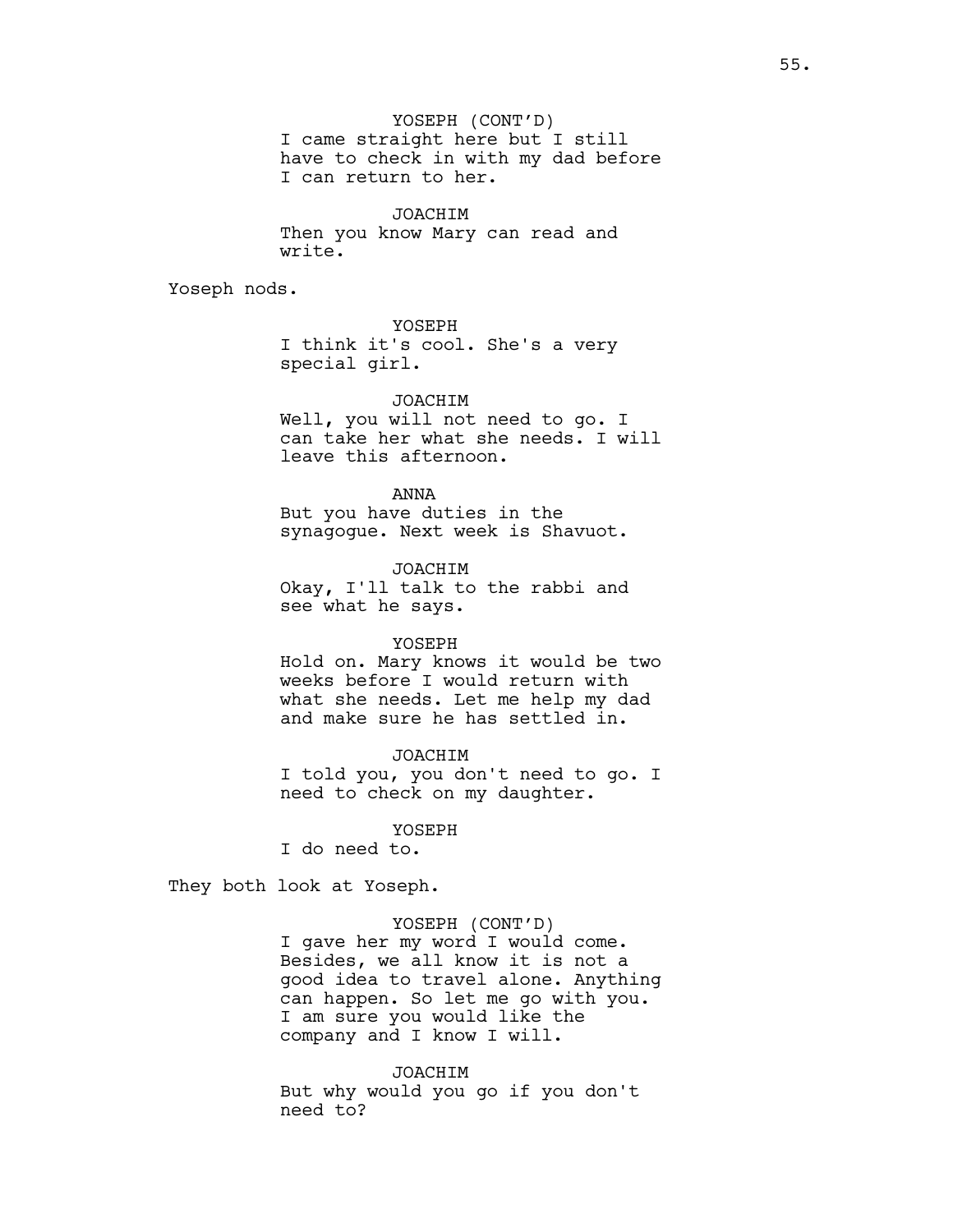YOSEPH Because I told her I would... If I am not allowed to go with you... I will just follow behind.

Anna and Joachim look and nod. This was the right answer.

JOACHIM Okay, you go home and check with your dad.

JOACHIM (CONT'D) He has been working every day with the Romans and in the community. We haven't had a carpenter here in a while. I'm going to go talk to the rabbi and tell him I will not be here the week after Shavuot, and Anna, why don't you see about pulling some things together for Mary.

ANNA

Yoseph, why don't you ask your dad and see if you two would be able to come for dinner after Shavuot?

Yoseph looks at Joachim who nods approval.

YOSEPH Thank You. I'll ask him.

They all get up.

Yoseph heads for the door.

Joachim follows.

### JOACHIM

Yoseph, thank you for all you have done for Mary, and I would like to have you as a companion next week.

Reaching out his arm, Yoseph grabs it.

Yoseph exits.

EXT. JOACHIM - CONTINUOUS 30

The door shuts behind Yoseph.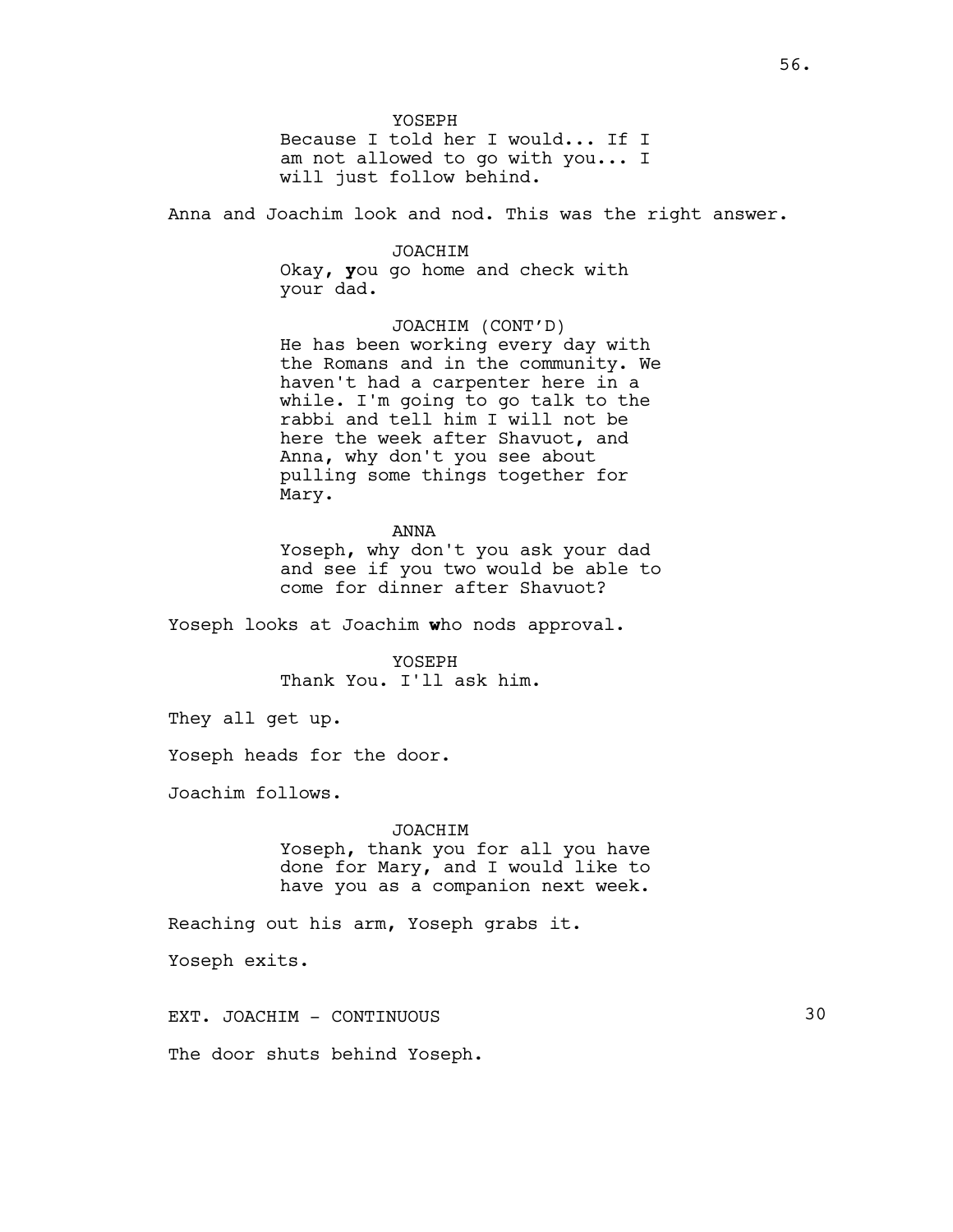YOSEPH

And we have a couple other things to talk about. I won't mind a little bit of running room.

Yoseph exits O.S.

EXT. JOACHIMS - MORNING 31

Joachim is rolling up a mat.

Yoseph appears O.S. and walks up to Joachim.

YOSEPH Good morning, Sir.

JOACHIM Good morning Yoseph. Ready?

YOSEPH

Yes Sir.

Anna exits the house.

ANNA I have another bag of food for the trip. Oh hi Yoseph.

YOSEPH Good morning Ma'am. I'll take it.

Joachim leaves him smiling.

JOACHIM I have two bags for Mary. Can you take one also?

YOSEPH

Yes Sir.

Joachim hands him the biggest one.

ANNA Don't you think he has enough to carry?

JOACHIM

He's young.

Yoseph picks up the bag and shoulders it.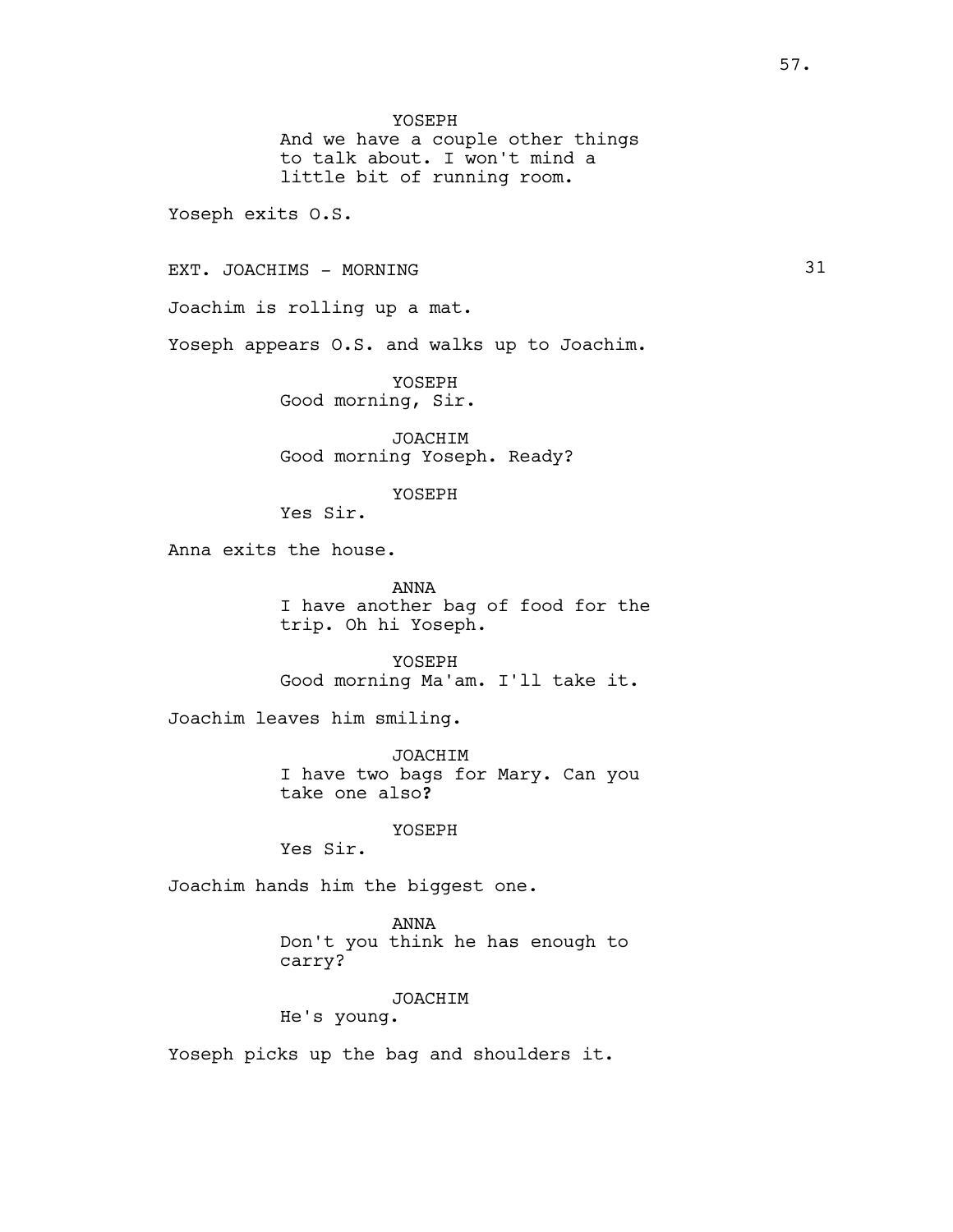YOSEPH It's not bad. Besides, (Looking at Joachim) I doubt we'll be walking fast.

Anna smiles and slaps Joachim's arm.

## ANNA

I like this boy.

JOACHIM I know, I know. Anyone that can make a joke about me. Haha. Okay, let's go Samson.

Joacim kisses Anna and both men turn to walk O.S.

EXT. OASIS - LATER 32

Joachim and Yoseph are at a familiar oasis having a meal.

YOSEPH So, how did you and Anna meet?

# JOACHIM

Anna's father was the rabbi before the rabbi we have now. As a kid, I loved his messages, his heart, for God. I would sit for hours and listen to him teach. A very wise man. He is the one who encouraged me to sing. Do you sing?

YOSEPH Do I sing or do I sing well?

Joachim shrugs.

YOSEPH (CONT'D) I do not sing well.

JOACHIM

Mary loves to sing. We have been singing instead of talking to each other since she was a little girl.

YOSEPH When did you notice Mary was special.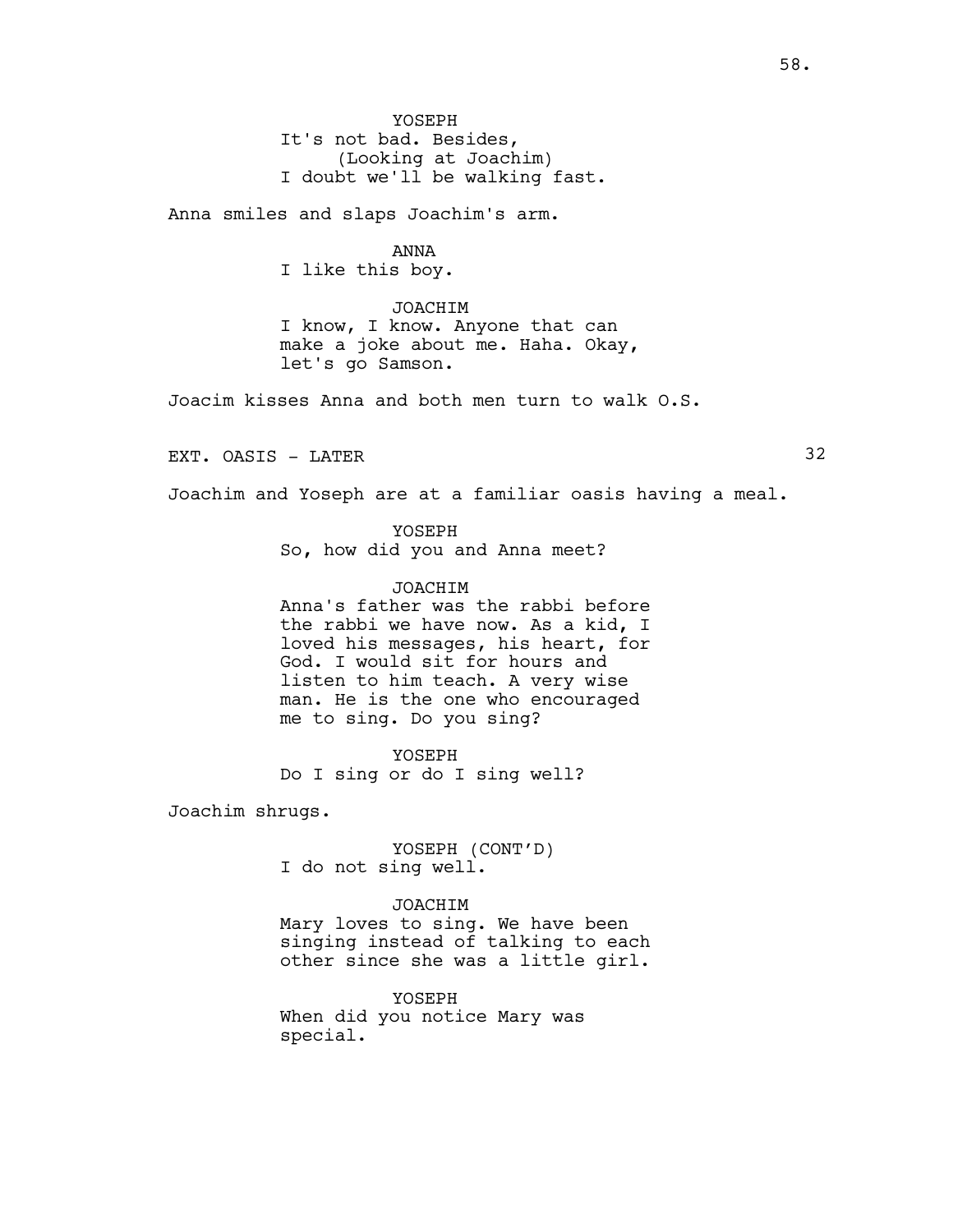# JOACHIM

To a parent, your children are always special, set apart, different and better than other kids. When did you notice?

### YOSEPH

What do you mean?

### JOACHIM

Yoseph, your voice changes when you talk about her. Anna and I talked about it after our dinner the other night. I am a musician, I hear things.

YOSEPH I kind of wanted to talk to you about that.

# JOACHIM

Okay.

YOSEPH I was waiting for the right time.

JOACHIM You are waiting for a better time than now?

YOSEPH I was hoping for a perfect time.

JOACHIM Sometimes this is the perfect time.

### YOSEPH

Okay, well Sir. I know I haven't known you or Mary for a long time, but I really like her and was wondering if you would let me... maybe begin courting her.

JOACHIM Have you talked to Mary about this?

YOSEPH

Yes Sir.

JOACHIM And what was her reaction?

YOSEPH She wanted me to talk to you.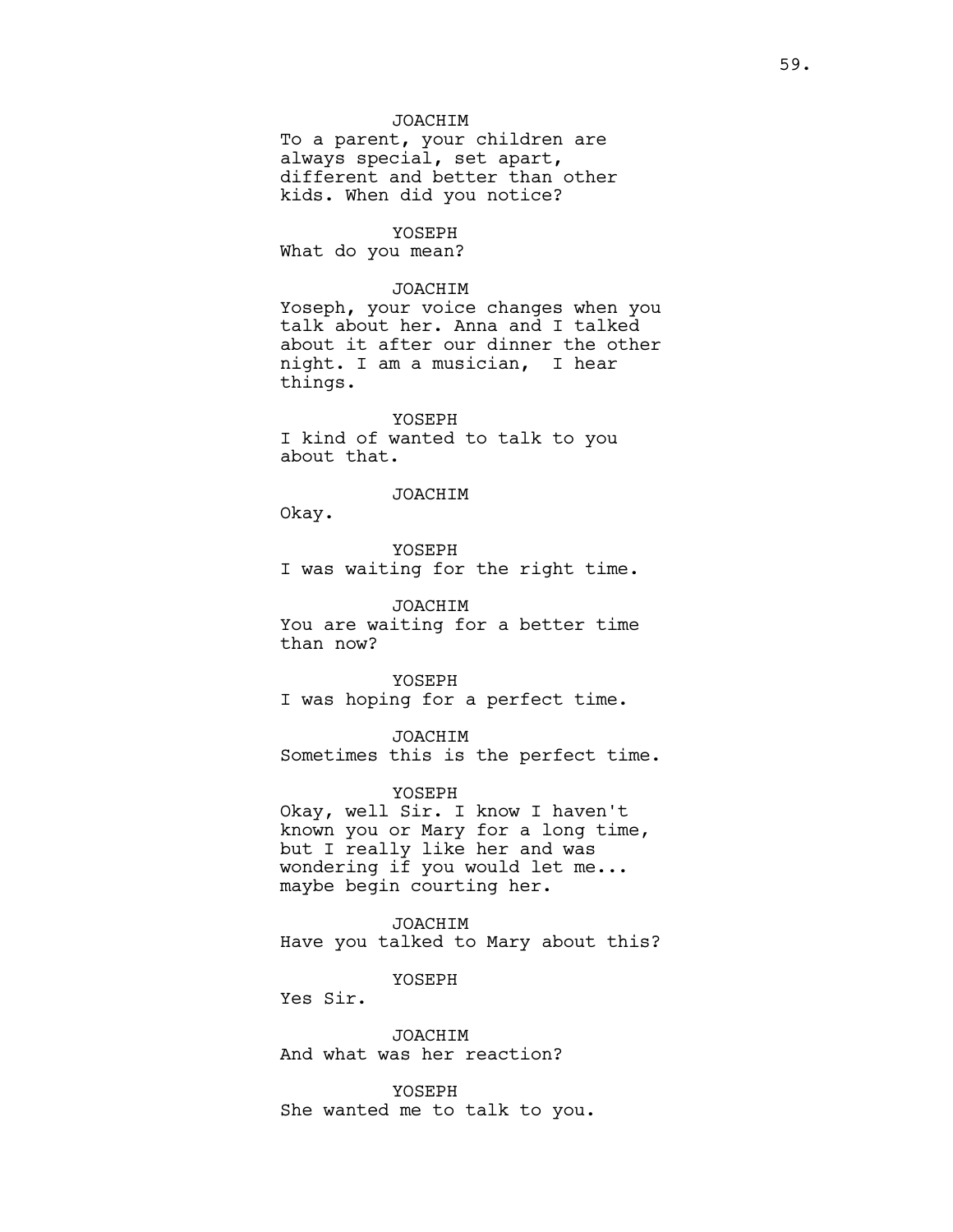JOACHIM

I am going to have to think about this.

YOSEPH

I understand.

JOACHIM I really should walk more. I am a bit out of shape.

YOSEPH You are doing well. We are making good time.

JOACHIM Maybe you can carry another small bag and we can continue with this pace. Otherwise, I will have to rest more often.

YOSEPH O... kay... Sure.

Joachim picks up the largest bag. He smiles at Yoseph who purses his lips and reaches out his hand. Joachim smiles larger and bends to pick up the smallest. He hands it to Yoseph who is relieved.

> JOACHIM Are you sure?

YOSEPH Yes Sir, I can handle it.

Taking the bag and they begin walking.

DISSOLVE TO:

EXT. DESERT - NIGHT 33

Yoseph and Joachim are sitting by a small fire. Again eating.

JOACHIM Then Anna's friend turns and sees a snake. He jumps back into the camel who...

Joachim looks behind Yoseph and stops talking. Yoseph begins to turn and...

> JOACHIM (CONT'D) Yoseph. Stay still, remain calm.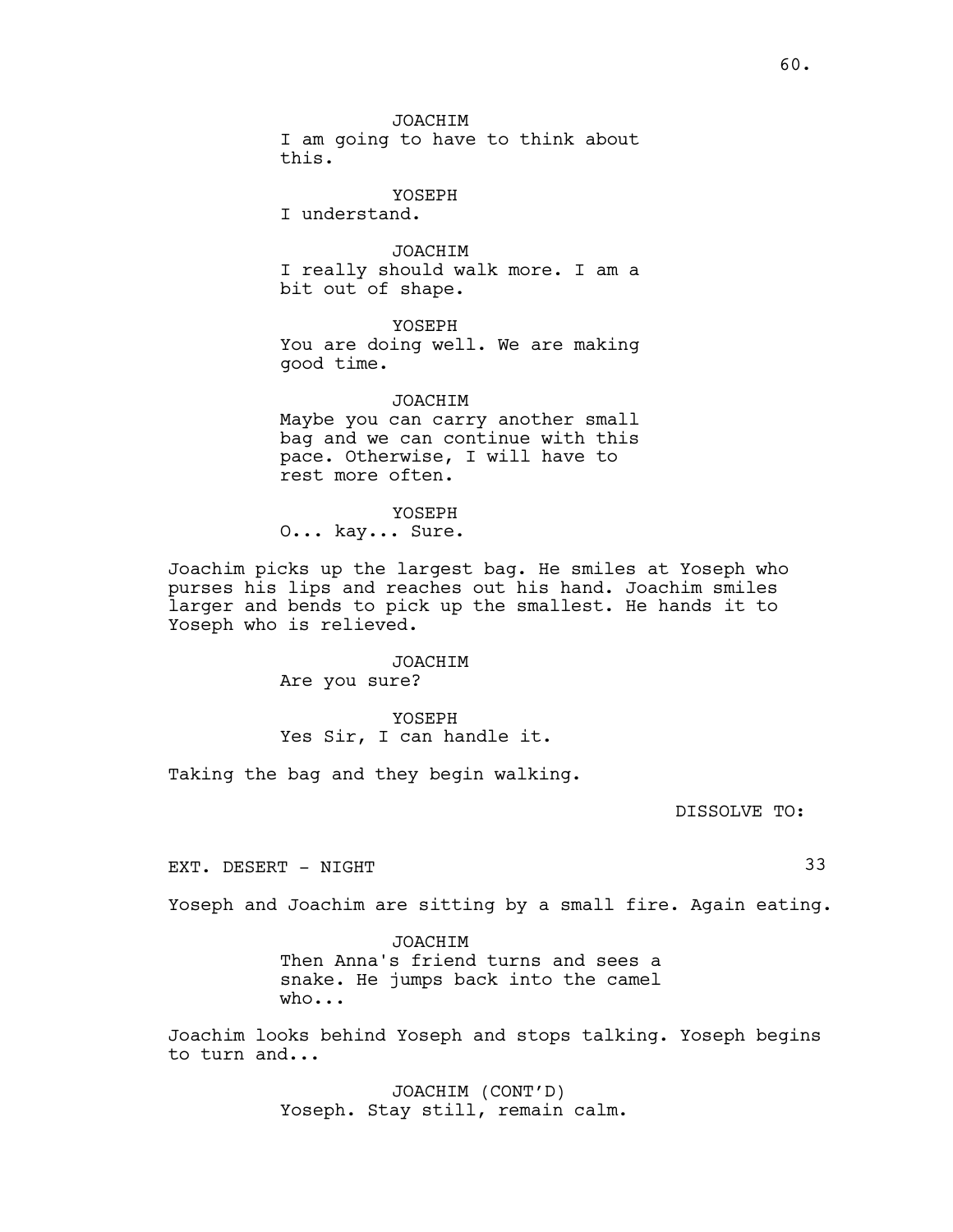Two men, very dirty and disheveled, appear out of the darkness. Thug One is smaller and heavier. Thug Two is tall and stronger. Both have terrible teeth.

> JOACHIM (CONT'D) Good evening gentlemen.

THUG 1 Gentlemen? Where?

Both laugh.

THUG 2 This is not a good place to be traveling alone.

THUG 1 What brings you to this place?

JOACHIM We are traveling to Judea to visit a rabbi and my daughter.

THUG 1 Oh... a man of God.

Both laugh again.

JOACHIM Yes, in fact, I am.

THUG 1 You don't look like a rabbi?

JOACHIM I am a cantor.

THUG 2 And the boy?

JOACHIM He may be becoming my son-in-law.

Yoseph smiles at Joachim at the thought.

THUG 1 And taking them money?

JOACHIM (laughing) No, clothes for my daughter. Reaching in a bag he grabs outerwear. Maybe a bit small for you.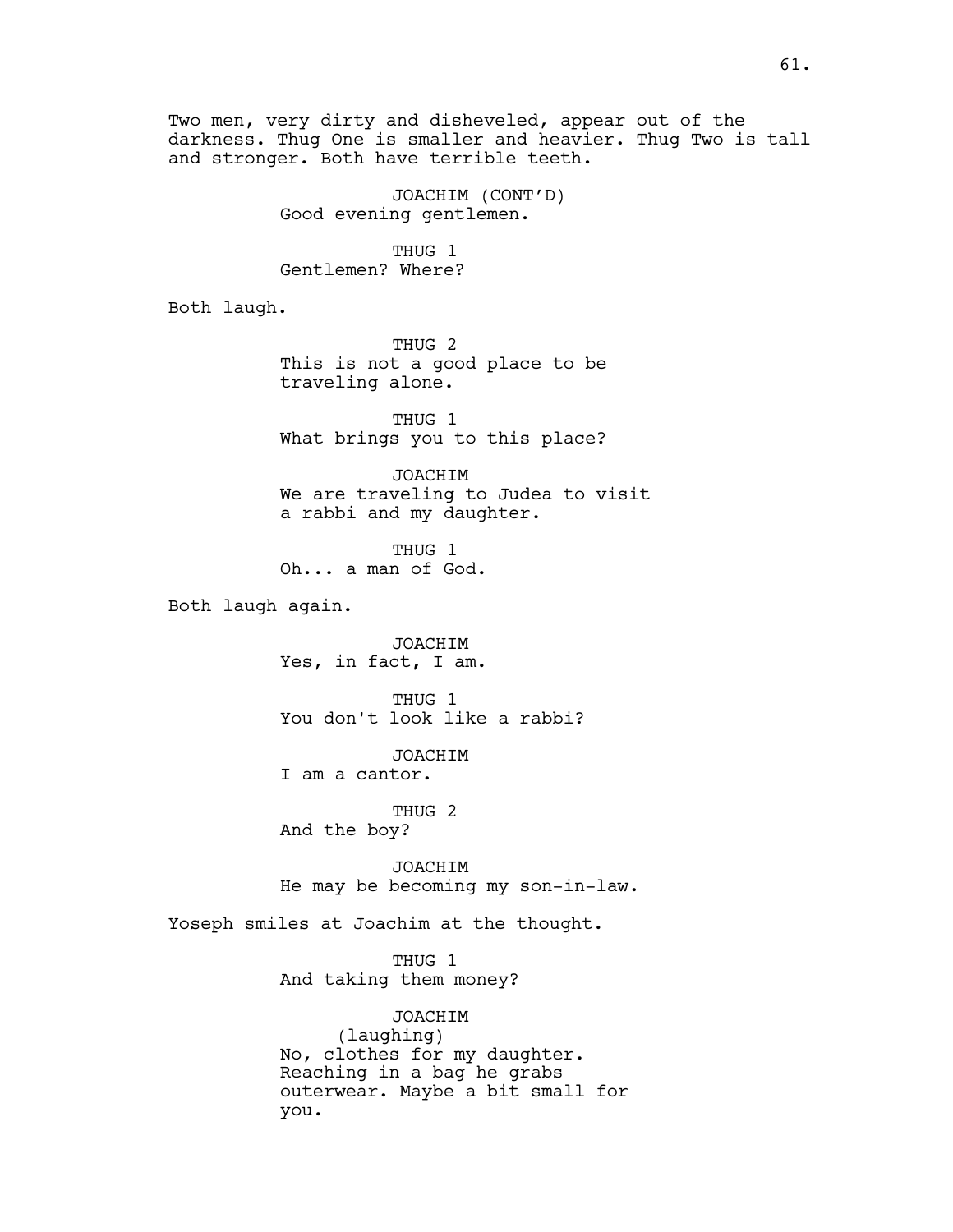Yoseph pulls out a long cloth.

YOSEPH Women's underthings. You need these? JOACHIM Girls shoes. YOSEPH Maybe some haircare. Would you like to steal a brush? THUG 1 This isn't funny. JOACHIM No, it isn't. If you want something to eat, we will be glad to share a portion with you. Yoseph looks at Joachim like what are you doing? JOACHIM (CONT'D) But it would not be a good idea to steal from a man of God. Looking at Yoseph. JOACHIM (CONT'D) Or his companion. THUG 2 We are already cursed by God. JOACHIM Really? Boils? YOSEPH Scabies? JOACHIM Teeth falling out? Thugs smile and show missing teeth. JOACHIM (CONT'D) All of them? YOSEPH Leprosy?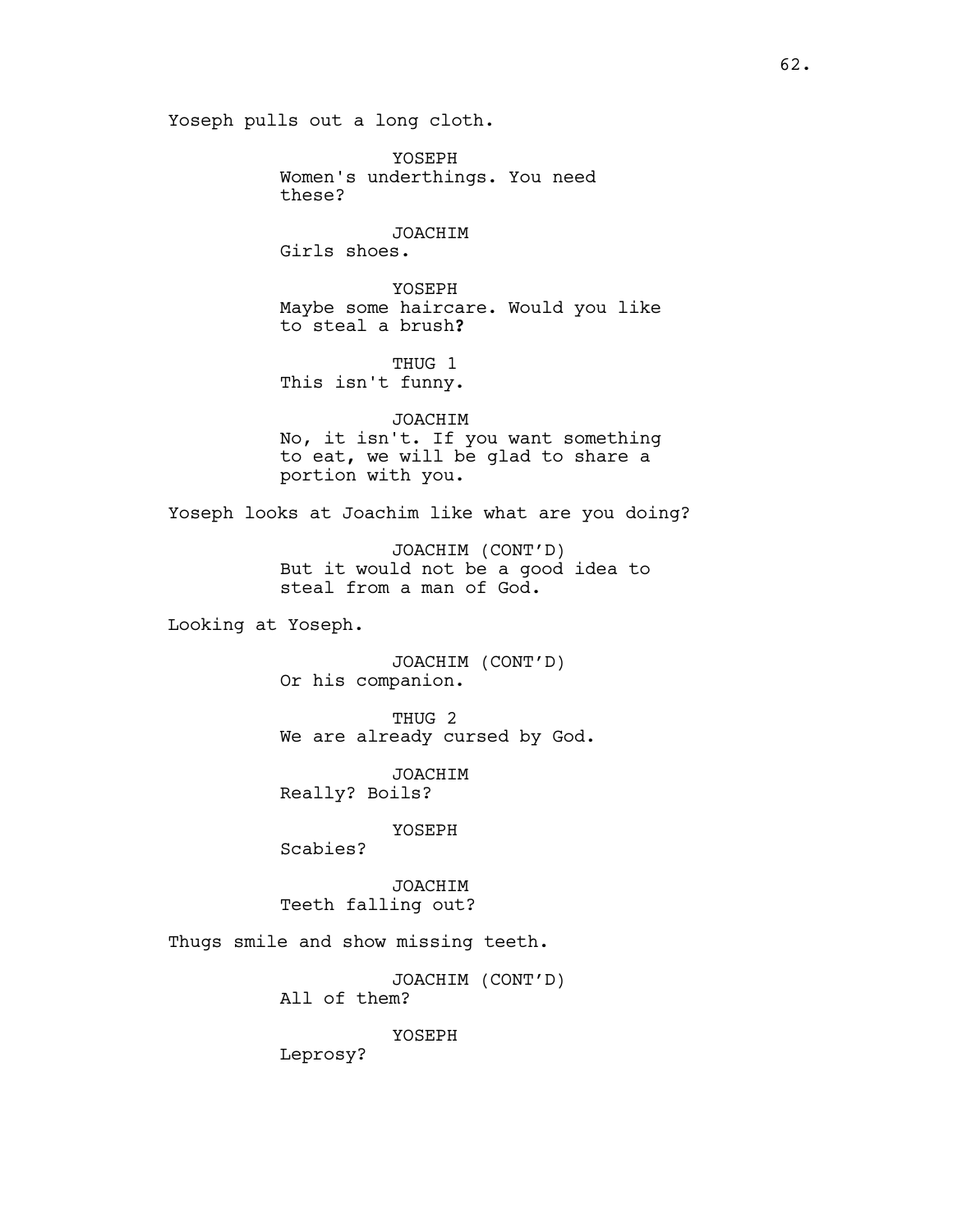JOACHIM Torture and imprisonment by the Romans? YOSEPH They cut off hands and feet I hear. JOACHIM And your ears. YOSEPH And your tongue. JOACHIM Then they crucify you. THUG 1 Okay, okay, you have no money, carry women's clothes and are holy men. THUG 2 Haven't we heard this before? JOACHIM Here, take this. Joachim tosses a small bag to them. JOACHIM (CONT'D) There is enough food for a couple of days. Do you need water? THUG 2 No, we have water. JOACHIM Then can I pray for you? THUG 1 Yes Sir, that would be wonderful. THUG 2 I don't think anyone has prayed for me since my mother was killed. I was a child. Joachim stands and begins to walk towards them. THUG 1

You mean now? Here? No, no, we are not worthy to be touched by a man of God. Thank you, but please pray for us later.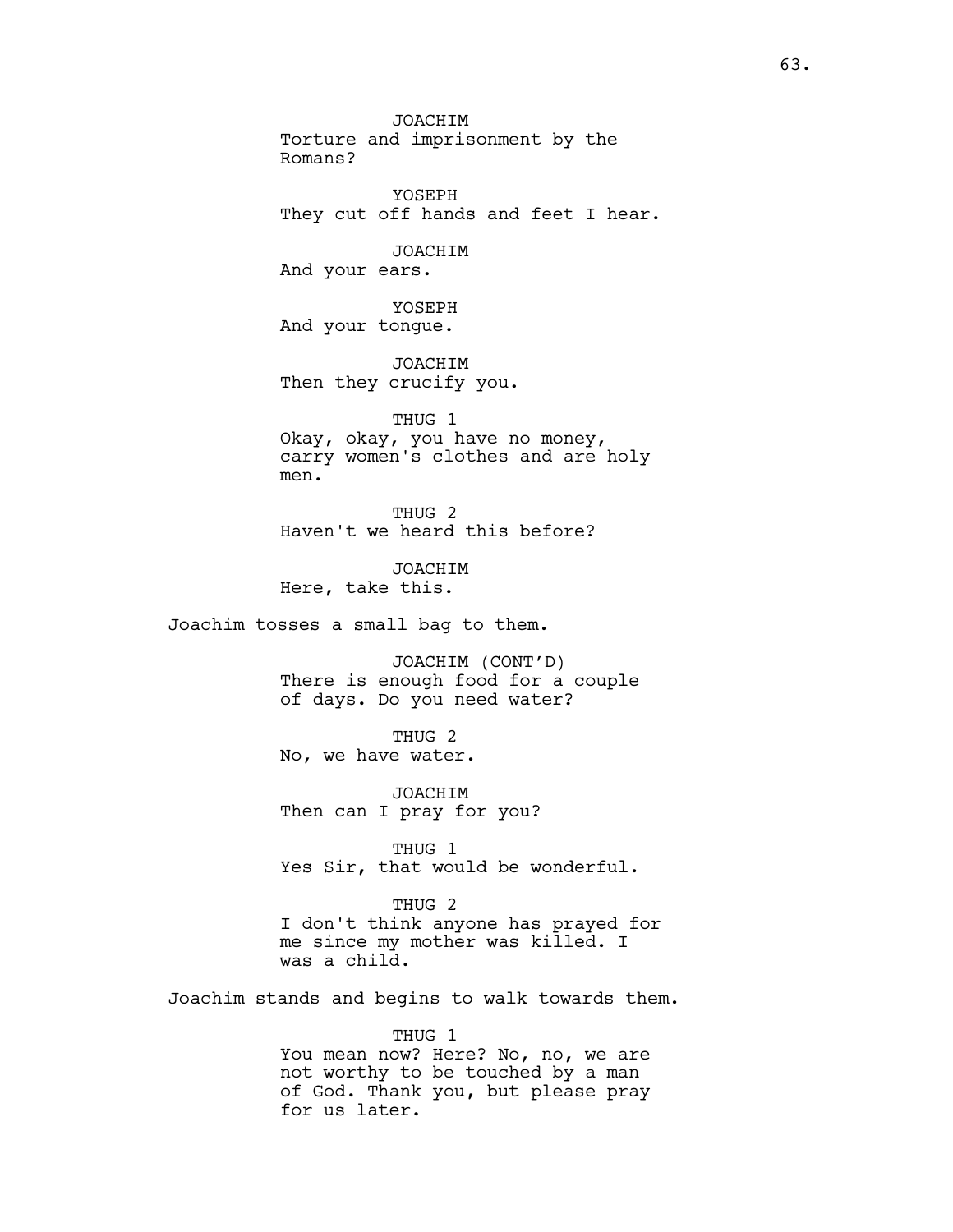YOSEPH Sometimes now is the best time.

He can't believe he just said that.

Joachim looks at him.

JOACHIM The boy is right.

THUG 2 No Sir, Thank you for the food.

THUG 1 Thank you for the prayers.

Both men turn to leave.

### JOACHIM

Go in peace.

After they have left.

YOSEPH Wow, real robbers. Why did you give them food?

# JOACHIM

They were, like us, created in God's image but they have forgotten God. So they live so far beneath what they are capable of.

YOSEPH

Weren't you scared?

### JOACHIM

Of course I was. But sometimes a little fear is good. If you don't feel fear, you might not be doing enough. I am scared when I sing a lot. It just doesn't stop me.

#### YOSEPH

So when are you going to pray for them?

### JOACHIM

Like you said, right now is a good time. Besides, I don't see us falling asleep any time soon.

YOSEPH That's true. There is one problem.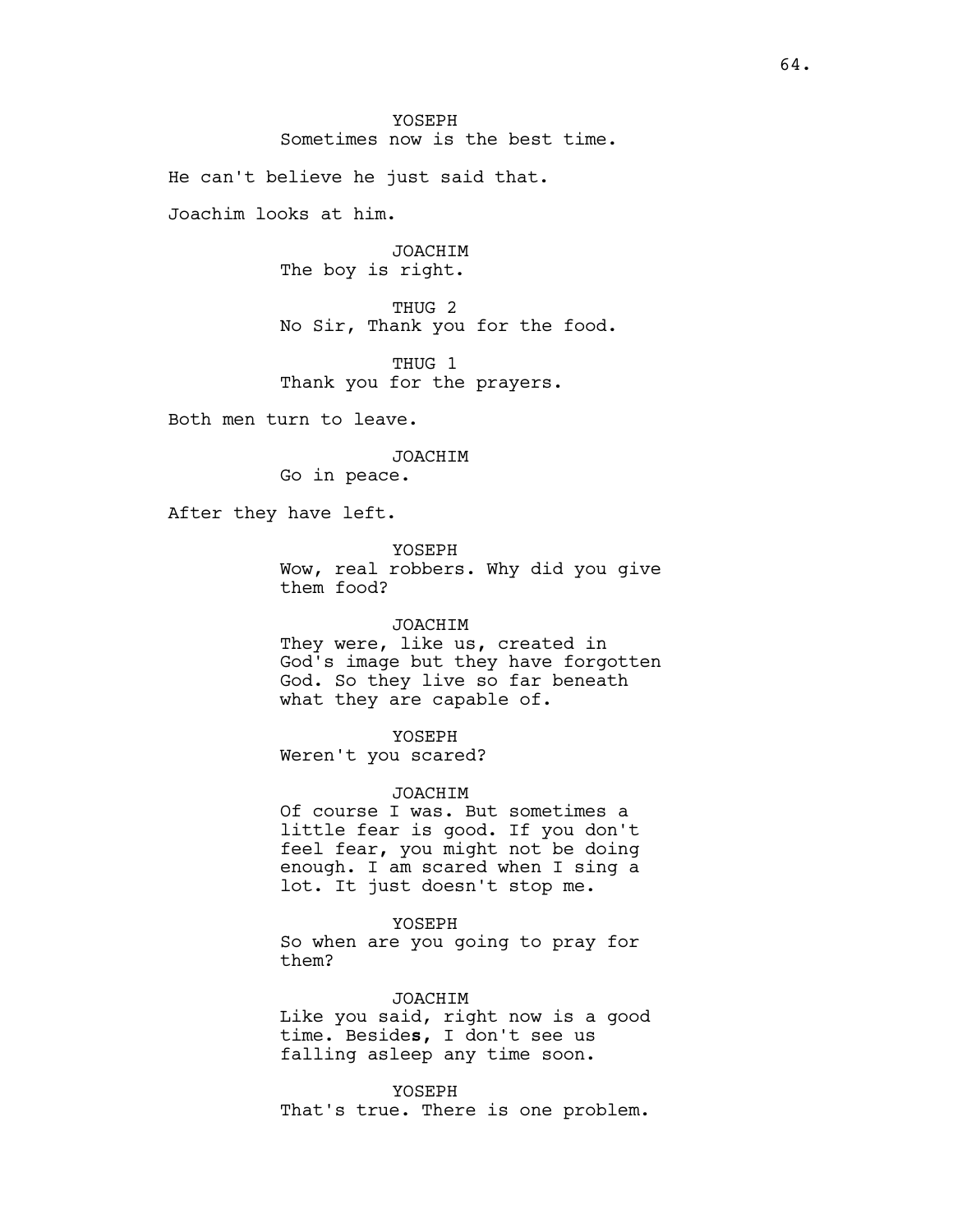JOACHIM What's that?

YOSEPH I don't know if I really know how to pray. I mean I pray... but I normally let the rabbi do the praying.

JOACHIM It's simple. You just talk to God. Here's a prayer Anna's father taught me.

Both men bow their heads,

JOACHIM (CONT'D) Holy God. Blessed is your Name... Your Kingdom come let your will be done... in heaven as on...

AUDIO AND VIDEO FADE

EXT. ZACHARIAH HOUSE - LATE DAY 34

Joachim and Yoseph approach. Mary is outside hanging clothes on a line not seeing the men approach.

> JOACHIM There is a familiar face.

> > MARY

Dad!

Mary runs over and hugs her dad.

MARY (CONT'D) What are you doing here?

Noticing Yoseph and looking coyly.

MARY (CONT'D)

Hi Yoseph.

He stretches out his hands and she grabs them and looks longingly in his eyes

> JOACHIM So you two remember each other?

MARY Yes, really Dad, what are you doing here?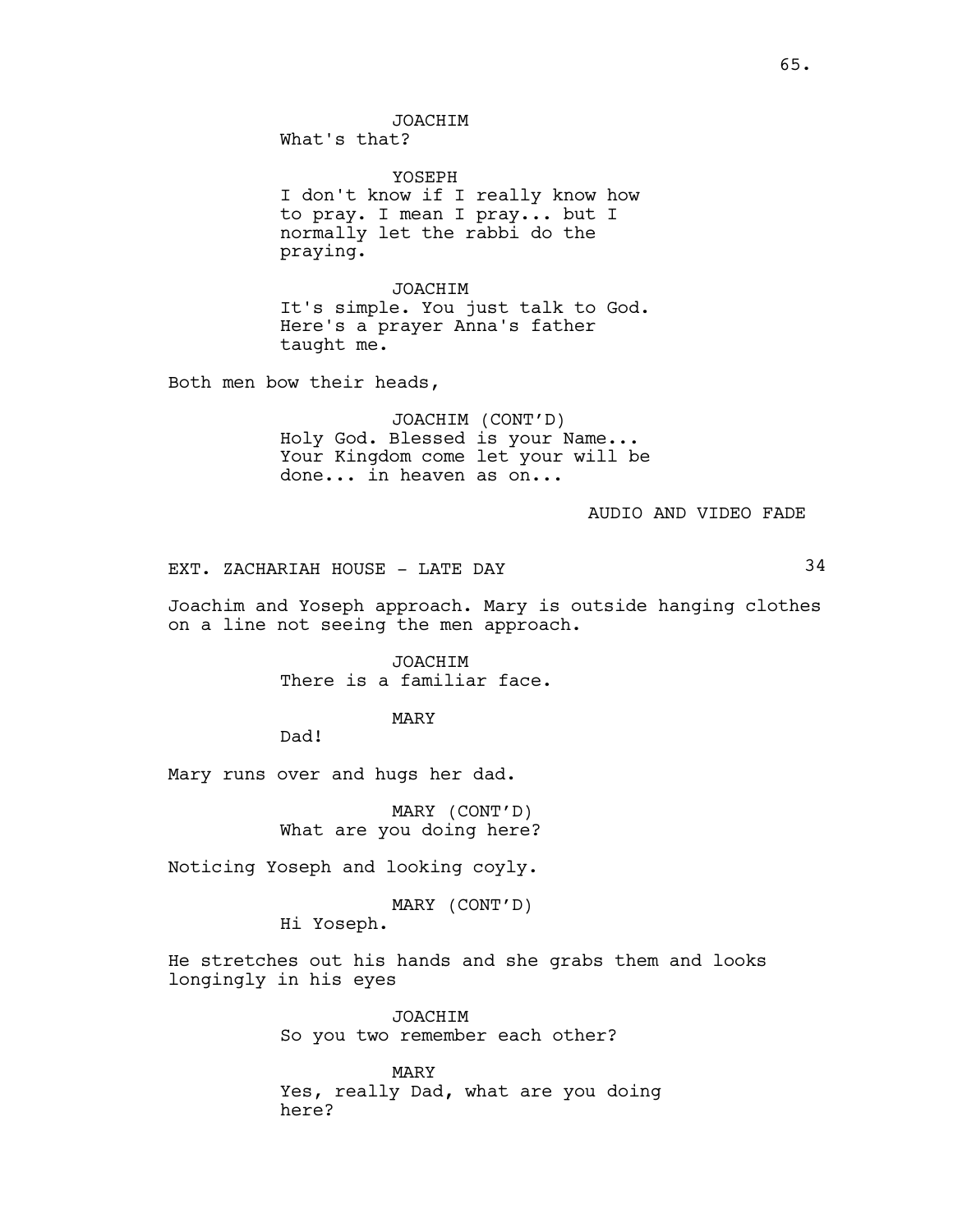# JOACHIM

I am checking on you. Yoseph told us you were staying with your cousins, but your mother and I wanted to see for ourselves.

MARY So Mom sent you.

# JOACHIM

Yes.

YOSEPH And I came because I promised you I would.

JOACHIM Quite a young man Mary. I like him.

MARY I do too Daddy.

He motions for them to give them a hand which they are still holding.

He places one of his hands below and the other on top.

JOACHIM I give you permission to court my daughter Yoseph. If that's okay with you Mary?

MARY (Nodding) Thank you Daddy.

YOSEPH Thank you Sir.

JOACHIM Now, where are your cousins? I would like to check on them also?

# MARY

How long are you staying?

Mary and Joachim hug and walk into the courtyard. Yoseph follows...

FADE OUT. VIDEO AND AUDIO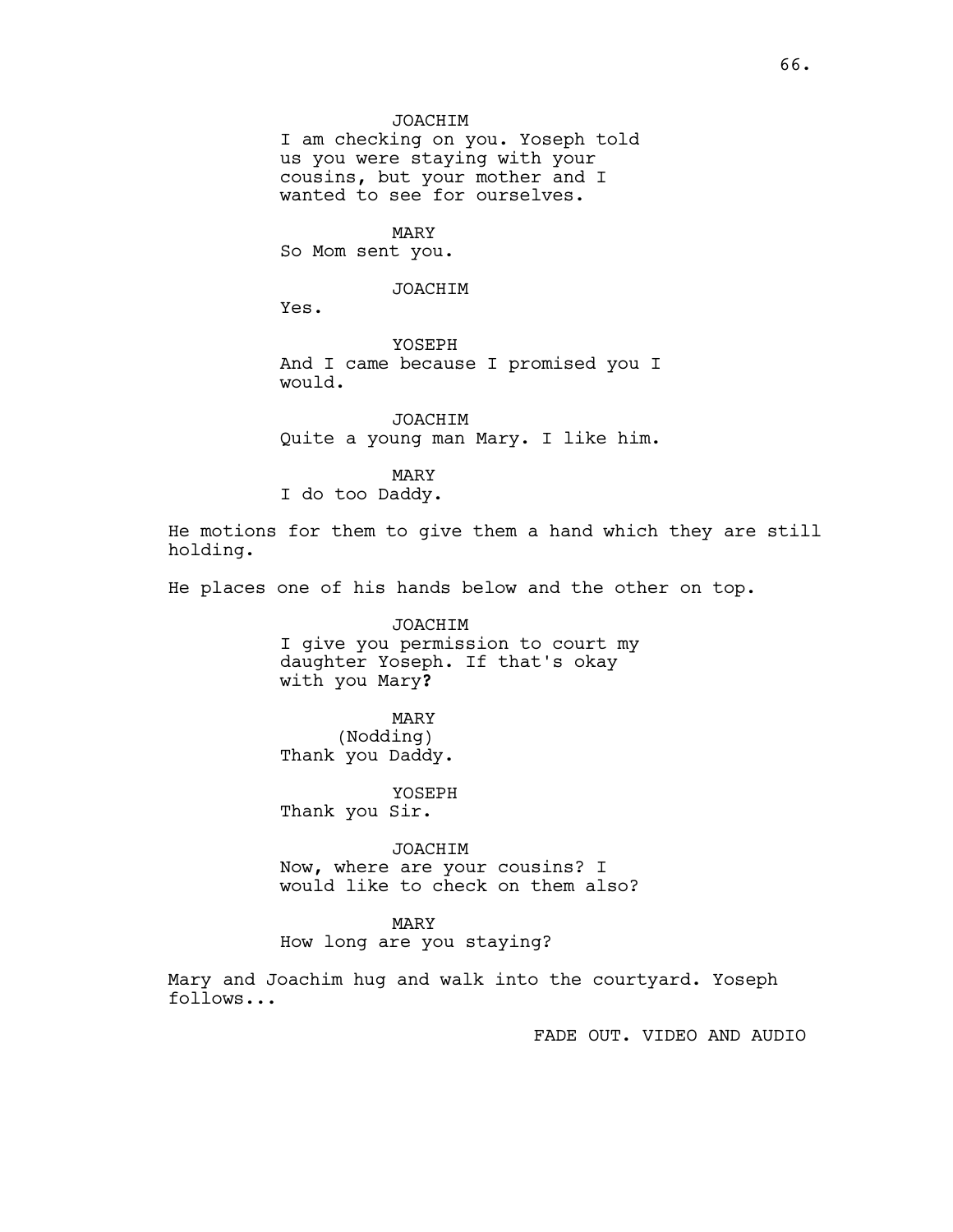TITLE: 35

Three Months Later

INT. ZACHARIAH HOUSE - DAY 36

Knock on the door (os)

Mary answers it.

MARY

Yoseph!

Mary and Yoseph hug.

MARY (CONT'D) Come in, come in. You have to meet the baby.

YOSEPH Good afternoon Elizabeth, Good afternoon Zachariah.

Elizabeth nods

ZACHARIAH Hello Yoseph.

YOSEPH You can talk?

## ZACHARIAH

Yes. My voice came back to me at the naming ceremony. We were told by an angel to name him John and the elders were against it because no one in my family is named John. I spoke up and...

ELIZABETH He really spoke up.

Mary picks the baby up from Elizabeth and hands him to Yoseph.

> MARY Yoseph, meet John.

Yoseph holds him out a bit. Uncomfortably.

MARY (CONT'D) Here, put him in your arm like this,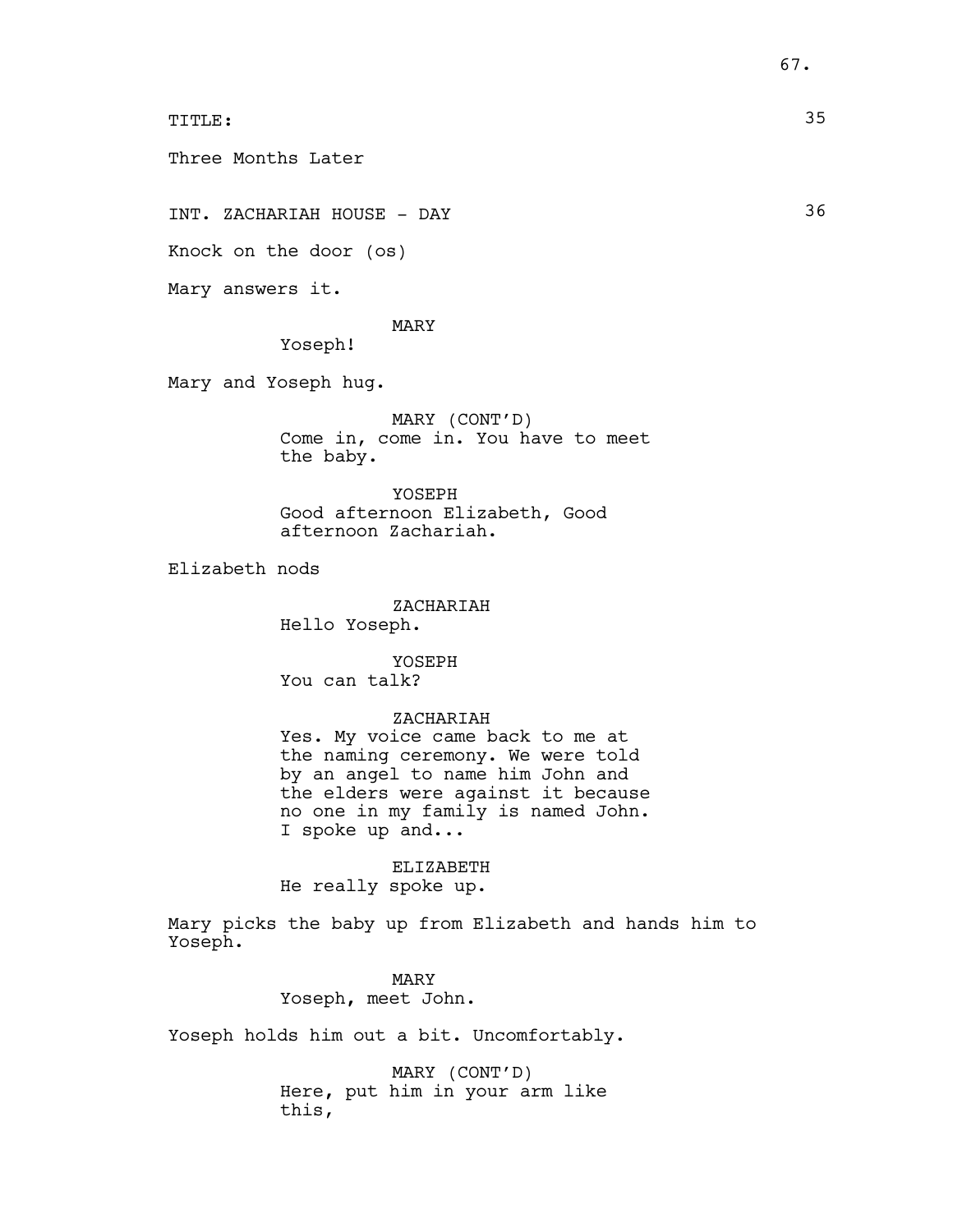She moves his arm.

YOSEPH Hi John. Look at all that crazy hair.

MARY Look at you. You're a natural at this whole baby thing.

YOSEPH Wow, He's a little baby man.

The baby make cooing noises.

### ZACHARIAH

See Yoseph. The reason I lost my voice is because I doubted a voice I heard while in the Temple giving an offering to the Lord. It was the Lord, I mean it really was the Lord and he told me Elizabeth was going to give birth to the one that would announce the coming of the Messiah. I didn't mean to doubt. But we are so old and people our age don't have kids. I don't know why I doubted but I did. It just didn't make sense. I guess when you're God you don't have to make sense.

ELIZABETH

You know, Yoseph, we could not have done this without Mary's help...

Yoseph is totally engaged with the baby.

ELIZABETH (CONT'D) You look like a natural with John.

YOSEPH

Thank You. (looking at Mary) I plan on having children someday.

He looks back at John. Mary and Elizabeth share a glance.

ELIZABETH You know John is here to proclaim the coming of the Lord.

YOSEPH (talking in baby speak) Yes you are. (MORE)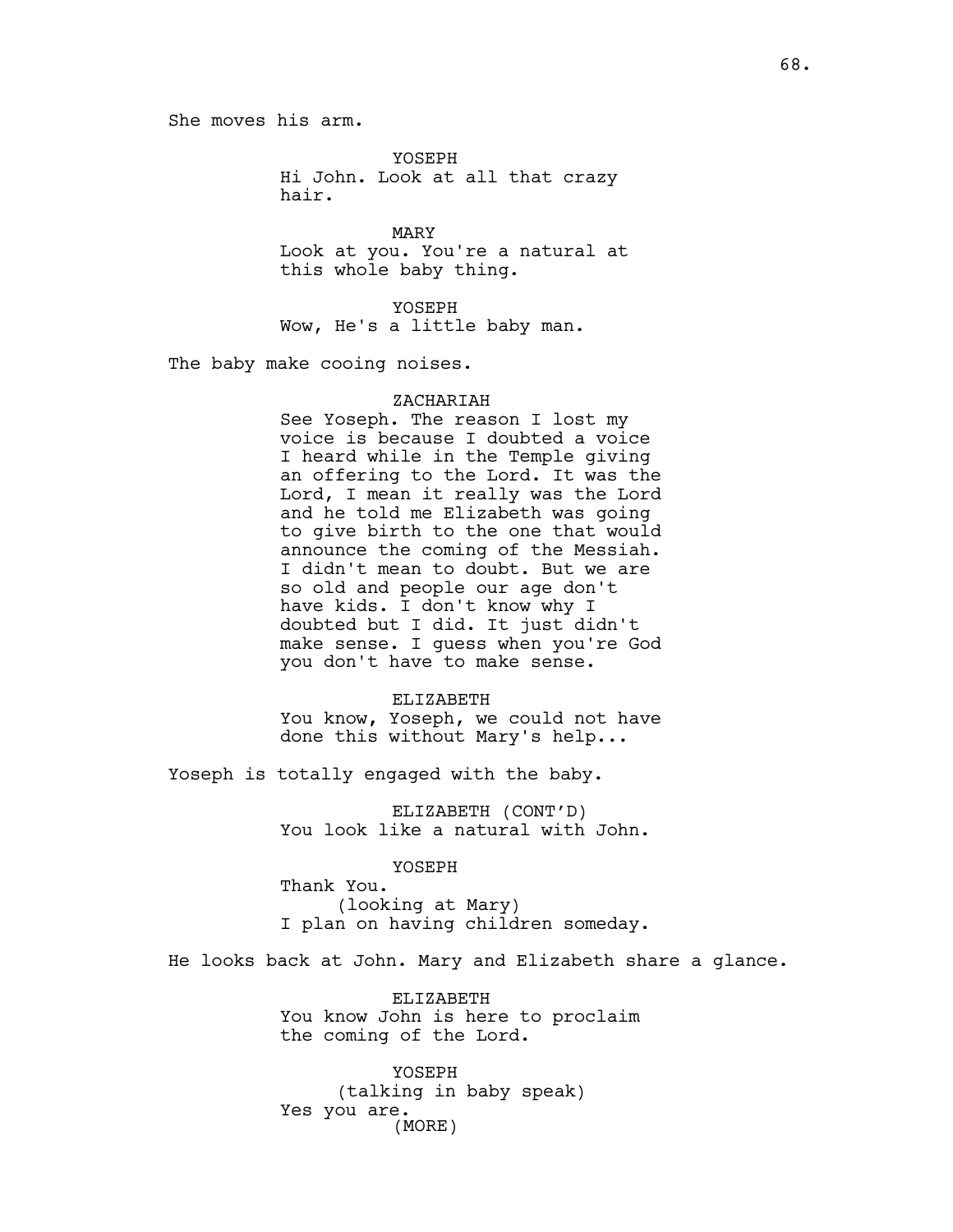You're here to tell everyone about the coming of the Messiah. YOSEPH (CONT'D)

ELIZABETH So, John comes... then the Messiah.

YOSEPH Yes you will... tell everyone about the Messiah, but first you have to learn how to talk.

ZACHARIAH I'm sure that will come soon enough.

YOSEPH It's pretty awesome that God chose you. (looking at Mary) And to think we could be part of the story. (baby speak again) And all because of John.

Mary, Elizabeth, and Zachariah all look at each other. Yoseph cannot take his eyes off John.

> MARY Let's let John be with his mother. Do you want anything to eat or drink?

> YOSEPH To tell you the truth I would love to wash my feet.

MARY Great. I got water this morning. Let's go out to the courtyard.

Mary takes John and gives him to his mother. She and Yoseph go outside to the courtyard.

EXT. COURTYARD - CONTINUOUS 37

Mary and Yoseph exit. Mary grabs a bowl as Yoseph takes off his sandals.

> YOSEPH Mary, I have so much to tell you. How long before you can return?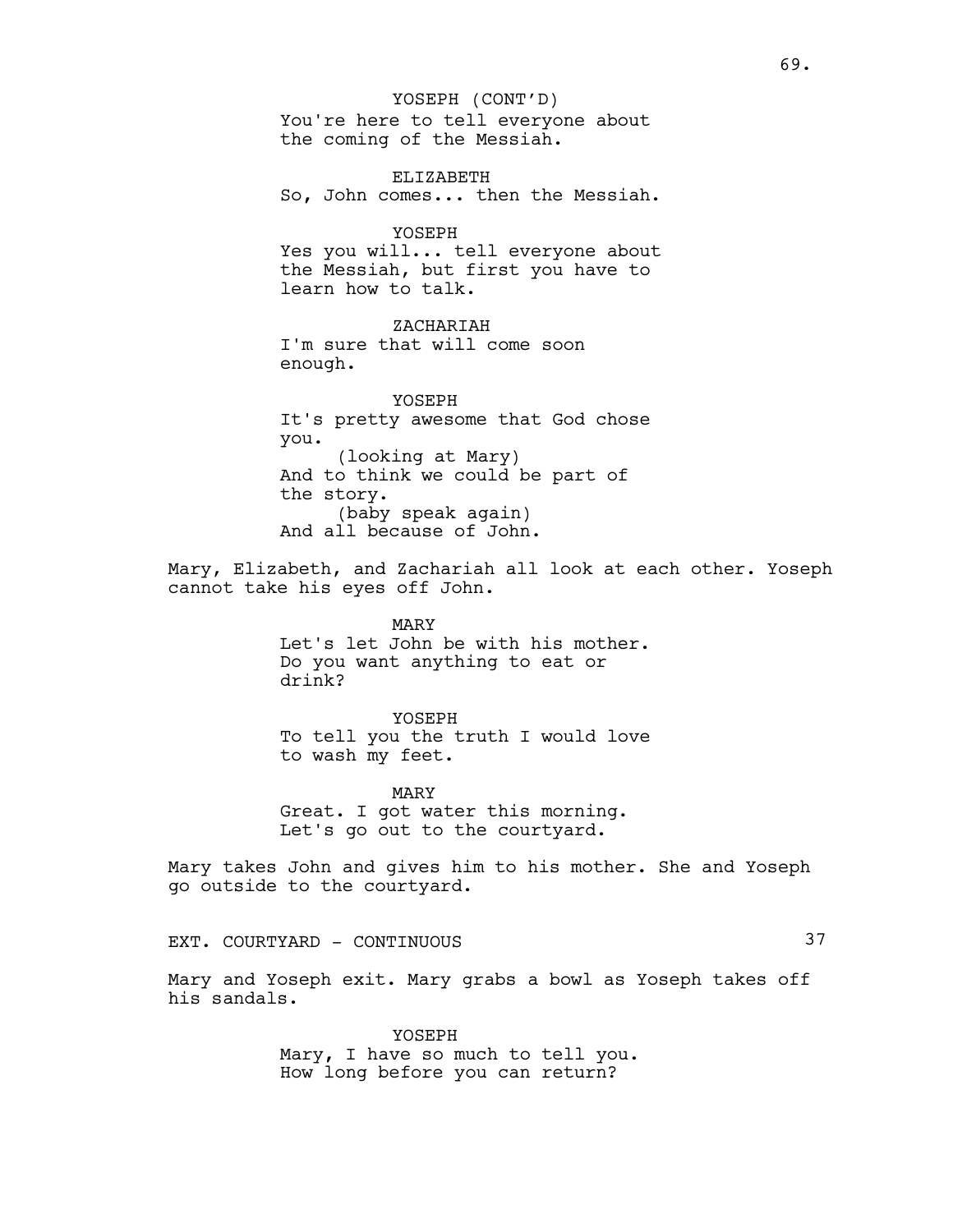MARY

I was only going to stay till the baby was born. We talked the other night and decided I can go any time I want. I was hoping to return on this trip. The next time you came down.

YOSEPH

Wow, that's great. Sarah and Imma have been such a big help. We've been planning for your return.

YOSEPH (CONT'D) In fact, I guess I should make it official.

Yoseph gets up and sets Mary on the bench. He gets down on one knee.

> YOSEPH (CONT'D) Mary, your dad has taught me that there is no more perfect time than now. I have fallen so deeply in love with you. I would love you to agree to be my wife.

MARY Of course I would... But there is something I have to tell you.

YOSEPH

Okay???

MARY We should trade places.

Mary gets up and has Yoseph sit.

MARY (CONT'D) Yoseph, John has come to proclaim the coming of the Messiah.

YOSEPH Yeah, I got it, but first he will learn how to talk.

MARY Him just being here means that the Messiah will follow.

YOSEPH

Okay.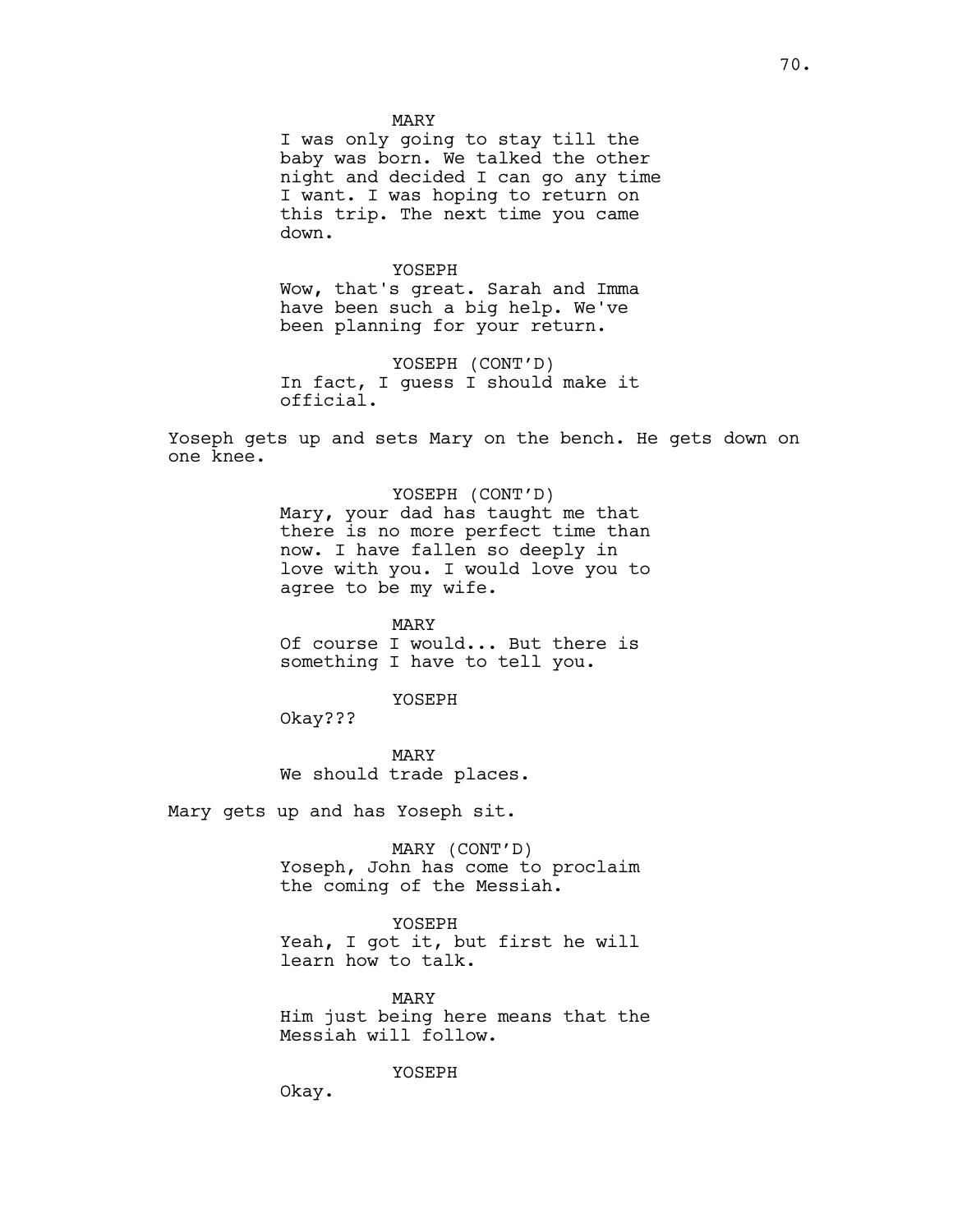MARY The scripture says he will be born to a virgin. YOSEPH Right. MARY Yoseph... This is so hard... I'm carrying him. YOSEPH Him... Who? MARY The Messiah. YOSEPH Carrying him where? Slowly she holds her tummy. YOSEPH (CONT'D) Wait. What??? You're pregnant? Mary nods. YOSEPH (CONT'D) Who did this to you? MARY No one did this to me. I'm still a virgin. YOSEPH You can't be pregnant and a virgin. MARY Yes, I know how it works normally. YOSEPH How did this happen? MARY I don't know. There was a dream and an angel and he said the Holy Spirit would hover above me, and then this dove is always here.

She points up to a dove on the roof.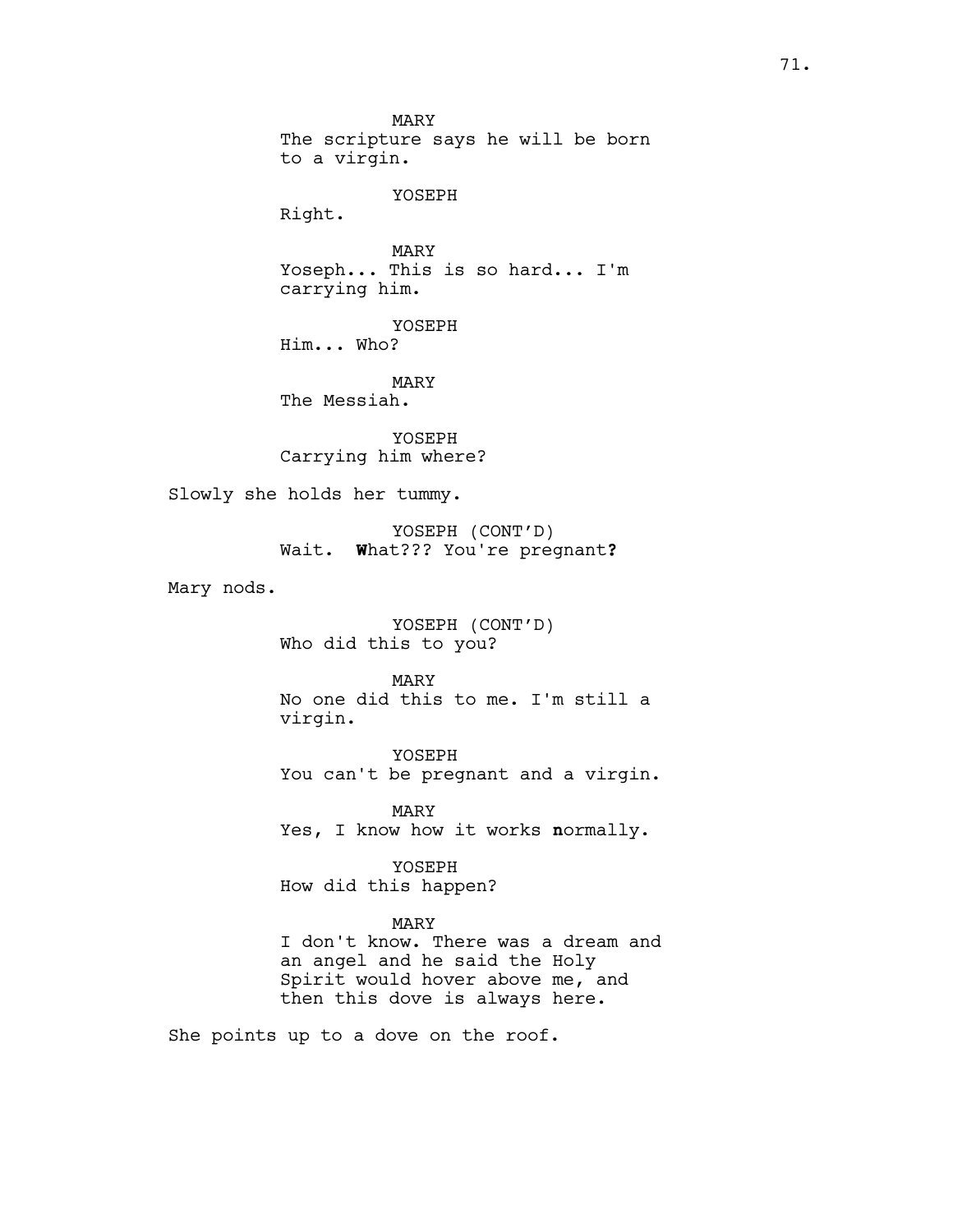MARY (CONT'D) I mean this dove is always here. Then I came to visit Elizabeth and I'm... I'm pregnant.

YOSEPH

How far along.

# MARY

I think about four months.

YOSEPH Four MONTHS!!! That means you're going to bear a child in like five months from now.

MARY I know, I can do the math.

YOSEPH Mary, this isn't funny.

MARY I know. I'm sorry. I am so sorry.

Yoseph gets up.

MARY (CONT'D) Where are you going.

YOSEPH

Mary, I can't have another man's child.

MARY It's not another man's. He is the Son of God.

Yoseph just looks at her. He's pissed. He picks up his sandals and bedroll.

> MARY (CONT'D) What are you going to do?

YOSEPH I'll have to cancel the wedding and we'll figure something out with your parents. You know, they are going to think I did this.

MARY Yoseph, please, no.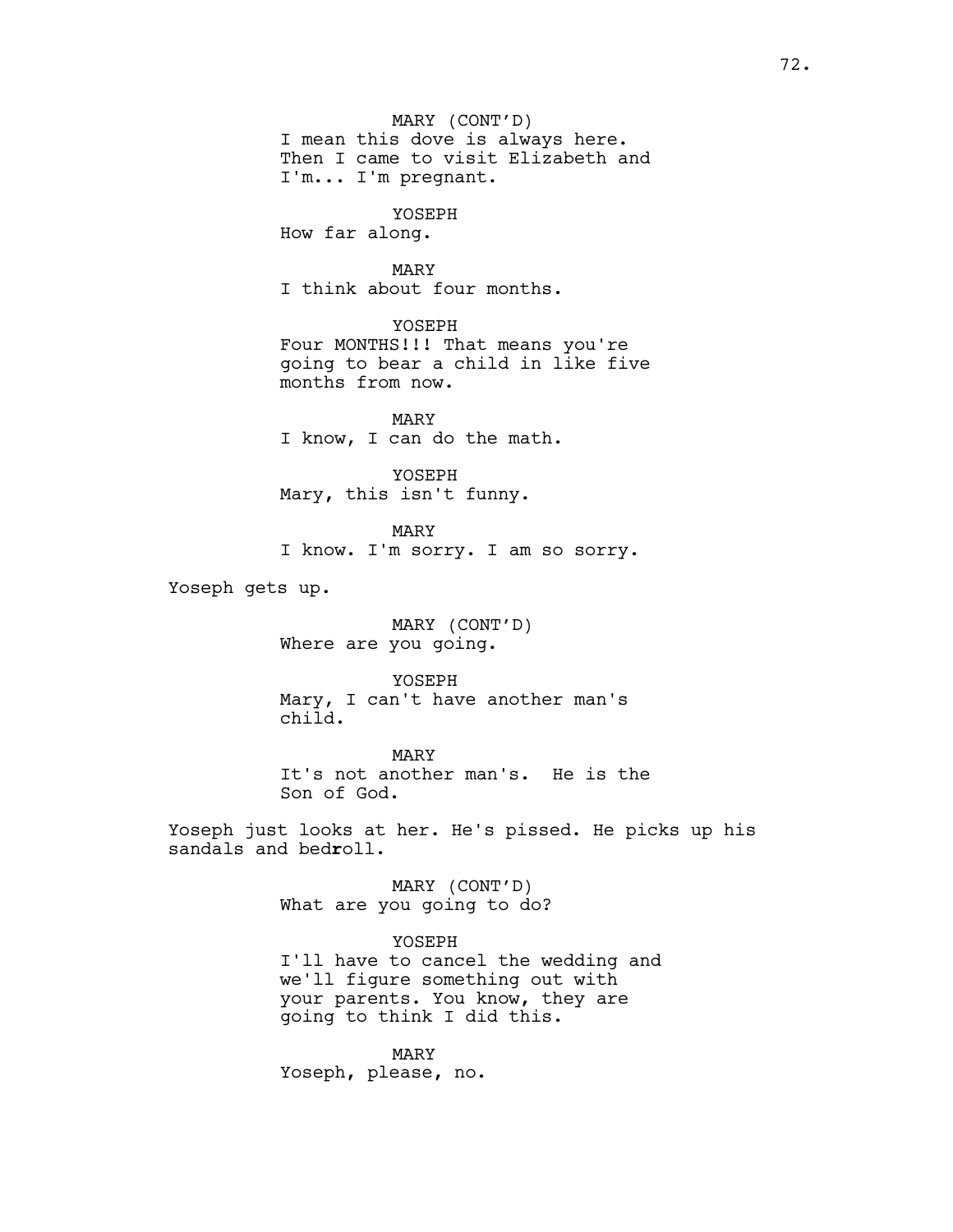YOSEPH I can't have another man's child, Mary. He turns to leave. YOSEPH (CONT'D) Pack your things. We will leave in the morning.

> MARY Where are you going?

YOSEPH I'm going to...

MARY

Pray.

He turns to look at her.

YOSEPH

Think.

He leaves and Mary falls to the bench and begins to cry.

Start track God have Mercy on the Lonely - Melody Guy.

Mary goes upstairs and gathers her things while crying.

Sobbing she falls on her bed.

EXT. FOREST - DAY 38

Yoseph is walking through great pine trees. He marvels at their size and the creatures that live in them.

Coming to the edge of a cliff, he sees millions of people fighting. Above them are angels also in battle.

One angel in full fighting mode sees him and drops down to him. Frightened, he hides behind a tree.

GABRIEL

Yoseph.

Yoseph remains quiet.

GABRIEL (CONT'D) Yoseph. Do not fear. Come out.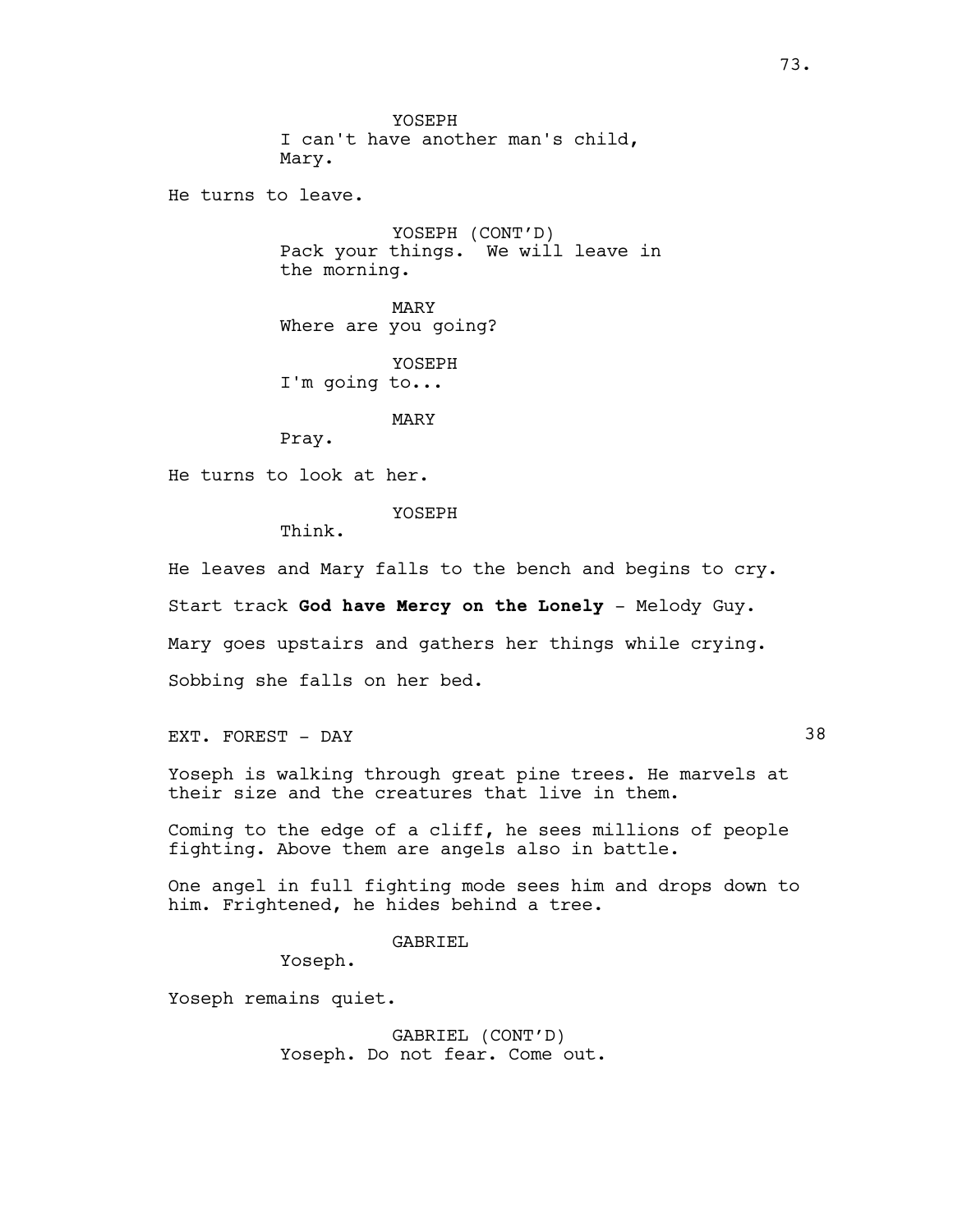YOSEPH I don't know if you've ever seen you, but I'm okay here.

GABRIEL

Look again.

Yoseph peers out and sees a man in a beige tunic, the man Mary saw in her dream, Sitting on a rock right on the edge of the cliff.

> GABRIEL (CONT'D) I am the Angel that gave the message to Mary. Come join me.

Yoseph looks at the cliff and takes a seat a few feet away.

GABRIEL (CONT'D) Something troubles you.

YOSEPH My fiancee is pregnant.

GABRIEL She is carrying the Savior of the world.

YOSEPH I can't marry a pregnant woman.

GABRIEL

Why?

YOSEPH Really, uh, what will people think?

GABRIEL Yoseph, see that eagle? Do you care what it thinks.

YOSEPH

No.

GABRIEL See the squirrels in the tree? Do you care what they think?

YOSEPH Wow, so those are squirrels. No. Do they even think?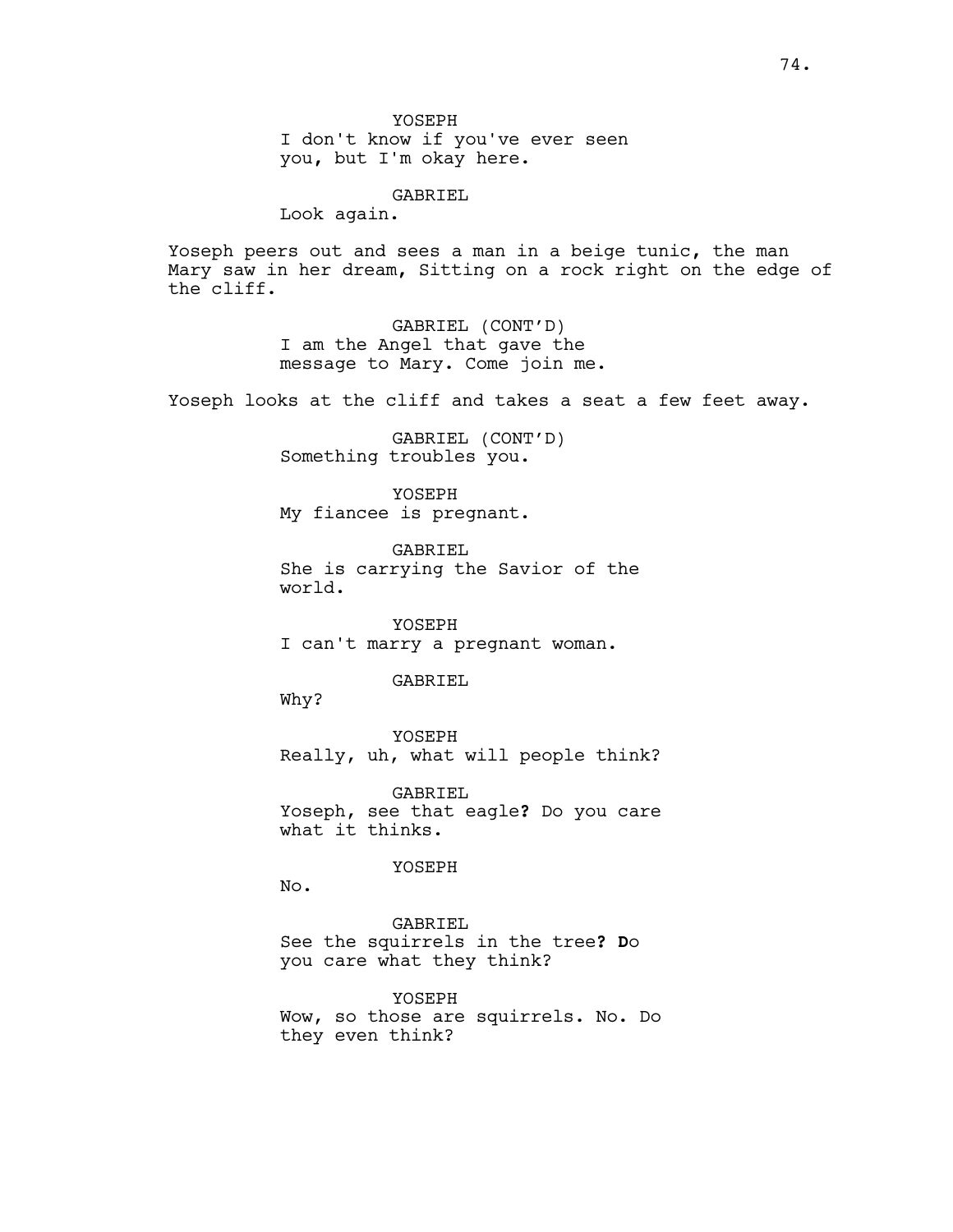## GABRIEL

On the ground, there are millions of men all doing battle. Do you care what they think?

## YOSEPH

Not really.

## GABRIEL

And of all those men, God introduced you to Mary. What about the angels. Do you care what they think?

#### YOSEPH

Well, I don't want to make you mad. You guys are really fierce.

#### GABRIEL

What about Mary? Do you care what she thinks?

YOSEPH

Yes.

GABRIEL

Why?

YOSEPH Cause I love her.

GABRIEL Want to know a secret?

## YOSEPH

Sure.

#### GABRIEL

In the center of God's heart, that is where your love comes from. The center of God is love. This child Mary carries... He is going to love you like nothing you have ever experienced.

## YOSEPH

I still don't know.

## GABRIEL

See these millions? God could have introduced any of them to Mary, but he chose you. He is very pleased that you two love each other. She loves you, Yoseph.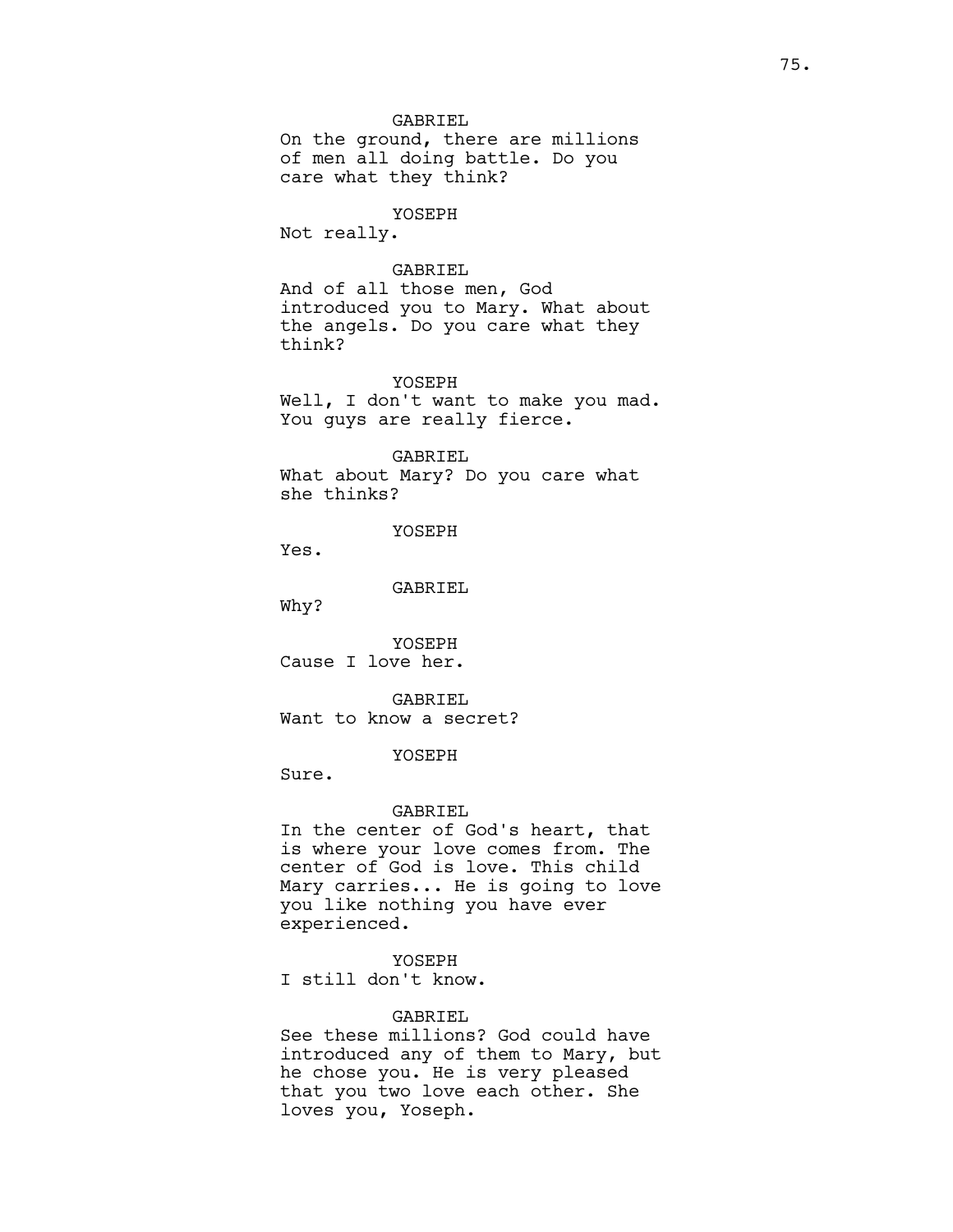GABRIEL (CONT'D) Tell you what. After you are married change, your name to Joseph.

YOSEPH Like the son of Jacob?

## GABRIEL

Yes, because your father is also Jacob and God was with him as God will be with you... You will raise the child as your own and name him Yeshua God is with us... So the question to ask yourself is, Do you want to be one of the millions who battle, or one of the few who accept and just love God's love?

Yoseph looks out at the field.

YOSEPH Why do they battle?

GABRIEL Ever since sin entered the world, men has been battling each other.

YOSEPH Why did God create sin?

GABRIEL He didn't create it. It is more the absence of God that is sin.

YOSEPH Like at night when you blow out a candle, you have darkness?

Gabriel nods.

YOSEPH (CONT'D) Why do the angels battle?

GABRIEL Some of us were affected also. But, since we know God personally, it's different for us.

YOSEPH Why can't we just see God?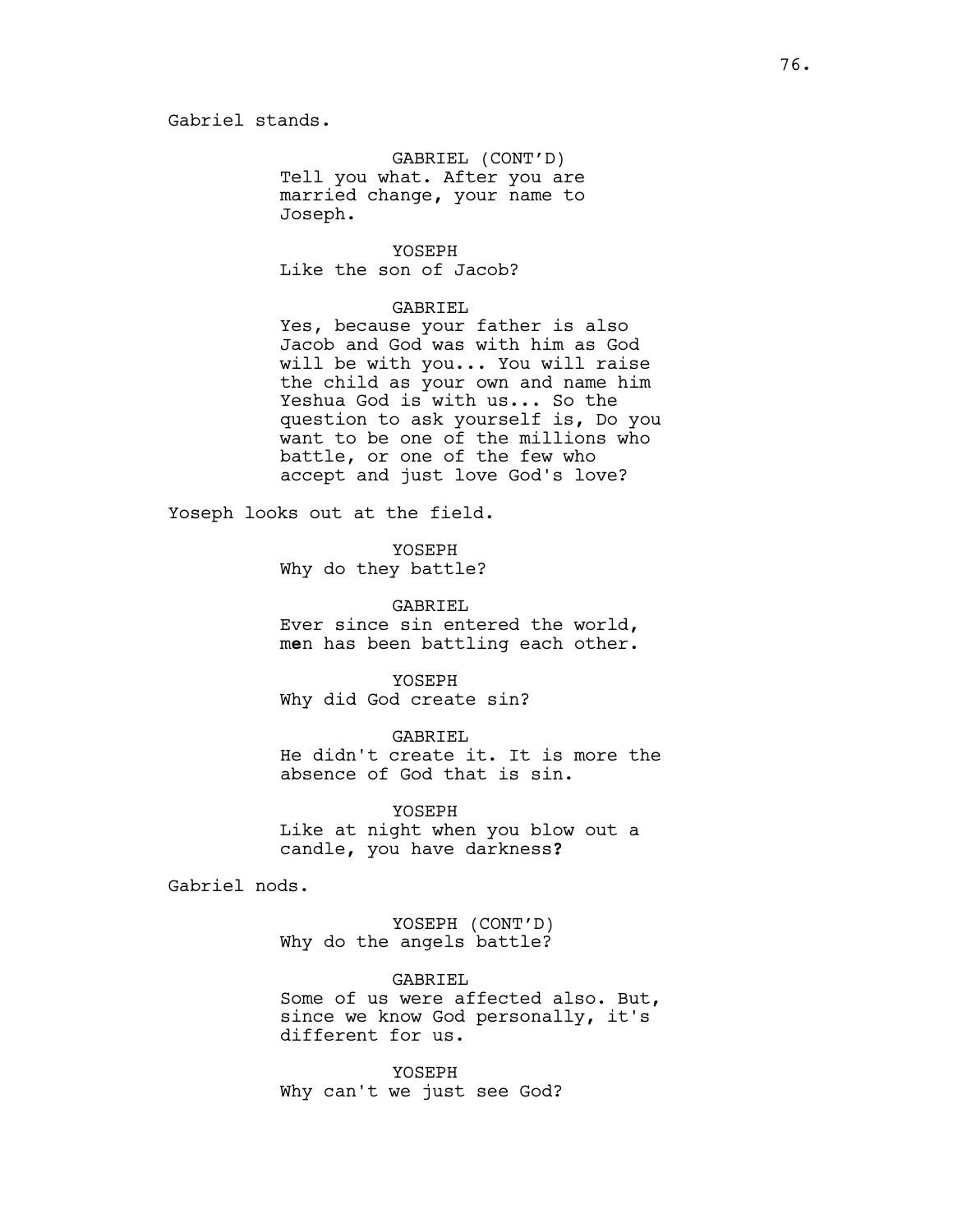## GABRIEL

Some people have, but you thought I was scary, people who see God have a habit of falling down dead. He has a plan for you to know him personally, but before you can, he has to become a person.

# YOSEPH

The Messiah.

GABRIEL And out of those millions, he brought you to meet Mary.

YOSEPH And he made me fall in love with her.

GABRIEL He doesn't do that, but I am glad you did.

## YOSEPH

Me too.

They continue talking.

## FADE OUT. VIDEO AND AUDIO

EXT. COURTYARD - MORNING 39

Mary still brings things out of the house.

Yoseph walks in to the courtyard.

God have Mercy on the Lonely melody plays on the BG

YOSEPH Morning Mary.

Mary so dejected and sad. She is still crying.

MARY Good morning. I am almost ready.

YOSEPH Mary, I am sorry.

MARY I know. How can you marry a pregnant woman?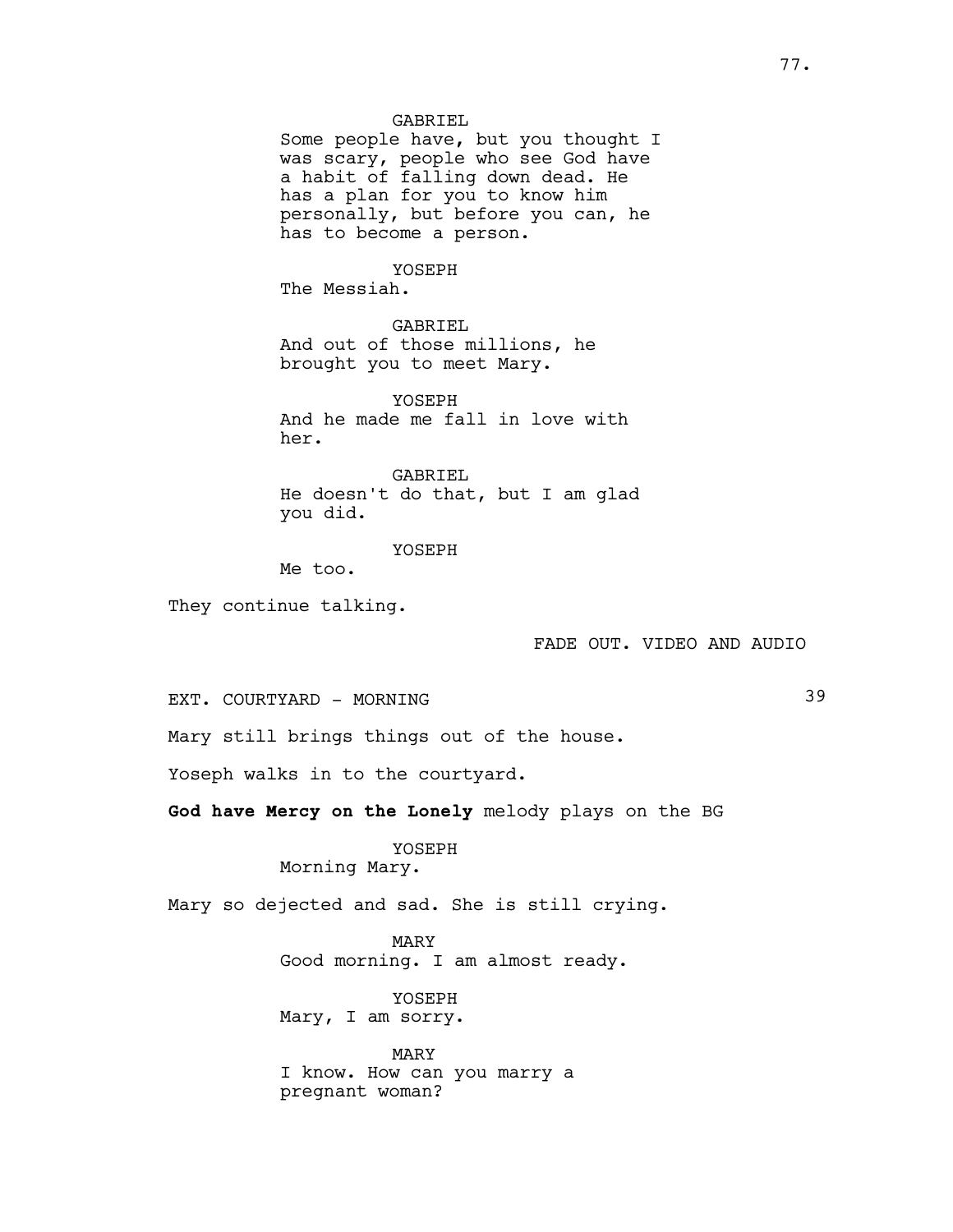YOSEPH

No, you don't understand. I am sorry I didn't trust you, I am sorry I hurt you, I am sorry I doubted your love for me. I am sorry I didn't listen. We will raise this child as ours. No one needs to know any different.

MARY Okay... but... what happened?

YOSEPH I had a dream last night.

Mary looks at him.

YOSEPH (CONT'D) There was an Angel.

MARY Did he get all scary?

YOSEPH He started out that way. Pretty impressive, really.

MARY I know, huh?

YOSEPH But he turned out to be a pretty

nice guy.

Mary stops crying and looks at him with love again.

YOSEPH (CONT'D) I don't care what anyone thinks. People, eagles, angels, or squirrels.

MARY Squirrels?

YOSEPH He showed me trees. Wow, they are big.

MARY With squirrels.

Yoseph nods.

Mary hugs him tightly.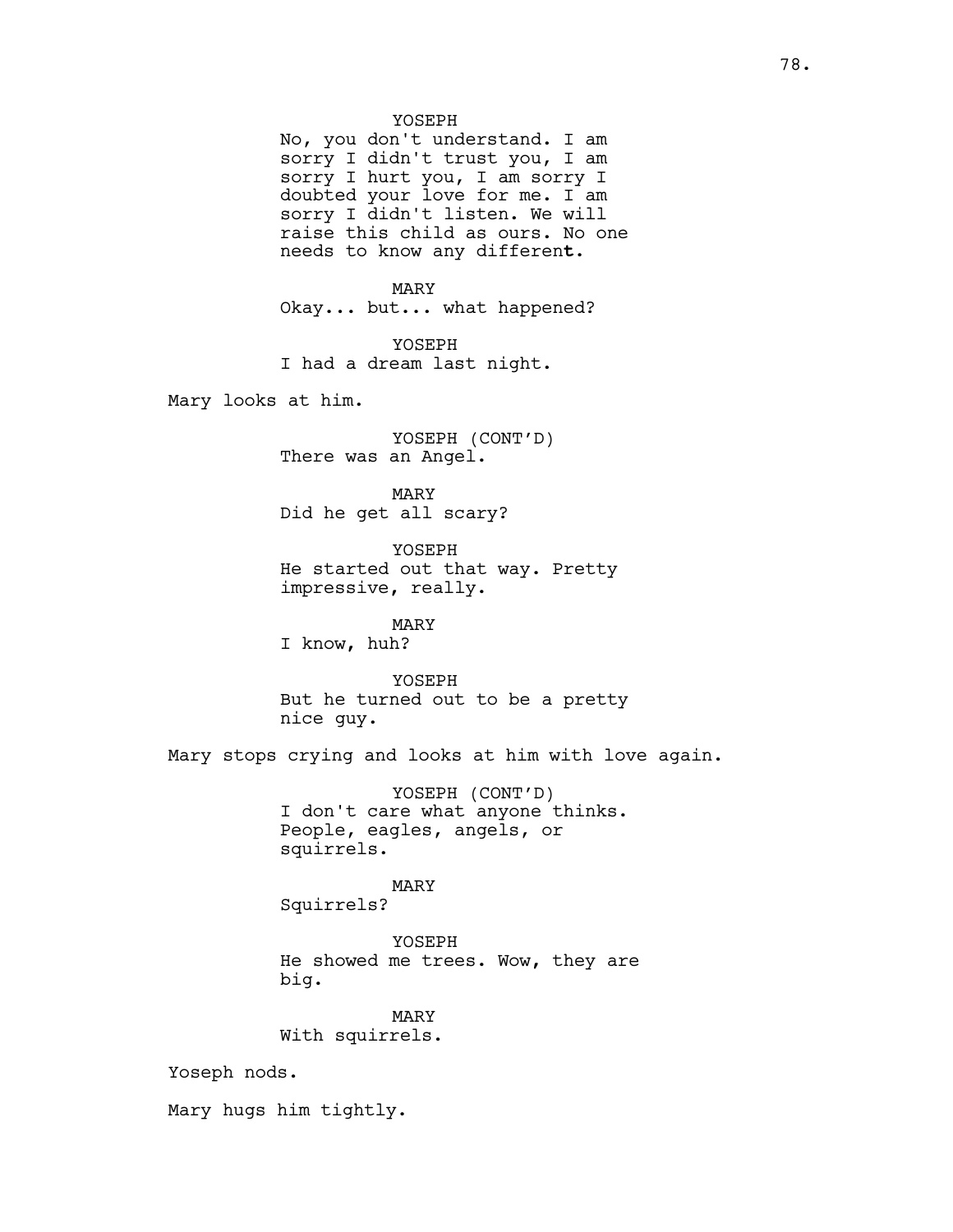MARY (CONT'D) I am so glad you saw trees.

YOSEPH I don't care what anyone thinks except for you. Because I love you.

MARY You know, after we get married, I don't think I can get more pregnant.

YOSEPH True, But you can become less virgin. So we can wait till after the birth.

MARY I love you so much.

Yoseph cups either side of her face and they kiss for the first time.

As they separate.

EXT. JEWISH WEDDING - DAY 40

Yoseph stops kissing Mary and they step on glasses. (May have to research)

There is a party going on.

People are singing and a couple of musicians with oud's and drums.

Everyone is joyous. Sarah runs in with Aaron and announces their next to be married.

Jonathan and his mom are laughing with Imma.

The boy and others in the village are enjoying themselves.

Joachim and Jacob are sitting together and Anna is fetching food and wine.

> **JOACHIM** Mary, Yoseph, come over here.

Mary and Yoseph come over.

Joachim stands.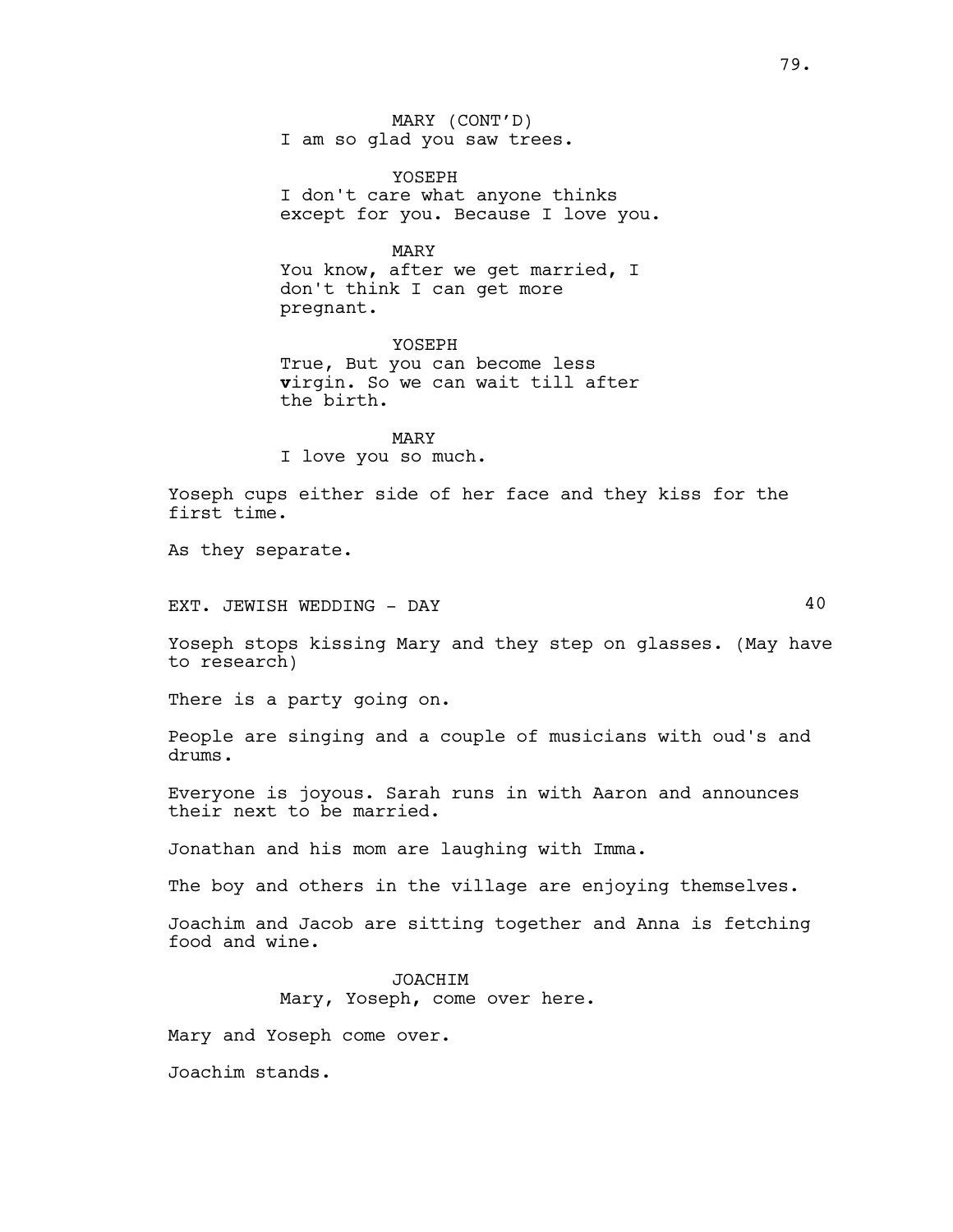JOACHIM (CONT'D) A toast. I have not lost a daughter I have gained a son and a good friend... a new brother.

He looks at Jacob and they toast.

JOACHIM (CONT'D) To a long marriage and many grandchildren.

Everyone laughs.

JOACHIM (CONT'D) If she doesn't eat him out of house and home.

Mary realizes that she is beginning to show.

Her mom, Yoseph, and Imma share looks. They are the only ones who know.

Jacob stands.

**JACOB** 

As is tradition, we have added a room onto the house we are buying from Joachim. The newlyweds will stay there till they can get a place of their own.

Everyone cheers.

Yoseph walks to the parents. And turns to the crowd.

JOSEPH Also, as is tradition, I can, on my marriage day, take a new name. So I chose Joseph. The same as the hero in the scriptures. His father was Jacob and mine is also.

JOACHIM Then a toast to Joseph and Mary. Long life and many children.

The party continues.

FADE TO.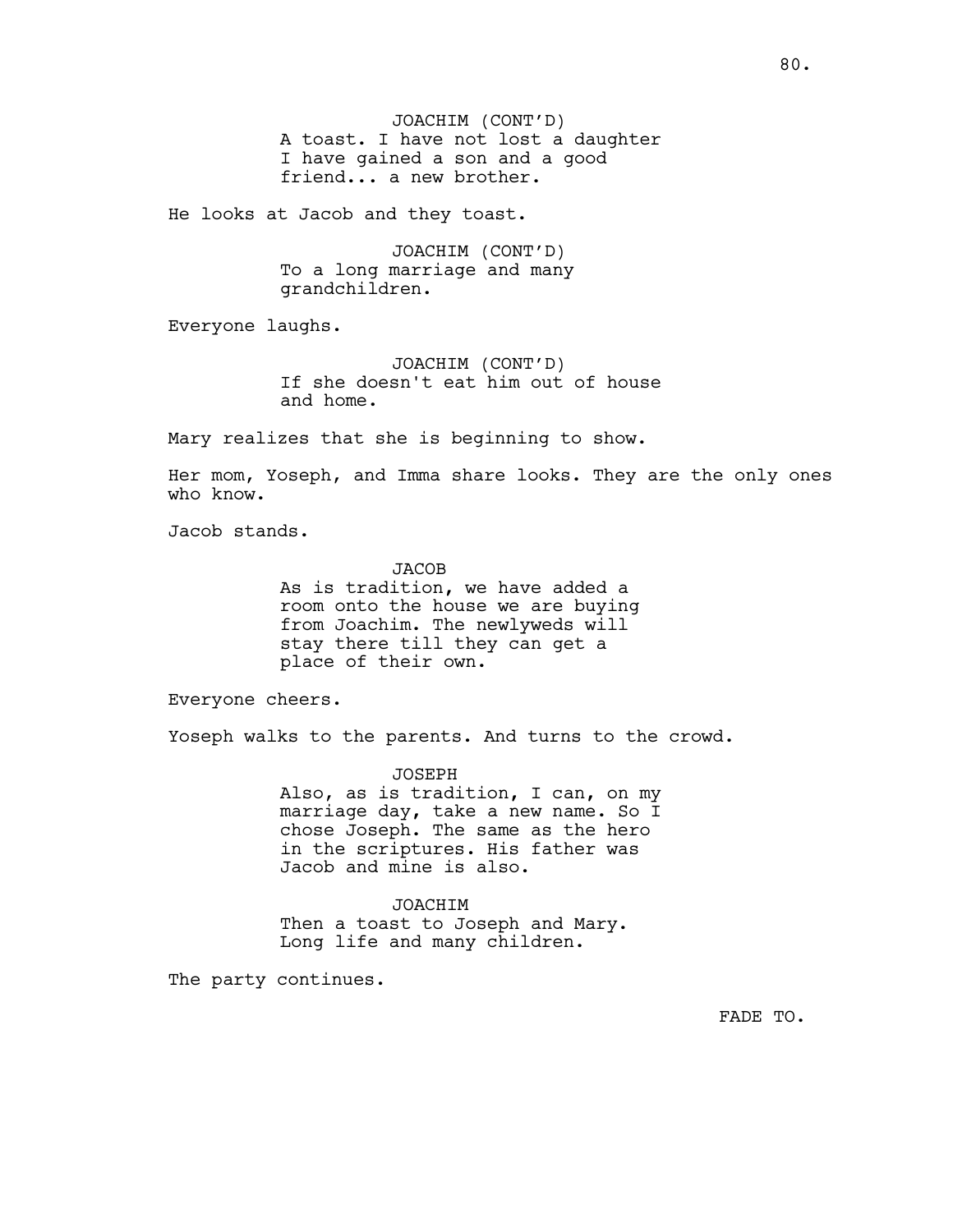Mary is outside in a new courtyard. Hers. She is hanging laundry. She is really big now.

Joseph enters from O.S.

JOSEPH

Hey, Mary.

MARY Hey, Honey. What's up?

She puts her hand to her back and stands up.

JOSEPH Is your back hurting?

MARY

Always.

JOSEPH Another pregnant woman thing?

MARY

Yes.

JOSEPH Like going to the bathroom every five minutes?

Mary gives him dagger looks.

JOSEPH (CONT'D) Here, let me rub it.

He sits her down and pushes circles on her back.

MARY Oh, that feels great. So, what's the news?

JOSEPH It's not good. Caesar has ordered a census. Everyone must go to the city they were born in and register.

MARY I was born here?

JOSEPH But, since you're my wife, we have to go to Bethlehem.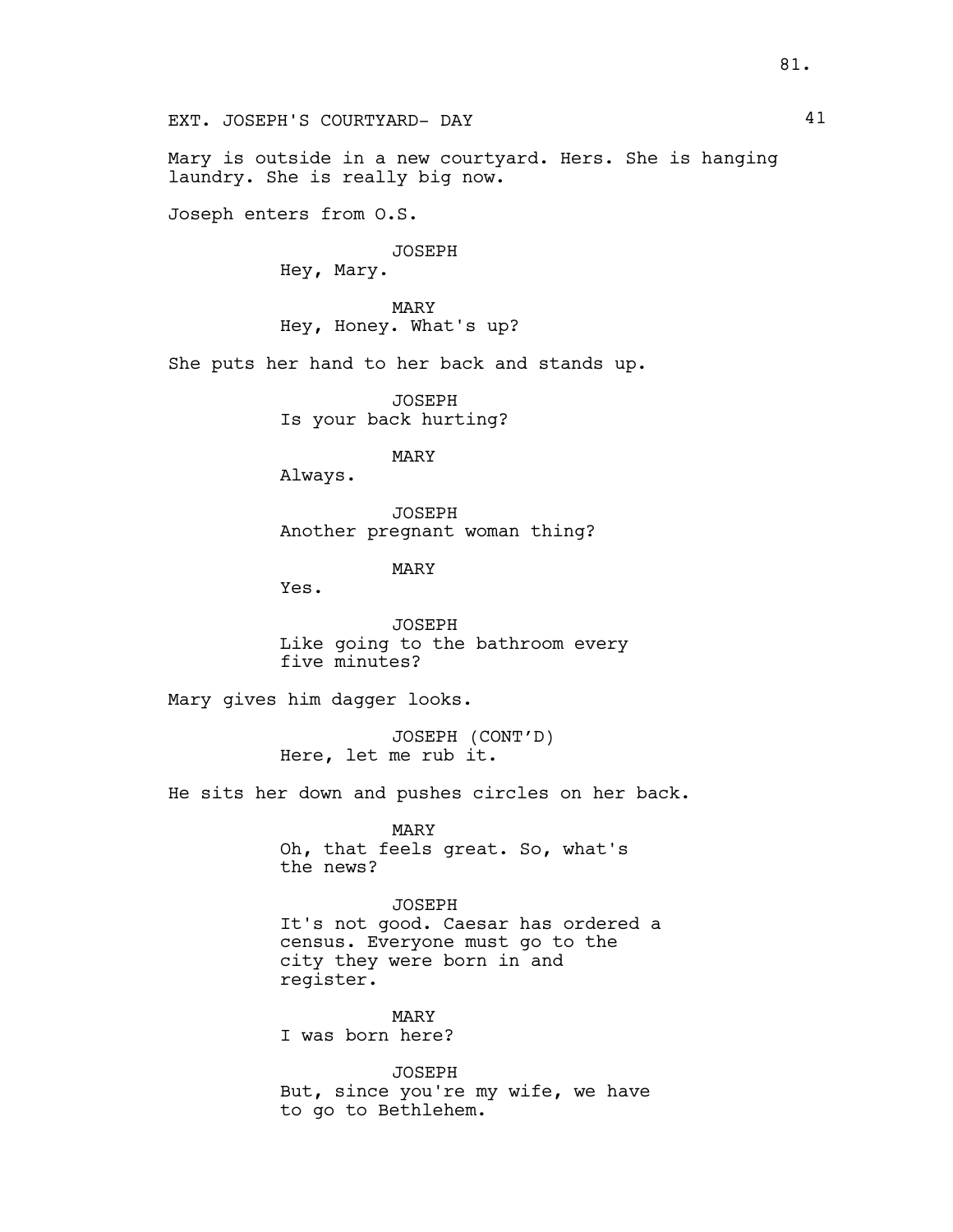MARY No problem. We have made journeys that long in four days. You have done it in two. You're a traveler, remember?

JOSEPH But not with a pregnant woman.

MARY It won't be a problem. You know the way. We'll pack light. You still know people we can stay with, right?

JOSEPH Yes, my father's friend, Earley, runs the Inn. I'm sure he'll give us a deal. Maybe even stay for free.

MARY Okay, when do we have to leave?

JOSEPH Can we leave tomorrow?

MARY Great, walking will be good for me.

EXT. JOSEPH'S COURTYARD - MORNING 42

Mary is bringing out another bag. There are about (25).

Joseph exits the house and sees the pile for the first time.

JOSEPH Mary, I can't carry all those.

MARY

I can help.

She picks up two small bags.

JOSEPH Point to five.

MARY Most of it is food. I am eating for two.

JOSEPH Another pregnant woman thing.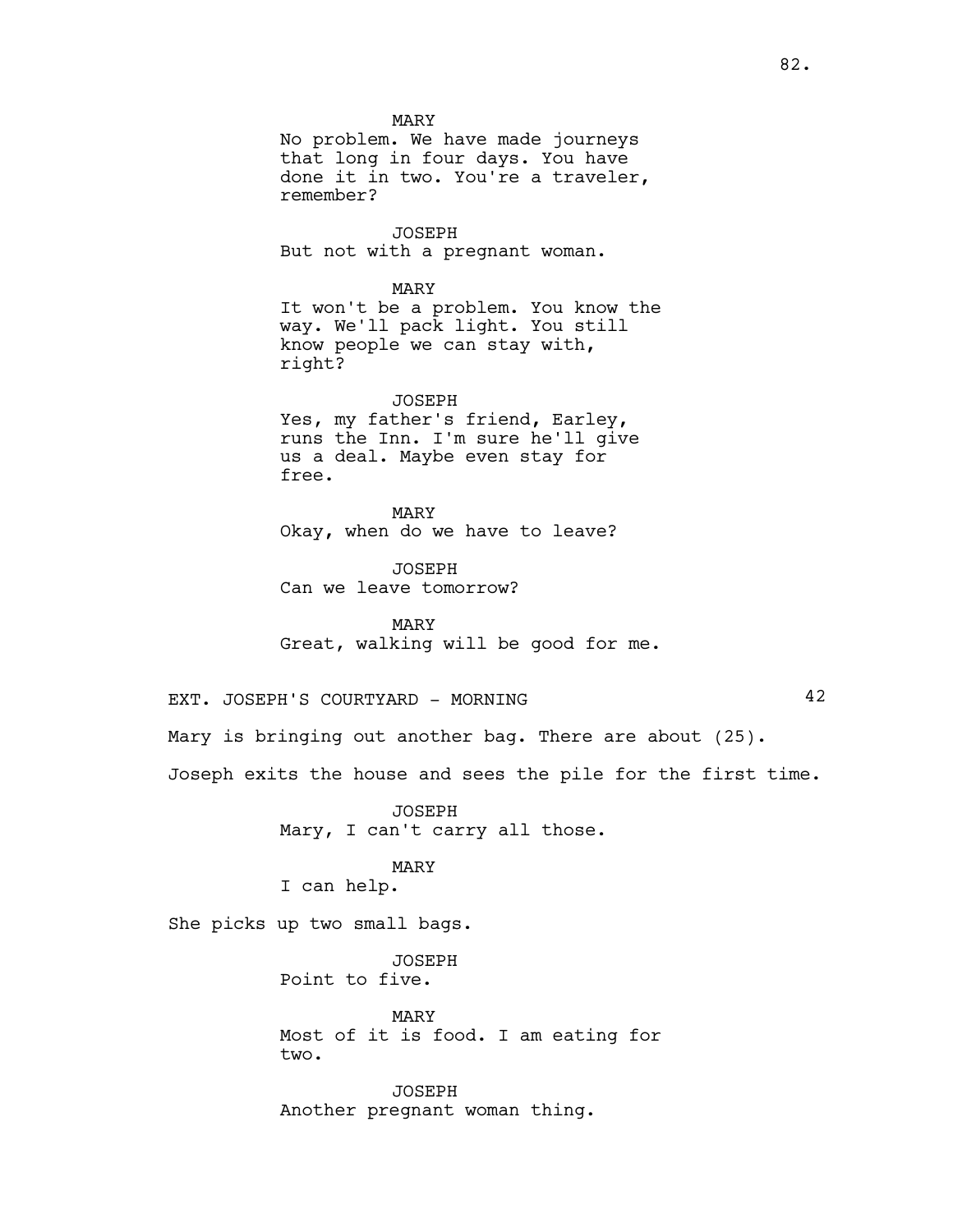He puts on as many as he can.

MARY Okay, trade the blue one for the red-striped one and we're good.

Joseph pulls out the blue one. It was one of the first he put on so he has to take off most and start over, grabs the red striped one.

Mary grabs the blue one and starts to put some things into one of the small bags she is carrying.

> MARY (CONT'D) What? We can eat this at our first stop.

JOSEPH That will be on the other side of the fence when you have to stop and pee.

MARY Oh great idea. I should go now.

He just stands there with 12 bags and bedding looking at her as she runs (O.C.).

EXT. TRAIL - DAY 43

JOSEPH So your Dad has said nothing.

MARY No, I really don't think he counted the time. He is just excited about having a grandchild.

JOSEPH And your Mom?

MARY Oh she knows. She knew the morning it happened.

JOSEPH But she hasn't said anything?

MARY You don't understand. God has given my mother the gift every Jewish mother prays for.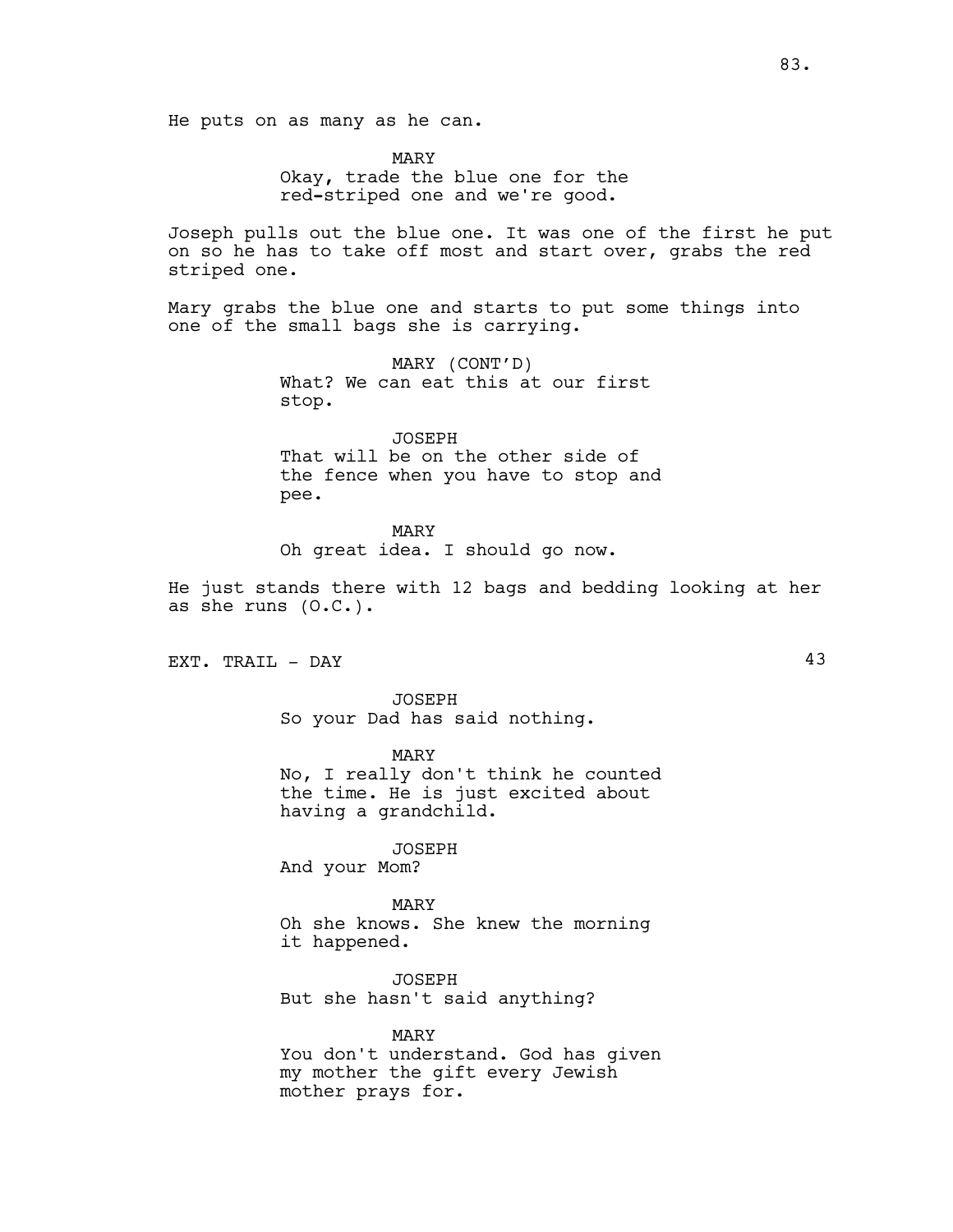A grandchild.

#### MARY

No!!! I was an unwed mother. He gave her a reason to make me feel guilty every time we talk for the rest of her life.

Joseph laughs.

EXT. TRAIL - LATE DAY 44

They are at a split in the path.

JOSEPH I don't remember which path to take.

MARY We go this way.

JOSEPH How do you know that?

MARY

The star.

She points to a star ahead of them.

MARY (CONT'D) We should follow the star... When do you ever see a star in the day and... and where would you ask for directions anyway?

JOSEPH I can't believe you're following a star. Is that another pregnant woman thing?

MARY No, just a woman thing.

Walking about 10 steps. She points to the ground.

MARY (CONT'D) And then there's that.

A medium size rock on the side of the road is scratched with the word Bethlehem and an arrow pointing the direction she is going.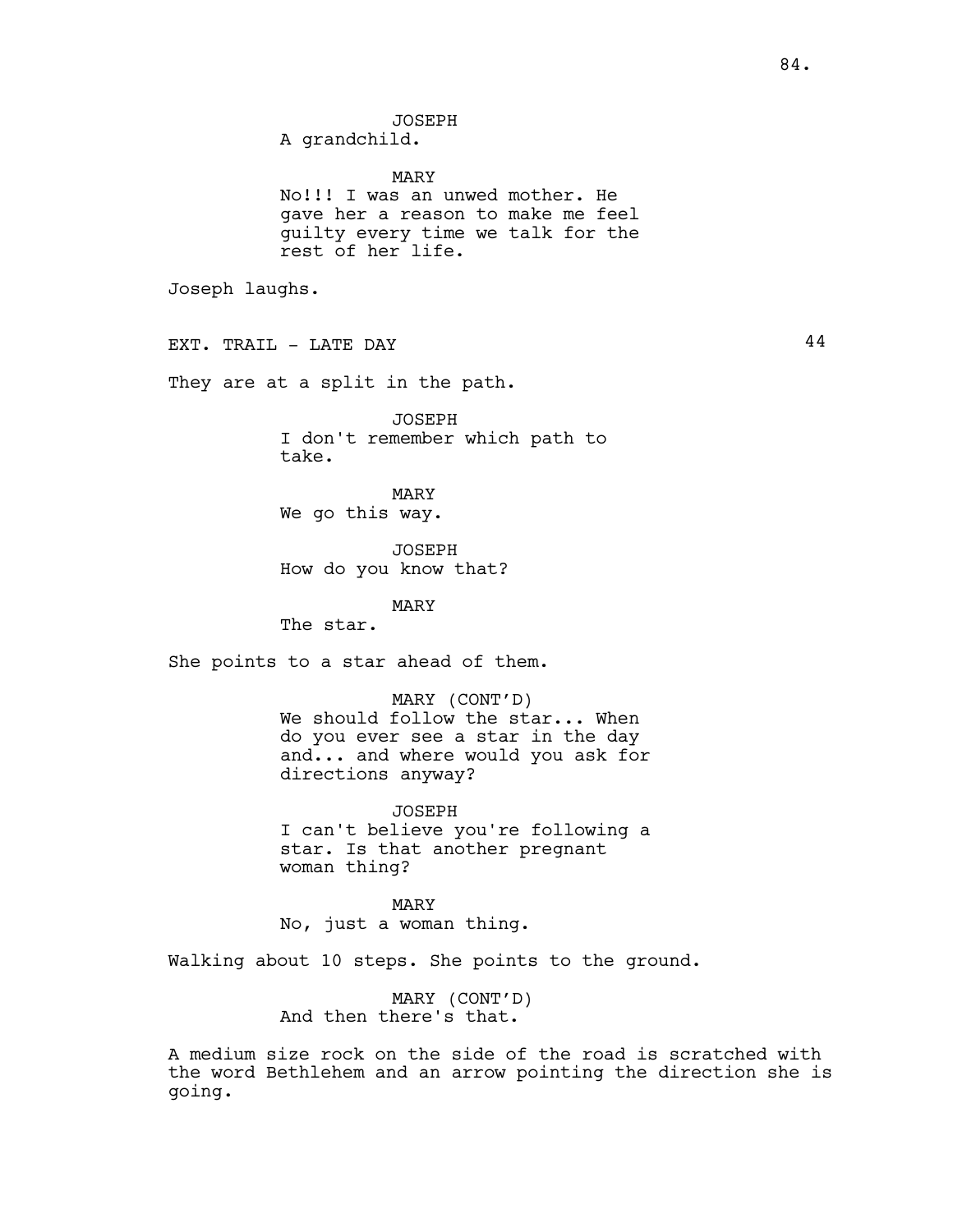JOSEPH Lucky guess.

EXT. NIGHT - CONTINUOUS

They have laid out the bedding.

JOSEPH Wow, that star is really bright.

MARY Have you noticed how it doesn't move like the sun, moon or other stars?

JOSEPH No, not really. Okay, bedding is all laid out.

MARY Do you have our special blanket.

JOSEPH

Right here.

Mary gets on the ground and turns on her side. Joseph cuddles in behind her and covers her with the blanket.

## MARY

This is nice.

JOSEPH My favorite part of the day.

MARY

Oh, oh.

Joseph pulls the blanket off of her.

MARY (CONT'D) I've got to pee.

Joseph lies on his back.

JOSEPH I know. First of 20.

MARY Sorry, not enough room for baby and tinkle. Now, this IS a pregnant woman thing.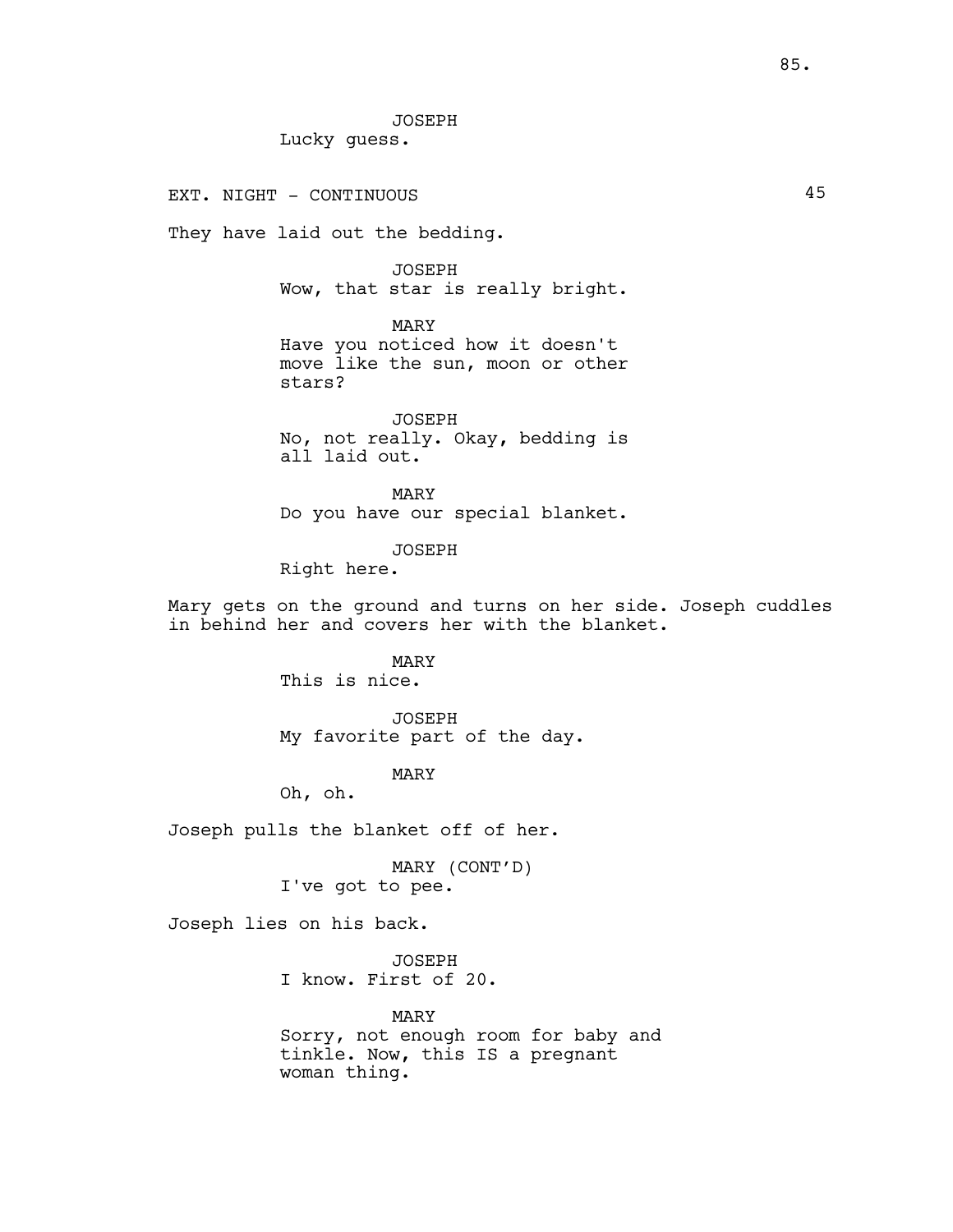JOSEPH I understand.

## EXT. MORNING  $46$

Mary turns from her back to the side Joseph was on. He's not there.

MARY

Joseph. (to herself) I just can't get comfortable.

JOSEPH (O.C.) Just taking care of my business. I'll be there in a bit.

## MARY

Okay.

She grabs the covers and turns on her left side bringing the covers with her.

There on a rock beside her face is a large black scorpion.

MARY (CONT'D)

Joseph.

JOSEPH (O.C.) In a minute.

The scorpion turns to look at her.

# MARY

(whispers) Joe...

The scorpion raises its tail in a striking pose.

Mary reaches behind her to pull herself back. She feels a small rock and, in one fast move, she squashes the bug.

Scorpion guts shoot all over her face.

MARY (CONT'D) Auuuqqq!!!

Spitting.

Joseph walks up.

JOSEPH Good Morning.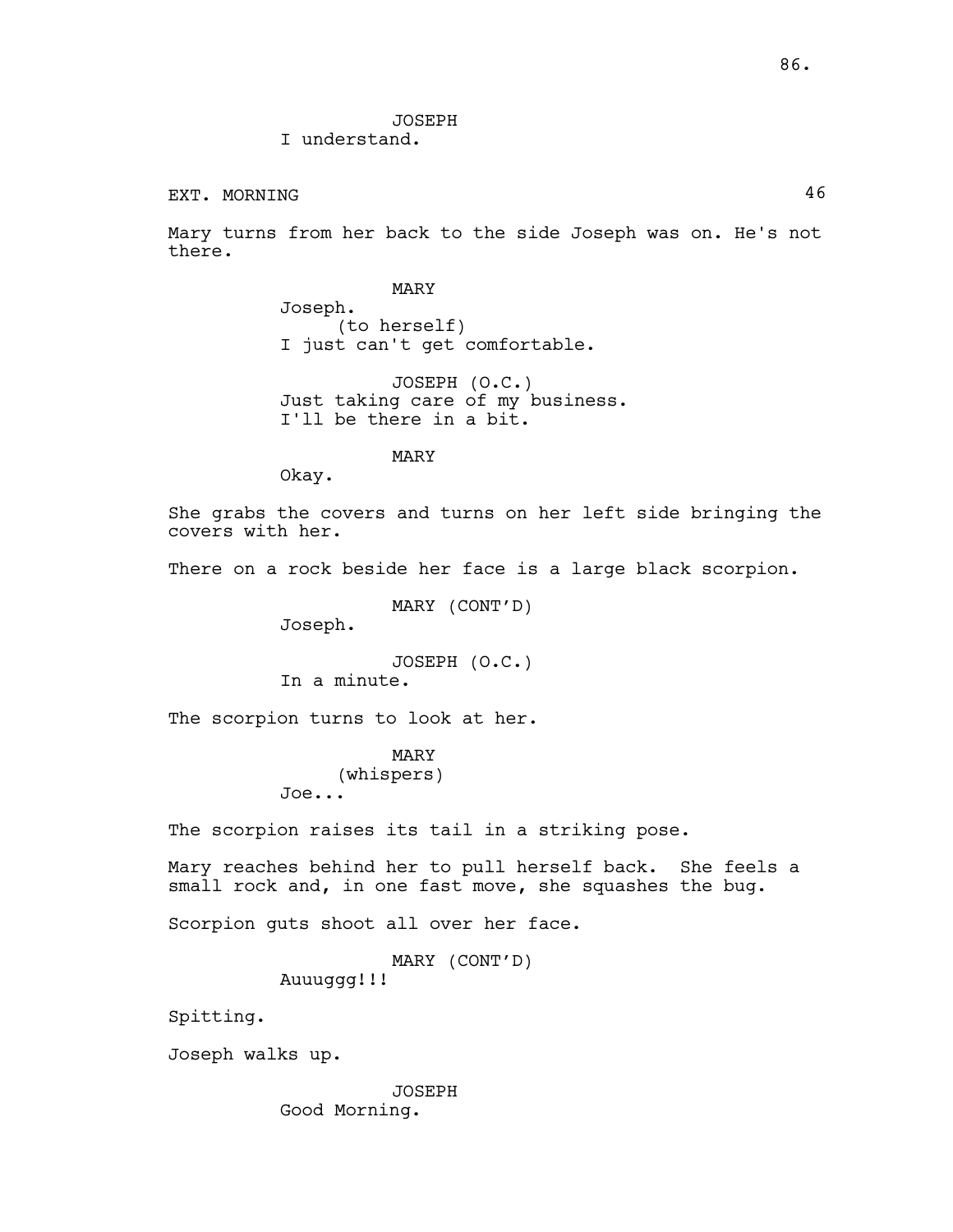Mary pushes herself up and looks at Joseph.

JOSEPH (CONT'D) Ew, what's all over your face? Is this another pregnant woman thing?

Mary glares at him shaking.

MARY NO! THIS IS NOT ANOTHER PREGNANT WOMAN THING. GET ME A CLOTH AND SOME WATER.

JOSEPH We should save the...

MARY GET ME A CLOTH AND SOME WATER. NOW!!

Joseph realizes something isn't right so he starts digging through their stuff and hands her a cloth.

EXT. DAY - LATER 47

They are climbing a small hill. She is about 10 feet ahead of him. He is definitely staying behind her.

> MARY Joseph, I feel so bad you have to carry so much.

JOSEPH It's okay. The way we are going through food, it's getting lighter by the minute.

Mary stops and glares at the camera.

JOSEPH (CONT'D) I mean... I'm eating it too.

## MARY

I was thinking. I could carry the bags downhill if you would carry them uphill and we could split them when it gets flat. That way we can make better time.

JOSEPH Sounds good to me.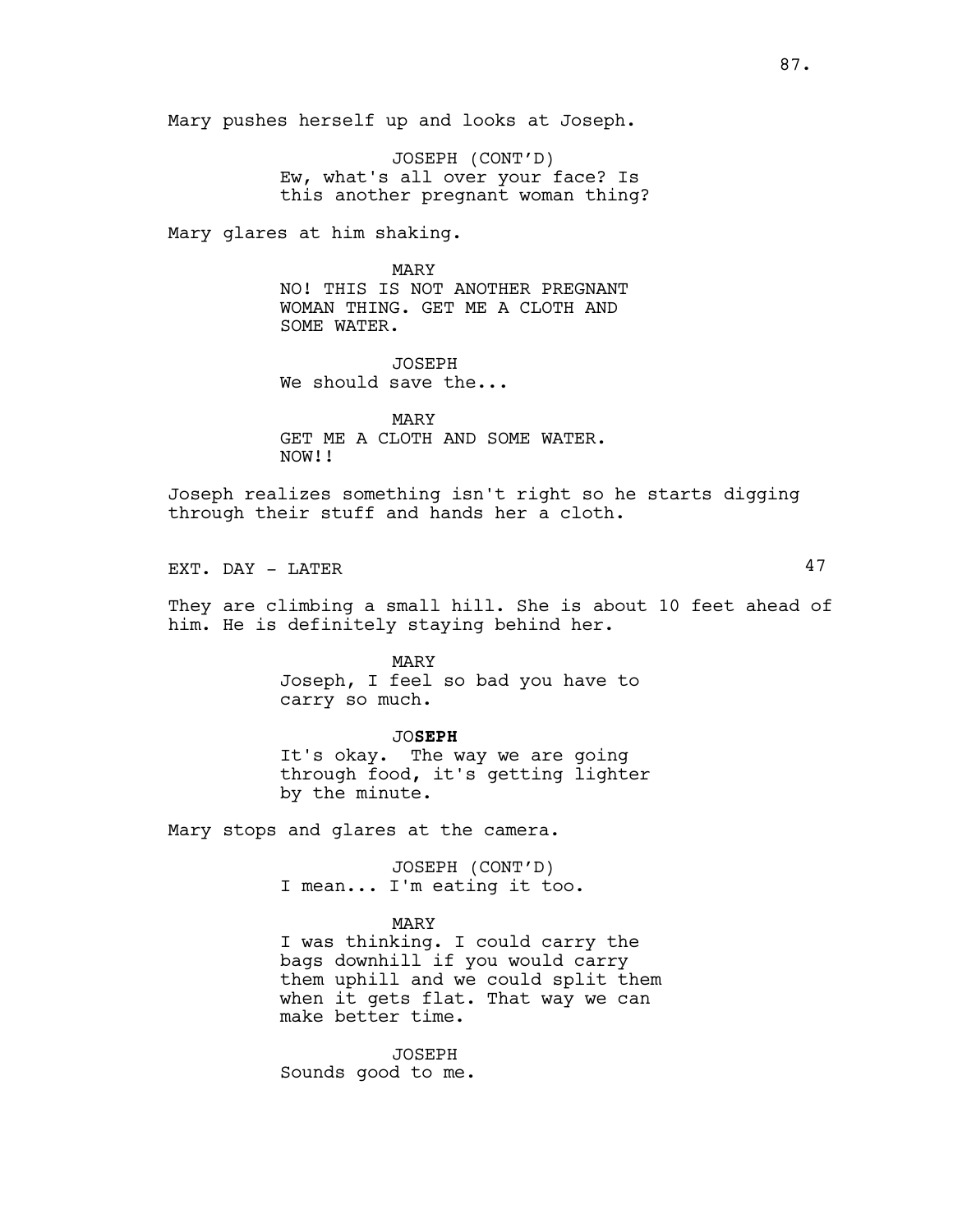Look, it gets flat right up ahead.

They walk about 20 steps and Joseph takes off half his bags and hands them to Mary. It's a bit much for her but she is not going to complain.

They walk about another 20 steps and round a corner and it begins to go downhill.

It seems about 25 miles all downhill.

Joseph begins taking off all the bags and puts them on Mary.

She is bending over with the weight.

JOSEPH Oh yeah. This is much better.

He stretches and notices her hunched over.

JOSEPH (CONT'D) Oh honey, let me help.

He grabs a small bag and turns to walk away.

Mary begins to walk hunched over by the weight. She is not a quitter.

Joseph takes about ten steps and turns back to Mary.

JOSEPH (CONT'D) You know, maybe we could split them even going downhill. I am just not used to walking this light. I may get out of shape.

MARY I wouldn't want that to happen to you.

He walks back to her and takes all the bigger bags leaving her four smaller ones.

> MARY (CONT'D) I just wanted to help.

JOSEPH You are helping... I love you. Serously Mary, you are the strongest most incredible woman. I have no idea how you have been able to come this far.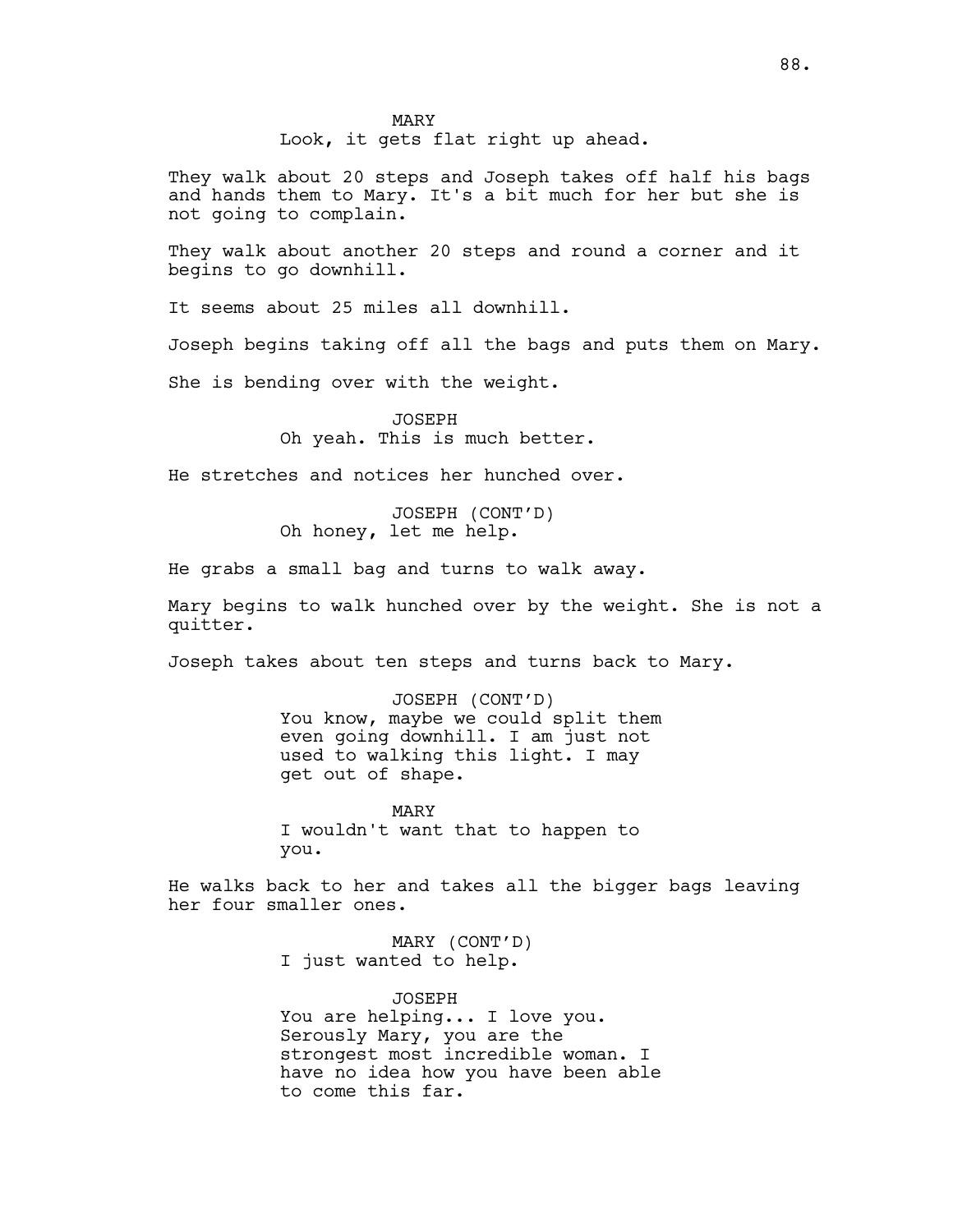He hugs her and they continue walking side by side.

EXT. OASIS - DAY 48

They are eating dates and resting. Joseph is rubbing Mary's feet.

#### JOSEPH

We can take the trail left and go to Jerusalem or right and go to Bethlehem. They are both about a half-day's journey.

MARY I vote Bethlehem. I think the

baby's going to come soon and I want to be at the Inn when it happens... I don't want to deliver out here.

JOSEPH You think you may have it out here?

MARY I don't know. This was farther than I thought it would be.

JOSEPH I don't know what to do if you go into labor.

MARY Like everything else, let's just trust God... and take more breaks.

Joseph nods.

# EXT. BETHLEHAM EVENING 49

Walking, there are more people here than you can believe.

Hundreds. This is a small town of about 20 buildings and a bazaar. There are tents and lean-to shelters of every type.

Small cooking fires on the street.

JOSEPH Mary, I have never seen it like this.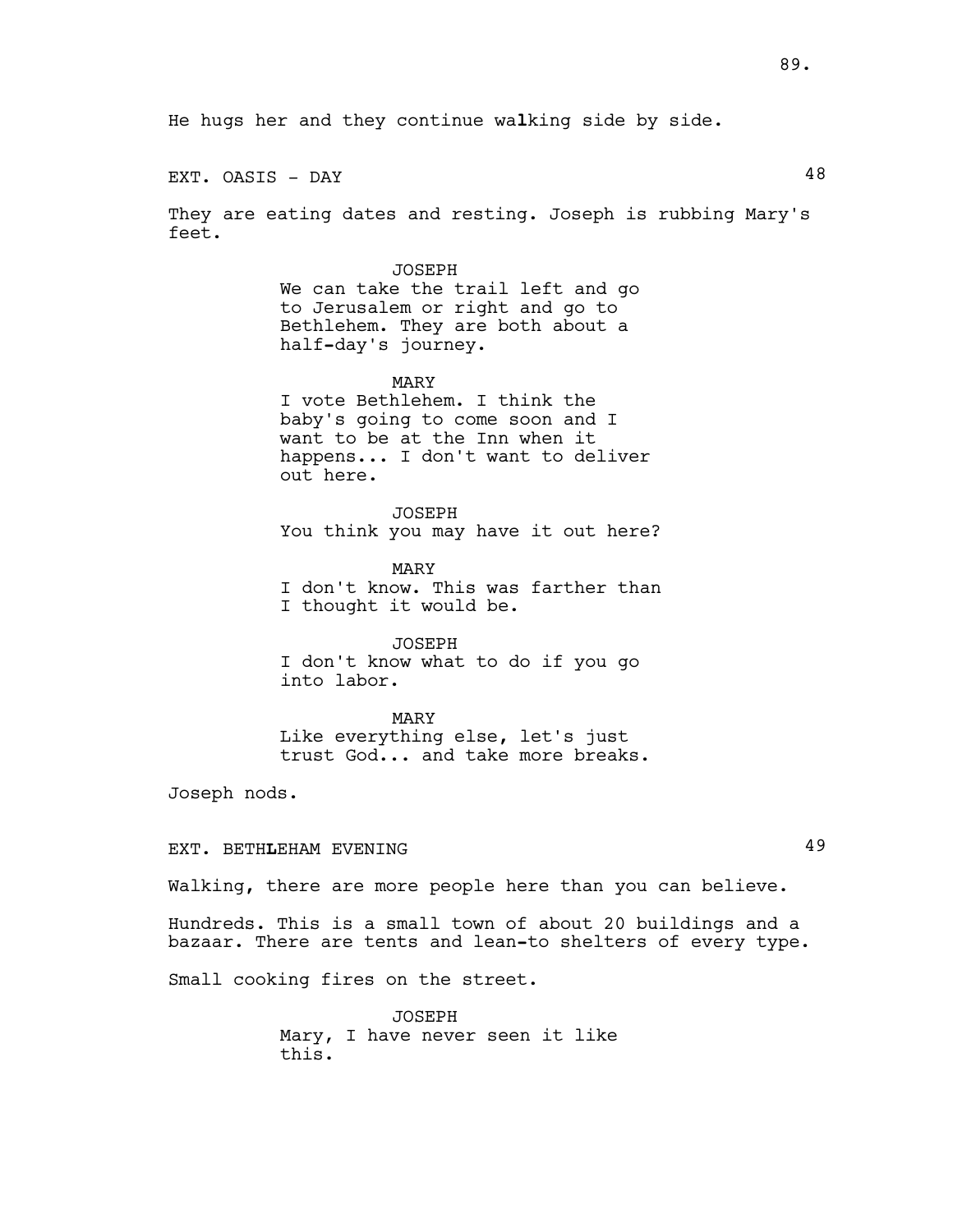MARY It's not a problem. I didn't expect so many people though. Let's just get to the Inn.

JOSEPH Okay, its down here.

They walk down a street and turn a corner.

They pass a few Roman Solders.

Tents and people are everywhere.

They come to a building with dozens of people on the inside.

Joseph goes up to the front door and peers in.

EXT. INNKEEPERS PORCH - NIGHT SO

JOSEPH Earley, Earley.

A man in his late 40's comes to the door.

JOSEPH (CONT'D) Earley, I don't know if you remember me. Yoseph, son of Jacob the Carpenter.

EARLEY Of course, I remember you.

A girl screams like she is being murdered.

EARLEY (CONT'D) Hannah, leave your sister Mariah alone.

JOSEPH Do they still fight?

EARLEY I think they wake up at night just to kick each other.

JOSEPH Earley, this is my wife, Mary.

EARLEY Wife? You have only been gone a little over a year. (MORE)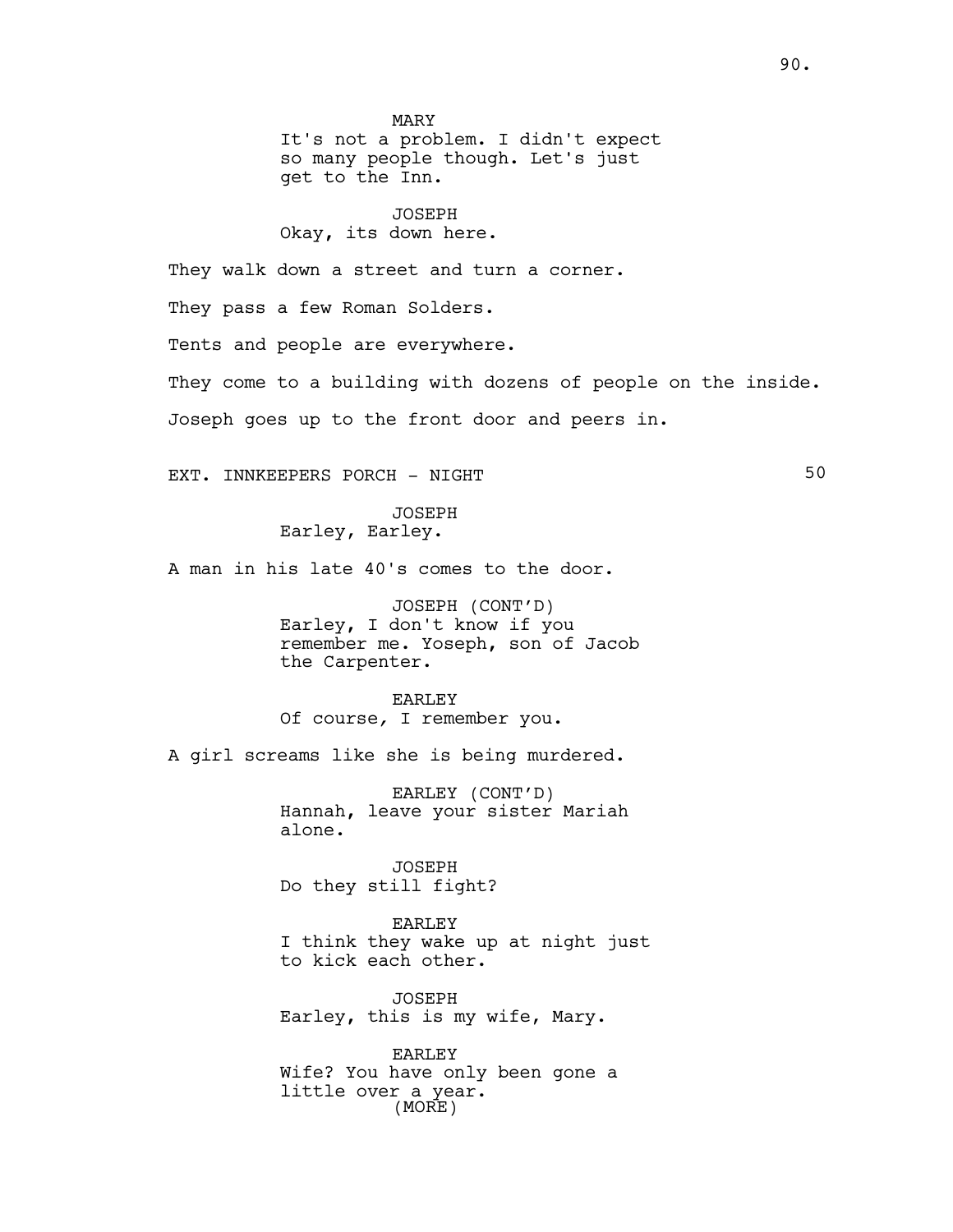It is a pleasure to meet you, Mary. And you're having a baby? EARLEY (CONT'D)

A woman runs by the door.

EARLEY (CONT'D) Zella, Zella, come here. Remember little Yoseph?

Zella comes to the door.

ZELLA (yelling to someone O.C.) Mariah, don't throw things at your sister.

MARIAH (O.C.) She threw her bread at me.

ZELLA Yoseph, so good to see you again.

JOSEPH Well, my name is Joseph now. I changed it when I got married. This is my wife, Mary.

Two girls appear at the door. They are so close to the same age, it would be hard to tell them apart.

HANNA

I want to change my name. I could be Wonder Princess.

MARIAH They only named you Hanna because they couldn't spell. Blaauucckk.

HANNA They did not. I want to be Wonder Princess.

ZELLA Hannah, go upstairs and get ready for bed. Mariah, go pour water for the dishes.

HANNA I don't want to go to bed.

She stomps off and up the stairs. For the rest of the scene you hear her stomping.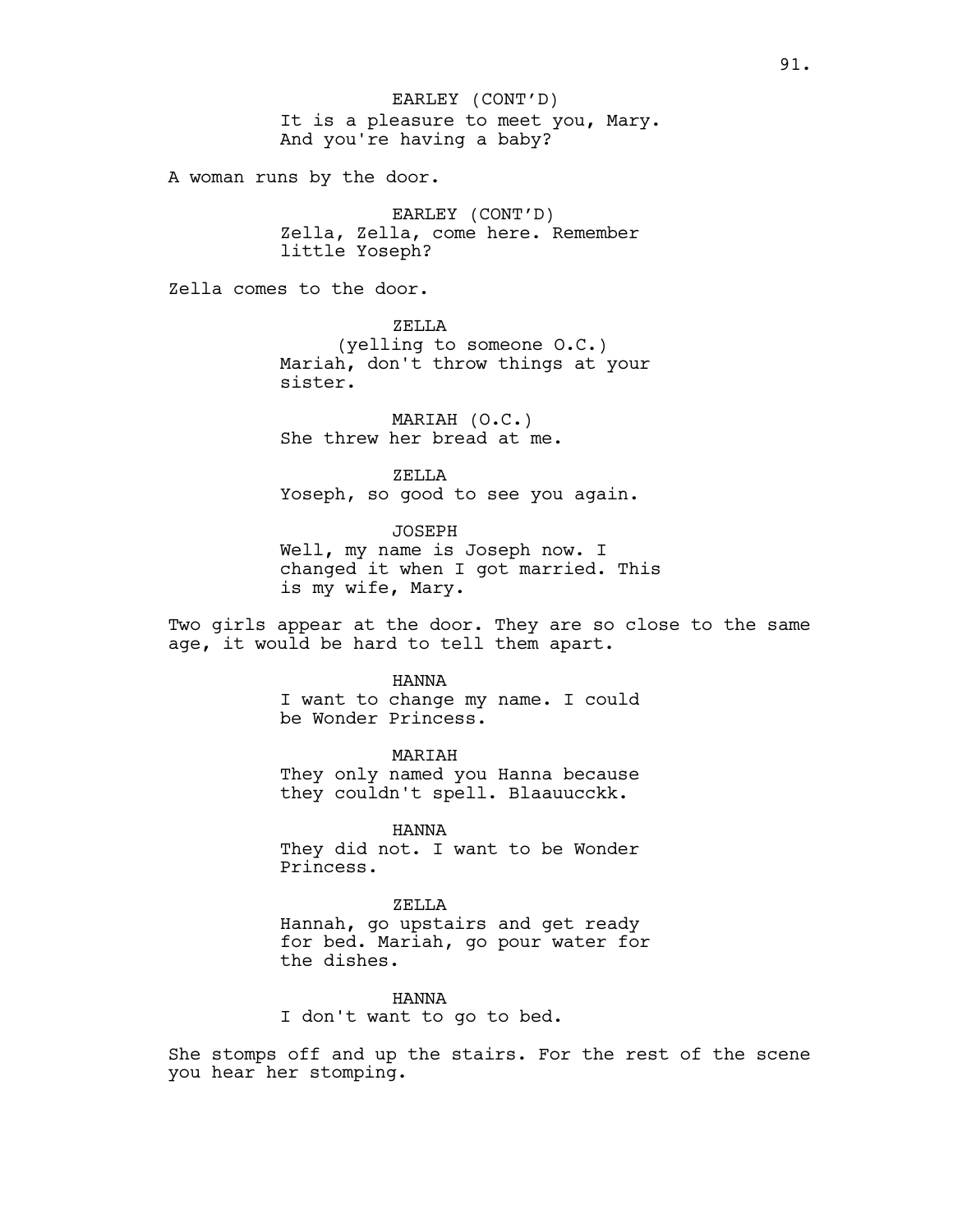ZELLA Pleasure to meet you, Mary. It's pretty crazy here right now.

EARLEY Joseph, did you come here for the Census?

JOSEPH Yes, I did. Any chance you have a room?

EARLEY Not at all. I have ten people staying in the living room.

ZELLA Mariah, fill the washing bowl don't play with the dishes. I've got to go. Nice meeting you.

Zella runs off. Mariah yells at her sister to stop stomping.

The stomping gets louder.

#### EARLEY

In fact we have 25 people in town as census-takers and maybe 200 more that were born here. It's crazy.

## MARY

Joseph.

JOSEPH We just traveled six days from Nazareth and Mary is really pregnant. We need something.

#### EARLEY

There's nothing I can do. We have the kids in our room and three or four people in all the others.

## MARY

Joseph.

JOSEPH There has to be someplace.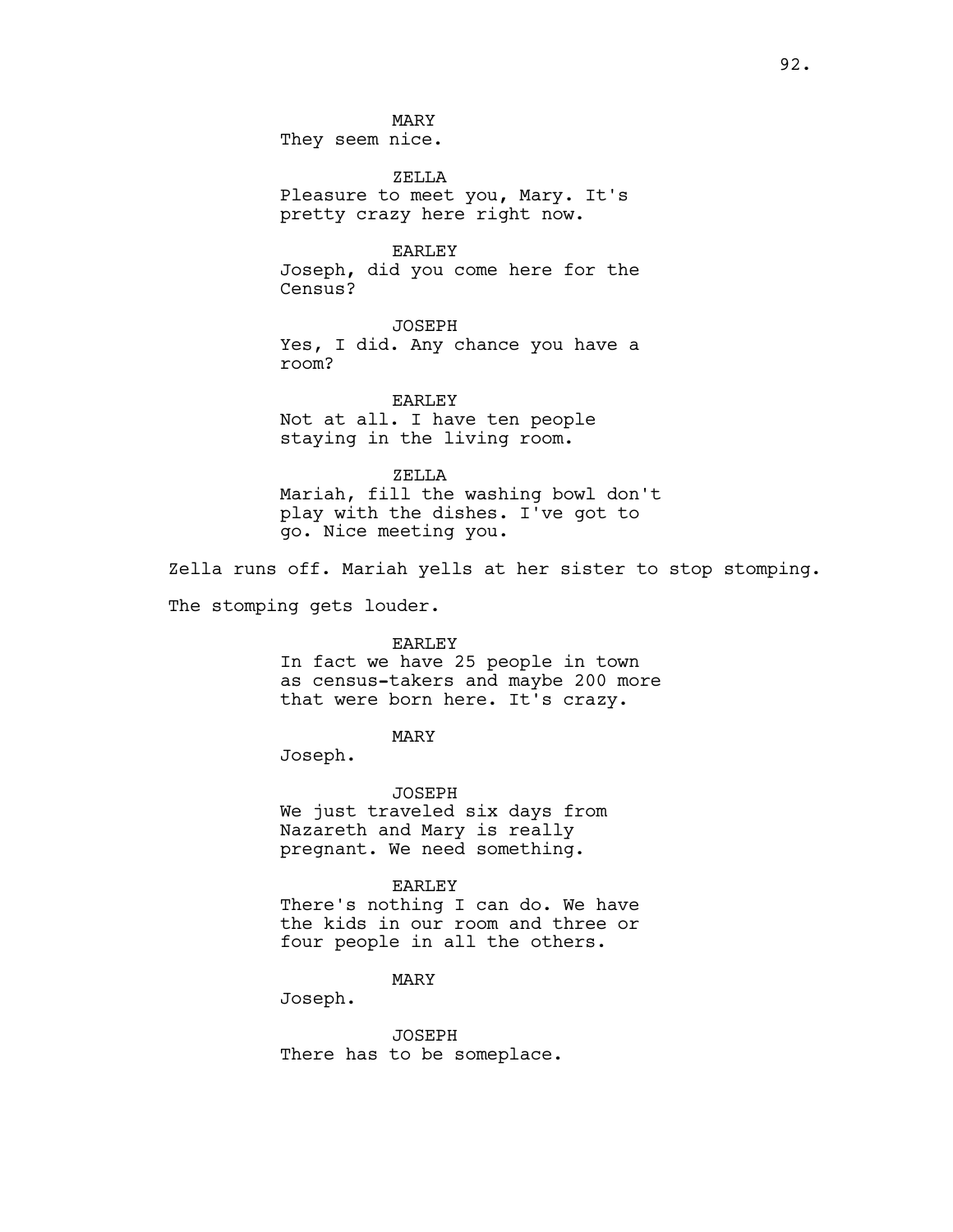I don't even have a spare blanket to make a tent. You can have whatever you need; I just don't have any room.

MARY

Joseph.

Mary bends over in pain.

JOSEPH Mary are you okay?

MARY

It's time.

JOSEPH Time for what?

Mary gives him that look again.

MARY (Taking a couple deep breaths) It's time to have the baby.

JOSEPH You mean now? Here?

Mary is holding her tummy and nodding. Another pain.

JOSEPH (CONT'D) Earley, you've got to help us.

EARLEY

I, I can't believe I am saying this... but I cleaned out the Manger in the back today. I was hoping to rent it to either a tax collector, a money lender, or a Roman if one came by. But that is all I have.

JOSEPH Look, that will be fine.

EARLEY Come on, it's back here.

JOSEPH Come on Mary. Do you need a hand?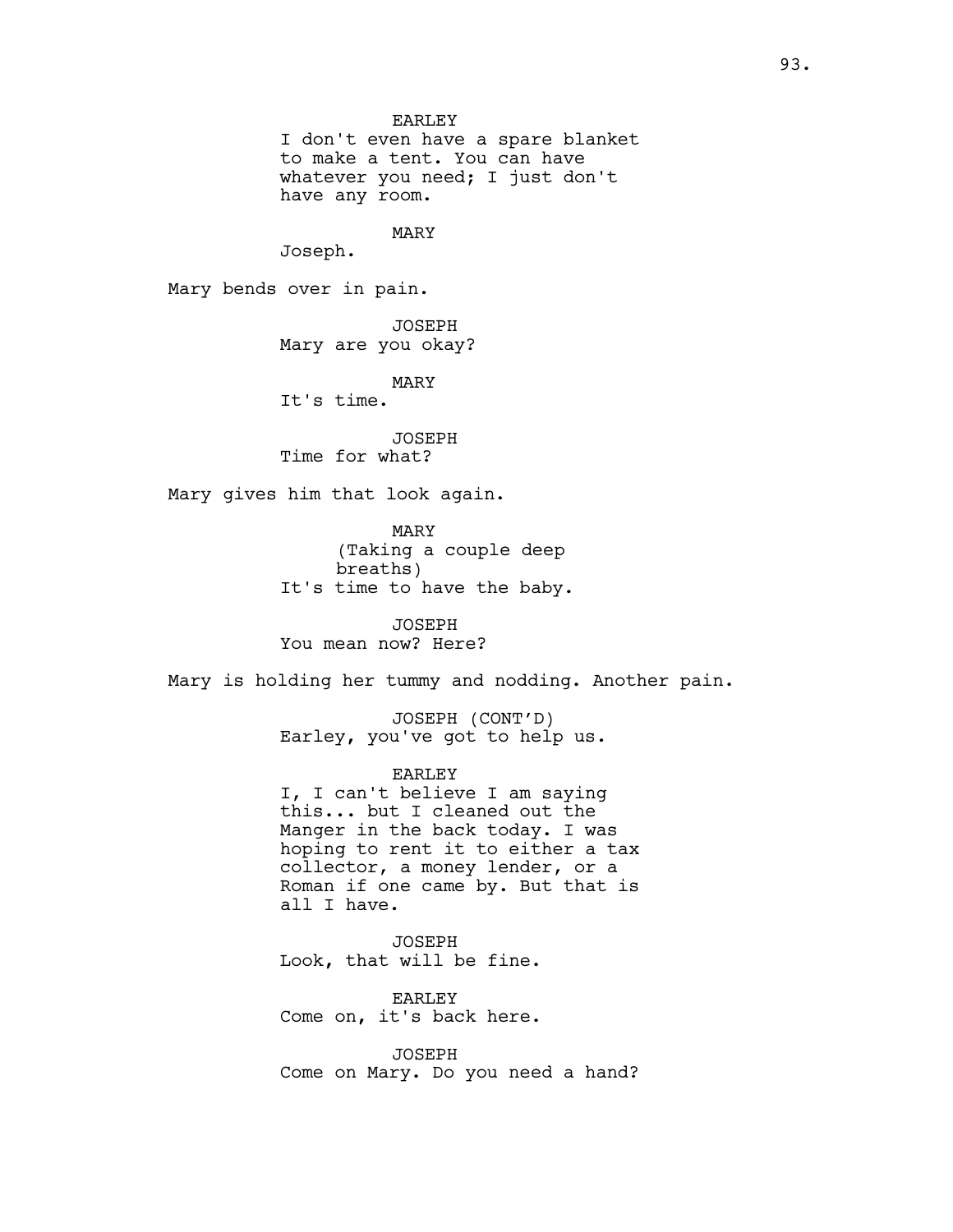MARY No, I can walk.

Earley leads the way and Joseph picks up the bags and follows. Mary takes his arm. In the back is a rather large open building made for animals and not humans.

# INT. MANGER -NIGHT 51

Earley lights a lantern and hangs it above a stall.

Joseph sets up the bedding and helps Mary lie down. She has another contraction.

> EARLEY I'm going to get Zella. She may be able to help. Wow, look at that star. It's going wild.

Outside it is getting lighter and wilder as the star begins to dance in the sky. It is almost a lighthouse with hundreds of beams.

Earley leaves to get Zella.

JOSEPH I am so sorry this is where you must have the baby.

MARY This is fine. I just want to have it out of me.

She grimaces in pain again.

MARY (CONT'D)

Ah, ah.

Joseph holds her hand.

JOSEPH What do you want me to do?

MARY

Pray. Really pray, not just think.

EXT. NIGHT - MANGER 52

Zella and Earley come back followed by Hanna and Mariah.

MARIAH

Is she having a baby?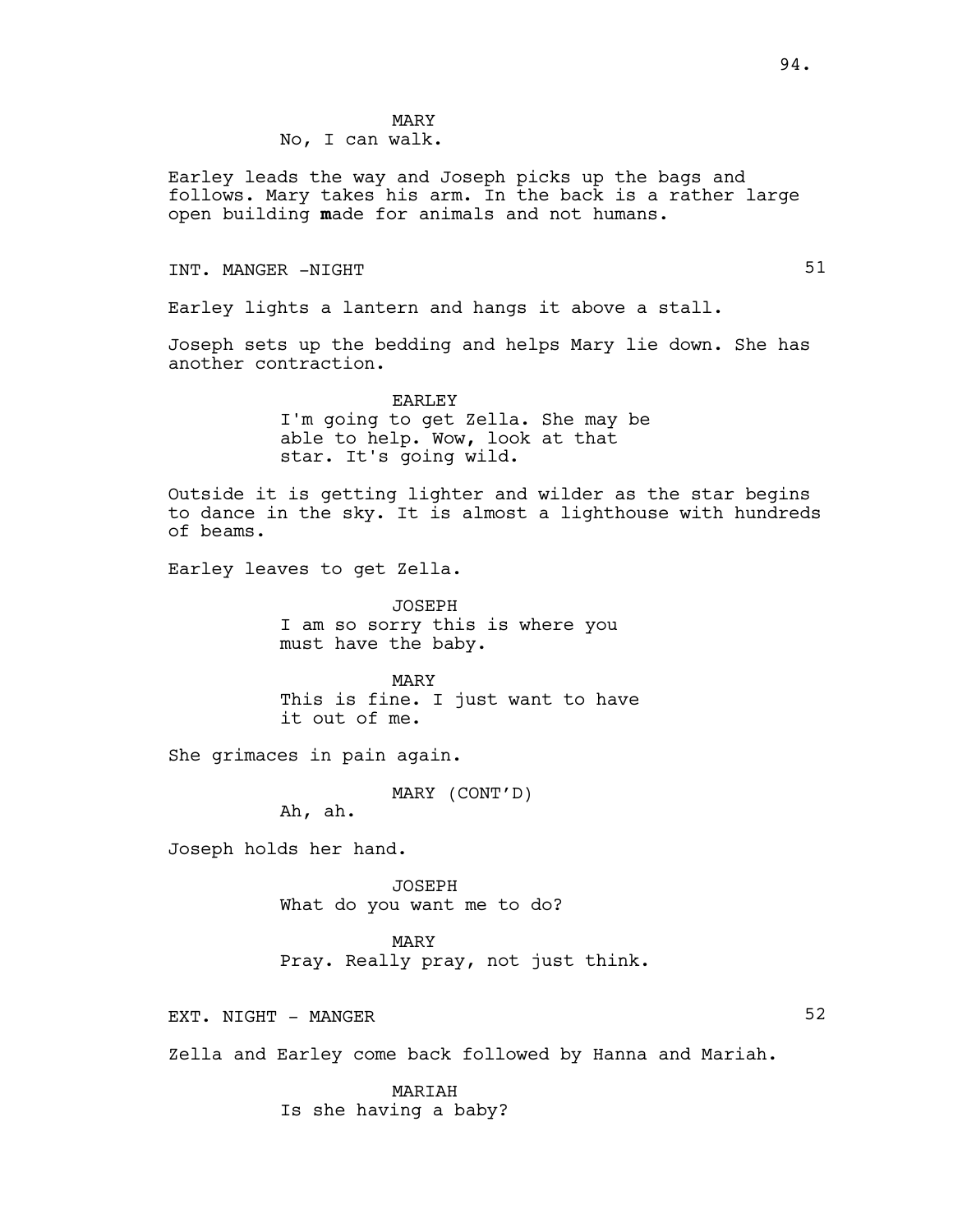HANNA I want to have a baby. MARIAH You are a baby. HANNA Am not. MARIAH Are too. HANNA Am not. MARIAH Are too. ZELLA You guys stay out here. I'll see what's going on. The girls keep fighting in the background. INT. MANGER - CONTINUOUS 53 ZELLA Joseph, go outside. Mary, I am not a midwife. I really have never done this before. Joseph exits the stall and stands near Earley outside. Mary is having pains. ZELLA (CONT'D) Has your water broken yet? Mary Nods. ZELLA (CONT'D) When? MARY It happened when we came into town. I told Joseph that I had to tinkle but it wasn't tin... ah. Again with a contraction.

ZELLA Okay, let me look.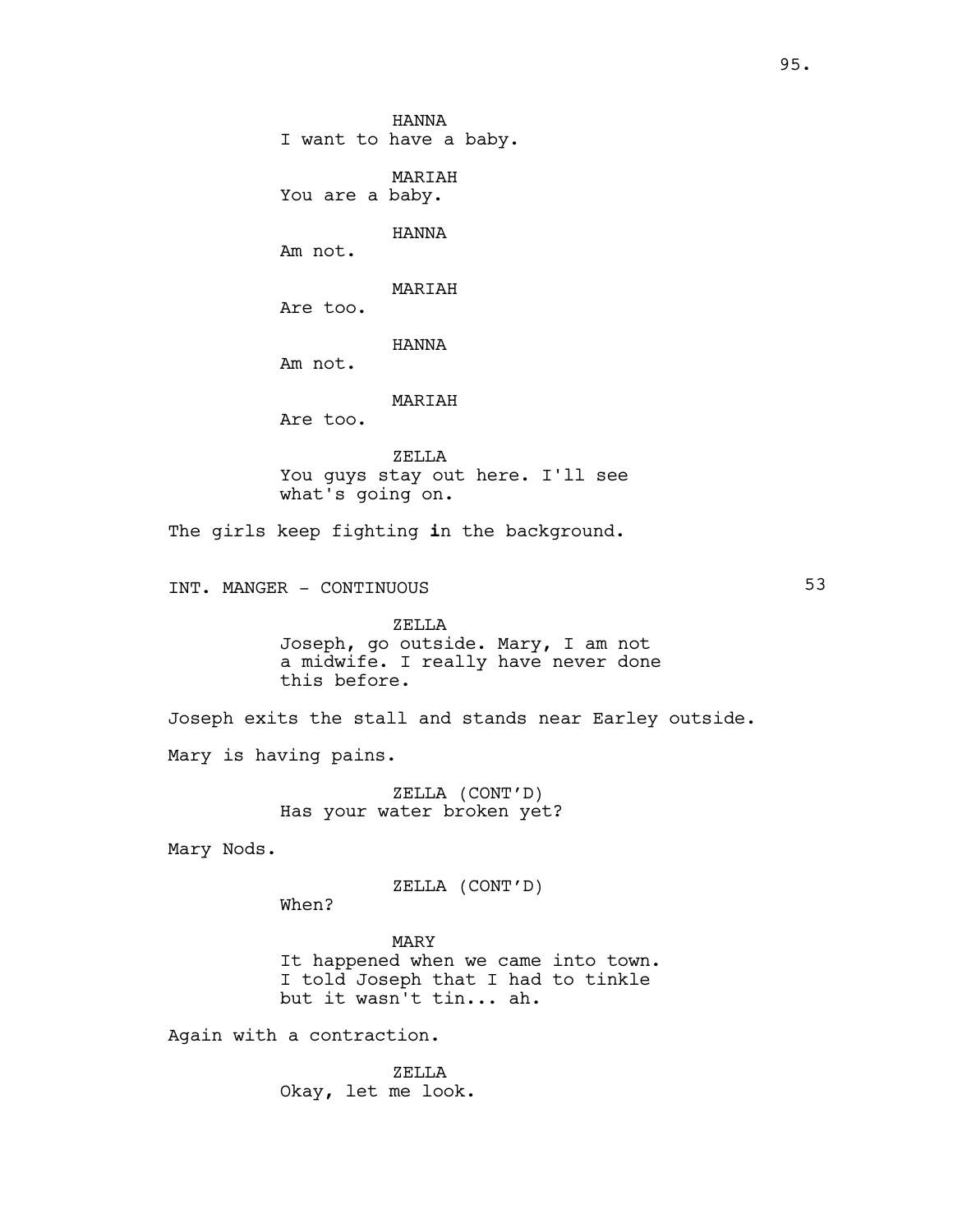ZELLA (CONT'D) Mary... You have a Hyman.

MARY I'm still a virgin.

ZELLA

How can you be a virgin. Joseph have you not been with your wife.

EXT. MANGER - CONTINUOUS 54

JOSEPH I can be with her. I just haven't... quite yet.

INT. MANGER - CONTINUOUS 55

ZELLA How can you be pregnant and still be a virgin?

Mary shrugs and has another contraction.

ZELLA (CONT'D) Wait a minute... a virgin... the star... A baby... Bethleham... (whispers) THE MESSIAH.

Mary again nods... another contraction.

ZELLA (CONT'D) Oh my God, Oh my God, Oh my God.

MARY I think He is everyone's God.

Another contraction.

Zella runs out of the manger.

EXT. MANGER - CONTINUOUS

Zella runs out and to the kids. She is freaking.

ZELLA I need you to get a pot of water as hot as you can. (MORE)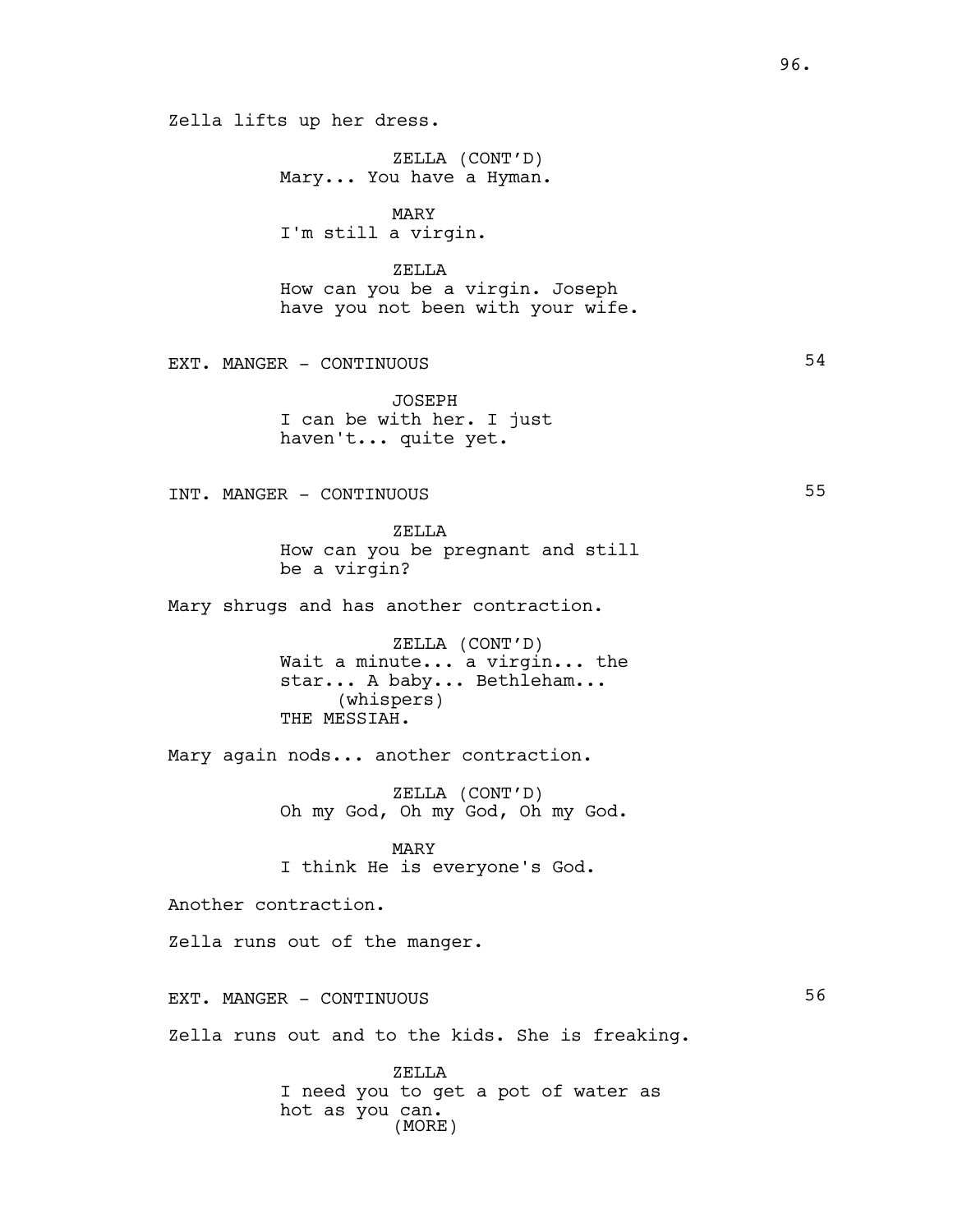Hanna, I need you to get as many clean cloths as you can find. ZELLA (CONT'D)

MARIAH I want to get the...

ZELLA (yelling) Shut up. Shut up. SHUT UP! NO FIGHTING. NO BACK-TALK. JUST GO AND GET THE CLOTHS. CLEAN CLOTHS AND HOT WATER... NOW!!!

Both kids are standing with their eyes wide open. They have never seen their mom flip her \_\_\_\_\_. They turn and run to the Inn.

> EARLEY Zella, are you okay? You have never yelled at the girls like that before.

Zella walks to Joseph and Earley

ZELLA Earley, she's a virgin. A pregnant virgin in Bethleham... The star... Virgin. Bethleham?

Earley looks at Zella, then the star, then Zella.

EARLEY The Prophecy?

Then he looks at Joseph.

EARLEY (CONT'D) The Messiah?

Joseph squeezes his lips together and nods his head.

EARLEY (CONT'D) Oh my God, Oh my God, Oh my God.

Zella hits him in the arm

ZELLA And you put him in the manger?

EARLEY I didn't know. There wasn't anyplace else? I'm so sorry. Anything you need is yours.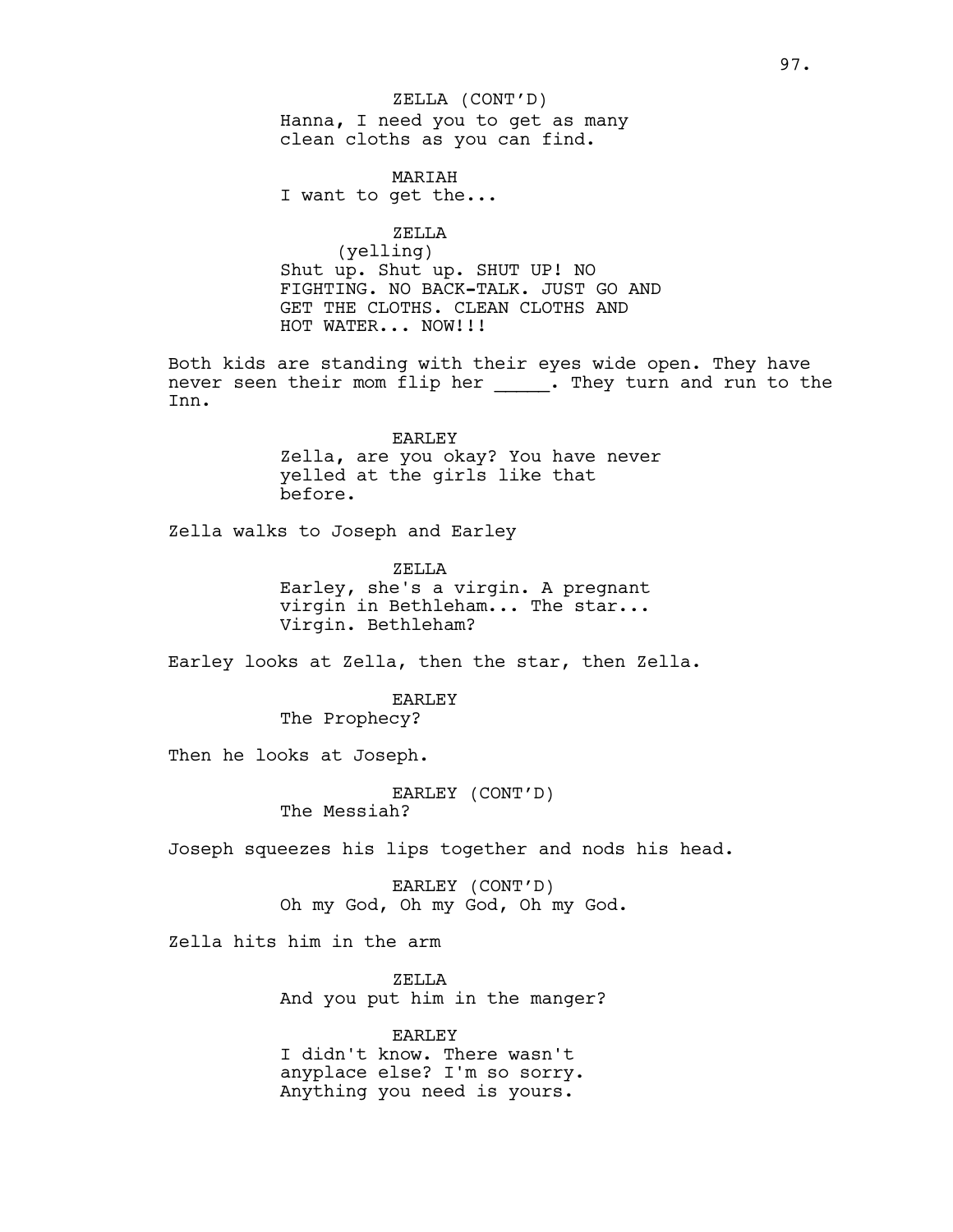Zella runs back into the manger.

INT. MANGER - CONTINUOS

# ZELLA How are you doing Mary, was it?

Mary gives her the look she gives Joseph. Has another contraction.

> ZELLA (CONT'D) Okay breathe like this.

Zella does four pushing breaths.

ZELLA (CONT'D) It's really important that you don't push till I tell you to.

MARY

Okay.

Mary has another contraction and does the breaths.

ZELLA Now there might be a little ripping.

MARY Ripping. What ripping? What's going to rip? No one said anything about ripping.

EXT. MANGER - CONTINUOUS 58

The star is freaking out. There are long beams of light flooding the whole Earth like a searchlight.

Joseph looks at Earley.

JOSEPH

Ripping?

EARLEY It's more like a little tear.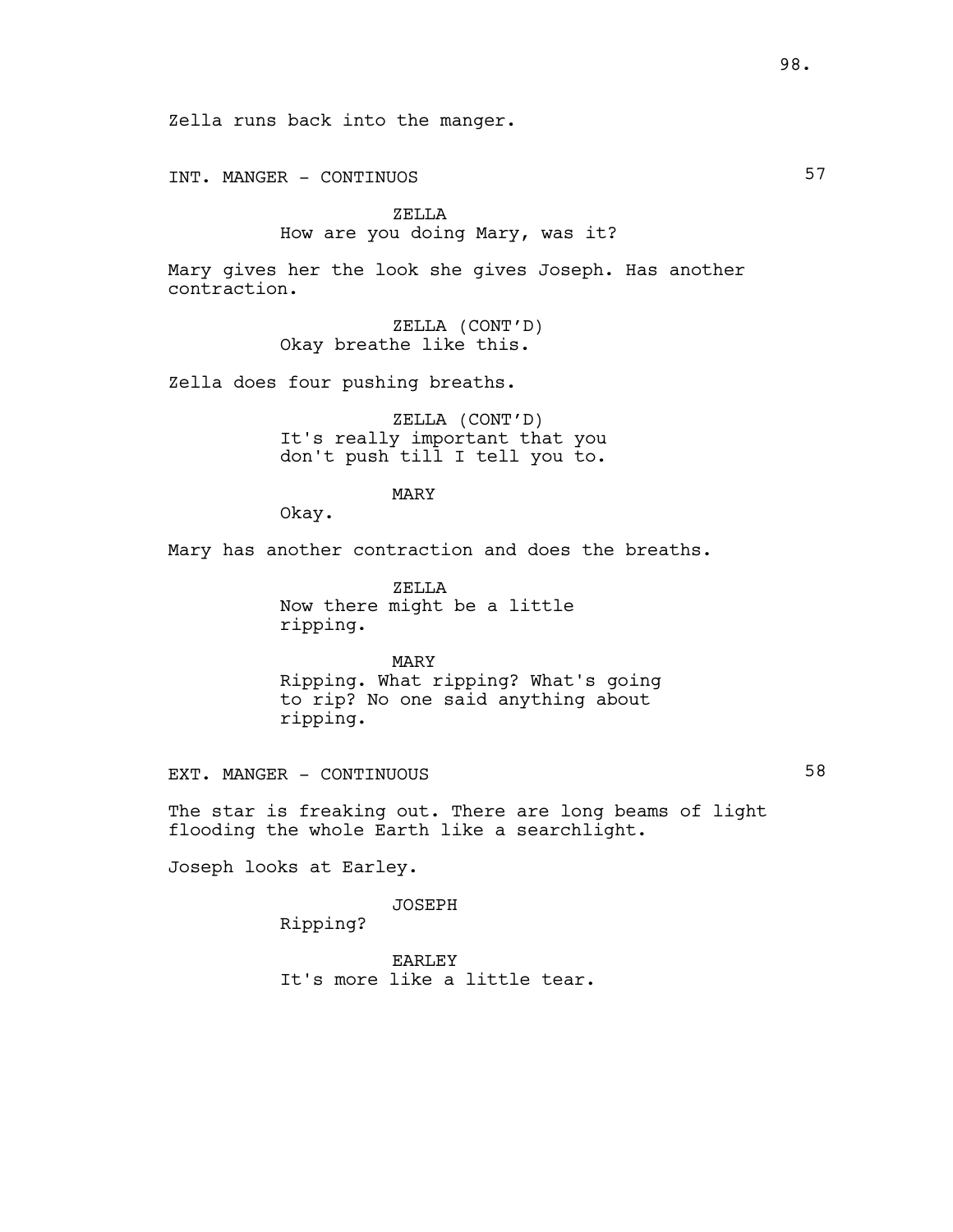INT. MANGER - CONTINUOUS 59

MARY Tearing? There is no tearing no ripping. No, no, no. No one said anything about tearing and ripping.

Mary has another contraction and breathes four times.

ZELLA Okay, it's almost here. It's almost time to push.

EXT. MANGER - CONTINUOUS 60

The girls are running to the manger.

HANNA Momma, I have cloths

MARIAH I have water. It's very hot.

Zella sticks her head out of the manger and takes the items.

ZELLA Girls, I am sorry I yelled.

The girls nod it's okay and move over to their dad.

MARIAH Dad what's happening?

Earley bends down and hugs his girls.

The star is freaking out.

INT. MANGER - CONTINUOUS 61

ZELLA Okay, its time. Push.

Mary screams. You see her. Sweaty, screaming, crying, screaming, crying, screaming, crying. Head tossing back and forth. Light is strobing across her face as it moves right to left.

EXT. MANGER - CONTINUOUS 62

The star is going wild. It disappears with a whoosh only leaving a full moon and the normal stars in the sky.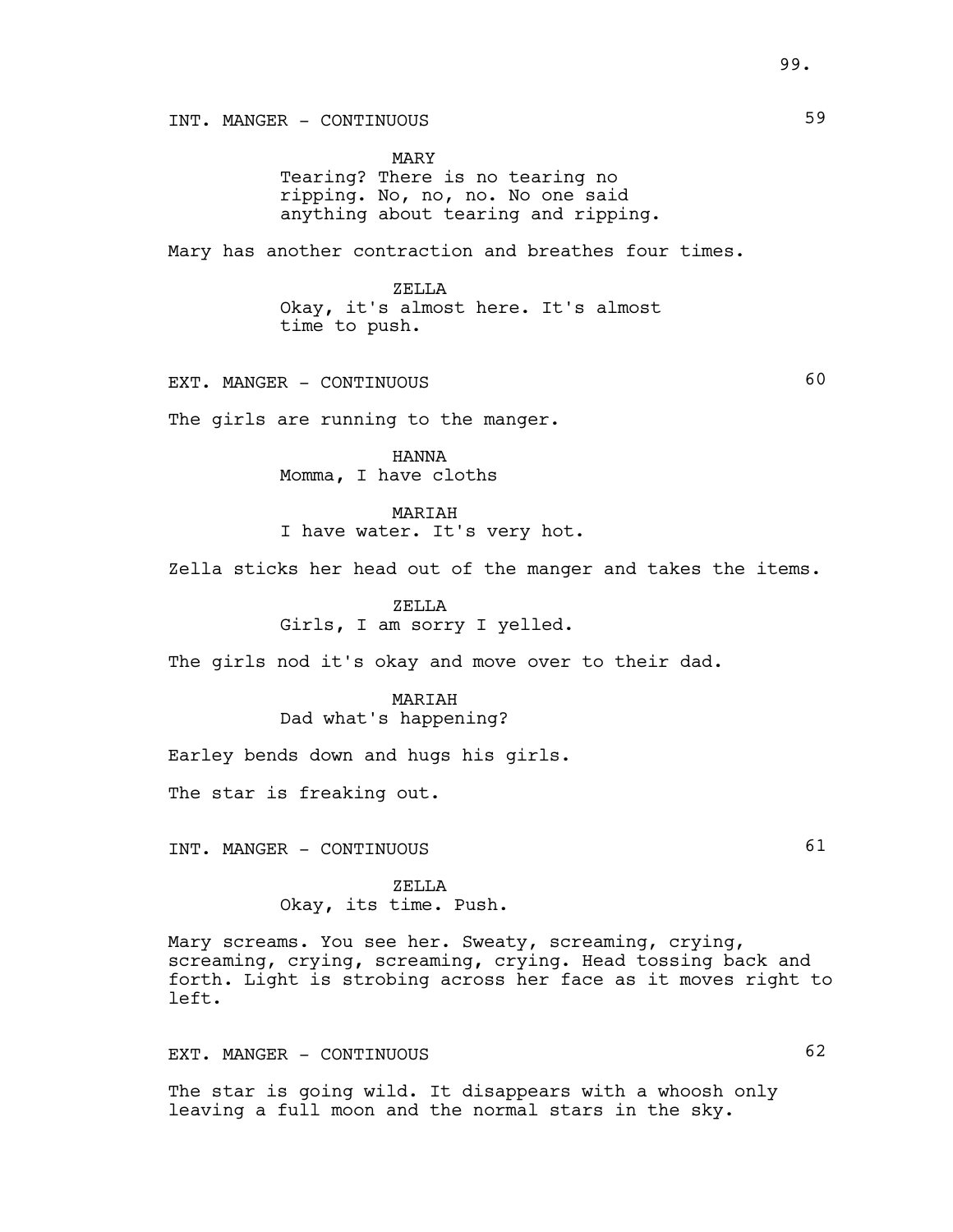Daddy, what happened to the light?

A baby cries from inside the manger.

Everyone slowly turns to look at the manger.

Zella exits.

ZELLA Joseph, go in and meet your son.

Joseph enters.

INT. MANGER - CONTINUOUS 63

Mary is laying on her side holding a baby.

MARY Joseph, here's your son.

Joseph kneels beside Mary and picks up the baby and looks at his peaceful face.

> JOSEPH He is so perfect. Mary, he's so beautiful.

Handing the baby back to Mary he lies beside her and holds them both.

EXT. MANGER - CONTINUOUS 64

Zella and Earley are standing side by side. In the far distance, there are lights dancing in the sky. Something's going on, on the other side of the hills.

> ZELLA I wonder what that is over where the Shepherds stay?

EARLEY Tonight, who can say? Look at the animals.

Not noticing them till now a couple of sheep, a cow, and some chickens all are facing the manger. All are laying down just looking at it.

> ZELLA Now Earley, that's a miracle.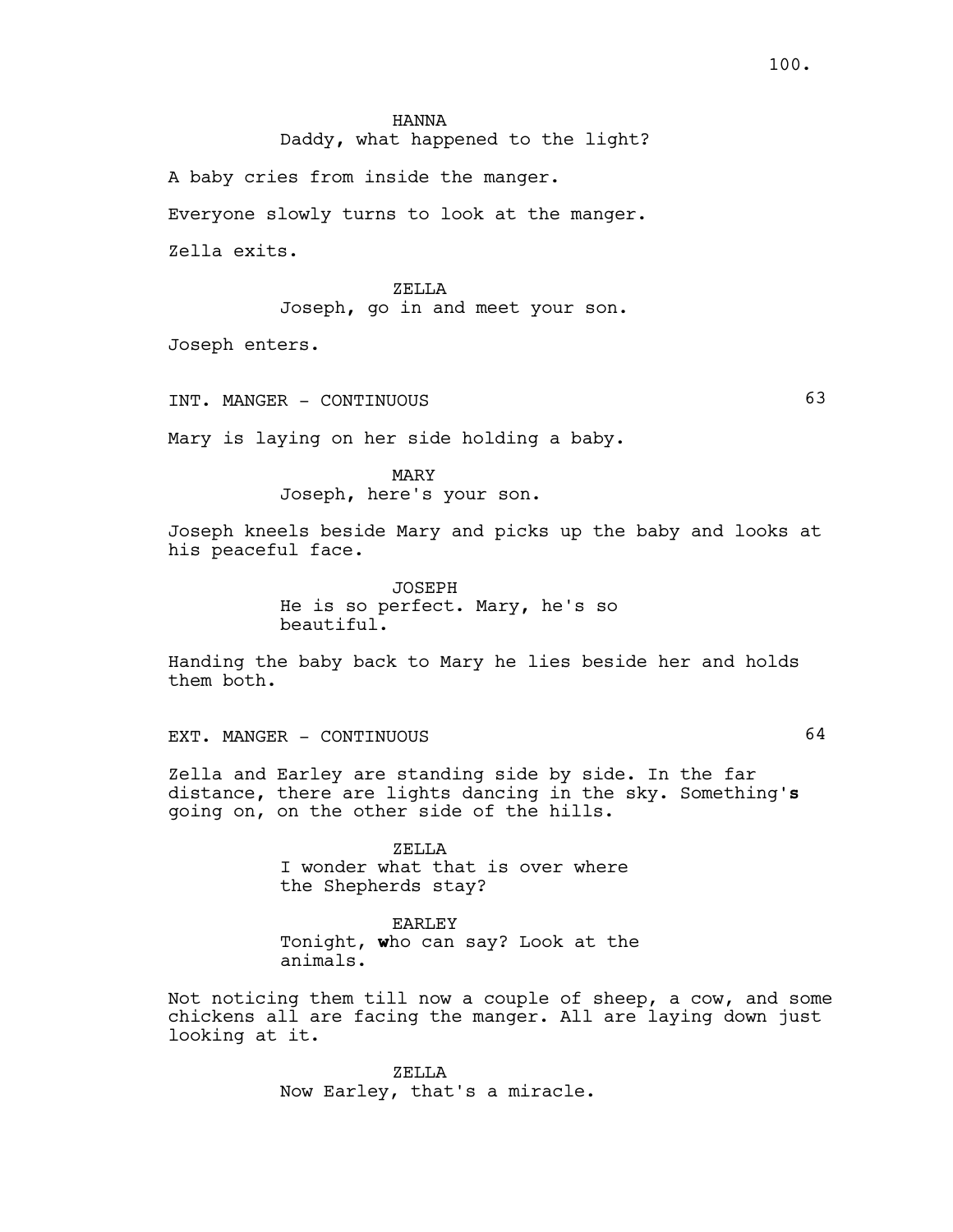Hanna and Mariah are sitting next to each other on the ground. Hanna has her head on Mariah's shoulder Mariah has her arm around Hannah. They are sleeping.

> EARLEY Could he really be the Prince of Peace?

## ZELLA

He seems to be tonight.

They walk over picking up their children then continue walking back to their Inn.

INT. MANGER - MORNING 65

Joseph enters with something in his hands.

JOSEPH Look Mary. I got up early and made a cradle.

He starts to put bedding in it.

INT. INN - MORNING 66

Earley is coming down the stairs. He looks in the room and sees a big open space. Something is missing.

> EARLEY Zella, Where's my chair?

ZELLA I think Joseph took it. You said he could have anything he needed.

EARLEY But my chair. What would he need with my chair?

ZELLA Who can understand teenagers?

EARLEY (pouting) But it rocked.

INT. MANGER - CONTINUOUS 67 Joseph puts the baby in the cradle.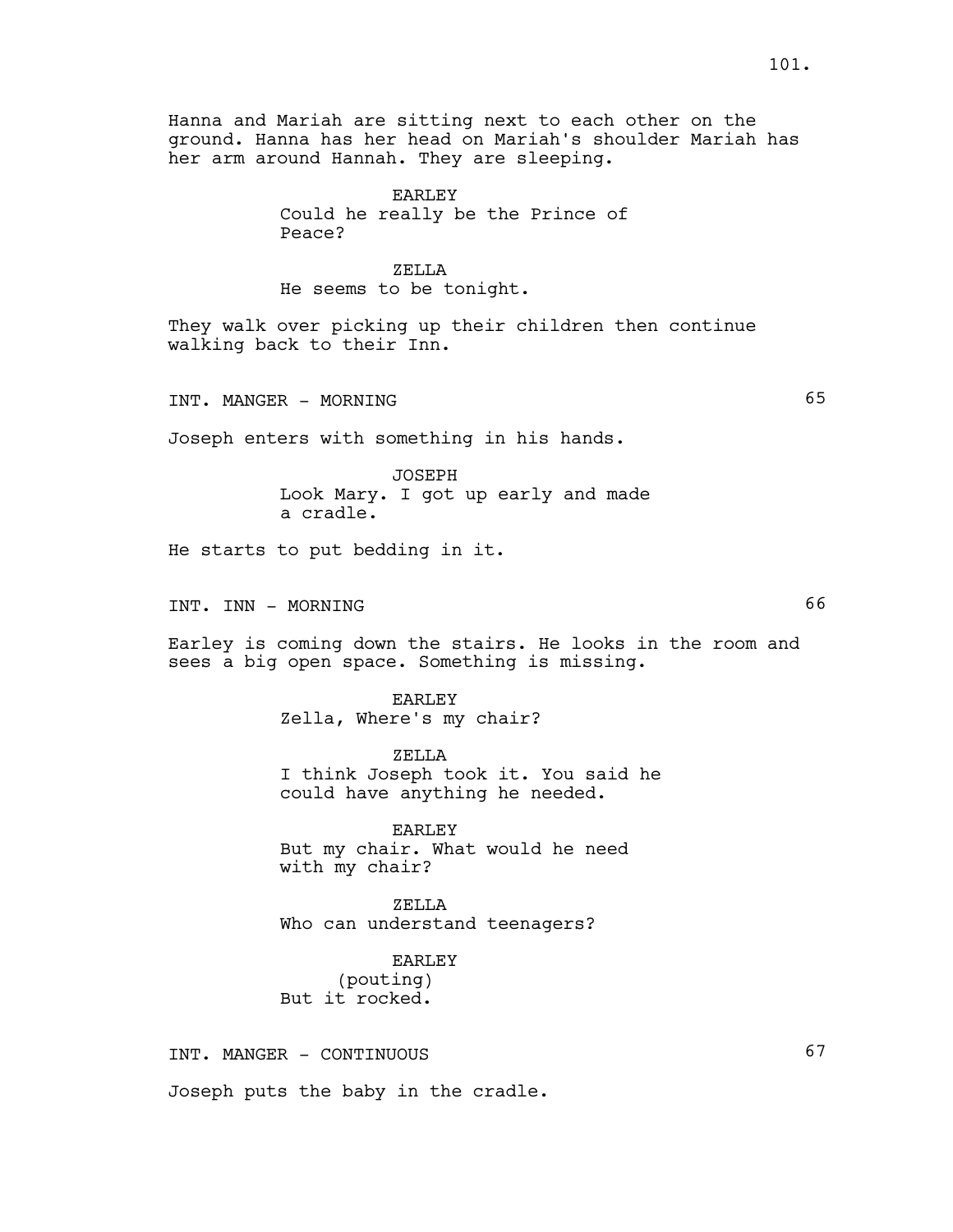JOSEPH Look Mary... it rocks.

He rocks it back and forth.

MARY You really are a carpenter!

JOSEPH I told you so.

You hear a commotion outside.

INT. INN - CONTINUOUS 68

You hear the commotion.

#### EARLEY

Now what?

They open their door and step out on the porch.

Coming up the road is a large caravan. Three camels with riders are followed by dozens of people and animals. Shepherds and goats.

> EARLEY (CONT'D) I am going to need a bigger Inn.

ZELLA Well, it's a good thing you have a carpenter... living in your manger.

She slaps him on the arm again and walks back into the house. He hangs his head and sighs.

> EARLEY They are never going to let that go.

EXT. MANGER - CONTINUOUS

Joseph comes out of the manger.

JOSEPH You should see this, Mary.

MARY (O.S.) I think I am just going to lie here for a moment.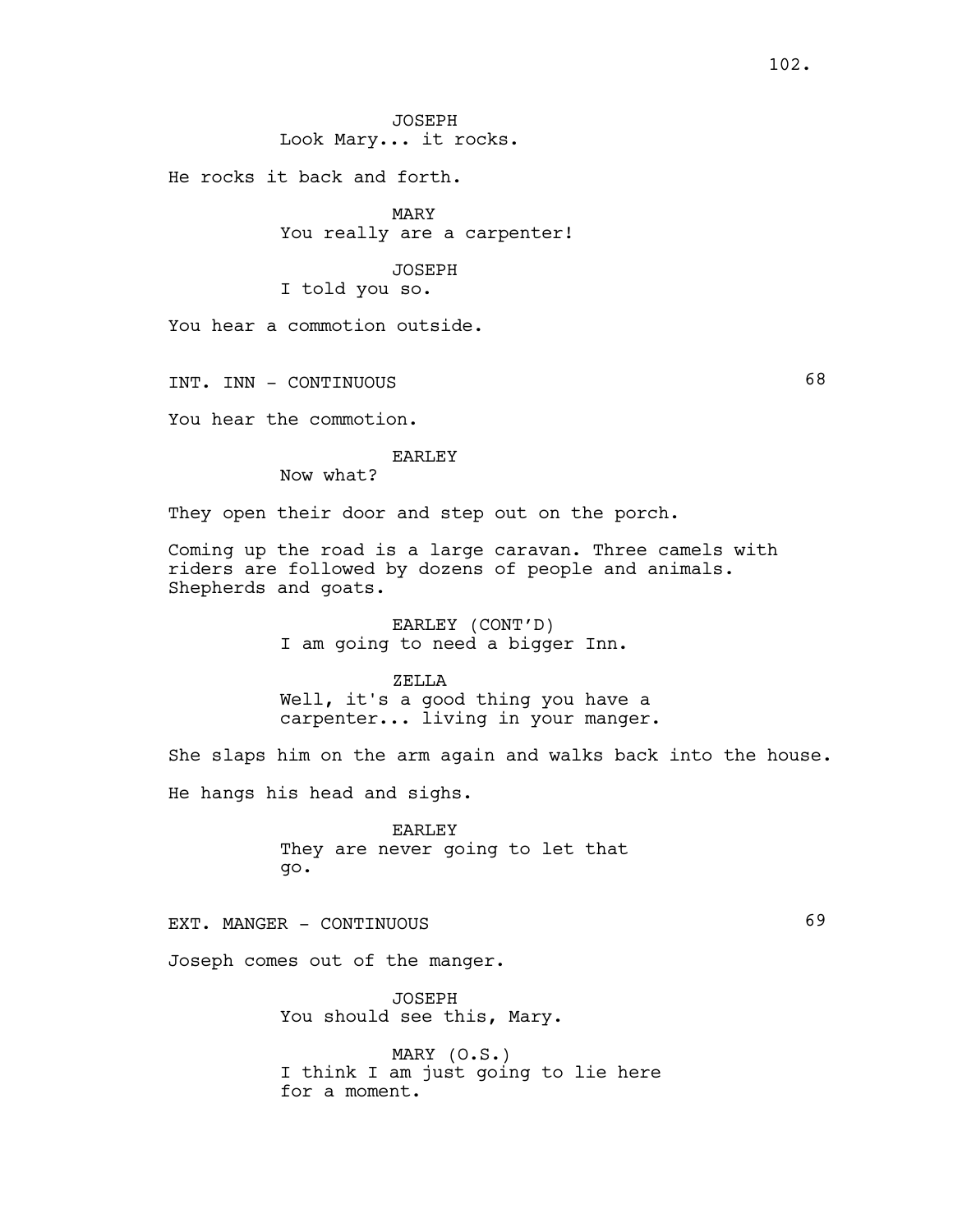The caravan walks up the road but one of the camel riders stops.

#### ANDREW

Yoseph?

JOSEPH Andrew what are you doing here?

#### ANDREW

I am on a journey with my fellow wise men to find the King of Kings foretold by a star last night. Did you see it?

JOSEPH Andrew, everyone saw it and I think you found him.

Now Mary appears.

MARY Joseph? Who is this?

JOSEPH Mary, remember all the times I stopped in Jerusalem to do business for my Dad? Well, this is Andrew. He's a trader, a Magi, an astronomer.

ANDREW I am involved in many enterprises. These are my friends. Steven and Fritz.

Both nod.

JOSEPH Andrew this is my wife Mary. Wait a minute.

Joseph looks at Mary and she nods yes.

STEVEN

And you had a child last night?

Mary nods as Joseph comes out of the manger carrying his child.

> JOSEPH This is our child.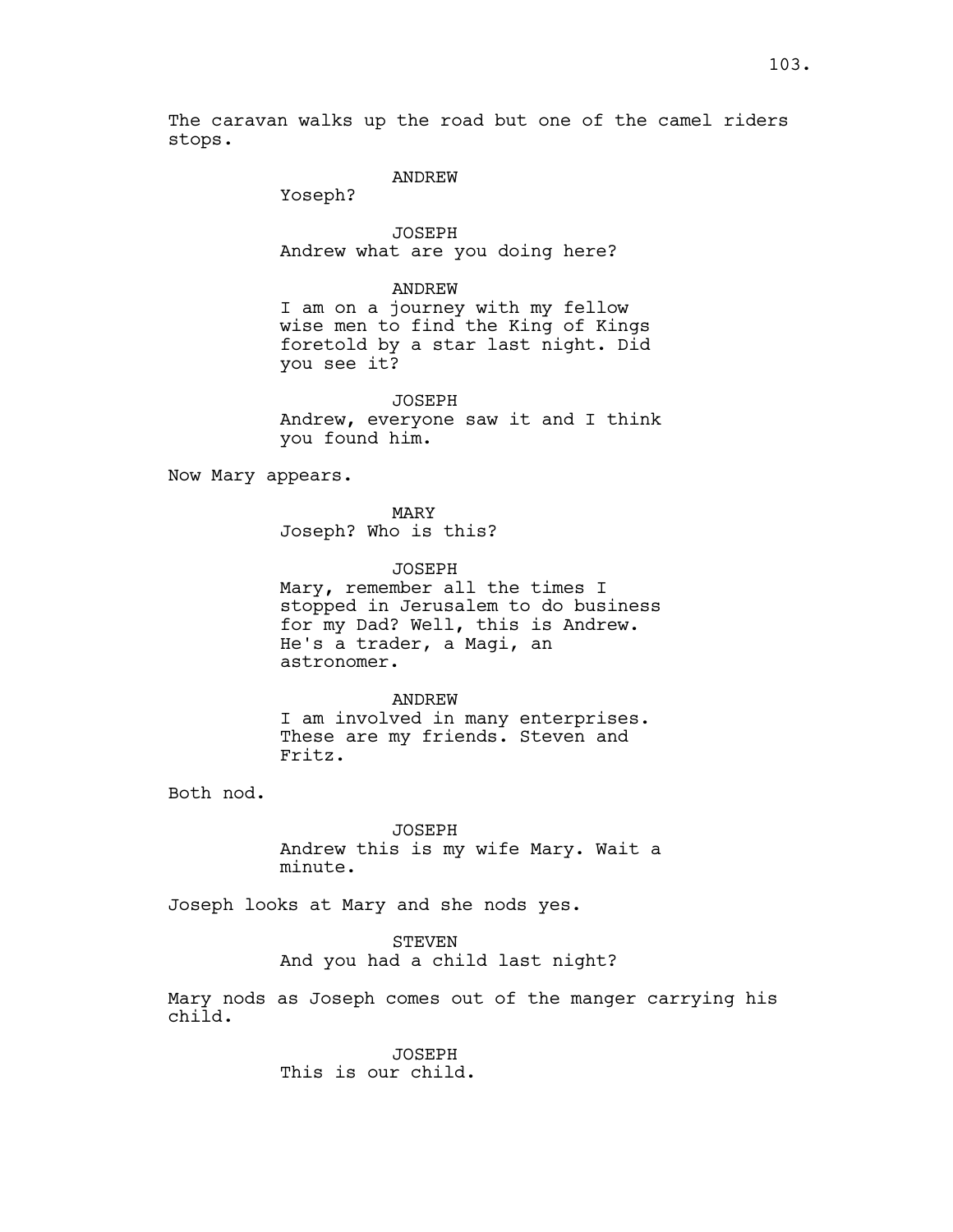All the men dismount from their camels and get down on one knee. So do all the people with them.

> FRITZ We have brought you gifts.

ANDREW But this might not be the best place to give them to you.

STEVEN Our camp is not far. Can we take you to it?

FRITZ Maybe you would like a bed and a bath?

MARY Yes please, but I don't know how far I can walk right now.

**STEVEN** 

You've walked enough.

All the men rise. He snaps his fingers and two men come with a stretcher.

> ANDREW Just lay here and we'll carry you.

JOSEPH Let me pack up.

ANDREW We'll take care of that as well.

Men run into the manger and start to gather their belongings.

JOSEPH Wow, I didn't expect this.

Mary looks at him again with those loving eyes as she lies on the stretcher.

Standing on the side of the road are a few Shepherds. Mary motions for them to come look at the baby.

As they leave they reveal a very young boy with a drum.

Mary motions to him.

Shaking his head, looking down, he points to himself.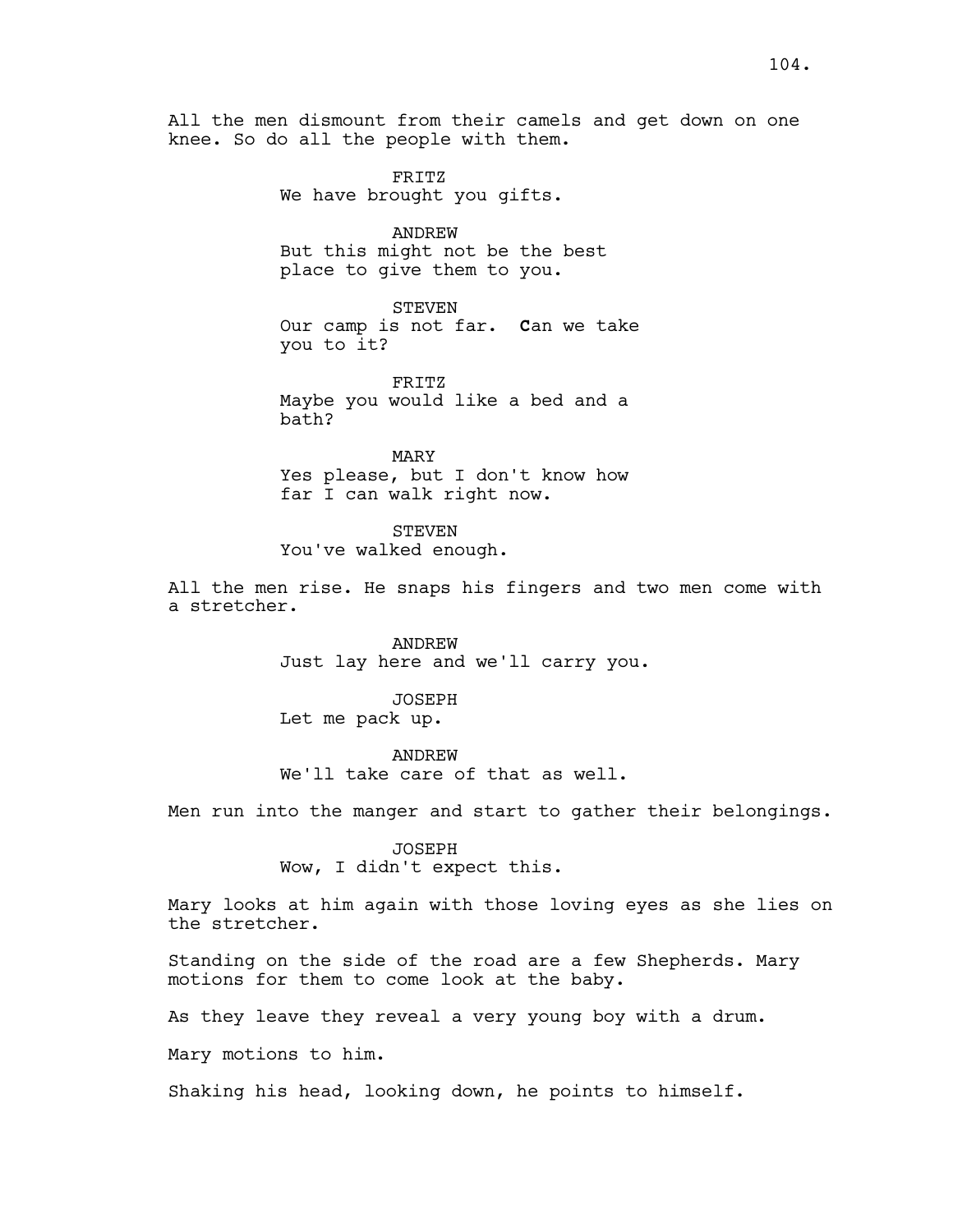She continues to wave him over and he runs up with his drum. A baby squeals with laughter.

INT. TENT – DAY 70

Mary opens her eyes. She realizes that she has been asleep and is in the most comfortable bed of her life.

She gets up and looks over at the simple cradle that Joseph built for them.

Rubbing her tummy she realizes.

Jumming out of bed she sees the baby and is relieved.

Hearing voices and lifting the baby up she walks over to the bed and begins feeding and singing to him.

Insert Mary's Lulaby. Movie theme.

INT. TENT - LATER 70A

Part of the tent opens and Mary exits into the room. Her hair is wet and she is drying it.

Looking at the cradle she smiles. Turning her gaze to the bed she see's two sets of folded clothes. The ones she has been wearing. Now clean and folded and a new set. Royal blue with gold and bright red.

INT. TENT - CONTINUOUS 71

The men are sitting on pillows and telling stories. They are laughing when Mary pulls a flap back and enters. She is wearing the clothes you see on stained glass. There is no doubt she is Mary the mother of Jesus. She is carrying the child.

> MARY Good Afternoon.

ANDREW Afternoon?

The men laugh.

STEVEN Mary you have been sleeping since we brought you here yesterday.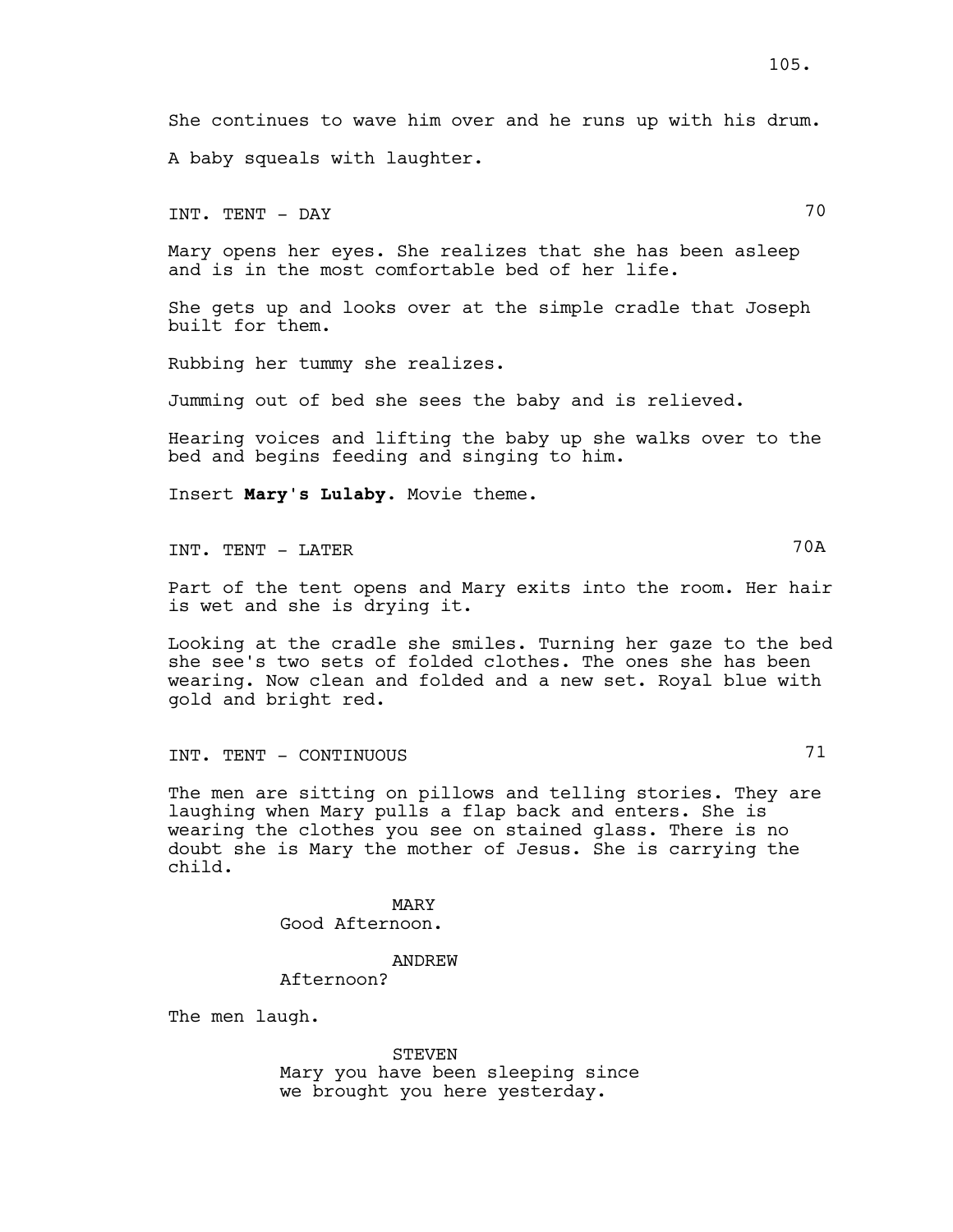JOSEPH And all night. You got up a couple of times to feed the baby but fell asleep so when he was finished I put him back in the cradle.

MARY I must have been tired.

STEVEN Deservedly so.

MARY So, what have all you men been

talking about? JOSEPH

I had a dream last night.

MARY (slowly) Did it involve an Angel?

Joseph nods.

ANDREW We came to Bethlehem through Jerusalem.

FRITZ Met with your King Herod. Not a nice man.

ANDREW I have never trusted him.

STEVEN

He wanted us to see about your child and report back to him.

FRITZ None of us trust him. He's up to something.

ANDREW So we have decided to head south to my home in Egypt.

MARY

Egypt?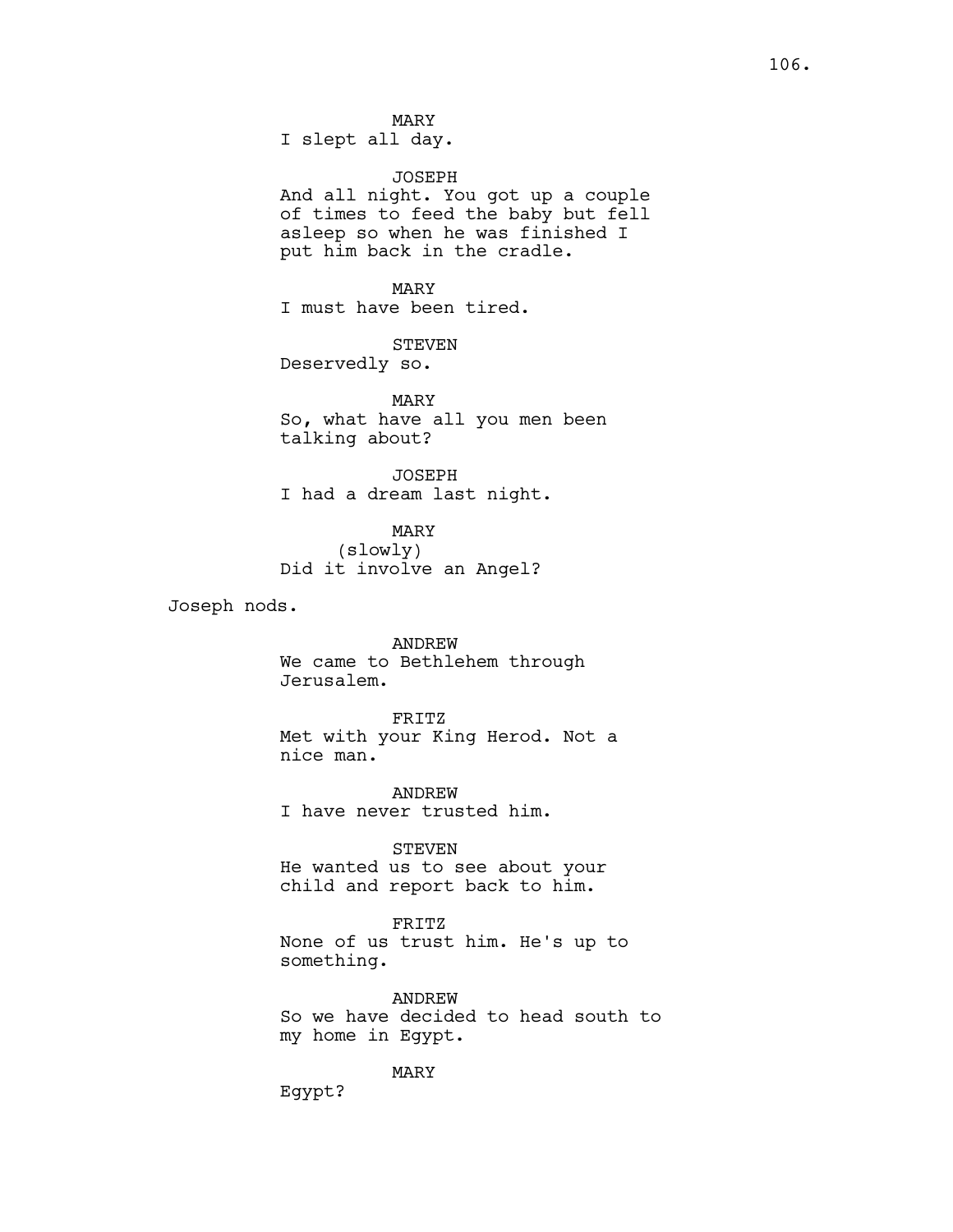Yes Mary. I have offered Joseph a job in one of my businesses.

ANDREW (CONT'D) We hoped you would consider coming and living for a while. So we can find out King Herod's true intentions.

JOSEPH Mary, they brought us gifts.

ANDREW Besides a job, I have gold. Enough for you to live on for many years.

STEVEN I have brought Myrrh.

FRITZ I have brought Frankincense. Is there any chance I can hold the baby?

MARY

Of course.

Mary walks over and hands the baby to Fritz.

MARY (CONT'D) You have been so kind and your offers so generous, but I don't...

ANDREW It would be easier for a camel to go through the eye of a needle than to stop us from helping you and the Messiah.

FRITZ Hi there, little King. Why, you're a stinky little King aren't you?

Mary rushes over and grabs the baby.

MARY He is not a stinky little... Oh wow... Okay... I can fix that.

She looks around and Andrew points to a changing area.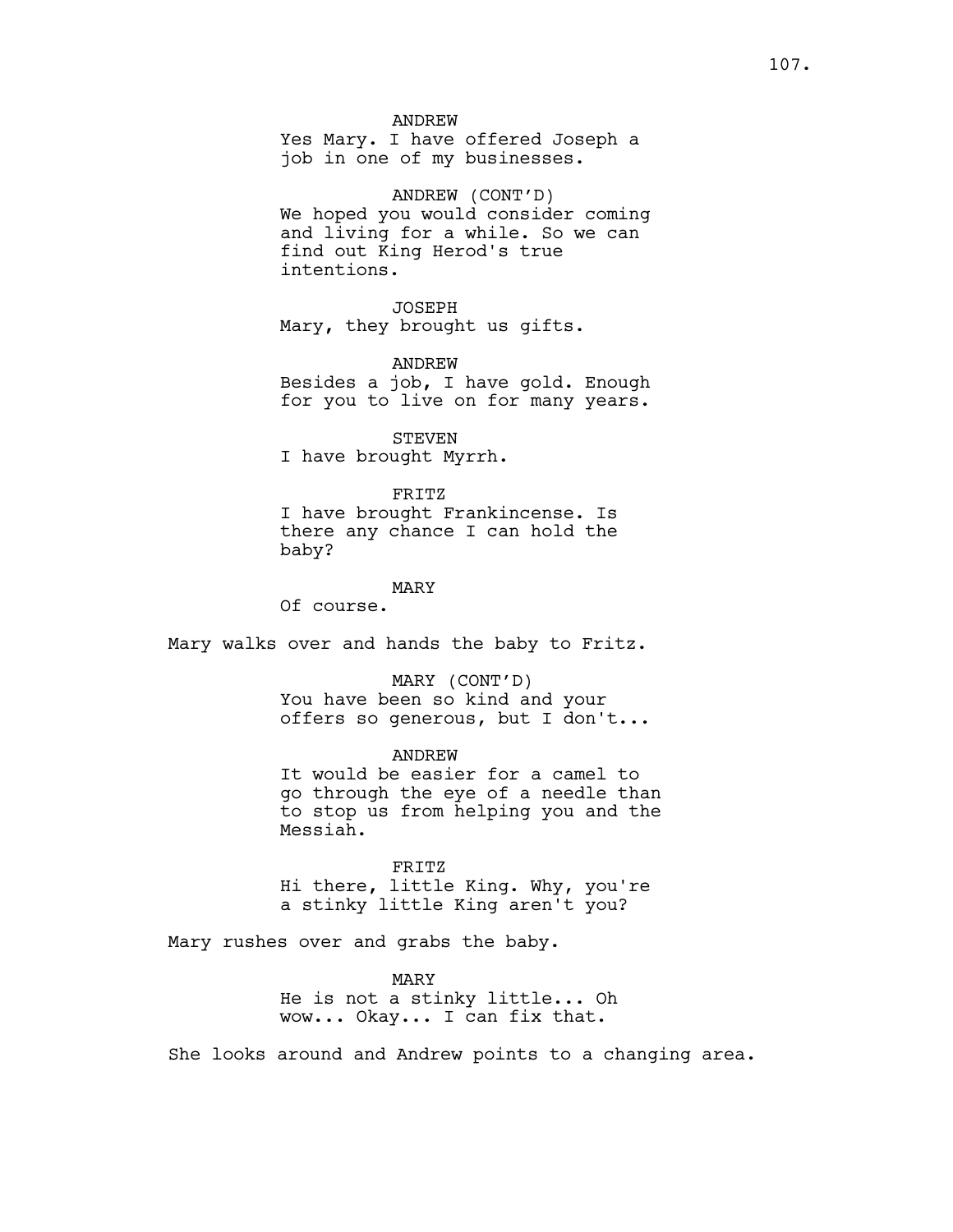MARY (CONT'D) Wow, what did you feed him? Is there a camel missing?

Everyone laughs.

ANDREW There are no camels missing.

JOSEPH Anything coming out of him came out of you.

MARY You know you're going to have to learn how to do this also, Joseph.

The wise men smile at him.

MARY (CONT'D) I, for one, love the idea of going to Egypt for a while, but I know my parents will want to see their grandson.

STEVEN That's not a problem. We can send for them at any time.

ANDREW Have you given any thought to a name yet?

Mary walks the baby over to Fritz again.

MARY We were asked to name him Yeshua.

ANDREW Yes, God is with us. That was Emmanuel in Ancient Arabic.

**STEVEN** That was also foretold.

Fritz looks at the baby. This is the first time we see the face of the baby. He is blowing bubbles and smiling.

> FRITZ (in baby speak) In my language you will be called Jesus.

Andrew and Steven look at each other.